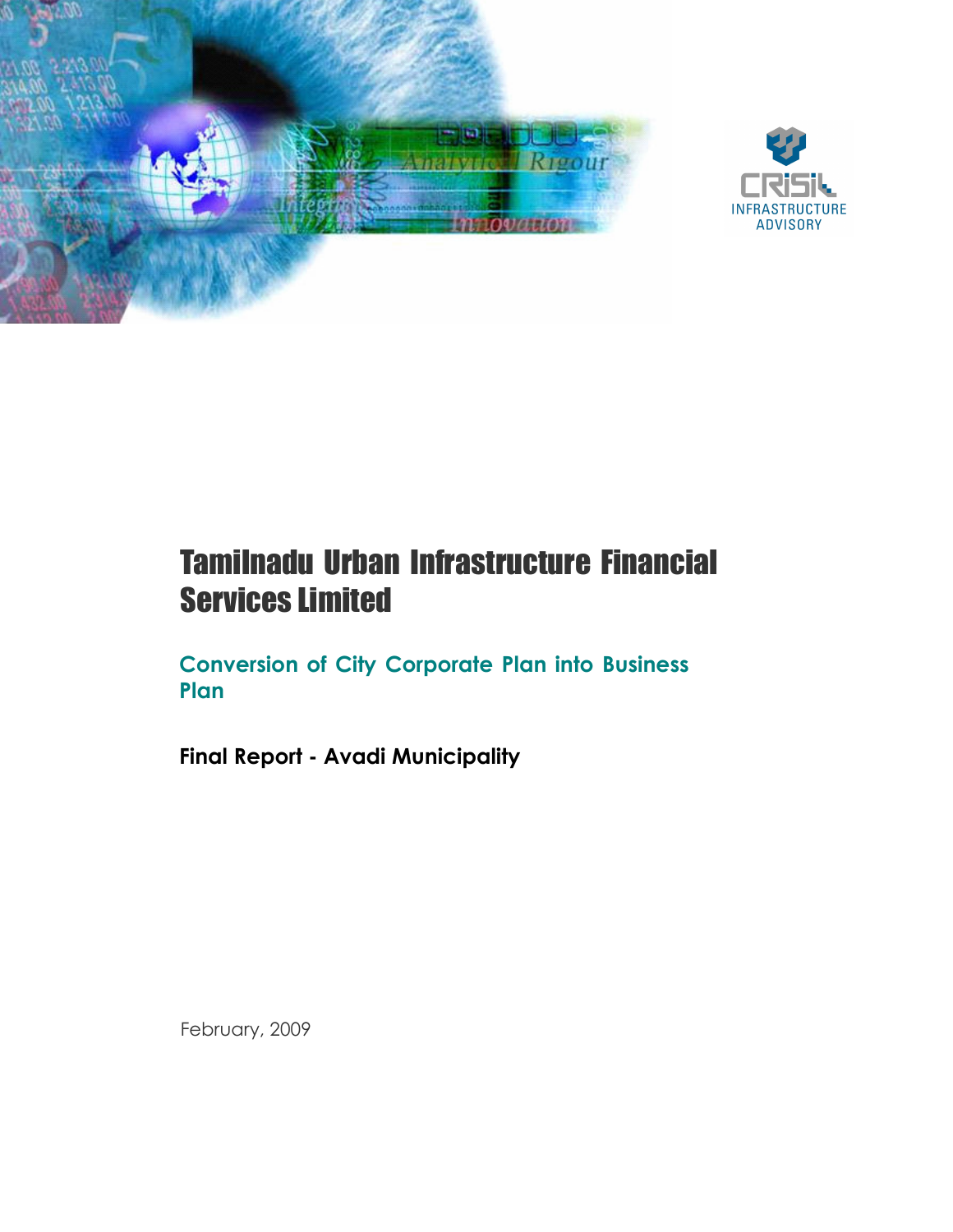

#### Disclaimer:

CRISIL Risk and Infrastructure Solutions Limited has taken due care and caution in compilation of data for this report. The analysis of various factors presented in this report is based on information collected from the municipality and other concerned agencies.

CRISIL does not guarantee the accuracy, adequacy or completeness of any information contained in this report and is not responsible for any errors or omissions, or for the results obtained from the use of such information. Recipients of this report are advised to make their own independent assessment of the study discussed herein.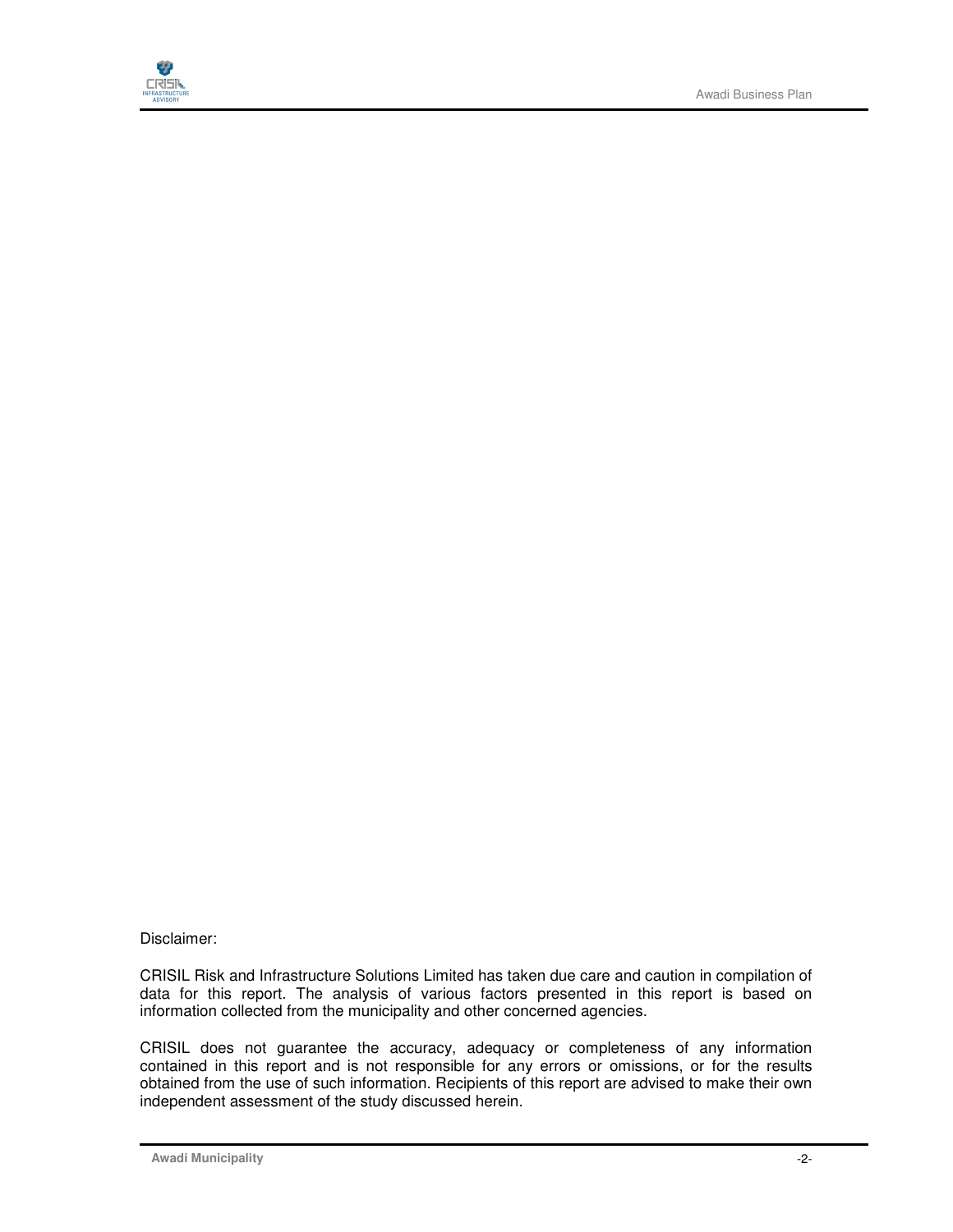

# **CONTENTS**

| 1              |                                                                              |
|----------------|------------------------------------------------------------------------------|
| 1.1            |                                                                              |
| 1.2            |                                                                              |
| 1.3            |                                                                              |
| 1.4            |                                                                              |
|                |                                                                              |
| $\overline{2}$ |                                                                              |
| 2.1            |                                                                              |
| 2.2            |                                                                              |
|                |                                                                              |
| 2.3            |                                                                              |
| 3              | REVIEW OF CCP - MUNICIPAL ASSESSMENT: INFRASTRUCTURE &                       |
|                |                                                                              |
| 3.1            |                                                                              |
| 3.2            |                                                                              |
| 3.3            |                                                                              |
| 3.4            |                                                                              |
| 3.5            | Adequate social and recreational facilities, except parks and playgrounds 19 |
| 3.6            |                                                                              |
| 3.7            |                                                                              |
| 4              |                                                                              |
| 4.1            |                                                                              |
| 4.2            |                                                                              |
| 4.3            |                                                                              |
| 4.4            |                                                                              |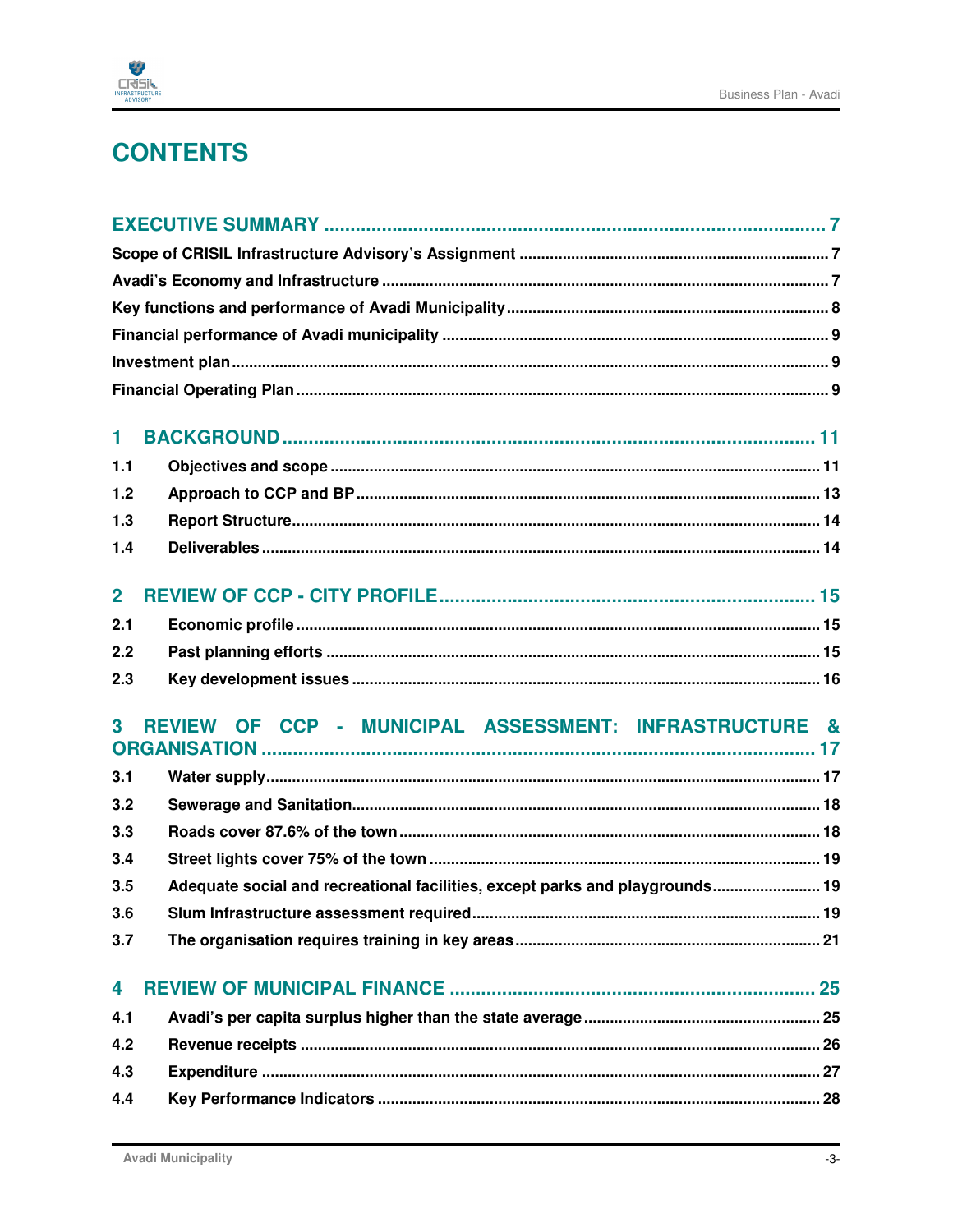

| 5   |                                                                             |    |
|-----|-----------------------------------------------------------------------------|----|
| 5.1 |                                                                             |    |
| 5.2 |                                                                             |    |
| 6   |                                                                             |    |
| 6.1 |                                                                             |    |
| 6.2 |                                                                             |    |
| 6.3 |                                                                             |    |
| 6.4 |                                                                             |    |
| 6.5 |                                                                             |    |
| 6.6 |                                                                             |    |
| 6.7 |                                                                             |    |
| 6.8 |                                                                             |    |
| 6.9 |                                                                             |    |
| 7   |                                                                             |    |
| 7.1 |                                                                             |    |
| 7.2 |                                                                             |    |
| 8   |                                                                             |    |
| 8.1 |                                                                             |    |
| 8.2 |                                                                             |    |
| 8.3 | Some key measures that could aid in implementation of the business plan  59 |    |
| 8.4 |                                                                             |    |
| 9   | DRAFT MOA BETWEEN AVADI MUNICIPALITY & TNUIFSL 61                           |    |
|     |                                                                             | 66 |
|     | 1 - Current Financials                                                      |    |
|     | 2 - Financial Projections                                                   |    |
|     | 3 - Recast of Annual Accounts                                               |    |
|     | 4 - Norms & Benchmarks for Municipal Services                               |    |
|     | <b>5 - Best Practices</b>                                                   |    |
|     | 6 - Possible Key Actions for Increasing Collection Levels                   |    |
|     | 7 - Comparison of CCP Projects and BP Projects                              |    |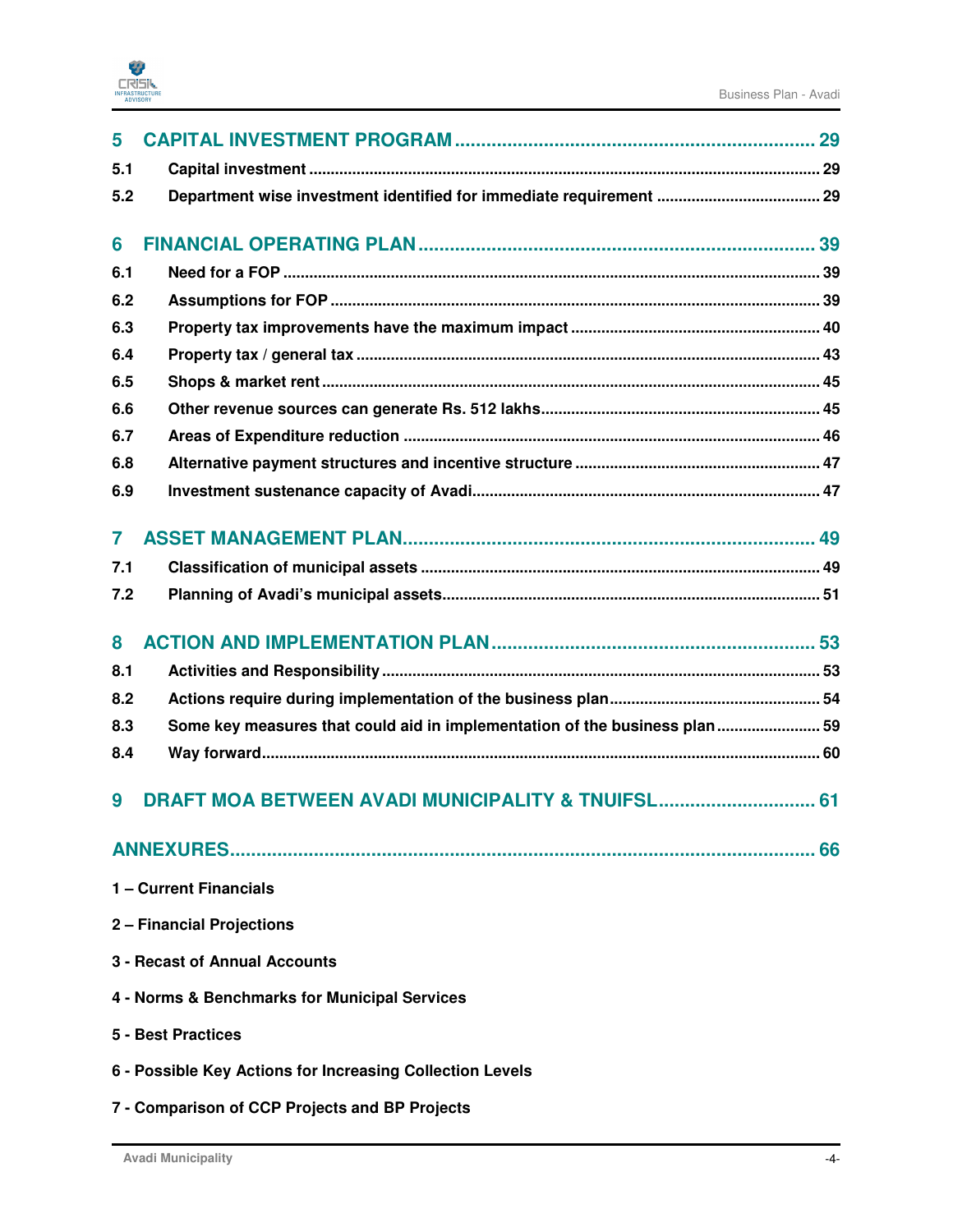

# **LIST OF TABLES**

| Table 10: Property tax details - Assessment and taxpayers: 2003-04 to 2007-08 43 |  |
|----------------------------------------------------------------------------------|--|
| Table 11: Rs. 865 lakh revenue potential through improvement in property tax 44  |  |
|                                                                                  |  |
|                                                                                  |  |
|                                                                                  |  |
|                                                                                  |  |
|                                                                                  |  |
|                                                                                  |  |
|                                                                                  |  |
|                                                                                  |  |
|                                                                                  |  |
|                                                                                  |  |
|                                                                                  |  |
|                                                                                  |  |
|                                                                                  |  |
|                                                                                  |  |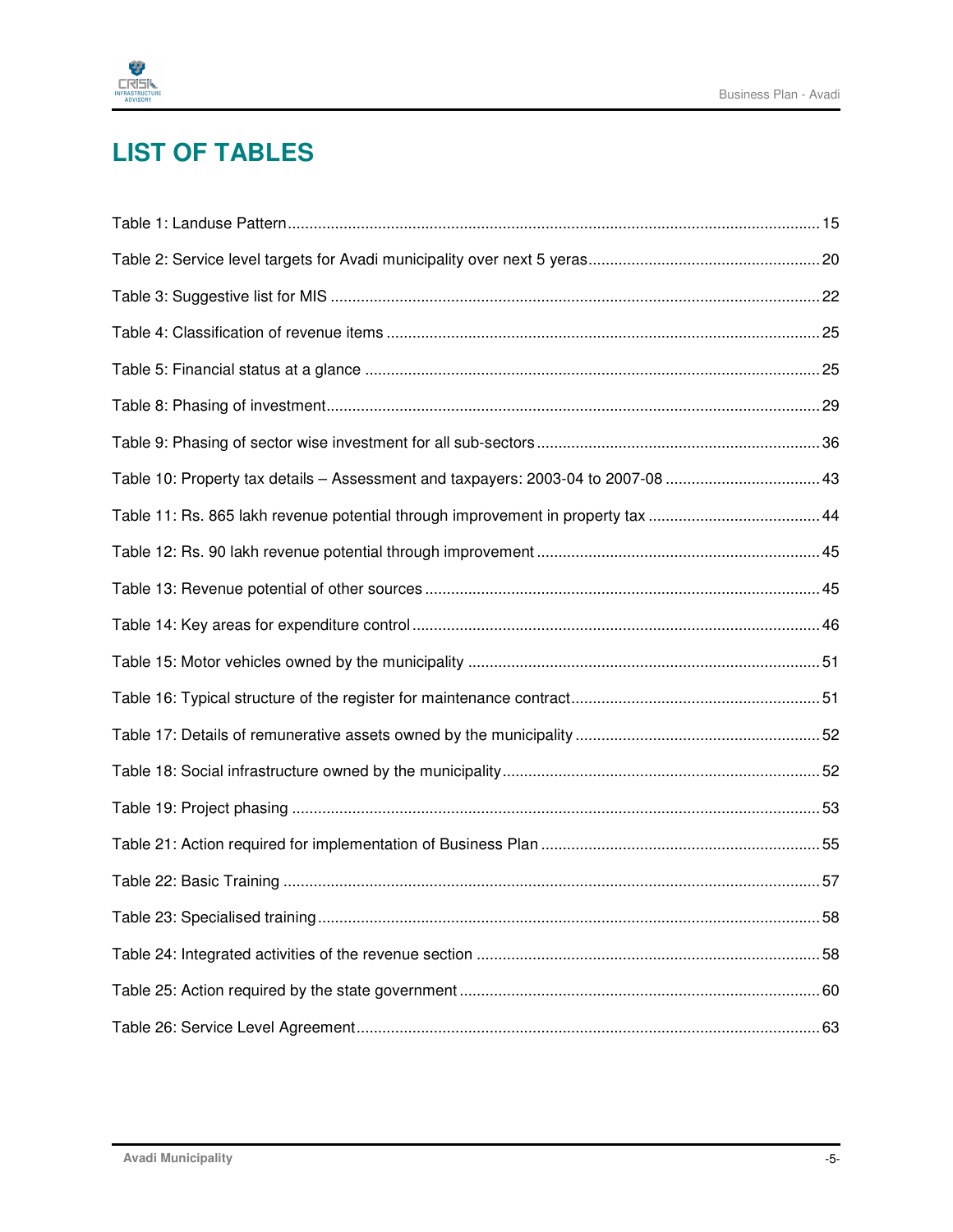

## **LIST OF ABBREVIATIONS**

| <b>TNUIFSL</b> | Tamilnadu Urban Infrastructure Financial<br>Services Limited                  | T&CPA       | Town and Country Planning Act       |
|----------------|-------------------------------------------------------------------------------|-------------|-------------------------------------|
| <b>TNUDP</b>   | Tamilnadu Urban Development Project                                           | <b>MDR</b>  | Major District Road                 |
| <b>CCP</b>     | City Corporate Plan                                                           | <b>ODR</b>  | <b>Other District Road</b>          |
| BP             | <b>Business Plan</b>                                                          | ML          | <b>Million Litres</b>               |
| <b>CMDA</b>    | Metropolitan<br>Development<br>Chennai<br>Authority                           | <b>UGD</b>  | Underground Drainage                |
| <b>TNPCB</b>   | Tamilnadu Pollution Control Board                                             | SWD         | Storm Water Drain                   |
| <b>PWD</b>     | <b>Public Works Department</b>                                                | <b>SWM</b>  | Solid Waste Management              |
| ESR.           | <b>Elevated Service Reservoirs</b>                                            | CAGR        | Compounded Annual Growth Rate       |
| <b>GLSR</b>    | Ground Level Storage Reservoirs                                               | ARV         | <b>Annual Rental Value</b>          |
| <b>MLD</b>     | Million Litres Per Day                                                        | p.a.        | Per Annum                           |
| <b>CMWSSB</b>  | Chennai Metropolitan Water Supply and<br>Sewerage Board                       | <b>CIP</b>  | Capital Investment Plan             |
| <b>LPCD</b>    | Litres Per Day                                                                | <b>LCS</b>  | Low Cost Sanitation                 |
| <b>FOP</b>     | <b>Financial Operating Plan</b>                                               | PC          | <b>Public Conveniences</b>          |
| O&M            | Operation and Maintenance                                                     | <b>TWAD</b> | Tamilnadu Water Supply and Drainage |
| <b>ULB</b>     | Urban Local Body                                                              | AMP         | Asset Management Plan               |
| <b>TNUIFSL</b> | Tamilnadu Urban<br>Infrastructure<br>and<br><b>Financial Services Limited</b> | <b>WTP</b>  | <b>Water Treatment Plant</b>        |
| <b>LPA</b>     | Local Planning Authority                                                      | <b>STP</b>  | Sewage Treatment Plant              |
|                |                                                                               | MoA         | Memorandum of Association           |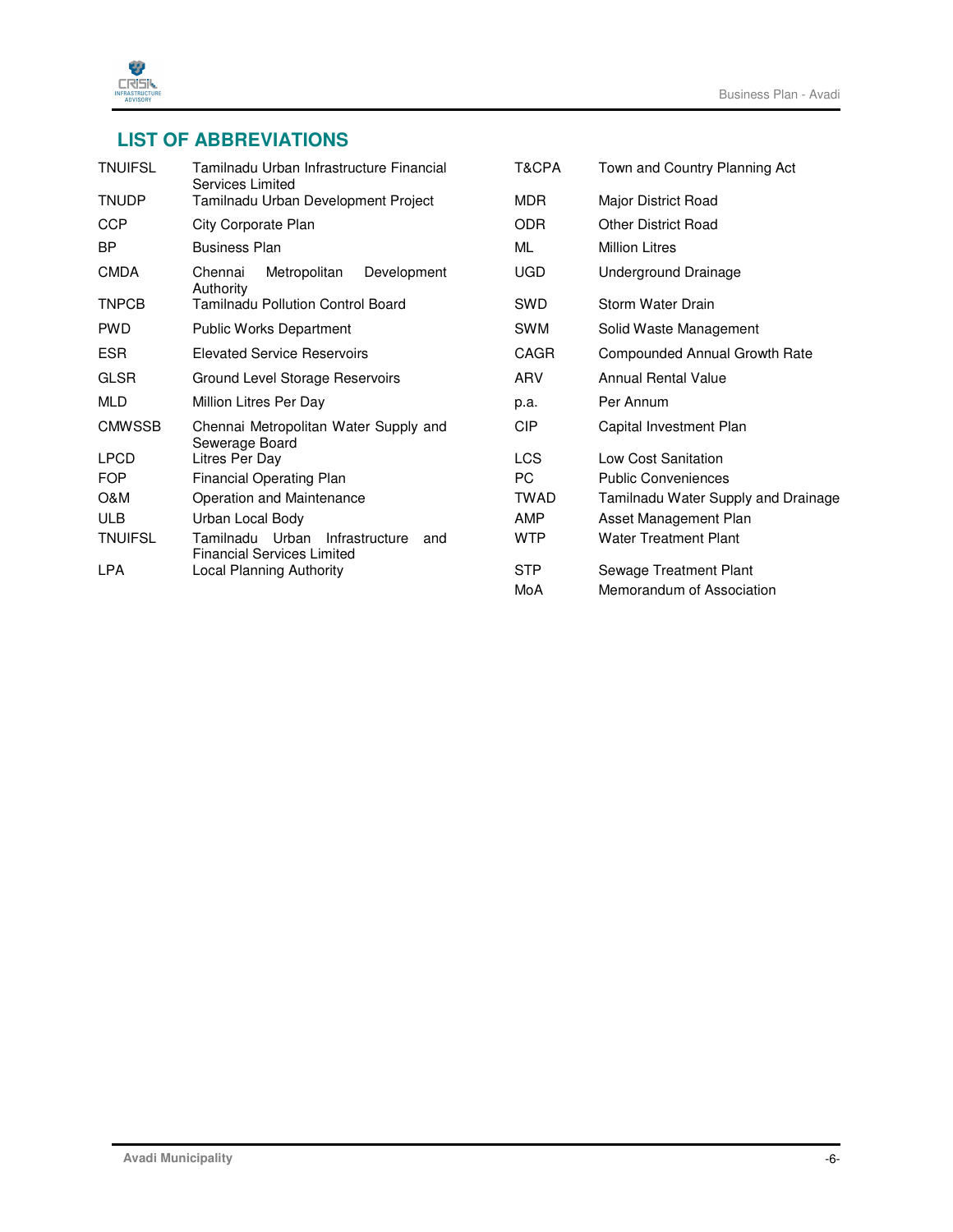

## **EXECUTIVE SUMMARY**

In the year 2002-03, Tamilnadu Urban Infrastructure & Financial Services Limited (TNUIFSL), an assetmanagement company, had led the preparation of city corporate plans (CCPs) for a group of towns in Tamilnadu. The objective of the exercise was to develop the vision and growth strategies for these towns. The CCP for each town included operational and financial assessment, capital investment programs and the required resources. However, the towns could not implement these capital investment programs due to inadequate finances and the absence of an action plan. TNUIFSL recently appointed CRISIL Infrastructure Advisory to provide assistance in converting the CCPs into workable business plans.

## **Scope of CRISIL Infrastructure Advisory's Assignment**

There have been significant changes in the operational and financial position of these towns in Tamilnadu since 2002-03, when the CCPs had been drafted. Thus, CRISIL Infrastructure Advisory is required to develop firstly, a business plan to identify the current infrastructure requirements of these towns. Secondly, we have been mandated to develop a financing operating plan, identifying the measure and timing of funds required for implementing the investment program identified in the CCPs.

#### **Methodology Adopted**

CRISIL Infrastructure Advisory has envisaged the execution of this assignment in the following steps:

**Step 1:** Identifying the infrastructure gaps based on discussions with town officials, available secondary information and CCP reports

**Step 2:** Determining the investment requirements of the town through technical analysis

**Step 3:** Determining the investment capacity of the town by developing a financial operating plan under two scenarios viz. Business-As-Usual scenario and Improved Case scenario

**Step 4:** Highlighting the gap/surplus between the investment requirement and investment capacity, as the case maybe

**Step 5:** Specifying the financial and operational responsibilities of all stakeholders, i.e. TNUIFSL, lending agencies, municipality, developers and users

## **Avadi's Economy and Infrastructure**

CRISIL Infrastructure Advisory broached the town visit with a study of Avadi's infrastructure. Avadi has substantial growth potential, primarily due to its vantage position; it is a commercial 'hub' with close proximity to Chennai and significant economic activities of trading and manufacturing.

On the infrastructure front, there is hardly any water supply system; almost one-fourth of the population lacks proper sanitation facilities. The coverage of roads and storm water drains is below the prescribed norms, with roads covering 87.6% of the town and storm water drains covering only 18.6% of it. Street lighting facilities and the solid waste collection system cover larger areas; streetlights facilities have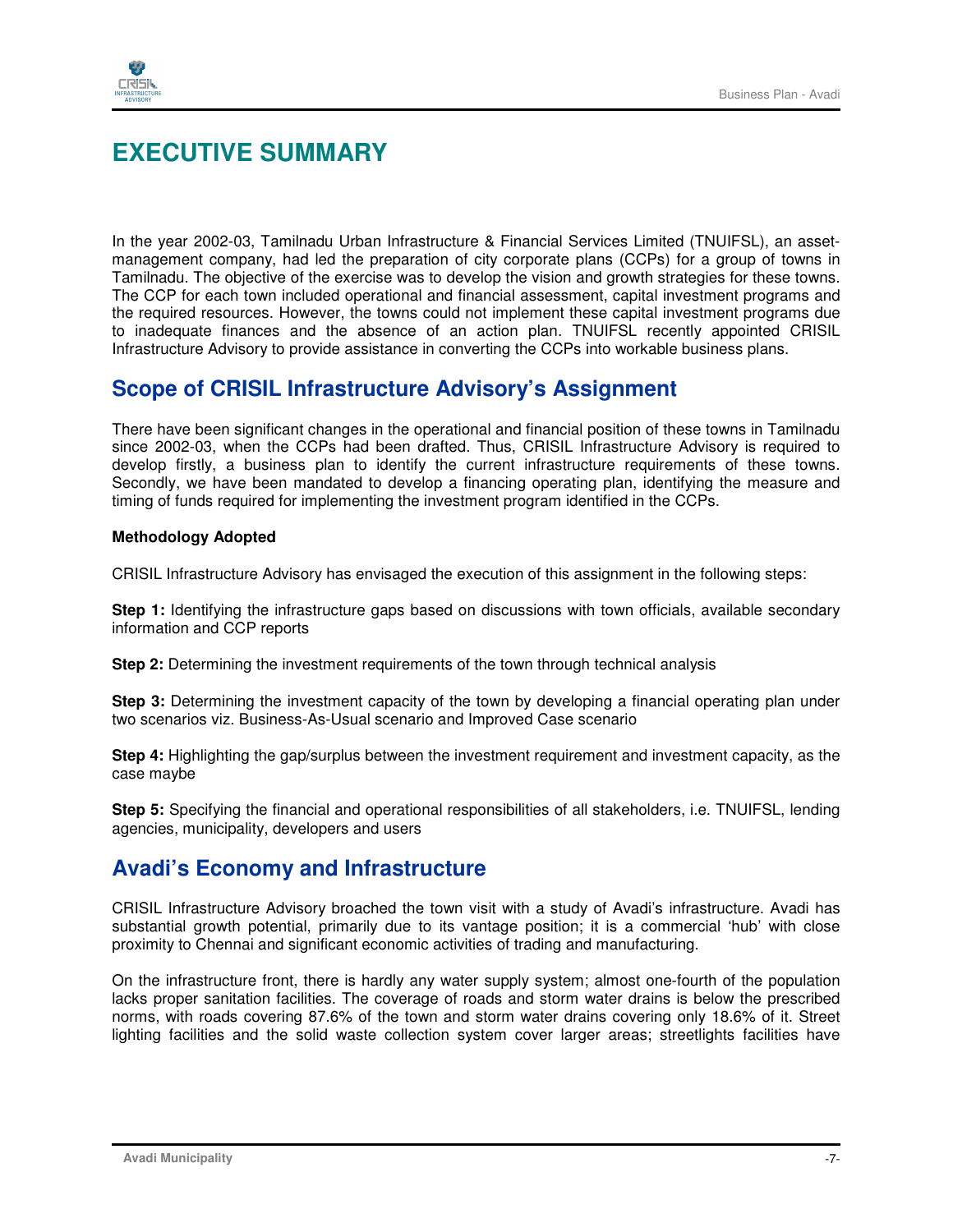

attained 75% coverage level, which is below the norms1, and the solid waste collections cover 82% of the area under the Avadi municipality's jurisdiction. However, service delivery with respect to other aspects of solid waste management (SWM) like transportation and disposal are inadequate.

## **Key functions and performance of Avadi Municipality**

One of the first steps towards formulating a business plan was to study the functions and performance of the Avadi municipality, which would be the chief executor of the plan. The Avadi municipality covers an area of 65 sq. kms and is divided into 48 wards. Responsible for a providing a host of services, the municipality plays a number of functions including obligatory functions like the provision of water supply, and discretionary functions like the development of parks and playgrounds. The functions are distributed between different departments; each department has a Head who reports to the Commissioner.

The roles of each department were examined and the findings about the functioning and the lacunae are detailed below.

**Revenue department:** The revenue department raises demands for key revenue items like property tax and water charges, follows up on outstanding payments and prepares demand collection balance (DCB) statements. Our study revealed that the demand notice for property tax is not raised on time, which adversely affects the working capital cycle. Also, though targets have been identified for the bill collector, there are no significant checks to ensure that the targets are met. Finally, neither incentives nor disincentives are used to expedite payments from the users.

**Accounts department:** This department maintains all income and expenditure statements, prepares and implements the budget, pays works and supply bills and disburses salaries. However, due to the accrual based accounting system, the demand is being projected as the collection, which has been modified for projecting the cash flows in our engagement. This would provide a more accurate financial position of the town

**Engineering department:** This department is responsible for the execution of projects related to roads, street lighting, water supply and sewerage. Besides, it has to maintain these assets for optimum service delivery. We found that the department suffers from inadequate infrastructure and lack of scientific maintenance procedures.

**Health department:** This department attends to SWM, issues licences for non-hazardous and nonpolluting businesses, and organises health camps and other government immunisation programmes. It also manages the municipal hospitals and other health centres. However, this department is still unable to provide proper sanitation facilities to significant segments of the population. Also, the SWM system is poor, excepting its collection component. Sewer is discharged in the open without any treatment.

**Information technology department:** This department maintains computerised updates of all municipality-related information, updates the database for collection of various taxes and provides management information system (MIS) reports. However, this department is constrained by inadequate trained staff as well as insufficient maintenance of software and hardware.

-

<sup>&</sup>lt;sup>1</sup> As per TNUDP II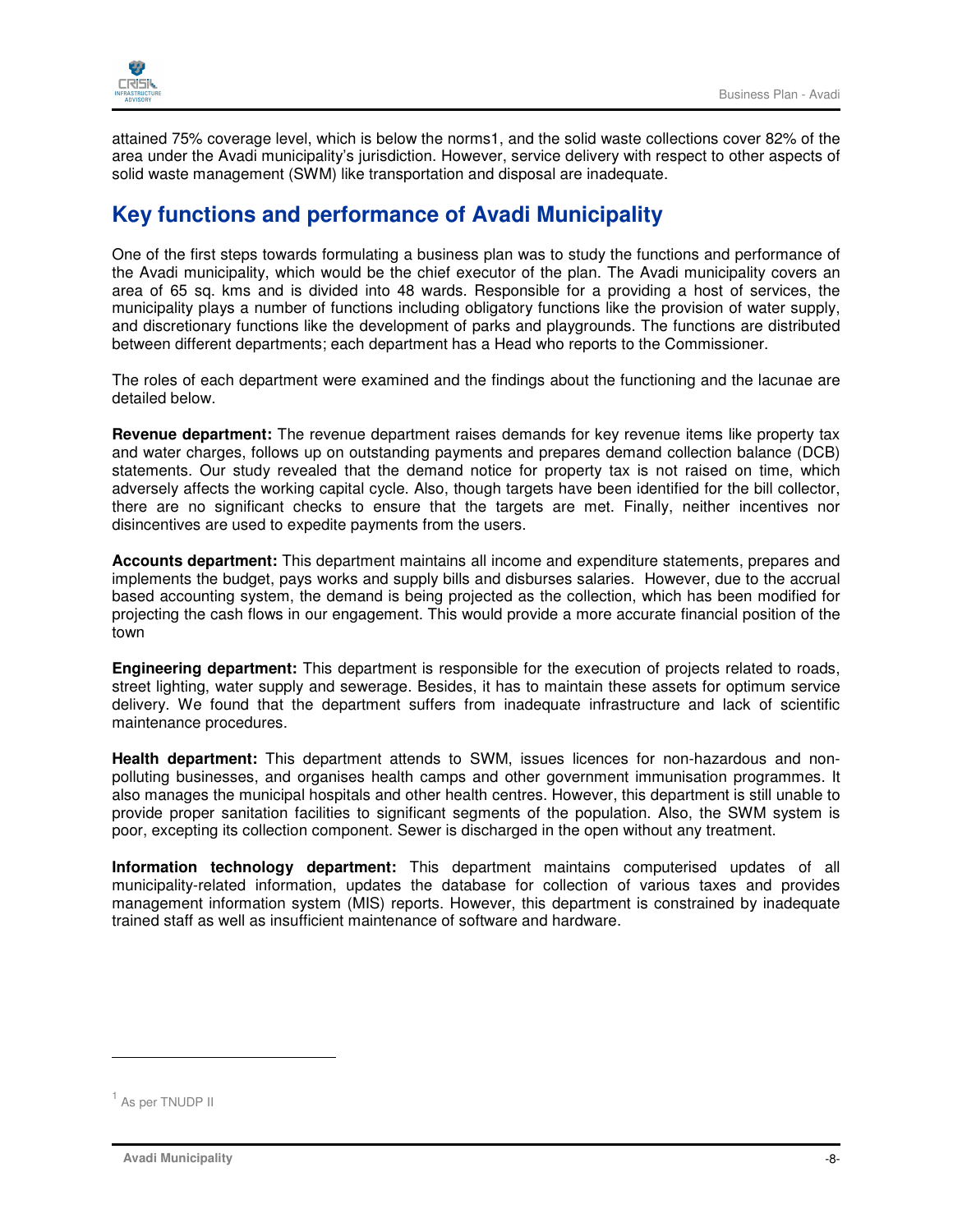

## **Financial performance of Avadi municipality**

Avadi municipality has maintained a healthy financial profile in the last five years, generating an average annual revenue surplus of 48% of its revenue. Fairly high tax rates, accounting for 24% of annual rental value, constitute the chief reason for its buoyant performance. The municipality has generated a surplus of Rs. 8.27 crores (for 2007-08). This favourable financial performance has been offset by the municipality's outstanding liability of Rs. 3.75 crores. Almost half of the property tax demand raised is arrears, which implies a poor collection level over the years and is a cause of concern.

## **Investment plan**

Based on detail study of Avadi's infrastructure requirements and the strengths and weaknesses of the Avadi municipality and discussion with the stakeholders, the following plans for the town's growth are suggested herein.

#### **Asset Management Plan**

An asset management plan has been suggested following the assessment of the impact the O&M expenses have on the finances of the municipality. This plan would help the municipality to identify its revenue generating assets as well as those that are draining its revenues.

#### **Capital Investment Program**

The Capital Investment Program (CIP) identifies the investment requirements of the town through demand-gap analysis. We estimate Avadi's total investment requirement to be of the order of Rs 354 crores; 50% of this investment would be required for commissioning of the underground drainage and up gradation of sanitation systems, and 25% for improved water supply. The estimated investments required for different sectors are shown in the table below.

Investment requirement in different service sectors (All figures in Rs. crores)

| <b>Sectors</b>          | <b>Total</b> |
|-------------------------|--------------|
| <b>Water Supply</b>     | 87.57        |
| Sewerage & Sanitation   | 177.09       |
| Roads & Urban Transport | 36.30        |
| Drains                  | 30.20        |
| <b>Street Lights</b>    | 10.37        |
| Solid Waste Management  | 3.68         |
| Others                  | 8.93         |
| Total                   | 354.13       |

## **Financial Operating Plan**

Avadi town being an urban agglomeration of Chennai Corporation gets covered under the Jawaharlal Nehru National Urban Renewal Mission (JnNURM). The funding pattern under this program is 35% grant from Government of India, 15% from State Government the balance need to be contributed by the ULB through its own sources or through external borrowing.

The Financial Operating Plan (FOP) assesses the financial strength of Avadi and the financial feasibility of the identified investment projects. The assessment is carried out under two scenarios viz. Base Case and Improved Case. In the Business-As-Usual scenario it is assumed that Avadi would not have access to any grants from JnNURM and would not undertake any reforms; the growth pattern would as the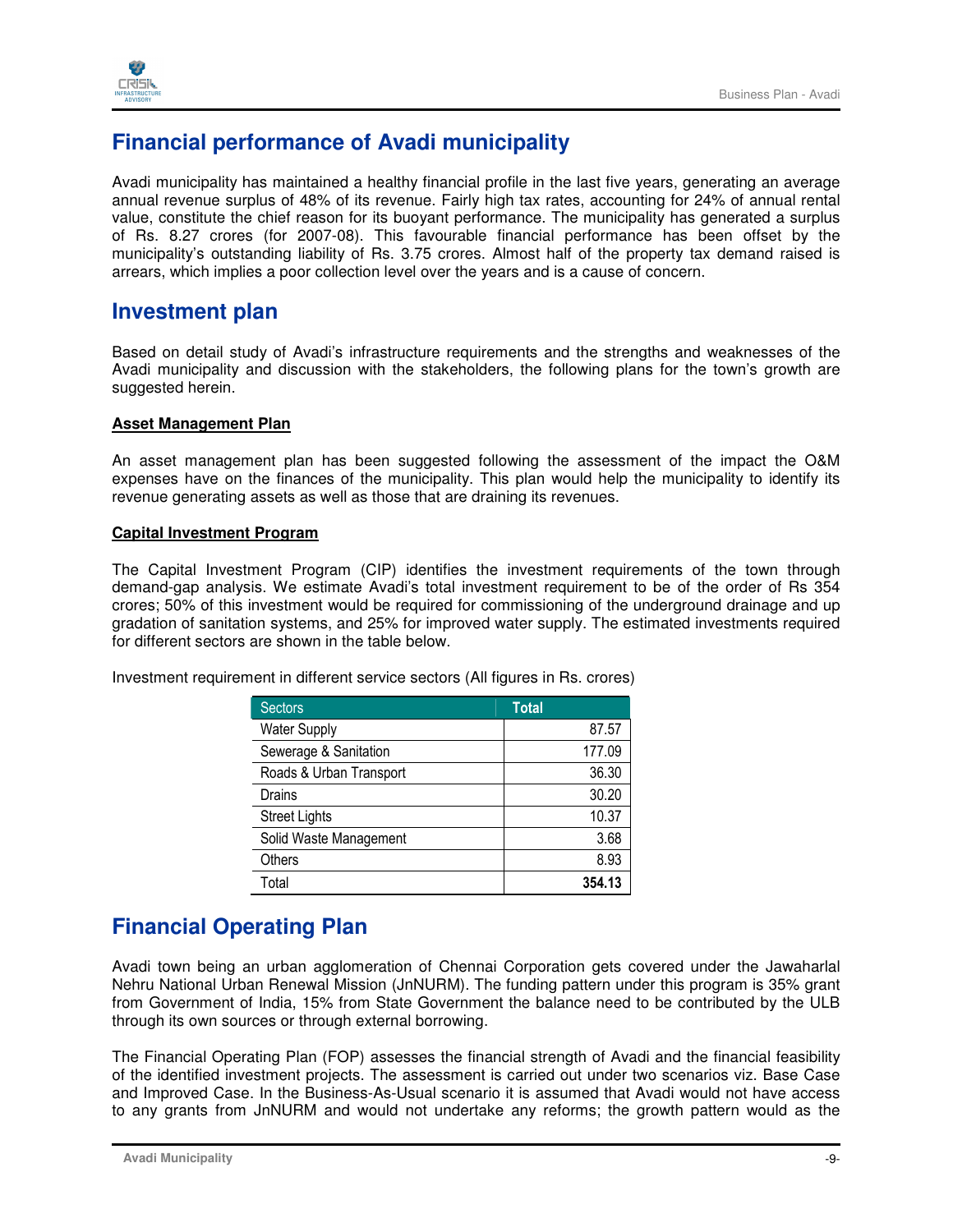



present case. While in the latter case, it is assumed that the city would undertake reforms and hence would have access to JnNURM grants.

The investment sustenance capacity varies under the base case and improved case scenario were estimated to be 30% to 75% of the total required investment respectively.

### **Summary of expected outcome**

The implementation of the business plan also required efforts from all spectrum of society. These efforts are in terms of state initiative, council resolution and administration efforts in implementation. The investment planned would lead to provision of basis services like water supply and sanitation, which the town is currently deprived. At the end of the five years, Avadi municipality would be able to achieve full service coverage and would also maintain a sustainable financial position. Under the JnNURM initiative the town will also build a strong governance framework to establish a citywide planning and governance framework and ensure modern financial management, effective e-governance and transparency in its functions.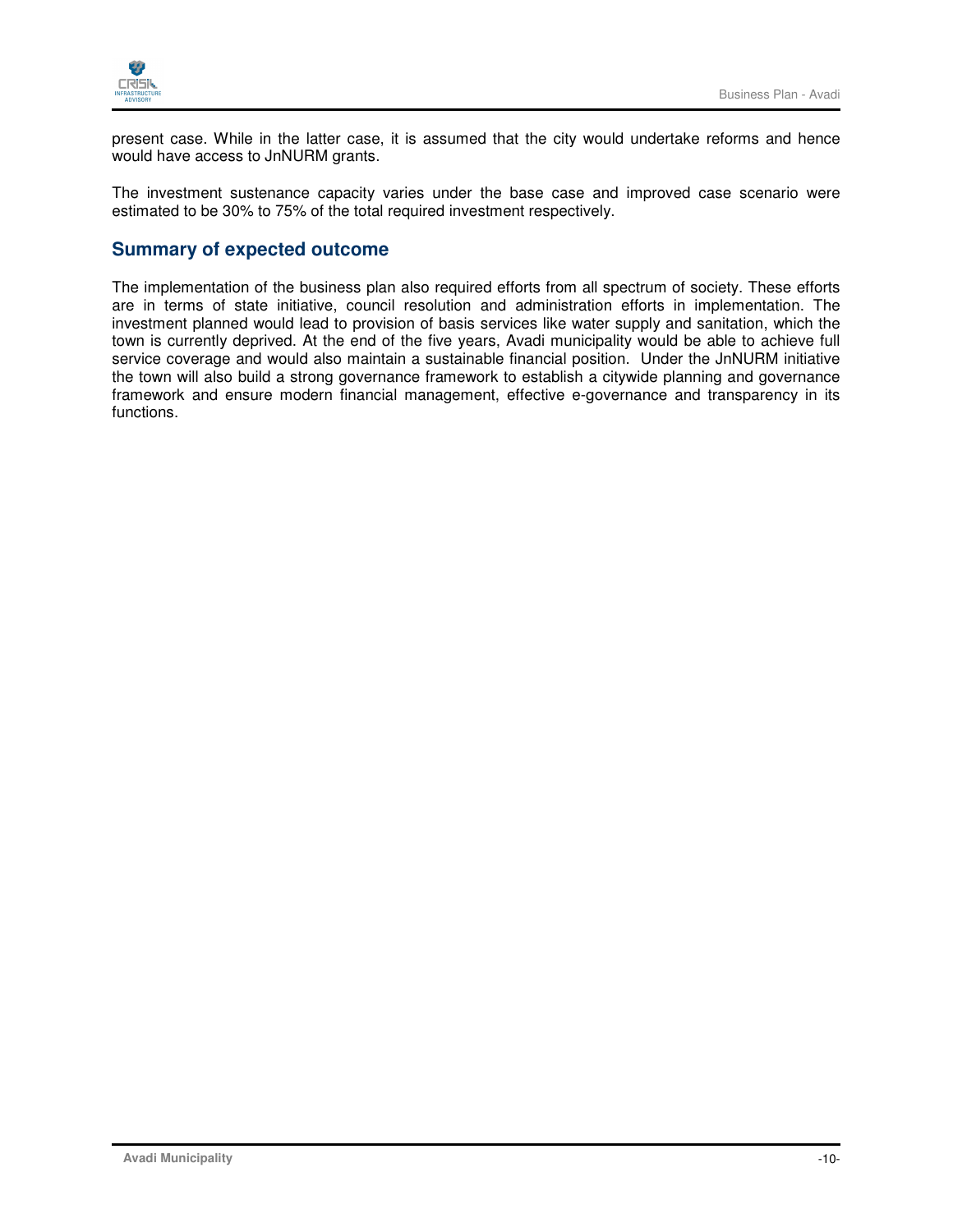

## **1 BACKGROUND**

Tamilnadu Urban Infrastructure Financial Services Limited (TNUIFSL) was involved in the preparation of City Corporate Plans (CCP) for a set of towns in Tamilnadu as part of the Tamilnadu Urban Development Project II (TNUDP II). The objective of the CCPs was to develop a vision and strategies for municipalities in the state of Tamilnadu. The CCP included appropriate investment strategies, capital investment programs and resource mobilisation measures to be adopted by municipalities in the delivery of efficient services. However, the Urban Local Bodies (ULBs) are not in a position to implement the identified capital investment programs due to several reasons, the primary being inadequate finances. In addition, there is no action plan that would enable the implementation of the corporate plan towards achieving the set objectives of service delivery. Hence, it was imperative to develop a Business Plan (BP) to define the strategies and tasks for the timing of fund with respect to programs identified in the CCP.

CRISIL Infrastructure Advisory has been appointed as consultants to TNUIFSL in providing assistance to convert the CCPs of seven towns (Cuddalore, Nammakal, Tiruchengode, Kodaikanal, Tirunelveli, Nagercoil and Avadi) to individual business plans.

## **1.1 Objectives and scope**

The objective of this assignment is to formulate a strategic plan for the conversion of the CCP into BP by assessing the ULB's financial capability to undertake capital investments. This would enable the ULB to accomplish the objectives specified in the CCP

The scope of work includes the following activities:

- Assess the finances of the ULBs An assessment of the finances (of the past five years) in terms of sources and uses of funds, base and basis of levy, rate revision history and impact, state assignments and transfers - base and basis of transfer and its predictability, outstanding liabilities (loans, power dues, pension etc), levels of service, coverage and quality of municipal services, staffing and management arrangements in delivery of services
- Outline issues in revenue realizations, quality of existing assets in relation to service levels and coverage and institutional constraints
- Develop quick indicators of performance, based on current coverage and additional population in the medium term (10 years) and unit costs
- Indicate city level investment requirement for up gradation of infrastructure
- Improve service coverage and asset quality by:
	- Prepare a comprehensive Asset Management Plan and use fiscal notes and policy analysis to assist in making informed investment choices to achieve sector/ city goals
	- **•** Define priority assets and indicative costs of rehabilitation
	- Conduct fiscal impact analysis of investments: life- cycle O&M costs, revenues from project, and costs/ impacts on finances and of not doing the project
	- Explore funding options for rehabilitation of facilities
- Prepare a Financial and Operating Plan (FOP). The FOP is a medium term framework of the ULB, and shall present the following

#### **A. Additional data to be collected:**

- Break-up of energy cost on UG, WS etc.
- Salary for all the departments including staff and payments to private operators
- The benchmark cost i.e. at ideal condition, what would be the cost of the identified investments, a table indicating the investment plan for the next five years with identified source of finance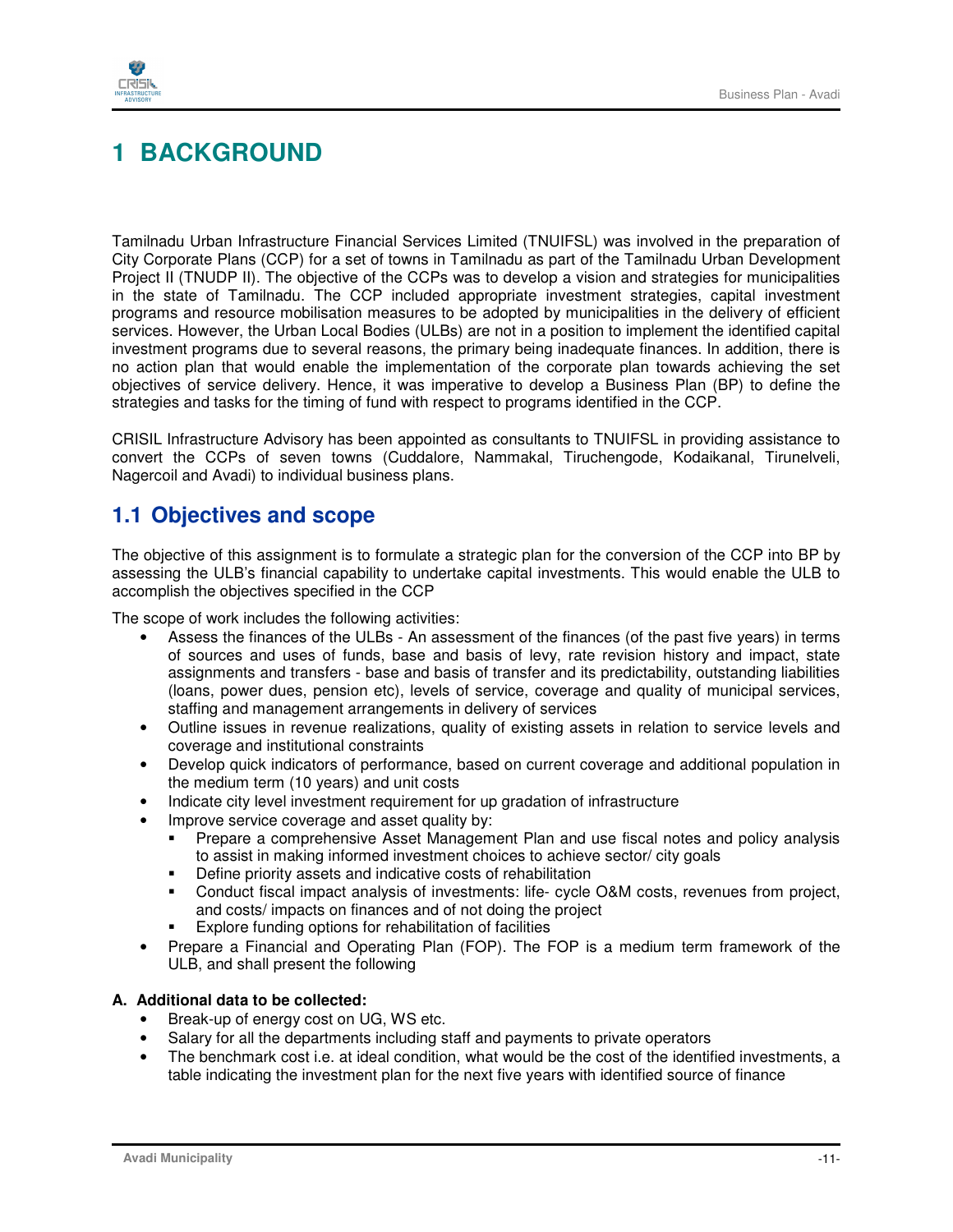

#### **B. Indicative areas of reduction in expenditure:**

- Optimisation of financial, collection, operational and service delivery efficiencies
- Efficient operation and maintenance system
- Improvement and up gradation in the existing system
- New financing methods like leasing
- Cost reduction measures without additional investment, with minimum additional investment and with major additional investment
- Charging or levying of new taxes/charges
- Effective utilization of existing resources and untapped non-conventional resources
- Energy audit resulting in savings in energy
- Leak detection resulting either in connections or in the tariff (or) maintaining the same supply and achieving a reduction in energy cost
- Privatising the MSW collection and identifying a BOT operator for eliminating, composting etc. items of revenue can be identified
- Laying of cement concrete road / Fly ash and savings on maintenance cost resulting in increasing operating surplus
- Water recycling / reuse
- Rejuvenation of tanks and reduction of cost / litres of water produced
- Privatisation and options for revenue rising
- Better inventory control and management
- Fleet management
- Potential for scrap disposal

#### **C. Options for increasing the revenues through non-traditional methods**

- Land development for raising revenue (not the traditional commercial complexes)
- Suggestion for improvement of revenues and the latter would entail:
- 1. Prepare a draft Memorandum of Understanding (MoU) between ULB and TNUIFSL for effective implementation and monitoring of the BP. The MoU would outline the base line (based on the situation analysis) and the performance benchmarks to be monitored, apart from other financial and loan covenants. The targets would be based on service development targets and outputs of the financial and operating plan.
- 2. Initiate consultations with council and local stakeholders on the priorities; redefine priorities (rerun FOP if required) and work with the council to resolve on adoption of the city's FOP and CCP actions.
- 3. Finalise business action plan for the city, with a resolution from the council on the priorities and commitment to implement revenue and management improvement measures.
- 4. Identify the obligations on the part of the ULB/TNUIFSL/TNUDF/Government for successful implementation of the business plan.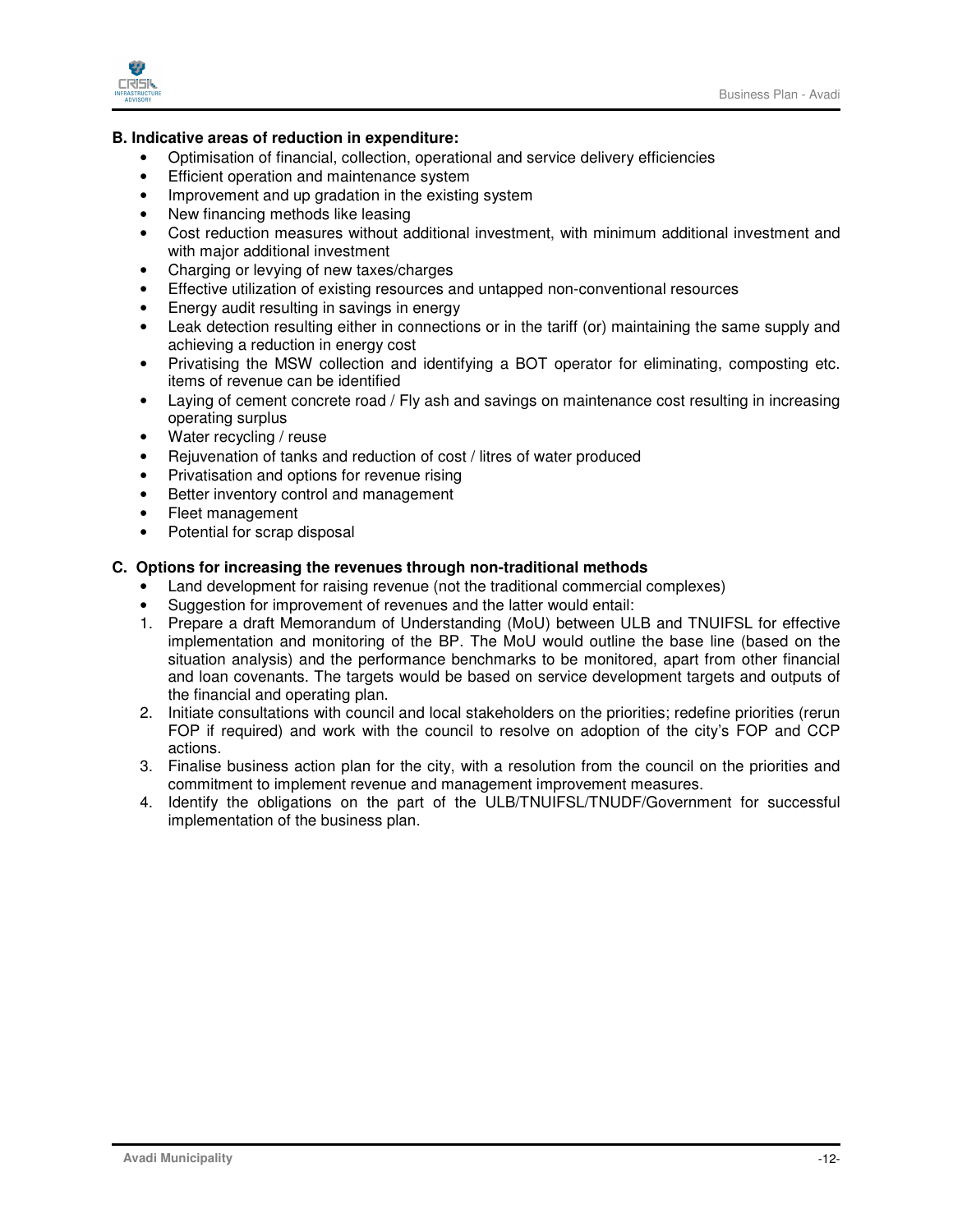

## **1.2 Approach to CCP and BP**

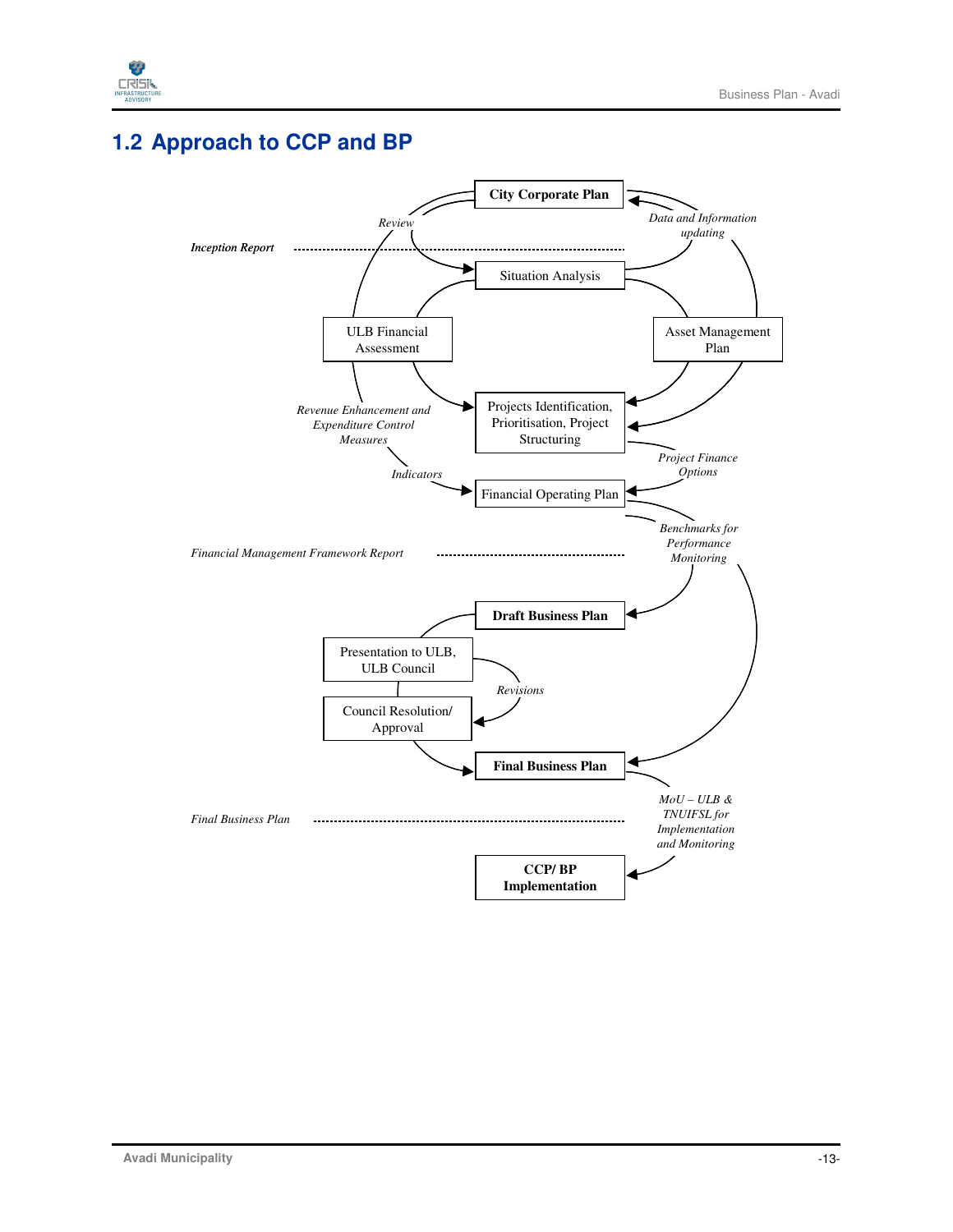



## **1.3 Report Structure**

Chapter 1: Background Chapter 2: Review of the CCP – city profile Chapter 3: Review of the CCP – Municipal assessment: Infrastructure and Organisation Chapter 4: Review of municipal finances Chapter 5: Capital Investment Program (CIP) Chapter 6: Financial Operating Plan (FOP) Chapter 7: Asset Management Plan (AMP) Chapter 8: Business strategy Chapter 9: Action and implementation plan Chapter 10: Draft Memorandum of Association between Avadi and TNUIFSL

## **1.4 Deliverables**

This final report provides

- 1. The comprehensive business plan based on the updated information from the towns, observations during the town visits, service level assessments and a complete financial analysis.
- 2. Draft Memorandum of Association (MoA) to be signed between Avadi and TNUIFSL.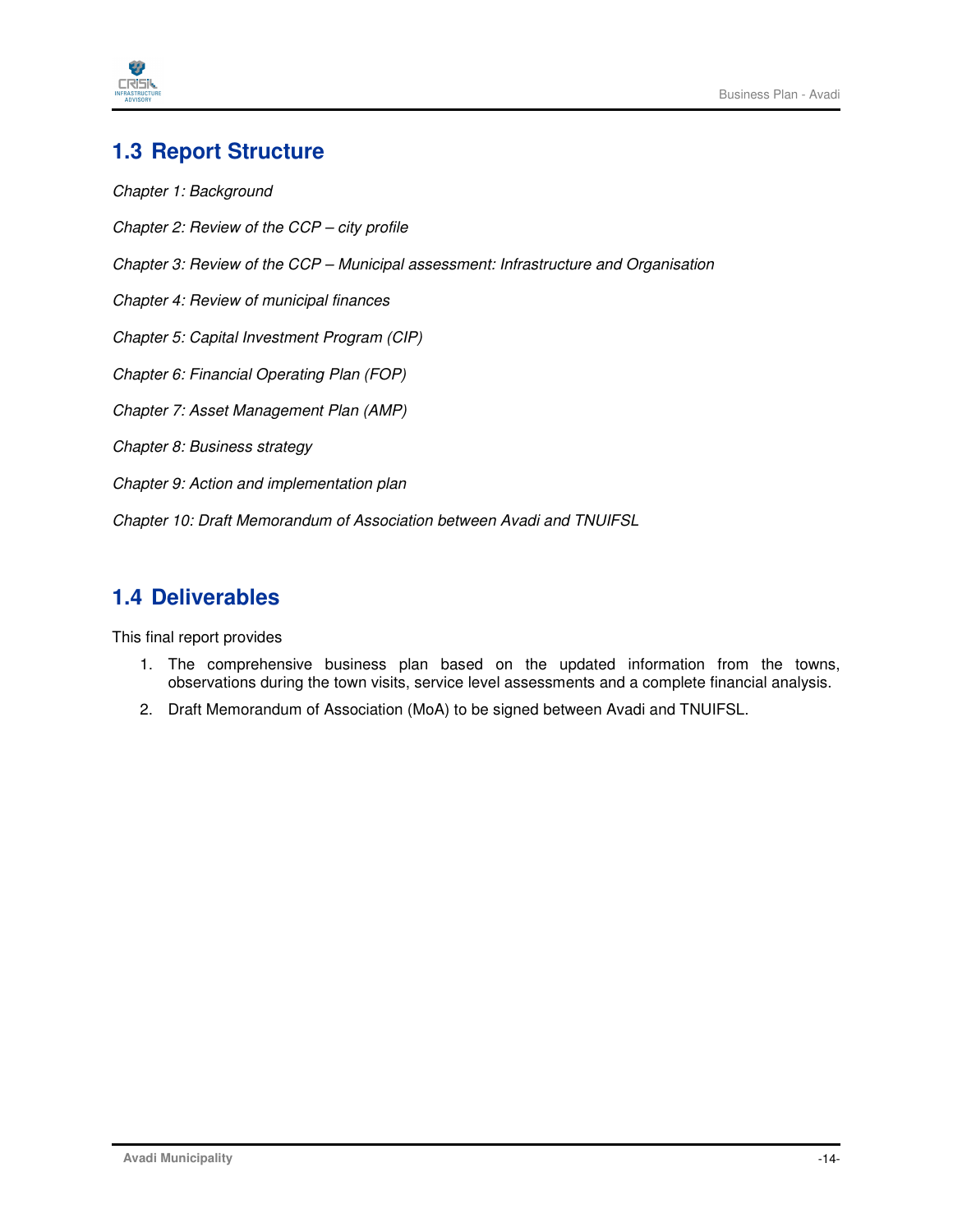

## **2 REVIEW OF CCP - CITY PROFILE**

Avadi is a town with a substantial growth potential due to its inherent strength of geographical location that has key economic activities of trading and manufacturing. The town's growth has been stifled due to the lack of proper planning efforts and untapped revenue generation potential across sectors. The town has taken up measures to improve the existing situation, but it has met with limited success, as it lacks an integrated approach to town development.

Avadi is a selection grade municipality situated at a distance of 24 kms from Chennai. The town serves as a transit point between Chennai and Arakkonam station and is surrounded by places of industrial and heritage interest. Ambattur, an industrial centre is on the eastern side, while Thiruverkadu and Thiruninravur surrounds the town on the southern and western side respectively. Its total coverage is 65 sq. kms and is divided in to 48 wards. The town has a population of 2.16 lakhs as per 2001 census with a population density of 3331 persons per sq. km. Unlike other towns, the literacy rate has increased only marginally from 74% in 1991 to 75% in 2001, which is also below the state average and requires special attention.

## **2.1 Economic profile**

The main economic activities of the town are trading and manufacturing. Manufacturing includes several small scale and industrial goods. 22 small-scale industries and a few large ones like Tube Products of India (TPI) operate in the Avadi municipality. A significant portion of the town's revenue is from the industrial and trading activities. The development of the town is contingent on providing an impetus to these activities by improving the infrastructure that would aid in setting up IT industries, as identified in the **CCP** 

## **2.2 Past planning efforts**

There master plan for Chennai Metropolitan Area (CMA) prepared by Chennai Metropolitan Development Authority (CMDA) in 1995 covers Avadi. Apart from the municipality, agencies like CMDA, Tamilnadu Pollution Control Board (TNPCB) and Public Works Department (PWD) are involved in the town's development. The existing land use in the town highlights the development potential of the town, as 32% is un-urbanised (including agriculture land). The land use pattern details are mentioned below

| <b>Use</b>                 | Area (Hectare) | Percentage |
|----------------------------|----------------|------------|
| <b>Primary Residential</b> | 1321           | 20.33      |
| <b>Mixed Residential</b>   | 471.6          | 7.26       |
| Commercial                 | 40.00          | 0.62       |
| Industrial                 | 984.6          | 15.15      |
| Institutional              | 712.41         | 10.96      |
| Open Space & Recreational  | 790.14         | 12.15      |
| Agricultural               | 1740.29        | 26.77      |
| Nom-urbanisable            | 16.64          | 0.26       |
| Vacant Land                | 422.7          | 6.5        |
| Total                      | 6500.00        | 100        |

#### **Table 1: Landuse Pattern**

Source: City Corporate Plan, Avadi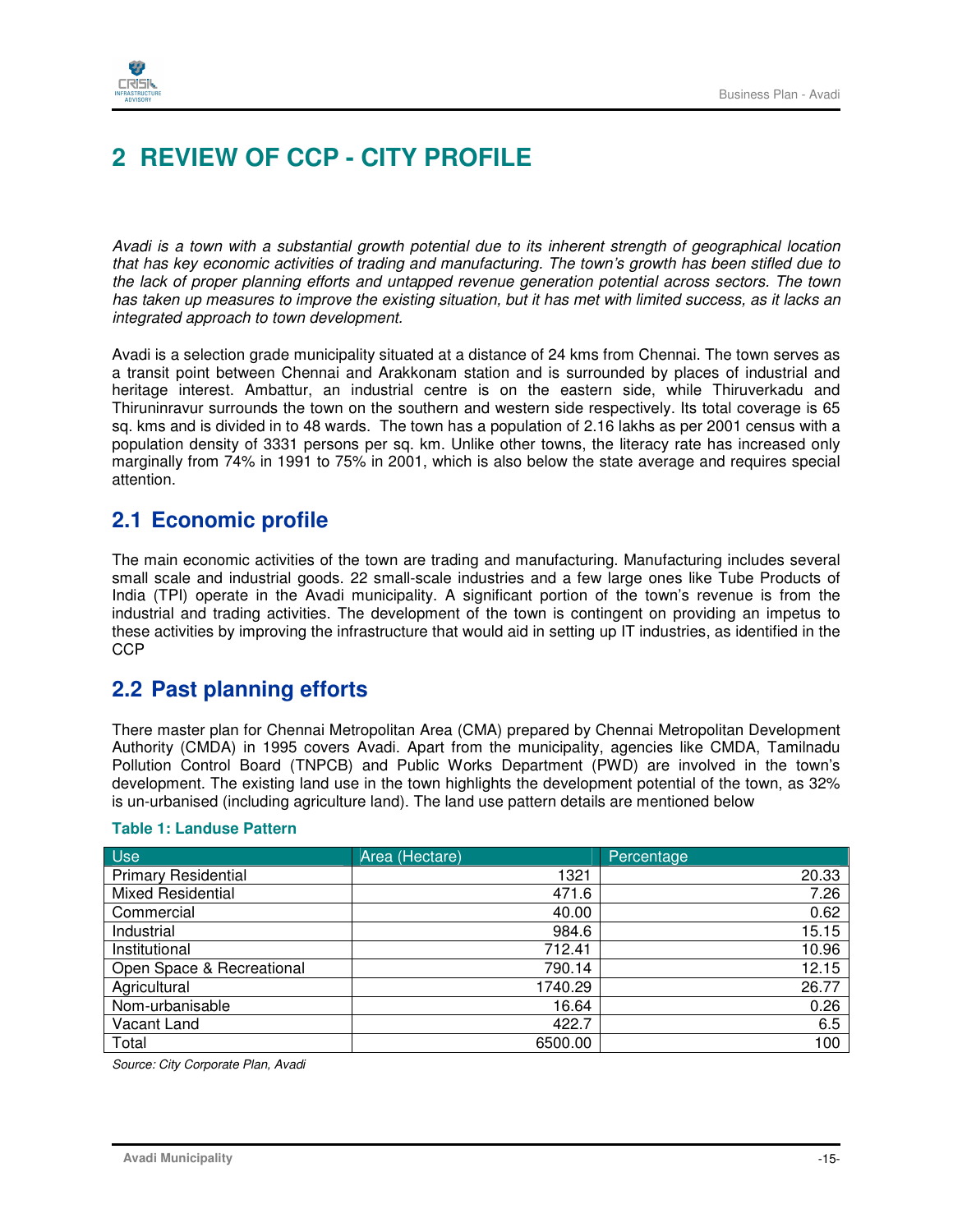

## **2.3 Key development issues**

Despite the significant revenue generation potential of the town through various sources, the growth of the town is stifled due to three key issues viz. low levels of land development (Almost 32% of the usable land lying vacant), significant number of unauthorized layouts, adequate land not allotted for services and recreation, improper classification of land use and full potential of the tourists spots untapped due to lower levels of development in these places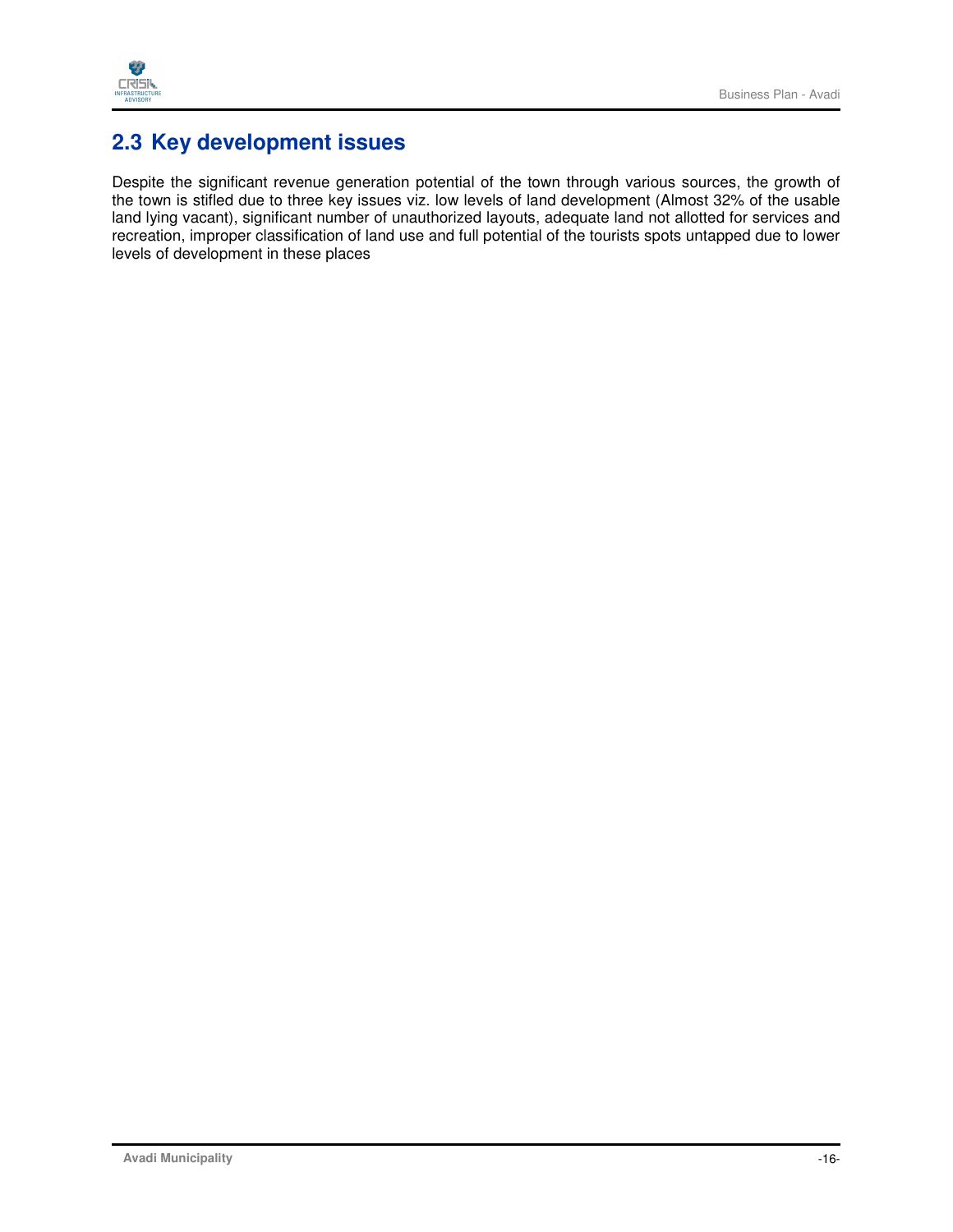



## **3 REVIEW OF CCP - MUNICIPAL ASSESSMENT: INFRASTRUCTURE & ORGANISATION**

The municipality is responsible for providing a host of services ranging from obligatory functions like provision of water supply to discretionary functions like providing parks and playgrounds. The common requirement across the functions is good asset quality in adequate supply. Almost  $1/4<sup>th</sup>$  of the population lacks a proper sanitation facility. Roads and Storm Water Drains (SWD) are inadequate to cater to the existing population, while, street lighting infrastructure and solid waste collection system is reasonably adequate. However, the assessments have been undertaken without a detailed assessment of its slum infrastructure, which is essential before implementing any of the projects identified in Section 5. Its existing staff would require training, for managing the envisaged projects and in some cases, additional manpower is also required.

## **3.1 Water supply**

The water source is Red Hills Lake at Surapet village, which is located at a distance of 22 kms from the town. The town is covered under the combined water supply scheme commissioned in 1967 with subsequent improvements in 1987. Only 0.85 MLD (4 LPCD) is supplied, which is lowest among all municipalities in the state; to augment supply, the municipality provides water through bore wells and open wells that provides additional 0.68 MLD. Despite these measures, the supply is inadequate to meet the demand and private water suppliers provide water to the town. The requirement in 2021 and 2031, at per capita water supply rate of 90 LPCD will be 23.03 MLD and 26.30 MLD respectively.

### **3.1.1 8 ML of additional storage capacity required**

There are 3 service reservoirs with a total storage capacity of 0.86 ML that is 3.25 % of the daily requirement, lower than the norm of 33.33% (8.8 ML). Hence there is a need for any additional service reservoirs of 8 ML. In addition to it, the conditions of the old reservoirs need to be assessed in detail and plans should be drawn for their repairs, rehabilitation and maintenance, if found necessary. The existing treatment capacity is 20 MLD, which is 23.5 times the existing supply and hence adequate to cater to the current needs.

### **3.1.2 Distribution lines cover only 16.2% roads and no house service connections**

The total length of the distribution system is 54 km covering 16.2% road. This is below the state average for municipalities (78%) and the norm of 85% and hence, there is need for additional pipelines. In addition to this, it is necessary to replace the old CI pipes in phased manner. Water is supplied to 417 public fountains and there are no independent house service connections. As per the government's policy, the public stand posts have to be eliminated completely that the town needs to pursue. The existing distribution system through public fountains and bore wells cover 35.14% of the total population

### **3.1.3 Issues**

Avadi needs to address a host of issues that are affecting the proper supply and distribution of water in the town. Due to lack of additional water source, despite sufficient treatment capacity, there is an increasing demand-supply gap. The asset quality is deteriorating due to improper maintenance and on the service delivery front, the coverage is very low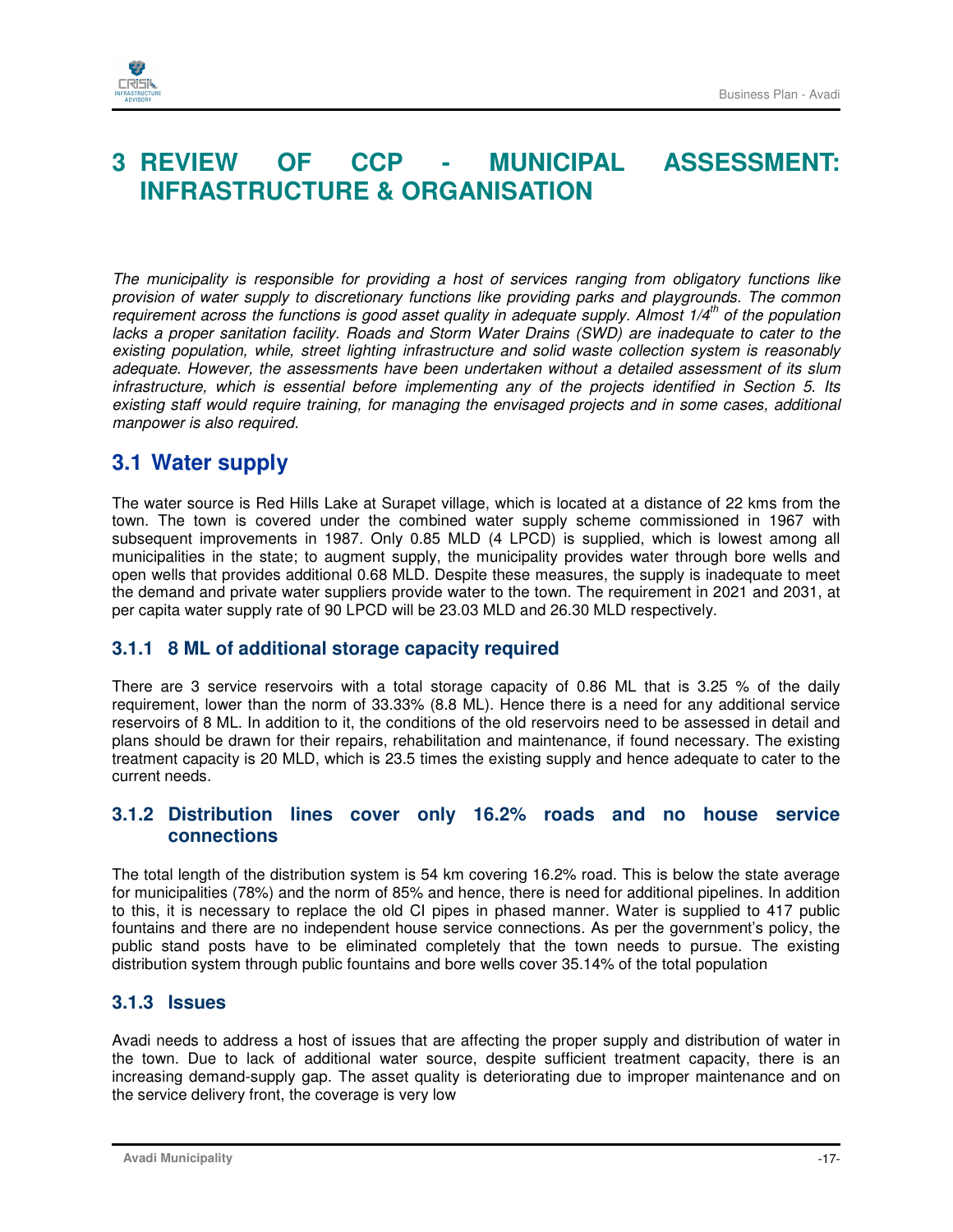

## **3.2 Sewerage and Sanitation**

### **3.2.1 28% population devoid of any sanitation facility**

There is no Underground drainage (UGD) in the town and it has only shallow open drains for disposal of sewerage. Currently, the roadside drains carry both sullage and rainwater. Houses and other commercial establishments have their own septic tank arrangements for sullage disposal. The sullage water from the houses and storm water is collected in open drainage and disposed in surrounding water bodies causing environmental degradation and spread of water borne diseases. 0.44% the town has access to public conveniences (8 'Pay & Use' public conveniences) and out of the 54316<sup>2</sup> properties in the town, 69.54% are covered with septic tanks while 1.85% households have access to low cost sanitation facility<sup>3</sup> resulting in almost 28% of the population uncovered by any proper sanitation facilities

### **3.2.2 Technical study completed in December 2003 for a comprehensive UGD scheme**

To improve the poor sanitation situation in the town, a UGD scheme has been proposed as part of the integrated development initiated by the municipality. A technical study was conducted to assess the requirement of the town and a detailed project report was prepared. But the sewerage system could not be implemented due to limited financial capacity of the town. However, with the additional revenues being generated through the proposed new connection charges and monthly tariff, the sewerage scheme could be implemented in the next two to three years. These charges, in addition to the revenue surpluses should enable the town to absorb the capital cost plus the additional O&M and debt servicing costs. The technical study has highlighted the requirement of 324 kms of sewer lines and 16 sewage-pumping stations to handle a capacity of 39.96 MLD.

## **3.3 Roads cover 87.6% of the town<sup>4</sup>**

The town is well connected with the Chennai (state capital) and Tiruvallur (district capital). Apart from the roads maintained by the municipality, the Department of Highways maintains 19.9 kms state highways. The total road length maintained by the municipality is 332.08 kms. However, as per the accepted norms, per capita municipal road length is 1.75 meters, while for Avadi, it is only 1.53 meters implying a shortfall of 12.4%. Excluding the Cement Concrete roads, the surfacing of other roads is below the prescribed norms<sup>5</sup> viz. 6% cement concrete, 44% Bitumen laid and 50% un-surfaced. There are several areas of traffic congestion across the town. Avadi has to upgrade its road infrastructure in order to meet the growing demands of the town. The key areas of concern are un-surfaced roads (50%), insufficient maintenance and congestion at key commercial points like MTH road, Avadi-Poonamallee road

### **3.3.1 18.6% roads covered with SWD**

Avadi had 65.4 kms of SWD, below the required level of 528 kms.<sup>6</sup> In addition to very poor coverage, the key issues plaguing the SWD system are poor design resulting in flooding at many points across the town; single storm water drain for all purposes viz. residential and industrial waste resulting in unhygienic

l

 $2$  The number of properties in the register is 45107

<sup>&</sup>lt;sup>3</sup> Septic Tanks: 37733 households, LCS: 6 ISP and 11 VAMBAY projects

 $4$  As per the norm of 1.75m of per capita municipal road

<sup>5</sup> Concrete: 5%, Black Top: 85%, WBM: 10%, Earthen: 0%

 $^6$  As per the norm of 150% road length (including non-municipal roads)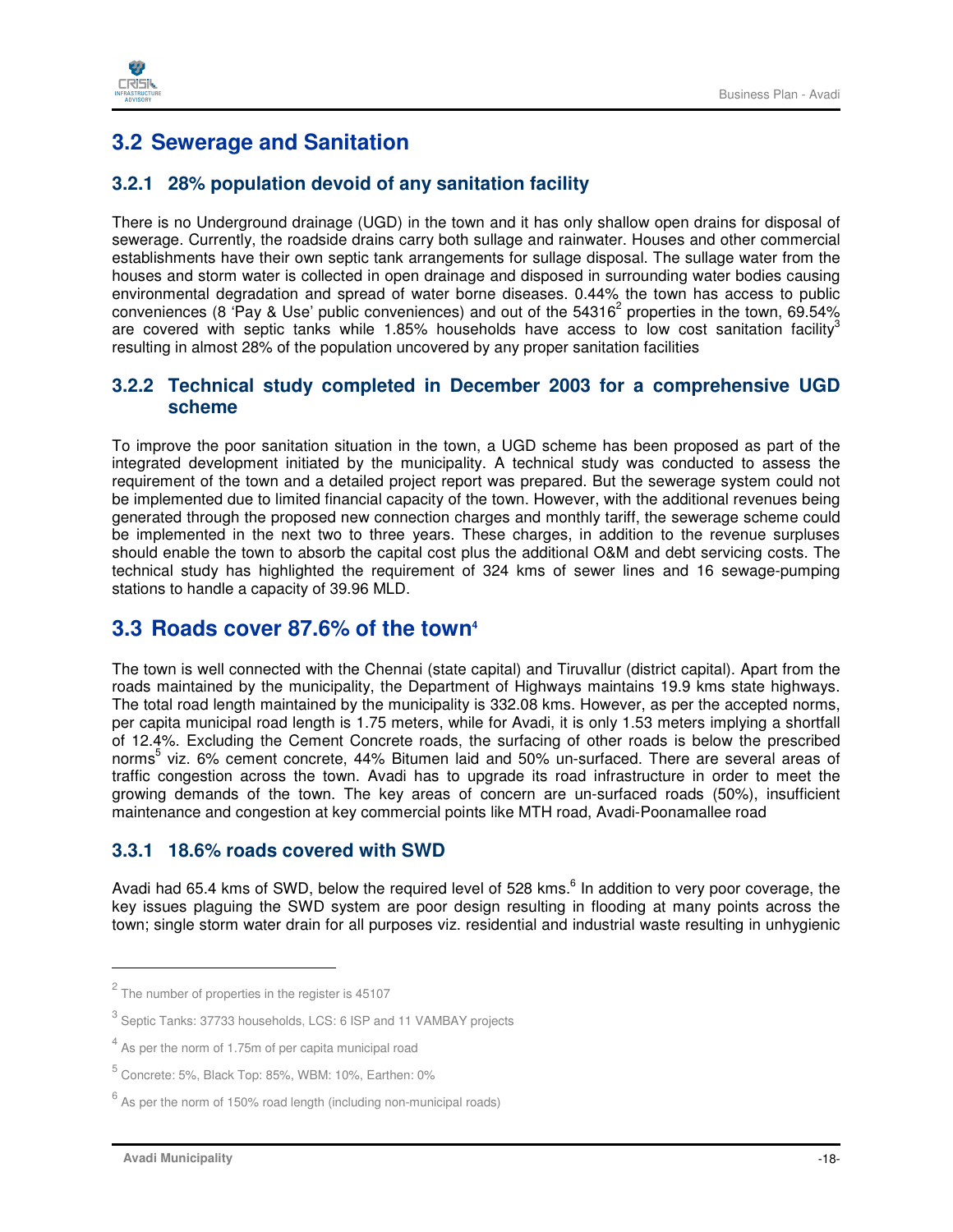

conditions; uneven distribution of drains across the town resulting in pockets of stagnation and discharge into the water bodies without treatment, polluting the town and the surroundings

### **3.3.2 82% solid waste collected, but no disposal facility**

The town collects 82% of the waste generated through private players in 18 wards and its own infrastructure in the remaining 30 wards. The tippers and lorries clear it from the transfer points. However, there is no segregation of organic and inorganic waste that is resulting in a significant environmental hazard at the dumping site. The existing fleet of vehicles handle a capacity of 47.5 MT per day and make 2-3 trips per day (norm is 3.5 trips per day) to transport the waste from the transfer point to the disposal site, which is an open area at Ward No. 37 near the railway track. The municipality has purchased a 10 acre site for disposal that is being prepared

## **3.4 Street lights cover 75% of the town<sup>7</sup>**

There are 8786 streetlights; 7% sodium vapour and rest tube lights. The spacing is 40m, implying 75% coverage of the town and requires up-gradation for better illumination. The key issue here is the highenergy cost, which the municipality is trying to reduce.

## **3.5 Adequate social and recreational facilities, except parks and playgrounds**

The social infrastructure consists of Educational centres including Schools, Colleges & Training Institutes and Health Care centres. Avadi has 76 educational centres consisting of primary, secondary and higher secondary schools that are adequate for the existing population<sup>8</sup>. The Health Care infrastructure also is sufficient with 1 hospital, 16 health care centres, 3 dispensaries and 5 family centres. <sup>9</sup> However, the 8 parks and 16 playgrounds in the town do not have adequate infrastructure for the 790.14 acres. Quality of teaching staff at the municipal schools, lack of accident care centre/trauma centre at the hospital and inadequate facilities at the government hospital like insufficient beds, limited parking etc. are the key issues affecting the town

## **3.6 Slum Infrastructure assessment required**

Avadi municipality provides basic amenities like water, public conveniences, drainage and street lighting to the 10 slum areas, all of which are notified. The municipality has been making efforts to improve the existing conditions of the slum dwellers through the Swarna Jayanthi Rojgar Yojana Scheme (SJSRY) and national slum improvement scheme of the central government. However, the details of slum infrastructure need to be assessed before undertaking the implementation of the projects.

-

 $<sup>7</sup>$  As per the norm of 1 street light per 30m</sup>

<sup>&</sup>lt;sup>8</sup> As per the norm of 1 primary school per 300 students, 1 secondary school for a 7500 population and 1 college for 1.25 lakh

 $^9$  As per the norm of 1 government hospital with 150 beds for 2.5 lakh population, 2 maternity centres with 13 beds for 45000 population and 2 nursing homes for 45000 population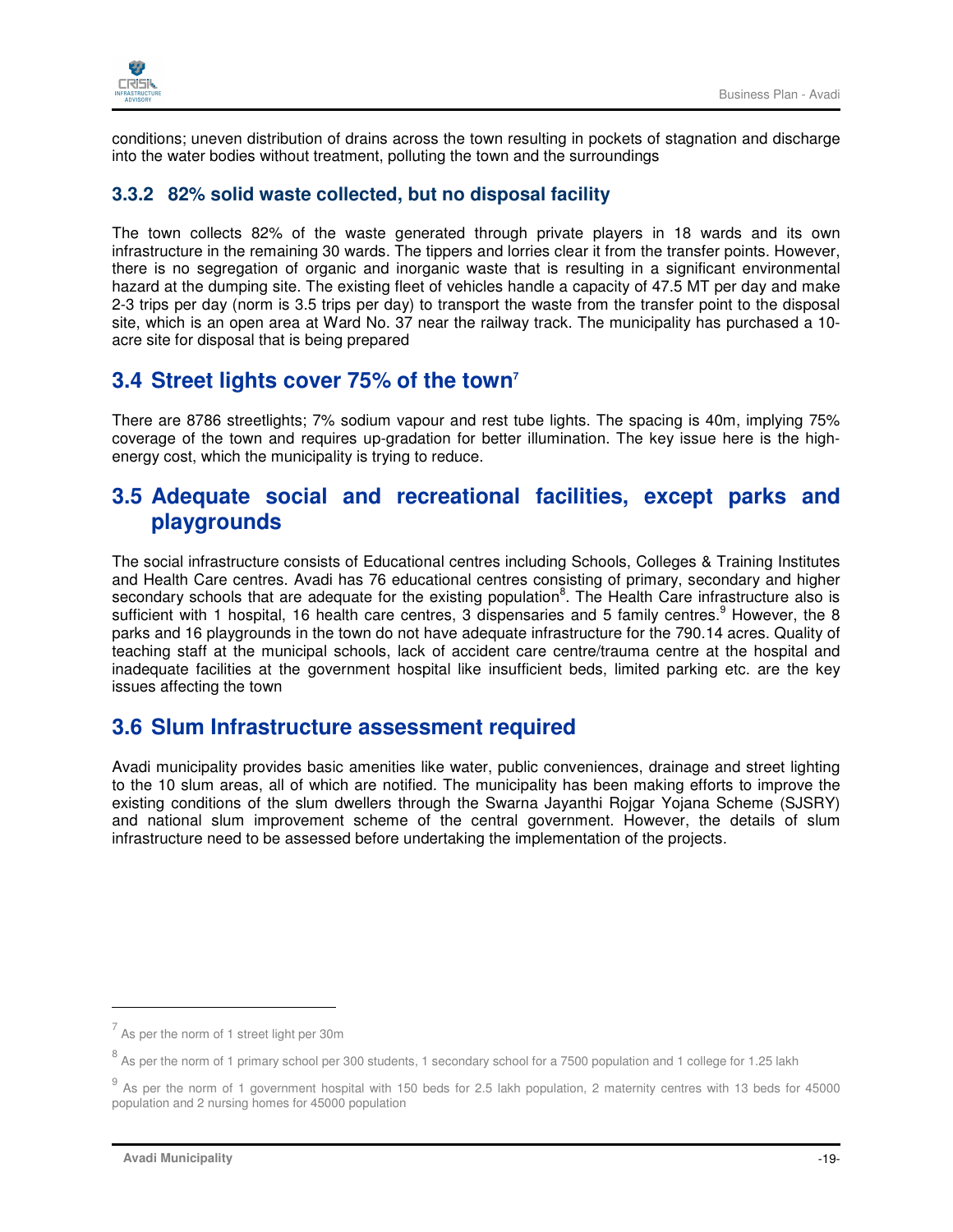

| Category                     | <b>Description</b>                                           | Unit          | Targets by end of 5 years |  |
|------------------------------|--------------------------------------------------------------|---------------|---------------------------|--|
|                              |                                                              |               |                           |  |
| <b>Water Supply</b>          |                                                              |               |                           |  |
|                              | Per Capita supply                                            | Litres        | 135                       |  |
|                              | Storage Capacity/Total Supply                                | $\%$          | 33                        |  |
|                              | <b>Treatment Capacity/Total Supply</b>                       | $\frac{1}{2}$ | 100                       |  |
|                              | Length of Distribution Network compared to roads             | $\%$          | 100                       |  |
|                              | Transmission & Distribution losses                           | $\%$          | 15                        |  |
|                              | <b>Public Stand posts</b>                                    | Number        | Only in slums             |  |
|                              | Public Bore well                                             | Number        |                           |  |
|                              | Population having access to water sources                    | $\frac{1}{2}$ | 100                       |  |
|                              | Supply                                                       | Hours/day     | 6                         |  |
| Sewerage & Sanitation        |                                                              |               |                           |  |
|                              | Municipal area covered by sewerage system                    | $\%$          | 100                       |  |
|                              | Municipal area covered by Public convenience                 |               |                           |  |
|                              | system                                                       | $\%$          | 100                       |  |
|                              | Municipal area covered by Septic Tanks                       | $\frac{1}{2}$ |                           |  |
|                              | <b>Treatment Capacity/Total Supply</b>                       | $\%$          | 100                       |  |
|                              | Roads Covered by sewerage system                             | $\%$          | 100                       |  |
|                              | Population covered by sewerage system                        | $\%$          | 100                       |  |
| Solid<br>Waste<br>Management |                                                              |               |                           |  |
|                              | Daily per capita waste generated                             |               | 125                       |  |
|                              | <b>Primary Collection Capacity</b>                           | <b>MT</b>     | 125                       |  |
|                              | <b>Secondary Collection Capacity</b>                         | <b>MT</b>     | 125                       |  |
|                              | Door to Door collection coverage                             | $\%$          | 100                       |  |
|                              | Rated capacity of vehicles/Total waste<br>Total<br>generated | $\%$          | 80                        |  |
|                              | Average Spacing between Dustbins                             | Meters        | 200                       |  |
| Storm Water Drain            |                                                              |               |                           |  |
|                              | Municipal Area covered with SWD                              | $\%$          | 100                       |  |
|                              | Population covered by SWD                                    | $\%$          | 100                       |  |
| Roads                        |                                                              |               |                           |  |
|                              | Municipal Area covered with SWD                              | $\%$          | 100                       |  |
|                              | Population covered by SWD                                    | $\%$          | 100                       |  |
| <b>Street Lighting</b>       |                                                              |               |                           |  |
|                              | Spacing between Streetlights                                 | Meters        | 25-30                     |  |

### **Table 2: Service level targets for Avadi municipality over next 5 yeras**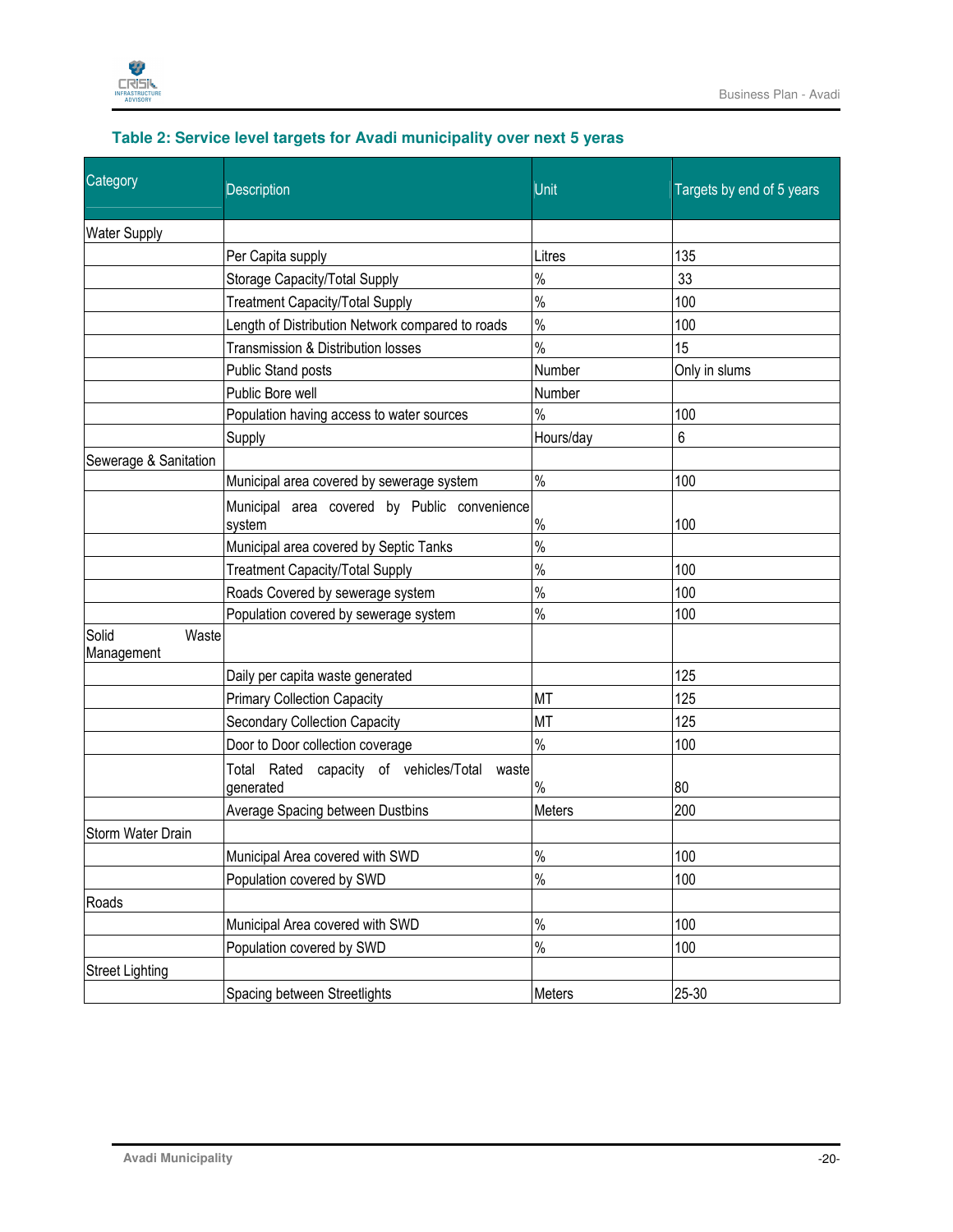

## **3.7 The organisation requires training in key areas**

### **3.7.1 Revenue section**

The revenue section is responsible for collection of various taxes and charges form the citizens. This section consists of 27 permanent employees who handle all revenue functions including raising the demand for key revenue items like property tax, water charges etc., follow up on outstanding payment and prepare the Demand Collection Balance statement. The payment is made by the users directly at the 5 collection centres and hence, the earlier collection work has been eliminated.

#### **Operation and Maintenance (O&M) issues**

#### **1. Adequacy of strength**

Some of the existing Bill Collectors are posted at the various collection centres, after being trained on various modules. Discussions with the commissioner has

highlighted that additional strength is not required in this department

#### **2. Business process/system issues**

On the demand side, the demand for property tax is not raised on time, which results in a lag in the entire collection cycle, thus adversely affecting the working capital cycle and there is an estimated 2500 properties in unauthorized layouts, which has a significant revenue generation potential. However, no significant action has been taken to improve it. On the collection front, there is no penalty for late payment, due to which, there is no incentive for



the taxpayers to make timely payments and, there are no significant checks that prompt the bill collectors to achieve the target

### **3.7.2 Accounts & Establishment section**

Headed by an accountant, this department is responsible for the maintenance of all the accounts of income and expenditure; payment; preparation of budget and implementation of budget. The system of accounting has changed from cash-based accounting to accrual accounting. The municipality maintains the accounts in three funds viz. revenue fund, water and drainage fund, and elementary education fund. A Manager heads the administrative functions of the town. His team of typists and clerks who are assigned specific revenue streams assist him. In the absence of the commissioner, the manager is responsible for the smooth functioning of the municipality.

Though the work process captures significant amount of financial and operational information, it does not deliver the required information to the management due to its poor maintenance of records. A small improvement in the database design would aid in achieving the same. The following table highlights the information that can be derived from the existing account information. Maintenance of records of these parameters will implicitly improve the record keeping functions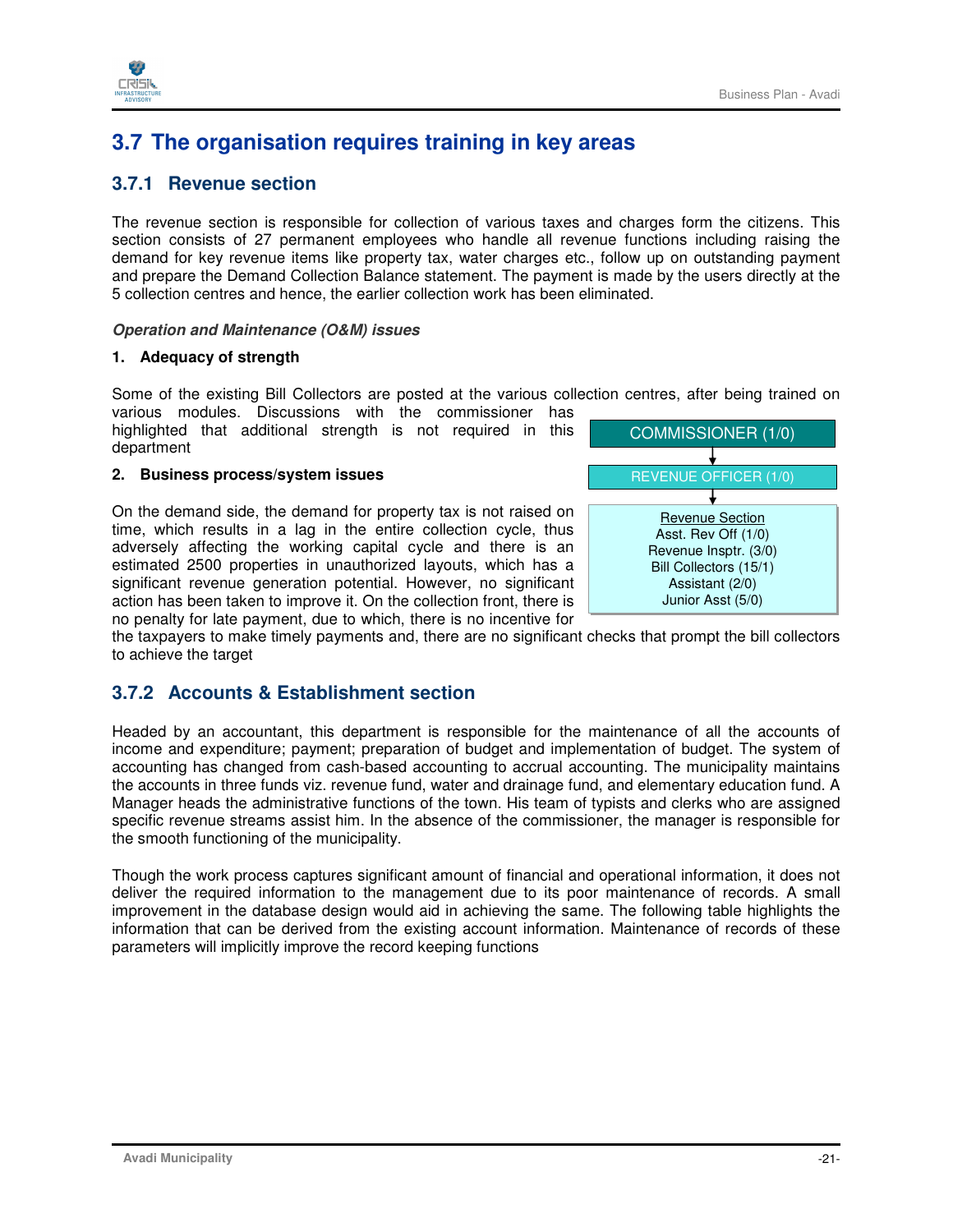

#### **Table 3: Suggestive list for MIS**

| <b>Category</b>        | <b>Description</b>                                           | <b>Unit</b>                         | <b>Base data</b>                                                                                                                                                                                                                                                                                                                                                                                                      |
|------------------------|--------------------------------------------------------------|-------------------------------------|-----------------------------------------------------------------------------------------------------------------------------------------------------------------------------------------------------------------------------------------------------------------------------------------------------------------------------------------------------------------------------------------------------------------------|
|                        | Collection efficiency                                        | $\%$                                | Total collection, Total Demand                                                                                                                                                                                                                                                                                                                                                                                        |
| <b>Property Tax</b>    | Arrears as a % of the total                                  | $\%$                                | Current<br>collection,<br>Arrear<br>Demand                                                                                                                                                                                                                                                                                                                                                                            |
|                        | Metered Residential Connections/Total Residential properties | $\%$                                |                                                                                                                                                                                                                                                                                                                                                                                                                       |
|                        | Metered Commercial Connections/Total Commercial properties   | $\frac{0}{0}$                       |                                                                                                                                                                                                                                                                                                                                                                                                                       |
| Water                  | Metered Industrial Connections/Total Industrial properties   | $\frac{1}{2}$                       |                                                                                                                                                                                                                                                                                                                                                                                                                       |
|                        | Collection efficiency                                        | $\frac{0}{0}$                       | Total Demand and Collection (in                                                                                                                                                                                                                                                                                                                                                                                       |
|                        | Arrears as a % of the total                                  | $\%$                                |                                                                                                                                                                                                                                                                                                                                                                                                                       |
|                        | Unauthorized connections/ Total Connections                  | $\frac{0}{0}$<br>No. of connections |                                                                                                                                                                                                                                                                                                                                                                                                                       |
|                        | Sewerage connections/Total number of properties              | $\frac{0}{0}$                       |                                                                                                                                                                                                                                                                                                                                                                                                                       |
|                        | Septic Tanks/Total number of properties                      | $\%$                                |                                                                                                                                                                                                                                                                                                                                                                                                                       |
| Sewerage<br>Sanitation | Low Cost Sanitation/Total number of properties               | $\frac{0}{0}$                       |                                                                                                                                                                                                                                                                                                                                                                                                                       |
|                        | Number of Slum residents per seat of Public convenience      | Number                              | No. of residential, commercial<br>and industrial connections<br>$Rs.$ )<br>No.<br>of<br>connections<br>and<br>properties<br>No.<br>of<br>Slum<br>seats<br>and<br>population<br>Waste generated and collected<br>Road<br>length<br>and<br>No.<br>0f<br>conservancy staff<br>Site capacity and total waste<br>gen.<br>Area of municipality and No. of<br>conservancy staff<br>Length of drains and roads<br>Road length |
|                        | Collection efficiency                                        | $\%$                                |                                                                                                                                                                                                                                                                                                                                                                                                                       |
| Waste<br>Solid         | Road length per staff                                        | <b>Meters</b>                       |                                                                                                                                                                                                                                                                                                                                                                                                                       |
| Management             | Disposal site capacity/Total Waste Generated                 | $\%$                                |                                                                                                                                                                                                                                                                                                                                                                                                                       |
|                        | Area covered per conservancy staff                           | Sq. Meters                          |                                                                                                                                                                                                                                                                                                                                                                                                                       |
|                        | Road covered with Pucca Open Drain                           | $\%$                                |                                                                                                                                                                                                                                                                                                                                                                                                                       |
| Storm                  | Water Road covered with Pucca Closed Drain                   | $\%$                                |                                                                                                                                                                                                                                                                                                                                                                                                                       |
| Drain                  | Road uncovered with SWD                                      | $\frac{1}{2}$                       |                                                                                                                                                                                                                                                                                                                                                                                                                       |
|                        | Pucca Drain/Total SWD                                        | $\frac{0}{0}$                       |                                                                                                                                                                                                                                                                                                                                                                                                                       |
|                        | Roads Surfaced (any kind of surfacing)                       | $\%$                                |                                                                                                                                                                                                                                                                                                                                                                                                                       |
|                        | Concrete Road/Total Road                                     | $\%$                                |                                                                                                                                                                                                                                                                                                                                                                                                                       |
| Roads                  | <b>Black Top Road/Total Road</b>                             | $\frac{1}{2}$                       |                                                                                                                                                                                                                                                                                                                                                                                                                       |
|                        | Earthen & Other Road/Total Road                              | $\frac{1}{2}$                       |                                                                                                                                                                                                                                                                                                                                                                                                                       |
|                        | Tube lights/Total Lights                                     | $\frac{1}{2}$                       |                                                                                                                                                                                                                                                                                                                                                                                                                       |
| <b>Street Lights</b>   | High power lights/Total Lights                               | $\frac{0}{0}$                       | No. of lights                                                                                                                                                                                                                                                                                                                                                                                                         |
|                        | Other Lights/Total Lights                                    | $\frac{0}{0}$                       |                                                                                                                                                                                                                                                                                                                                                                                                                       |

#### **O&M issues**

#### **1. Adequacy of strength**

Currently, the accounts section consists of an accountant, 2 Junior Assistants and a cashier. The staff strength in accounts is adequate for the current functioning and only requires additional training due to increased automation through computerisation. Currently, no independent verification of reports submitted by other departments related to revenue / cost items takes place.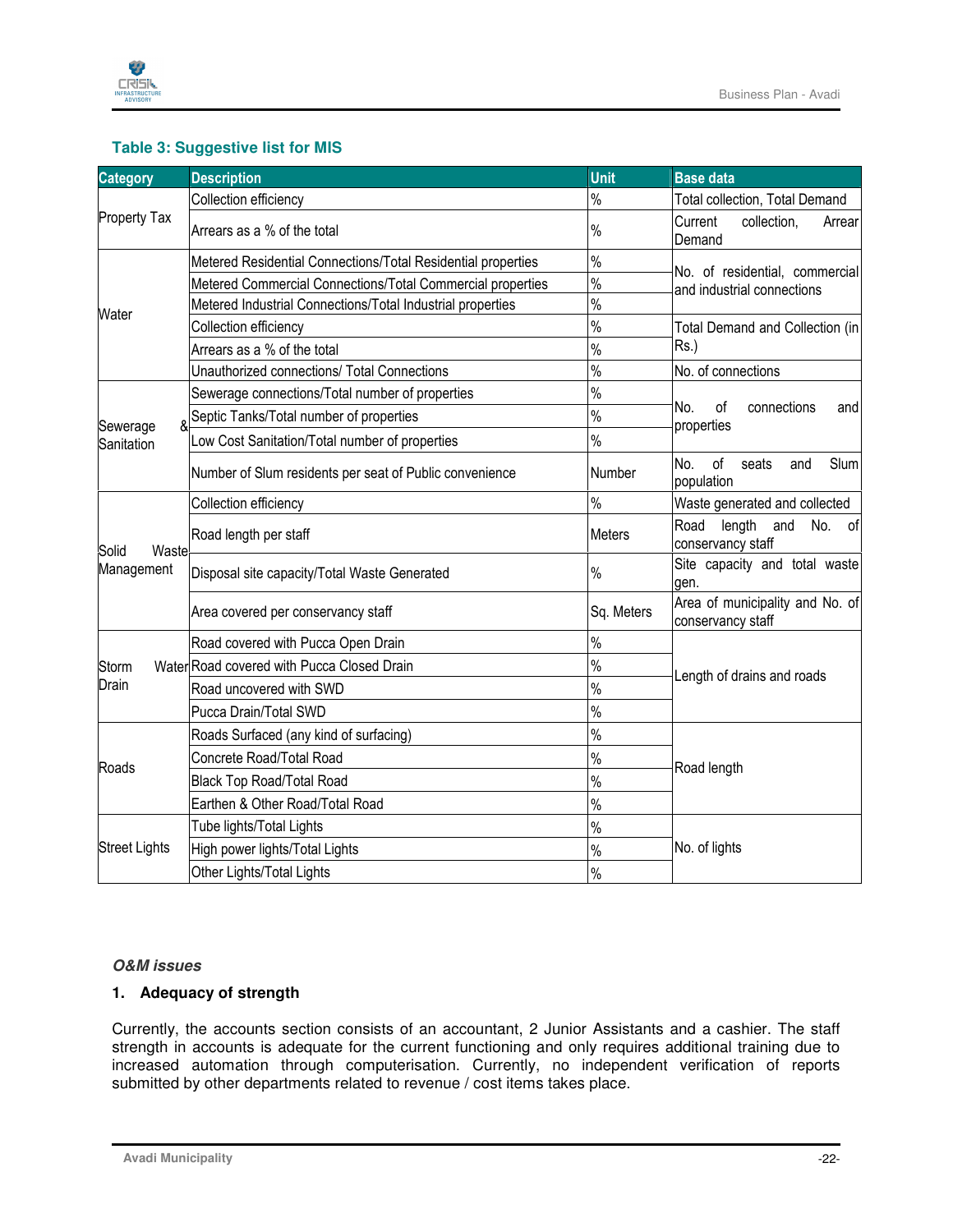

#### **2. Business process/system issues**

Despite being vested with powers to increase the rate, the administration has not initiated efforts with the council to increase the property rates, which is 24% of the Annual Rental Value. However, poor service delivery levels have added to the municipality's inability to raise the rates

### **3.7.3 Engineering section**

The engineering section is responsible for execution of projects related to road, street lighting, water supply and sewerage. It is also responsible for the O&M of these assets. The Municipal Engineer heads the department. Most of the projects are executed through private contractors who are appointed through a bidding system and the section is responsible for overseeing the operations.



#### **O&M issues**

#### **1. Adequacy of strength**

The staff is sufficient for the existing projects and works. However, due to the absence of a sewerage project, there are no employees assigned to that work. With the UGD project being implemented, there would be additional manpower recruited towards it

#### **2. Business process/system issues**

There is a deficit in the water supply situation and the existing transmission and distribution lines are obsolete resulting in significant transmission and distribution losses. Additionally, LCS and public conveniences is not available to the entire slum population

### **3.7.4 Health section**

The health section is responsible for maintaining a safe and pollution free environment. A Sanitary Officer heads the department and he also has a Medical Officer to support him in his functions. The key functions are:

- Manage solid waste generation and disposal
- Issue licenses after proper scrutiny to businesses that could be hazardous or cause pollution
- Undertake health camps and other government immunization programs
- Manage and upkeep municipality owned hospitals, maternity centres and other health centres Undertake health camps and other government immunization programs to maintain the health of the citizens
- Enforce the Public Health Act.
- Implement various government schemes like pulse polio projects and SJSRY.

#### **O&M issues**

#### **1. Adequacy of strength**

The staff is sufficient for the existing projects. In addition to undertaking the SWM work, the department also co-ordinates with the private player for the work in 18 wards.

#### **2. Business process/system issues**

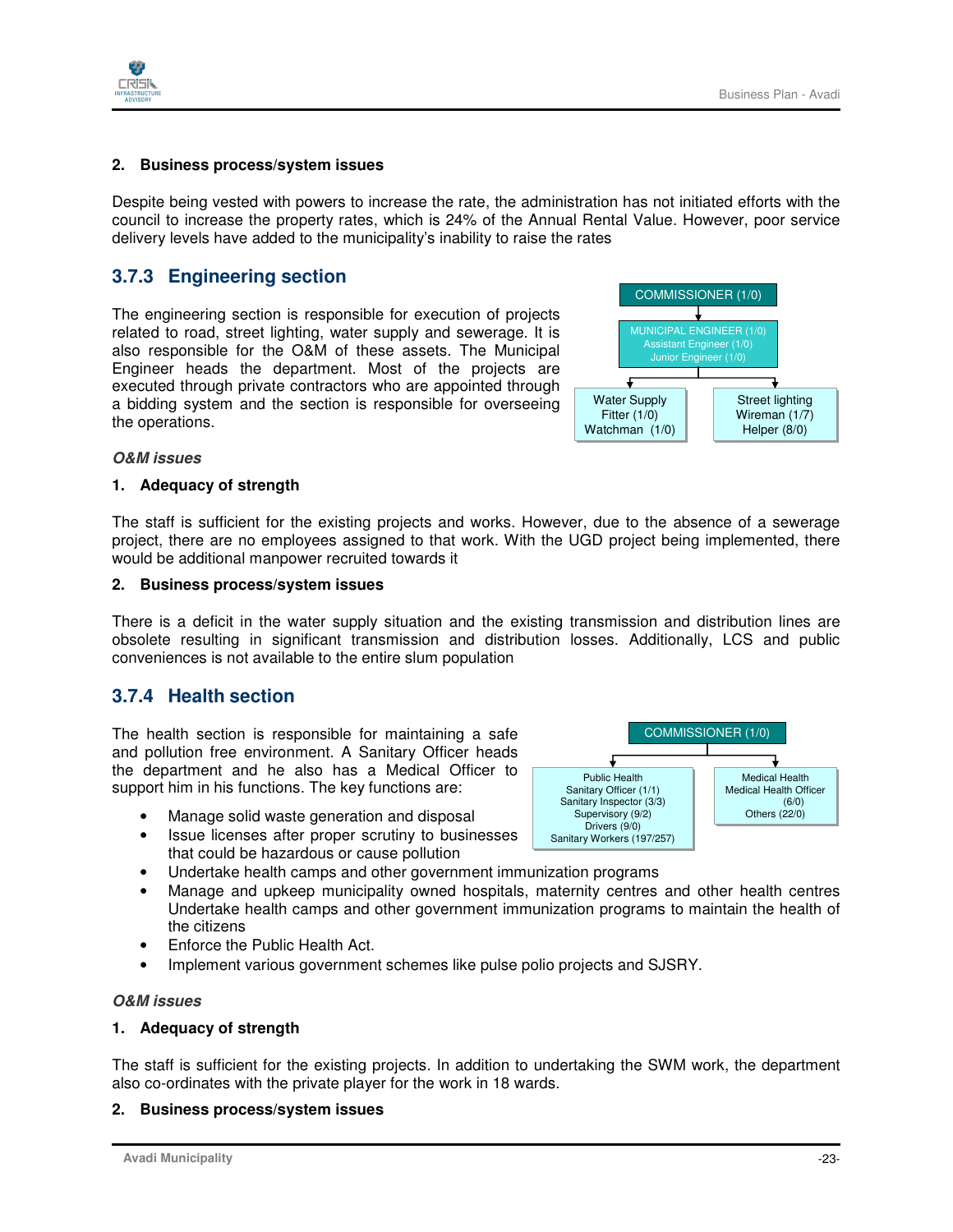

The key issues that need to be addressed are inadequate staff at the senior position level, inadequate landfill and challenges in the operations of the private players.

### **3.7.5 Town planning section**

The Town planning section is responsible for developing the integrated plan of the town. A Town Planning Officer heads the department. The key functions are, issue building licenses after assessing the need and legality and undertake assessment of the town to ensure the reduction in unauthorized layouts



## **3.7.6 Information technology section**

An Assistant Programmer (AP) manages IT activities. Information technology has come into the limelight after a significant up-gradation initiative under the TNUDF-II program. A full-fledged IT section was established in the municipality. The computerised system is used for various functions viz. registration of birth and death, introduction of new accounting system, the calculation of water charges and professional taxes. However, some discrepancies still exist between the manual and computerised data. The municipality has also initiated online collection counters that ensure better service delivery and aid the municipality in effective collection of revenues. Computation of property tax is also carried out through this database. The module involves several components viz. new assessment calculation (tax calculation), Demand Collection Balance (DCB) statement, demand registers & challan registers (arrears demand), defaulters list and demand generation. The municipality also provides an e-mail service address and any complaints or suggestions can be received. This also acts as a mode of correspondence from the Commissionerate of Municipal Administration (CMA), Regional Directors of Municipal Administration (RDMA) and the government departments.

#### **O&M issues**

#### **1. Adequacy of strength**

The staff is sufficient for the existing works. However, with the envisaged increase in computerisation, the department would require more experienced personnel with a proper training schedule.

#### **2. Business process/system issues**

The key issues to be addressed are inadequate hardware, poor networking infrastructure, and nonupdation of various modules. However, certain modules like census, need to be re-looked for an assessment if their relevance to municipal operations.

### **3.7.7 Status of e-Governance**

The municipality has progressed significantly in its implementation of the modules and currently 14 modules have been completed. The data entry for 'census and 'mother and child welfare' module is in progress. There are five on-line collection centres, one of which is art the municipal office, but are not interconnected. The details at the end of the day are updated in the main server located in the municipal office. However, additional training is required on the software front and it would be beneficial to train select individuals on the software developed for collections.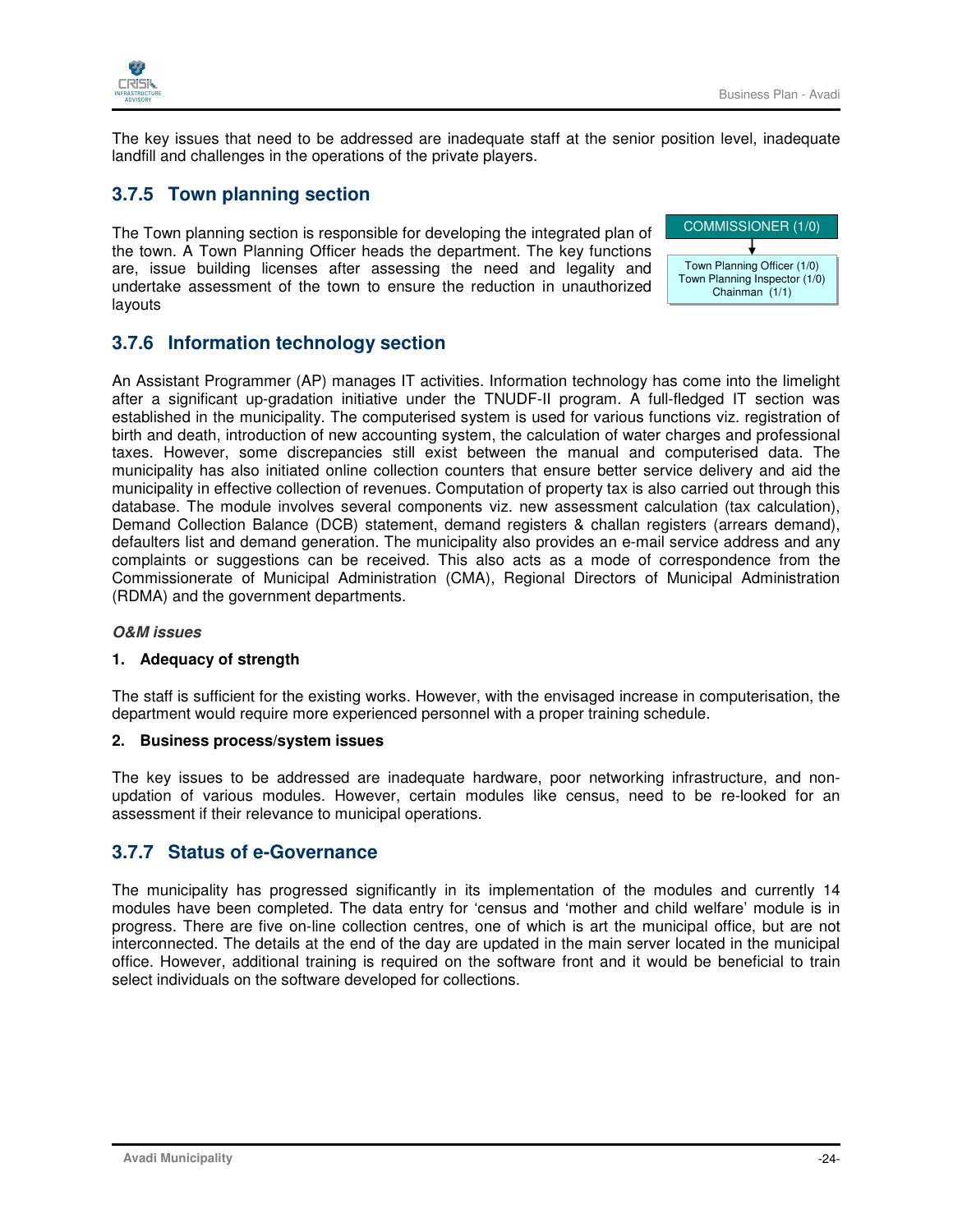

## **4 REVIEW OF MUNICIPAL FINANCE**

Avadi municipality has performed quite efficiently during the period 2003-04 to 2007-08. Like other ULBs in the state, Avadi too over-estimates its revenues due to the incorrect accounting policy of projecting its demand as the actual collection. Avadi has maintained a an average revenue surplus of 34% of its revenues for the above period. However, its outstanding liability of Rs. 357 lakhs could be a significant cause for concern, as it is 8.5 times the closing balance of 2007-08.

The review<sup>10</sup> includes a time series analysis of the income and expenditure of the municipality to identify the trends in the major sources and uses of funds and their impact on the financial position of the town. The review also includes an analysis of key parameters like per capita income, per capita expenditure and debt servicing ability.

The municipality operates on an accrual based accounting system that recognizes the **demand** of revenue items as the **collection**, which results in an inflated revenue surplus position. Hence, the annual accounts have been recast to arrive at the true financial position of the town. The core revenue receipts of the ULBs are broadly categorized as per the table shown below:

| Tax Revenues                    | Property tax, Water tax, Advertisement tax, Professional tax and<br><b>Education tax</b>                                                      |
|---------------------------------|-----------------------------------------------------------------------------------------------------------------------------------------------|
| Non-Tax Revenues                | Service charges and fees viz. Water Charges, Education charges,<br>Shops and market rent; Trade license and Building license; Other<br>Income |
| <b>Assigned Revenue</b>         | Entertainment tax, Surcharge on Sales tax                                                                                                     |
| <b>Grants and Contributions</b> | Devolution Fund, Other Grants and Contributions                                                                                               |

#### **Table 4: Classification of revenue items**

## **4.1 Avadi's per capita surplus higher than the state average**

Over the past five years (2003-04 to 2007-08) Avadi municipality has consistently generated revenue surpluses with an operating ratio<sup>11</sup> of 0.53 (5 year average). The per capita revenue and expenditure was Rs. 770 and Rs. 405 respectively in FY 2007-08, implying a revenue surplus of Rs. 365 per capita, which is above the state average for municipalities for that year (Rs. 174)<sup>12</sup>. Over the last 5 years, the town has also maintained a surplus throughout the review period.

#### **Table 5: Financial status at a glance**

|                              | 2003-04 | 2004-05 | $2005 - 06$ | 2006-07 | 2007-08 |
|------------------------------|---------|---------|-------------|---------|---------|
| Receipts                     | 1637    | 1530    | 1527        | 2208    | 1746    |
| Expenditure                  | 1208    | 740     | 761         | 662     | 919     |
| Surplus/deficit for the year | 429     | 699     | 766         | 1546    | 827     |

All figures in Rs. Lakhs

-

<sup>&</sup>lt;sup>10</sup> The financial information provided by the municipality for the period 2003-04 to 2007-08 is the basis for review of the current financial position of the municipality.

<sup>11</sup> Revenue expenditure /Revenue receipts

<sup>&</sup>lt;sup>12</sup> Per Capita Revenue surplus of Rs. 174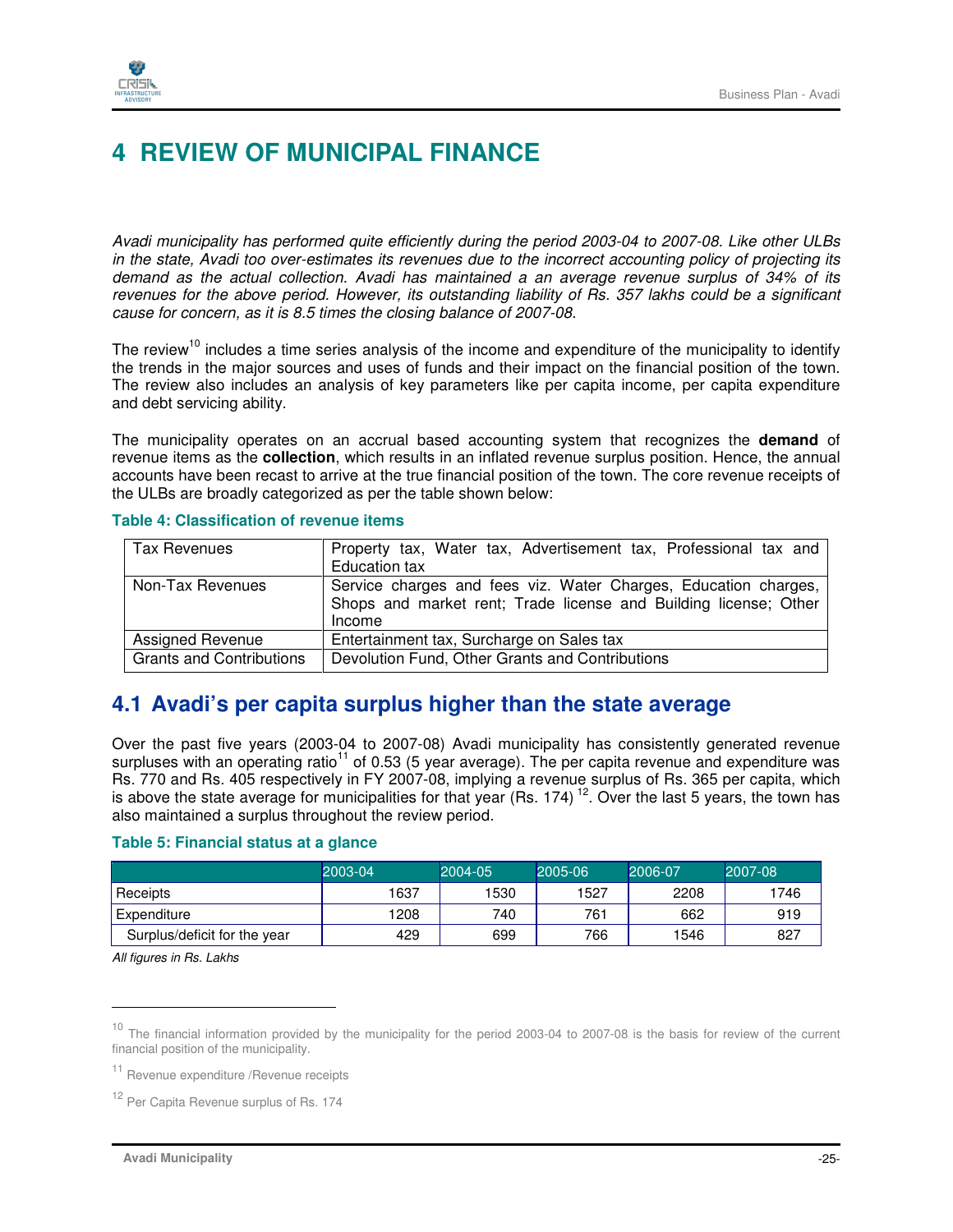

## **4.2 Revenue receipts**

### **4.2.1 Revenue account status**

Avadi municipality had a favourable operating ratio of 0.55 during 2003-04 to 2007-08 due to increase in own revenue sources (property tax, revenue from education).

The revenue growth has seen surge due to increase in property tax from Rs 2.8 crores in 2005-06 to 4.6 crores 2006-07. A similar increase has been observed in building license fee.

The revenue income comprise of tax, non-tax and grants. The tax revenues contributed 34% and grants contributed 38% of the revenue income. Despite a robust own revenue source, Avadi, like other ULBs in the state relies significantly on state grants for revenue expenses that contribute to almost 47% of the revenues, which is significantly higher than the state average for municipalities (34.8%).



### **4.2.2 Property tax major contributor to the revenue receipts**

Property tax is the major revenue source, comprising 24% of the total revenues receipts. The total number of properties in 2007-08 was 58,084 of which 93% were residential properties.

|                             | 2003-04 | 2004-05 | 2005-06 | 2006-07 | 2007-08 |
|-----------------------------|---------|---------|---------|---------|---------|
| Demand                      |         |         |         |         |         |
| Arrears                     | 155.31  | 424.45  | 510.10  | 423.13  | 352.02  |
| Current                     | 215.34  | 359.63  | 389.67  | 396.22  | 401.82  |
| Total                       | 370.65  | 784.08  | 899.77  | 819.35  | 753.84  |
| Collection                  |         |         |         |         |         |
| Arrears                     | 32.69   | 94.53   | 100.72  | 194.19  | 205.40  |
| Current                     | 139.19  | 194.31  | 188.35  | 271.85  | 220.50  |
| Total                       | 171.88  | 288.84  | 289.07  | 466.04  | 425.90  |
| Total collection efficiency | 46%     | 37%     | 32%     | 57%     | 56%     |

#### **Table 6: Demand collection balance statement – Property Tax**

All figures in Rs. Lakhs

The average collections efficiency levels during 2003-04 to 2007-08 for property tax is 46%, which is significantly below the state's average of 74%.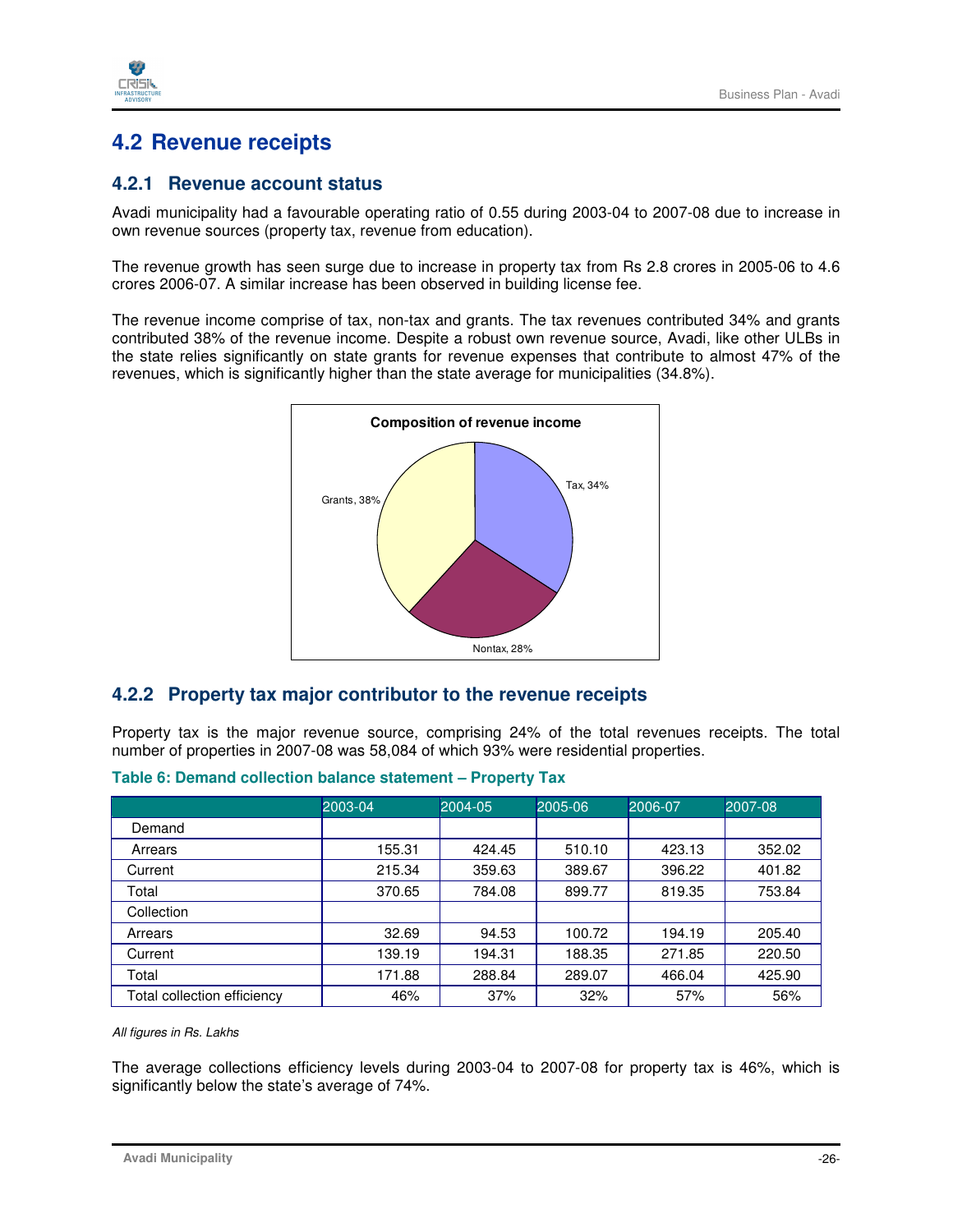

The other source of revenue to the municipality are from professional tax (Rs 138 lakhs total demand in FY 07-08), shop and market rent (Rs 87 lakhs, total demand in FY 07-08), trade and license fee and others. The total number of municipal shops in the city is 33 in numbers and has not increased in past 5 years.

The collection efficiency has remained significantly low for professional tax and shop and market rent. The same is true for property tax as discussed above.

#### **Table 6: Collection efficiencies**

|                      | 2003-04' | 2004-05 | 2005-06 | 2006-07 | 2007-08 |
|----------------------|----------|---------|---------|---------|---------|
| Professional tax     | 64%      | 63%     | 49%     | 57%     | 54%     |
| Shop and market rent | 66%      | 53%     | 43%     | 43%     | 60%     |

## **4.3 Expenditure**

The revenue expenditure includes those towards salaries, operation and maintenance of assets and towards debt servicing. In 2007-08, salary expenses account for 28% of revenue expenditure (15% of revenue income), 67% of the expenditure is towards regular O&M expenditure and balance towards debt servicing.

The town's outstanding debt liability as of 31<sup>st</sup> March 08 was Rs. 375.57 lakhs. The details of the loan are highlighted below

#### **Table 7: Rs. 375.57 lakhs of debt liabilities**

| Lending Agency     | Loan (Rs.<br>Lakhs) | Interest<br>Rate | Repayment<br>period<br>(Years) | Purpose / Scheme   | <b>Outstanding Loan</b><br>(As on March 08)<br>(Rs. Lakhs) |
|--------------------|---------------------|------------------|--------------------------------|--------------------|------------------------------------------------------------|
| Mega city loan     | 286.45              | 8.75%            | 20                             | Road works         | 213.43                                                     |
| Own Fund - TUFIDCO | 148.2               | 8.75%            | 20                             | Special Road Works | 151.07                                                     |
| <b>TNUDF</b>       | 13.85               | 8.75%            | 20                             | Special Road Works | 11.06                                                      |
| Total              | 448.5               |                  |                                |                    | 375.57                                                     |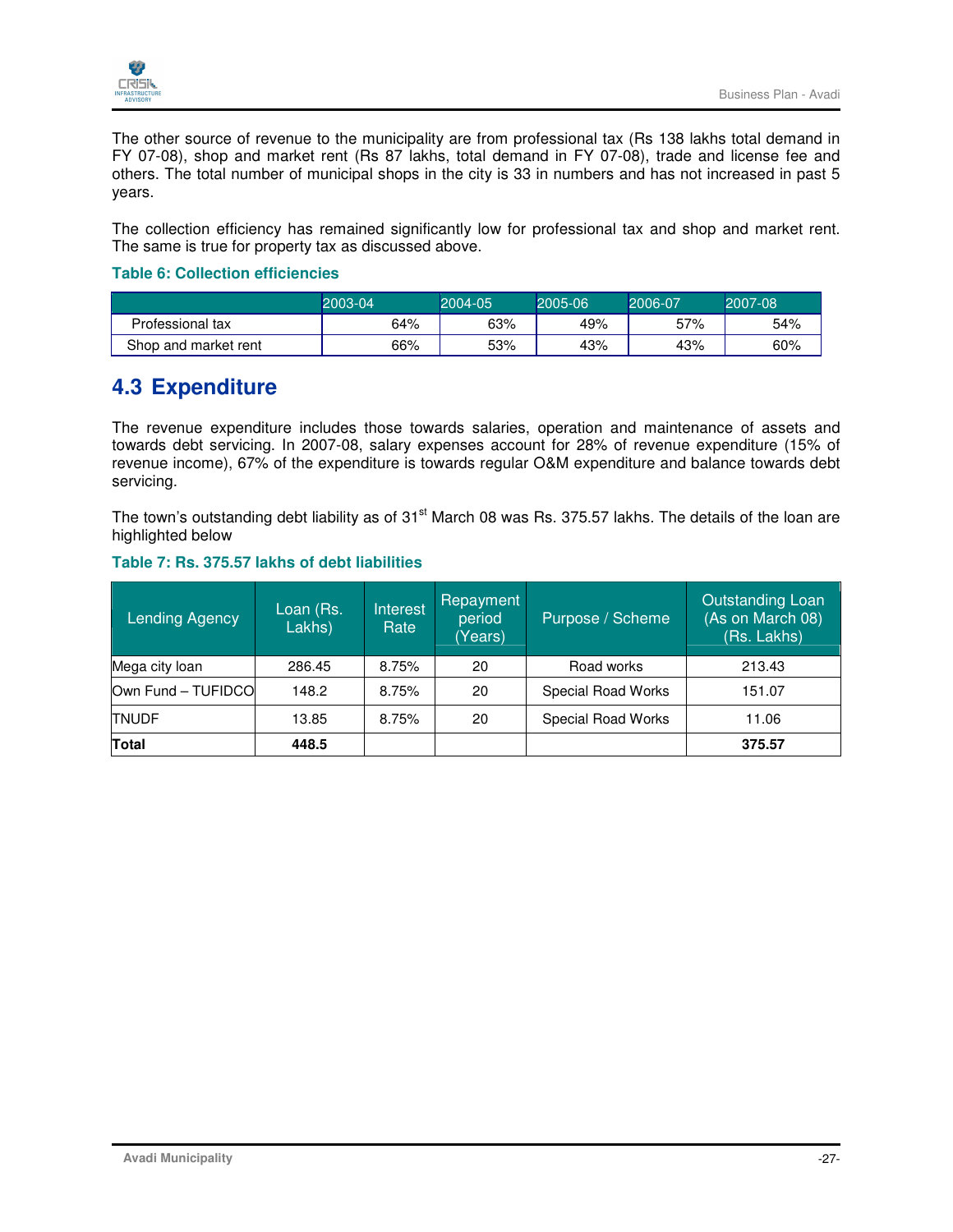

## **4.4 Key Performance Indicators**

The key parameters that need to be monitored for the effective functioning of the municipality are highlighted below

#### **Table 8: Key Performance Indicators (KPIs)**

|                 |                                             |                                                                                                                                                                                                                                                                                                                                                                                                                                                                                                                                                                                                            | <b>Existing</b><br>levels |               |
|-----------------|---------------------------------------------|------------------------------------------------------------------------------------------------------------------------------------------------------------------------------------------------------------------------------------------------------------------------------------------------------------------------------------------------------------------------------------------------------------------------------------------------------------------------------------------------------------------------------------------------------------------------------------------------------------|---------------------------|---------------|
| Area            | ltem                                        | Measure                                                                                                                                                                                                                                                                                                                                                                                                                                                                                                                                                                                                    | (2007-08) / Growth        | Unit          |
|                 |                                             |                                                                                                                                                                                                                                                                                                                                                                                                                                                                                                                                                                                                            |                           |               |
|                 | Per Capita Income                           |                                                                                                                                                                                                                                                                                                                                                                                                                                                                                                                                                                                                            | 770                       | Rupees        |
|                 |                                             |                                                                                                                                                                                                                                                                                                                                                                                                                                                                                                                                                                                                            | 31.15                     | $\frac{0}{0}$ |
|                 | Source of Funds                             |                                                                                                                                                                                                                                                                                                                                                                                                                                                                                                                                                                                                            | 23.03                     | $\%$          |
| Revenue         |                                             |                                                                                                                                                                                                                                                                                                                                                                                                                                                                                                                                                                                                            | 24.53                     | $\%$          |
| Improvement     |                                             |                                                                                                                                                                                                                                                                                                                                                                                                                                                                                                                                                                                                            | 14.79                     | % p.a.        |
|                 | <b>Growth in Income Sources</b>             | Growth in Non Tax                                                                                                                                                                                                                                                                                                                                                                                                                                                                                                                                                                                          | 33.77                     | % p.a.        |
|                 |                                             |                                                                                                                                                                                                                                                                                                                                                                                                                                                                                                                                                                                                            | 17.42                     | % p.a.        |
|                 |                                             | Growth in Own Sources                                                                                                                                                                                                                                                                                                                                                                                                                                                                                                                                                                                      | (23.5)                    | % p.a.        |
|                 | Per Capita Expenditure                      |                                                                                                                                                                                                                                                                                                                                                                                                                                                                                                                                                                                                            | 405                       | Rupees        |
|                 | <b>Functional Allocation</b>                | <b>Share of Salaries</b>                                                                                                                                                                                                                                                                                                                                                                                                                                                                                                                                                                                   | 28.66                     | $\%$          |
| Expenditure     |                                             | Share of O&M expenses                                                                                                                                                                                                                                                                                                                                                                                                                                                                                                                                                                                      | 66.51                     | $\%$          |
| Management      |                                             | <b>Growth in Salaries</b>                                                                                                                                                                                                                                                                                                                                                                                                                                                                                                                                                                                  | (4.98)                    | % p.a.        |
|                 | Growth in Items of Expenses                 | Growth in O&M expenses                                                                                                                                                                                                                                                                                                                                                                                                                                                                                                                                                                                     | (7.84)                    | % p.a.        |
|                 |                                             | Growth in Total Expenditure                                                                                                                                                                                                                                                                                                                                                                                                                                                                                                                                                                                | (10.66)                   | % p.a.        |
|                 | <b>Operating Ratio</b>                      |                                                                                                                                                                                                                                                                                                                                                                                                                                                                                                                                                                                                            | 0.53                      | Ratio         |
|                 |                                             | over previous year<br>Share of Taxes<br>Share of Non Tax<br><b>Share of Grants</b><br>Growth in Taxes<br><b>Growth in Grants</b><br>Per Capita Own Income<br>Per Capita Grants<br>Growth in Per Capita Revenue Income<br>Per Capita Salaries<br>Per Capita O&M expenses<br>Growth in Per Capita Revenue expenses<br>Vacant<br><b>Growth in Assessments</b><br>Arrears as % of Total Demand<br>Demand per Assessment<br><b>Growth in Water Connections</b><br>Average Expenditure/Connection/ month<br>Average Revenue / Connection/ month<br>Cost Recovery on Water Supply<br>Arrears as % of Total Demand | 339.5                     | Rs. p.a.      |
|                 |                                             |                                                                                                                                                                                                                                                                                                                                                                                                                                                                                                                                                                                                            | 355.09                    | Rs. p.a.      |
| Performance     |                                             |                                                                                                                                                                                                                                                                                                                                                                                                                                                                                                                                                                                                            | 0.04                      | % p.a.        |
|                 | Per-capita performance Assessment           |                                                                                                                                                                                                                                                                                                                                                                                                                                                                                                                                                                                                            | 145.6                     | Rs. p.a.      |
|                 |                                             |                                                                                                                                                                                                                                                                                                                                                                                                                                                                                                                                                                                                            | 172.2                     | Rs. p.a.      |
|                 |                                             |                                                                                                                                                                                                                                                                                                                                                                                                                                                                                                                                                                                                            | 4.59                      | % p.a.        |
|                 | No. of Property Tax Assessments             |                                                                                                                                                                                                                                                                                                                                                                                                                                                                                                                                                                                                            | 45107                     |               |
| <b>Taxation</b> | Current Tax Rate (Weighted Average)         |                                                                                                                                                                                                                                                                                                                                                                                                                                                                                                                                                                                                            | 24                        | % of ARV      |
|                 | Tax Per Assessment (excluding<br>and)       |                                                                                                                                                                                                                                                                                                                                                                                                                                                                                                                                                                                                            | 353                       | Rs. p.a.      |
|                 | <b>Property Tax</b>                         |                                                                                                                                                                                                                                                                                                                                                                                                                                                                                                                                                                                                            | 1.07                      | % p.a.        |
|                 |                                             |                                                                                                                                                                                                                                                                                                                                                                                                                                                                                                                                                                                                            | 46                        | $\%$          |
|                 | <b>Collection Performance-Property Tax</b>  |                                                                                                                                                                                                                                                                                                                                                                                                                                                                                                                                                                                                            | 705                       | Rs. p.a.      |
|                 |                                             |                                                                                                                                                                                                                                                                                                                                                                                                                                                                                                                                                                                                            |                           | % p.a.        |
| Efficiency      |                                             |                                                                                                                                                                                                                                                                                                                                                                                                                                                                                                                                                                                                            |                           | Rupees        |
|                 | <b>Water Supply</b>                         |                                                                                                                                                                                                                                                                                                                                                                                                                                                                                                                                                                                                            | <b>NA</b>                 | Rupees        |
|                 |                                             |                                                                                                                                                                                                                                                                                                                                                                                                                                                                                                                                                                                                            |                           |               |
|                 | <b>Collection Performance-Water Charges</b> |                                                                                                                                                                                                                                                                                                                                                                                                                                                                                                                                                                                                            |                           | $\%$          |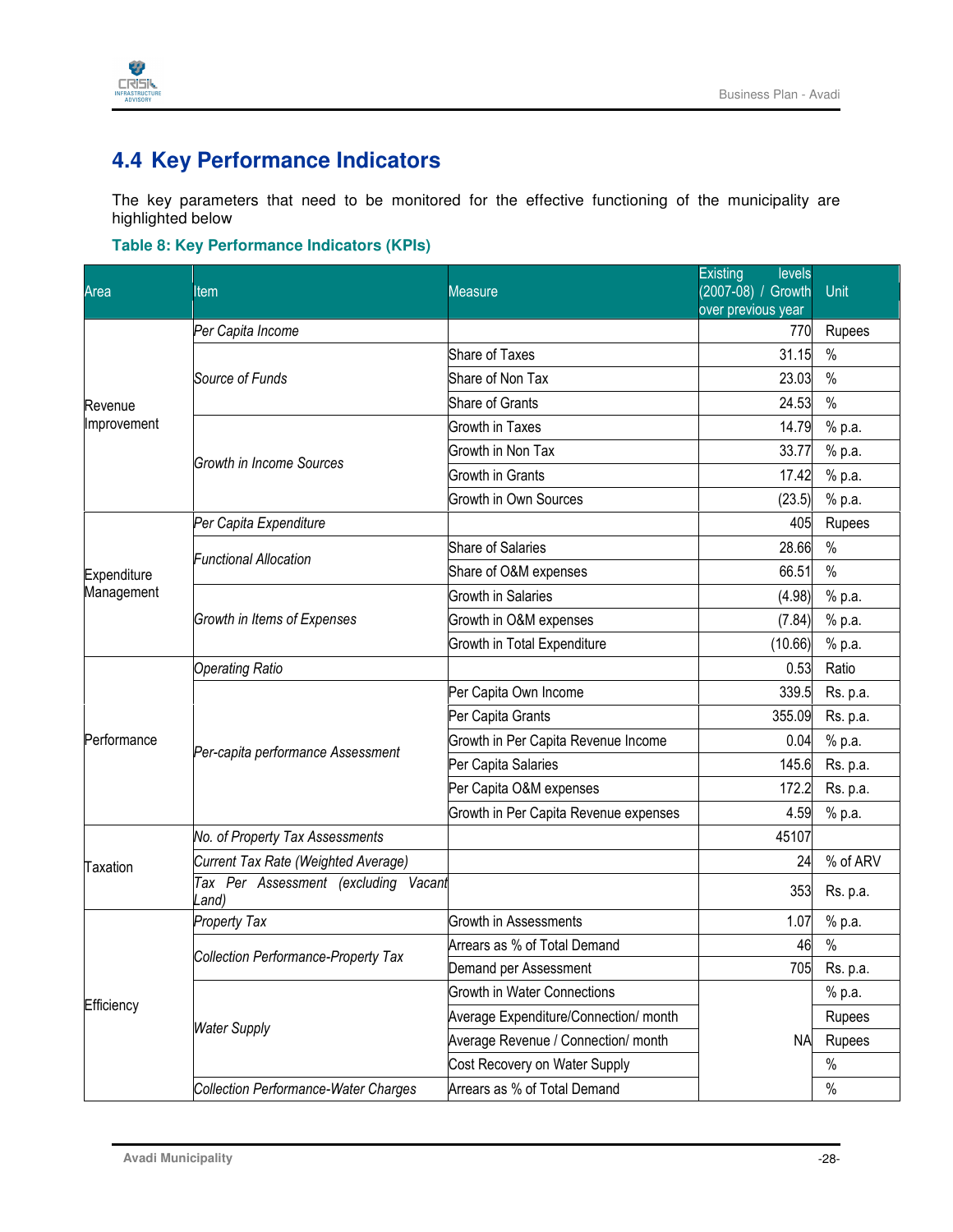

## **5 CAPITAL INVESTMENT PROGRAM**

The Capital Investment Program (CIP) identifies the investment requirement of the town based on the demand-gap analysis. However, it does not take into account the financial feasibility of the projects, which is undertaken in the Financial Operating Plan (FOP). Avadi's investment requirement is Rs 354 crores with water supply and UGD scheme having a share of 25% and 50% respectively.

The CIP is essentially a multi-year scheduling of physical investments that determines priority investments based on the demand-gap analysis. It also highlights the implementation and monitoring requirements. The scheduling or phasing of the CIP is also based on the choice of specific improvements that need to be taken up over a period of five years. In addition to the core services, the CIP would also highlight other investments that are essential for developing the town.

## **5.1 Capital investment**

The CIP is formulated to meet the estimated need of the town over a 4-year period. Based on the existing demand-supply situation, the town's investment requirement is Rs. 354.13 crores over the next five years. The phasing of the investment is given below:

| <b>Sectors</b>          | <b>Total</b>        | 2008-09 | 2009-10 | 2010-11 | 2011-12 |  |
|-------------------------|---------------------|---------|---------|---------|---------|--|
|                         | <b>Rs in Crores</b> |         |         |         |         |  |
| <b>Water Supply</b>     | 87.57               | 8.76    | 35.03   | 43.78   |         |  |
| Sewerage & Sanitation   | 177.09              | 17.71   | 70.84   | 88.55   |         |  |
| Roads & Urban Transport | 36.30               | 1.61    | 8.44    | 16.12   | 10.12   |  |
| <b>Drains</b>           | 30.20               |         | 3.02    | 12.08   | 15.10   |  |
| <b>Street Lights</b>    | 10.37               | 1.04    | 2.59    | 3.11    | 3.63    |  |
| Solid Waste Management  | 3.68                | 0.37    | 1.47    | 1.84    |         |  |
| Others                  | 8.93                | 0.95    | 2.86    | 2.65    | 2.45    |  |
| Total                   | 354.13              | 30.43   | 124.26  | 168.13  | 31.30   |  |

### **Table 6: Phasing of investment**

## **5.2 Department wise investment identified for immediate requirement**

Immediate investments have been identified for the core sectors of the town. These are highlighted in the following section.

## **5.2.1 Rs. 8757 lakhs required for Water supply projects**

Department-in-charge – Engineering department

Project title – Improvement of Water supply

Project Manager – Municipal Engineer

**Description**: Water Supply – Distribution network.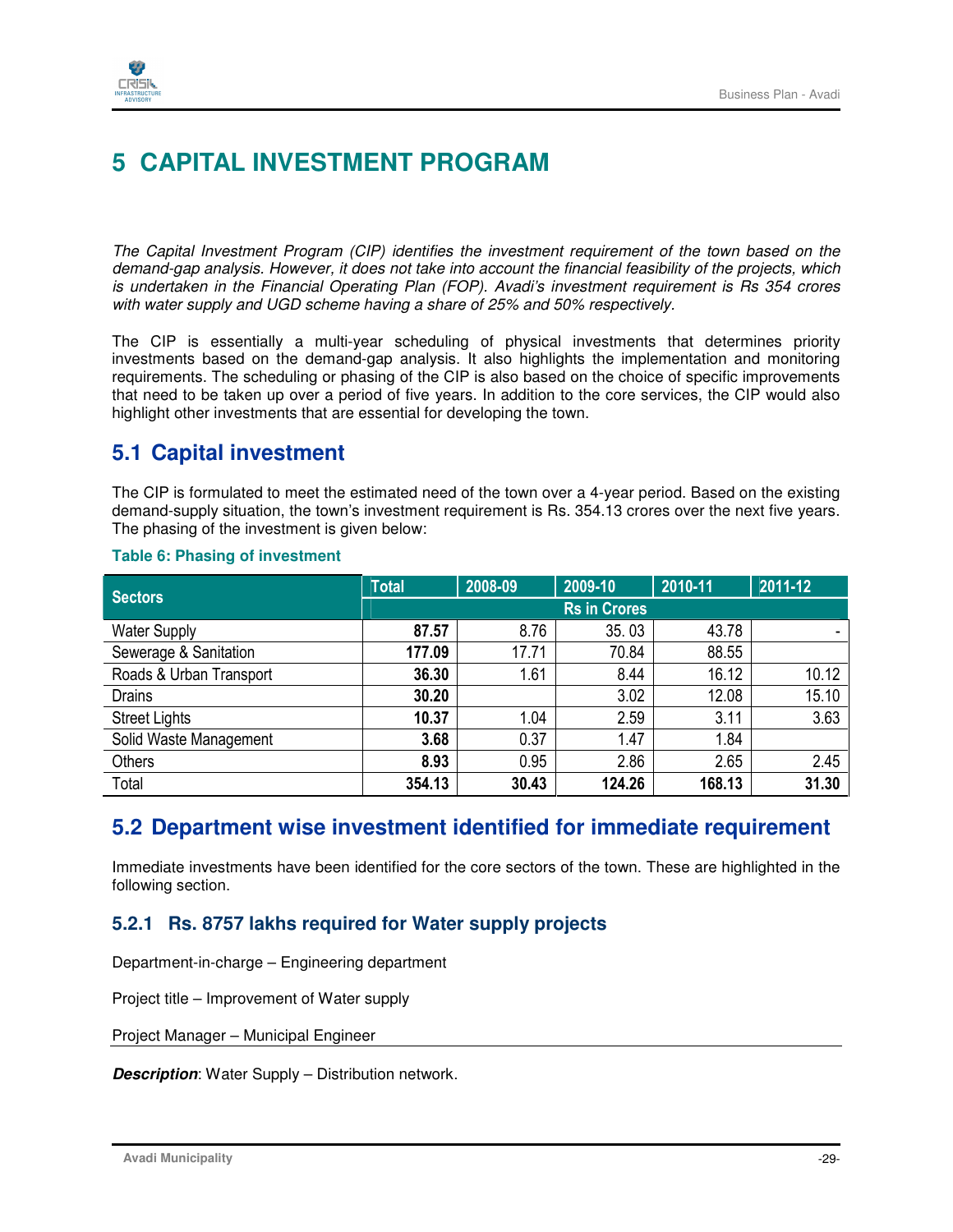

*Justification*: The municipality sources its water from the Red Hills Lake with a capacity to supply 0.85 MLD. However, this is not sufficient to cater to the needs of the town and currently, the supply is only towards the 417 public fountains. As a short-term measure Chennai Metropolitan Water Supply and Sewerage Board (CMWSSB) has proposed to provide 2.4 MLD from their main, de-linking the water supply from the existing source. Avadi has already deposited Rs. 4.23 crores to CMWSSB that has formulated a master plan to provide 35.46 MLD water to it at an estimated cost of Rs. 87.56 crores, which is yet to be taken up. The entire supply chain of water supply including sourcing, treatment and transmission is to be handled by CMWSSB. The town will establish only house service connections i.e., the distribution network. The estimate cost of operation and maintenance would be an incremental cost at Rs. 268 lakhs

| SI. No. | Area                | <b>Description of works</b>                | <b>Total cost</b> |
|---------|---------------------|--------------------------------------------|-------------------|
|         | Distribution system |                                            |                   |
|         |                     | Distribution pipeline network              | 4292.8            |
|         | Transmission system |                                            |                   |
| 2       |                     | Feeder mail 16.1 kms                       | 1475.8            |
|         | Source              |                                            |                   |
| 3       |                     | Pumping machinery                          | 404.1             |
|         |                     | Shifting utilities                         | 60.0              |
|         | Storage & Treatment |                                            |                   |
| 5       |                     | Repair of exixting tanks                   | 45.5              |
| 6       |                     | Under ground level reservoir               | 749.6             |
|         |                     |                                            |                   |
|         | Others              |                                            |                   |
|         |                     | DPR preparation cost                       | 69.2              |
| 8       |                     | Supervision cost                           | 207.7             |
| 9       |                     | Road cut restoration cost                  | 1123.8            |
| 10      |                     | Third party inspection                     | 15.2              |
| 11      |                     | <b>TNEB</b> service connection             | 21.2              |
| 12      |                     | Deposits for Rly crossing                  | 212.5             |
| 13      |                     | Unforseen expenses                         | 79.14             |
|         |                     | Total investment required for water sector | 8756.6            |

#### **Investment requirements in different areas:**

Source: Avadi Municipality, 2007 through CMWSSB

**Total Project Cost: Rs. 8756 lakhs** 

### **5.2.2 Rs. 17710 lakhs required for UGD and sanitation**

Department-in-charge – Tamilnadu Water Supply and Drainage Board (TWAD)/ Engineering department

Project title – Implementation of UGD

Project manager – Municipal engineer

**Description:** Underground Drainage Scheme

*Justification*: The sewerage scheme has been prepared at an estimated cost of Rs. 17710 lakhs, based on the estimated cost of the UGD prepared CMWSSB. Due to the implementation of this scheme, the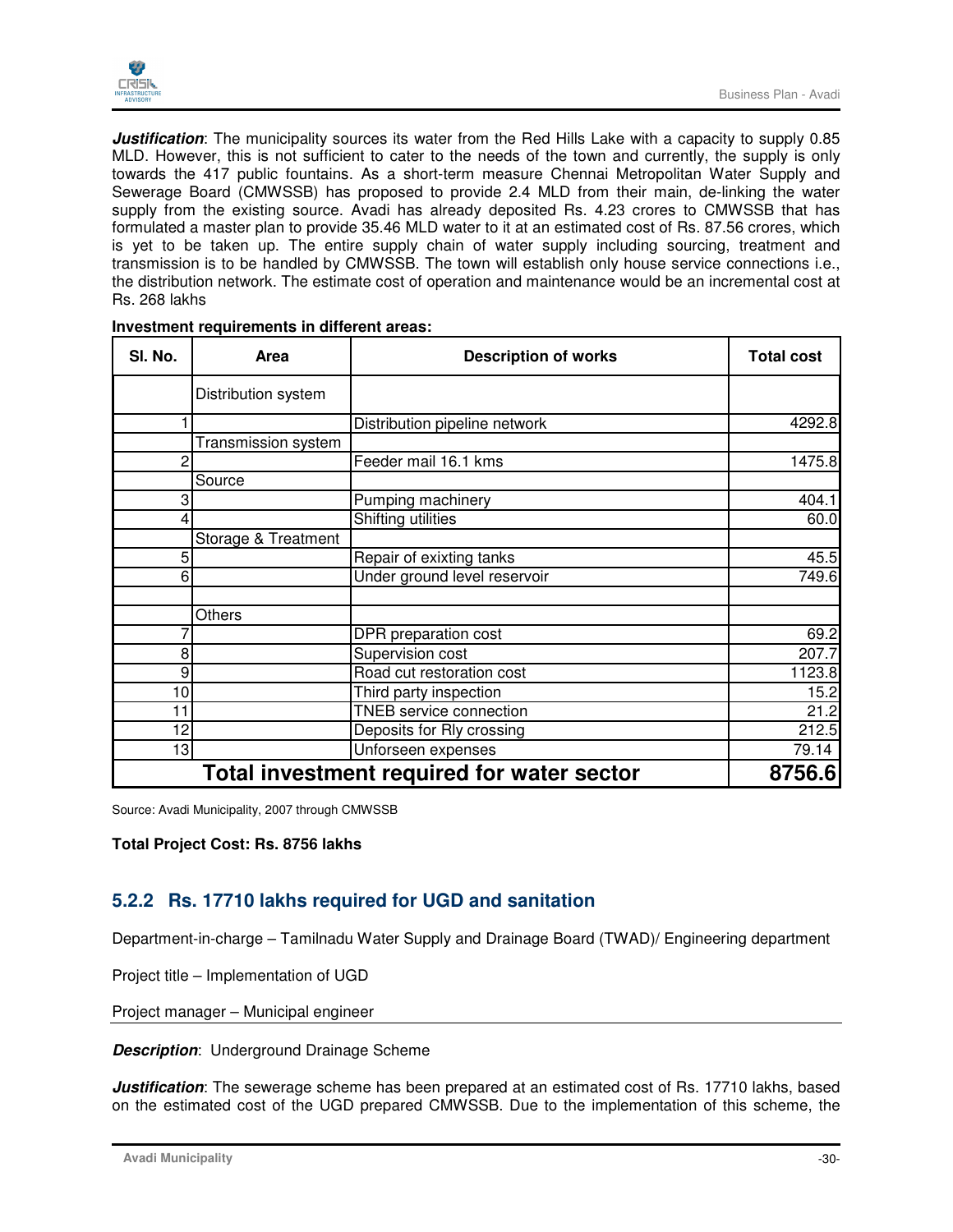

investment in this sector towards other projects like public conveniences, septic tanks, Low Cost Sanitation etc has decreased. The operation and maintenance cost have been estimated at Rs. 478 lakhs per annum.

Similar to water supply system, UGD requires high level of maintenance. Preventive maintenance schedules including flushing of sewers and maintaining of the pumps should be prepared and implemented scrupulously. The privatisation option could be explored that might result in better maintenance and higher savings to the municipality. The user charge that has been proposed as per the UGD study should be implemented. This would aid in generating the required revenue for meeting the capital and O&M expenditure.

| SI. No.                                               | Area                     | <b>Description of works</b>                     | <b>Total cost</b> |
|-------------------------------------------------------|--------------------------|-------------------------------------------------|-------------------|
|                                                       | Pumping & Treatment      |                                                 |                   |
|                                                       |                          | Pumping station                                 | 1184.8            |
|                                                       |                          | Pumping main                                    | 1538.5            |
|                                                       | Sewerage Treatment Plant |                                                 |                   |
| ິ                                                     |                          | STP 1 and STP 2                                 | 4819.0            |
|                                                       | Collecvtion system       |                                                 |                   |
|                                                       |                          | Collection system                               | 6248.1            |
|                                                       | <b>Others</b>            |                                                 |                   |
|                                                       |                          | Towards TNEB connection charges                 | 16.8              |
| 6                                                     |                          | Road restoration towards Highways department    | 690.0             |
|                                                       |                          | Railway crossing charges towards Railways dept. | 180.0             |
| 8                                                     |                          | Third party                                     | 16.0              |
| 9                                                     |                          | Unforseen                                       | 286.0             |
| 10 <sup>1</sup>                                       |                          | Centage charges                                 | 2730              |
| Total investment required for UGD & sanitation sector | 17709.2                  |                                                 |                   |

#### **Investment requirements in different areas:**

Source: Avadi Municipality through CMWSSB

**Total Project Cost: Rs. 17710 lakhs** 

### **5.2.3 Rs 368 lakhs required for SWM**

Department-in-charge – Health department

Project title – Improving the SWM system

Project manager – Health officer

**Description**: Procurement and development of scientific landfill and additional vehicles

**Justification**: Currently, 110 MT per day of solid waste is generated with a per capita waste generation of 500 g/day. The municipality collects 82% of the waste generated. However, the collection and disposal facilities are very poor. Currently, the waste, without any segregation is disposed with the town limit's that is causing sever environmental issues. It has identified a new 27-acre site, which is yet to be developed.

#### **Investment requirements in different areas:**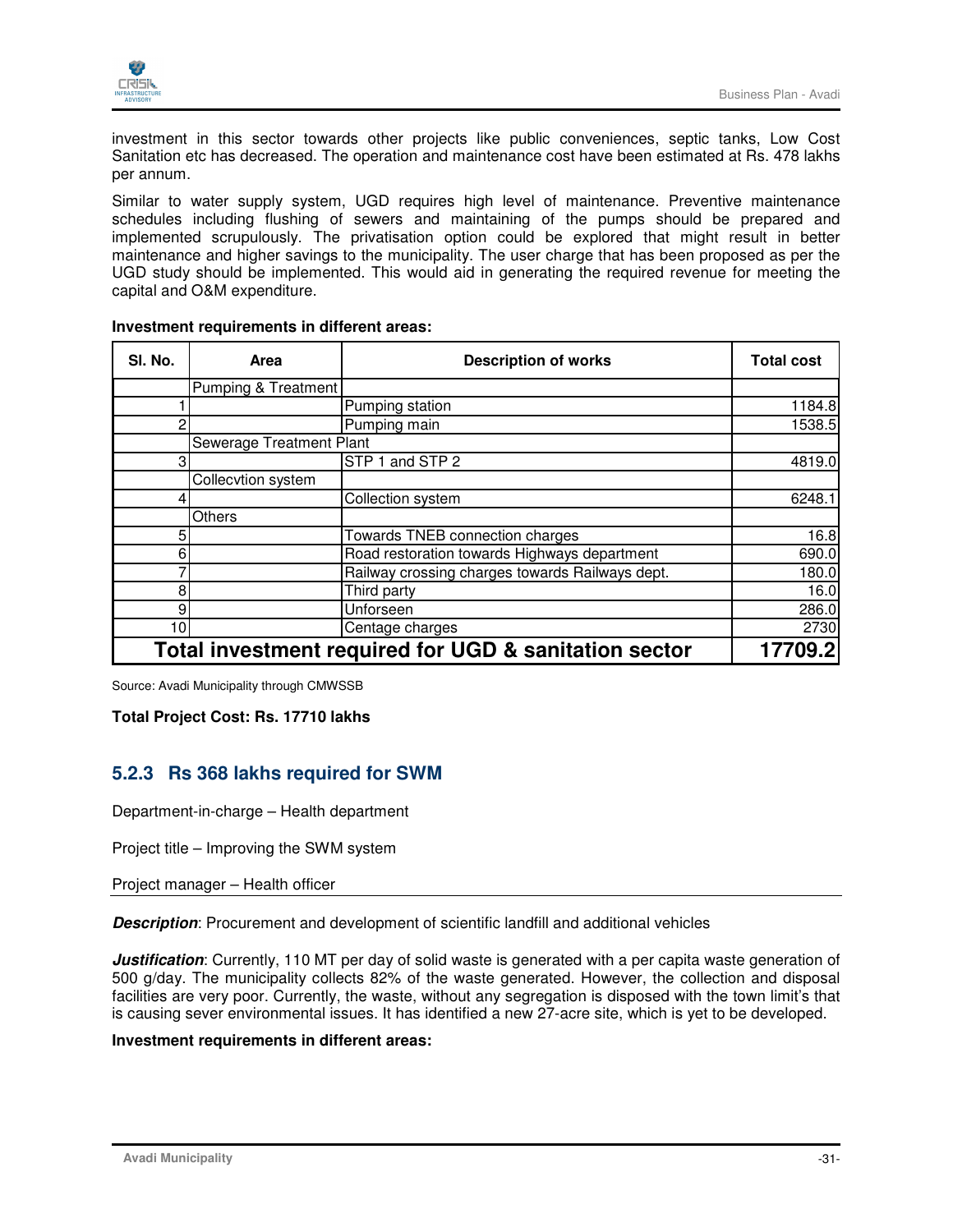

| Area                     | <b>Description of works</b>                   | Quantity   Unit |            | Unit cost<br>(In Rs. Lakhs) | <b>Total cost</b> |
|--------------------------|-----------------------------------------------|-----------------|------------|-----------------------------|-------------------|
| Primary collection       |                                               |                 |            |                             |                   |
|                          | <b>Tricycles</b>                              |                 | $100$ Nos  | 0.15                        | 15                |
|                          | Source segregation facilities                 |                 | <b>Nos</b> |                             | 12.2              |
|                          | Storage bins                                  | $1000$ Nos      |            | 0.003                       | 3.07              |
| Secondary collection     |                                               |                 |            |                             |                   |
|                          | Dumping stations/Bins 1100 kg                 |                 | $10$ Nos   | 0.2                         | 2 <sub>l</sub>    |
| Secondary transportation |                                               |                 |            |                             |                   |
|                          | Dumper Placer                                 |                 | $2$ Nos    |                             | 14                |
|                          | Dumper Placer Bin 1.5 MT                      |                 | 60 Nos     | 0.5                         | 30                |
| Disposal site            |                                               |                 |            |                             |                   |
|                          | Facilities at disposal site                   |                 | each       | 152.4                       | 152.4             |
|                          | Scientific landfill                           |                 | acre       | 7.5                         | 15                |
|                          | Compost yard                                  |                 | 27 acre    |                             | 54                |
|                          | Black topping of inner roads                  |                 | <b>Nos</b> | 30                          | 30                |
|                          | Retaining wall and drainage arrangement for   |                 |            |                             |                   |
|                          | preventing seepage from the nearby lake       |                 | <b>Nos</b> | 15                          | 15                |
|                          | Mini PHC for the workers and sorrounding area |                 | <b>Nos</b> | 5                           | 5 <sup>1</sup>    |
| Others                   |                                               |                 |            |                             |                   |
|                          | Employees health care                         |                 | <b>Nos</b> |                             |                   |
|                          | Building for using the recyclable waste       |                 | <b>Nos</b> | 7                           | 7                 |
|                          | Setting up a plastic recyclable unit          |                 | <b>Nos</b> | 10                          | 10                |
|                          | IEC campaign                                  |                 |            |                             | $\overline{c}$    |
|                          | <b>Total</b>                                  |                 |            |                             | 367.67            |

#### **Total Project Cost: Rs. 368 lakhs**

### **5.2.4 Rs. 6650 lakhs required for roads and drains**

Department-in-charge – Engineering department

Project title – Improving roads and SWD

Project manager – Municipal engineer

**Description**: Resurfacing BT roads, Upgrading earthen roads to BT, Widening of roads, Traffic Management Systems

**Justification**: The total municipal road length is 333.08 kms with 47% BT and 6 % cement concrete surface. Since the implementation of the sewerage scheme is to be taken up, excavation of trenches for the construction is likely to affect the roads to greater extent and hence, the upgrading of roads, resurfacing of roads etc., should be delayed for a period of at least 3 years or till the completion of the UGD scheme. As a short-term measure, the following projects could be taken up to improve the roads and traffic situation. The projects include upgrading and restoring of roads, flyover, traffic management systems etc. This would require an investment of Rs. 3630 lakhs.

Currently, the length of storm water drains is only 65.4 km, which is only 18.6 % of the total length of the roads of 353 km (Including state highways). Additional drains of 332 km are required. Construction and up gradation of the existing pucca drains should be given priority.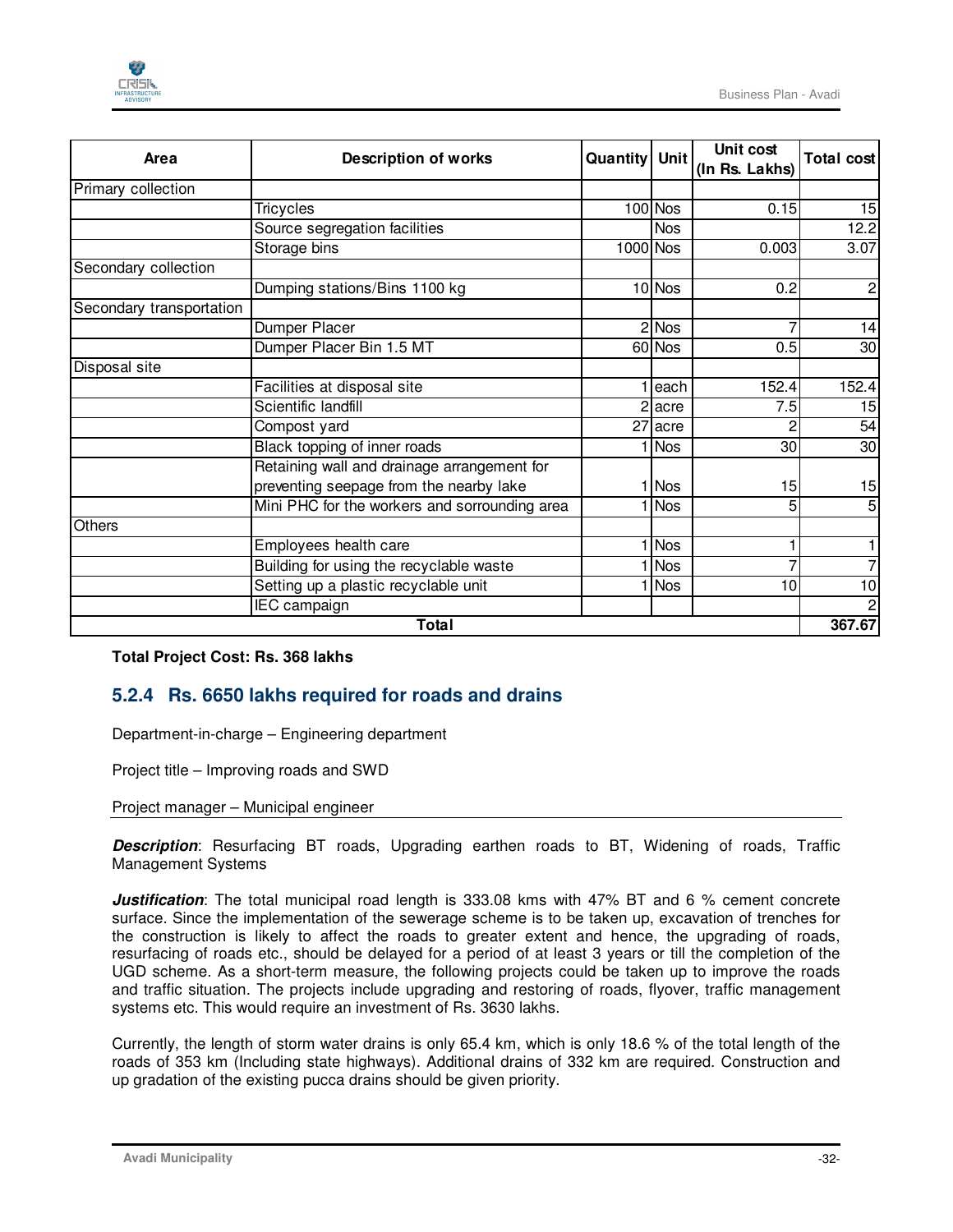

| Investment requirements in different areas for Roads: |  |
|-------------------------------------------------------|--|
|-------------------------------------------------------|--|

| Area                               | <b>Description of works</b>     | <b>Quantity Unit</b> |            | Unit cost<br>(In Rs. Lakhs) | <b>Total cost</b> |
|------------------------------------|---------------------------------|----------------------|------------|-----------------------------|-------------------|
| <b>Black Top Roads</b>             |                                 |                      |            |                             |                   |
|                                    | Formation                       | 107                  | Km         | 11.55                       | 1235.9            |
|                                    | Restoration                     | 10                   | Km         | 8                           | 80.0              |
|                                    | Upgradation to Cement concrete  | 1                    | Km         | 6                           | 6.0               |
|                                    | Widening                        | 4                    | Km         | 6                           | 24.0              |
| <b>WBM Roads</b>                   |                                 |                      |            |                             |                   |
|                                    | Formation                       | 17                   | Km         | 6                           | 102.0             |
|                                    | Restoration                     | 3                    | Km         | 6                           | 18.0              |
|                                    | Upgradation to Black top        | 20                   | Km         | 19.0                        | 380.0             |
|                                    | Upgradation to Cement concrete  | $\overline{4}$       | Кm         | 6.0                         | 24.0              |
| Cement concrete                    |                                 |                      |            |                             |                   |
|                                    | Formation                       | 3.5                  | Km         | 7.0                         | 24.5              |
|                                    | Restoration                     | 2.2                  | Km         | 7.0                         | 15.4              |
| Restoration of flood affected road |                                 |                      |            |                             |                   |
|                                    | BT                              | 24                   | Km         | 3.75                        | 90.0              |
| Traffic Management                 |                                 |                      |            |                             |                   |
|                                    | Upgradation of existing systems |                      | <b>Nos</b> | 50                          | 50.0              |
| Others                             |                                 |                      |            |                             |                   |
|                                    | Foot over bridge                |                      |            | 35                          | 35.0              |
|                                    | CC pavement                     |                      |            | 25                          | 25.0              |
|                                    | Grade separators                | 2                    |            | 10                          | 20.0              |
|                                    | Road over Bridge                |                      |            | 1500                        | 1500.0            |
|                                    | <b>Total</b>                    |                      |            |                             | 3629.8            |

**Total Project Cost for Roads: Rs. 3630 lakhs** 

### **Investment requirements in different areas for Storm Water Drains:**

| Area          | <b>Description of works</b>  | Quantity Unit |         | Unit cost<br>(In Rs. Lakhs) | Total cost |
|---------------|------------------------------|---------------|---------|-----------------------------|------------|
| Kutcha drains |                              |               |         |                             |            |
|               | New construction             | 74.25 Km      |         | 0.125                       | 9.28       |
| Pucca         |                              |               |         |                             |            |
|               | New construction             | 231.19Km      |         | 12                          | 2774.28    |
|               | Upgradation                  | 26.56 Km      |         |                             | 106.24     |
| <b>Others</b> |                              |               |         |                             |            |
|               | Cover slabs for pucca drains |               | $20$ Km | 6.5                         | 130        |
|               | Total                        |               |         |                             | 3019.8     |

**Total Project Cost for SWD: Rs. 3020 lakhs** 

**Total Project Cost for Roads and SWD: Rs. 6650 lakhs** 

## **5.2.5 Rs. 1037 lakhs required for street lighting**

Department-in-charge – Engineering department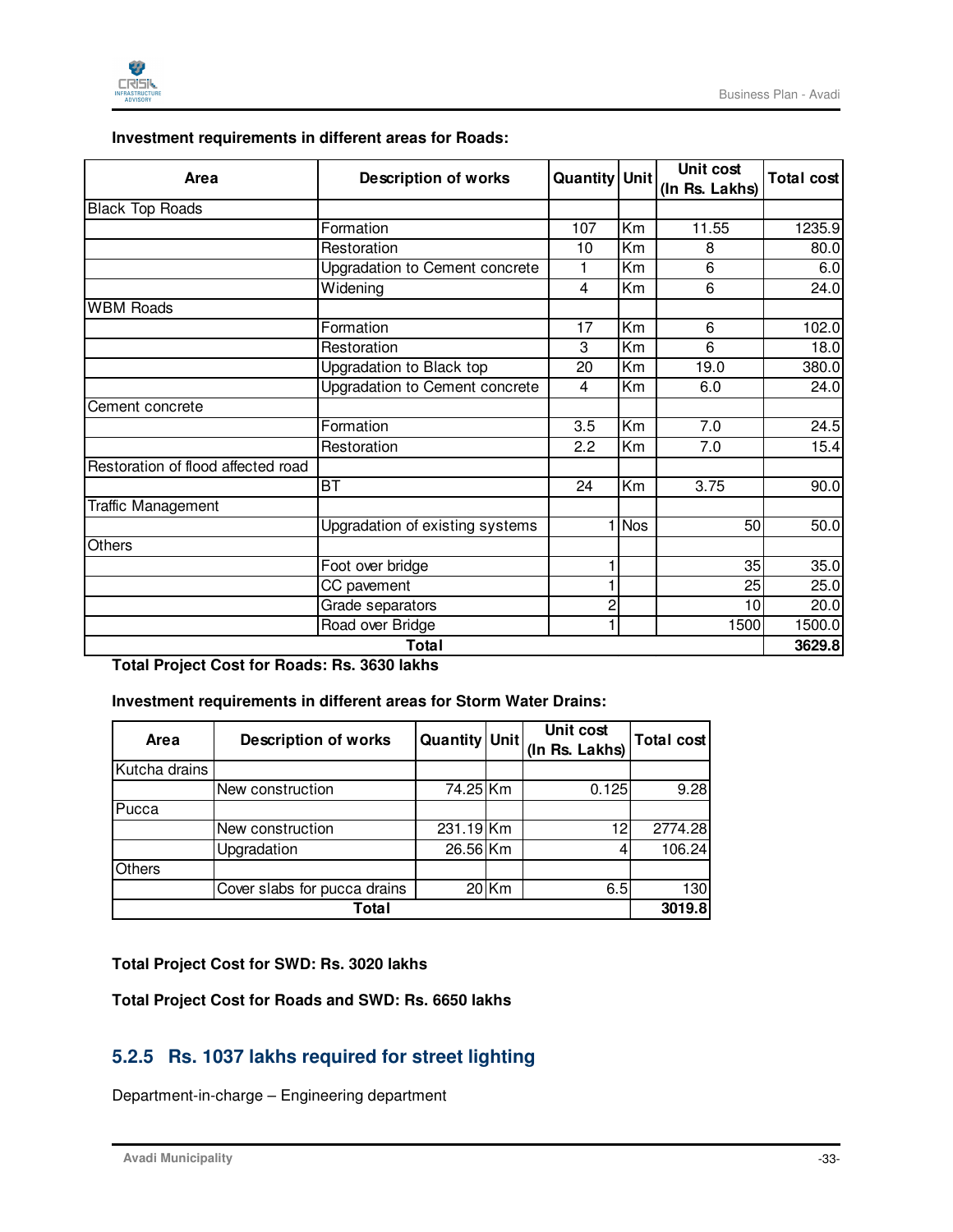Project title – Improving the streetlights

Project manager – Municipal engineer

**Description:** Energy saving lamps, providing lightings at strategic locations

**Justification**: There are 8786 streetlights; 7.7% sodium vapour lamps and rest tube lights. Solar lamps, energy saving lamps etc., in place of conventional lamps could be installed. Possibility of identification of sponsors for providing and maintaining lamps at strategic location should also be explored. An investment of Rs. 1037 lakhs to improve the quality of lighting and spacing between lights is provided.

#### **Investment requirements in different areas:**

| Area            | <b>Description of works</b>                  | Quantity   Unit |           | Unit cost<br>(In Rs. Lakhs) | <b>Total cost</b> |
|-----------------|----------------------------------------------|-----------------|-----------|-----------------------------|-------------------|
| Tube light      |                                              |                 |           |                             |                   |
|                 | Installation                                 | 2400 Nos        |           | 0.01                        | 22.8              |
| Sodium vapour   |                                              |                 |           |                             |                   |
|                 | Installation                                 |                 | $240$ Nos | 0.04                        | 8.4               |
| High Mast lamps |                                              |                 |           |                             |                   |
|                 | Installation                                 |                 | 20 Nos    | 5.5                         | 110               |
|                 | Mini high mast                               |                 | $100$ Nos | 3                           | 300               |
| Others          |                                              |                 |           |                             |                   |
|                 | Telemetry system                             |                 | 8 Nos     | 70                          | 560               |
|                 | Providing ornamentation lamps sorrouding the |                 |           |                             |                   |
|                 | lakes                                        |                 | 12 kms    | 3                           | 36                |
|                 | Total                                        |                 |           |                             | 1037.2            |

**Total Project Cost: Rs. 1037 lakhs** 

## **5.2.6 Rs. 893 lakhs required for other services**

Department-in-charge – Engineering department

Project title – Setting up slaughterhouses, parks, playfields, hospitals, schools etc.

Project manager – Executive engineer

**Description**: Improving the social and physical infrastructure of the town

*Justification*: There are several projects that require immediate attention that would improve the overall living conditions of the town. Currently, the municipality has invested substantially to improve the basic infrastructure in all its schools. Apart from this, there are several project envisaged. This includes setting up of slaughterhouses, constructing subways, setting up parks and playfields etc.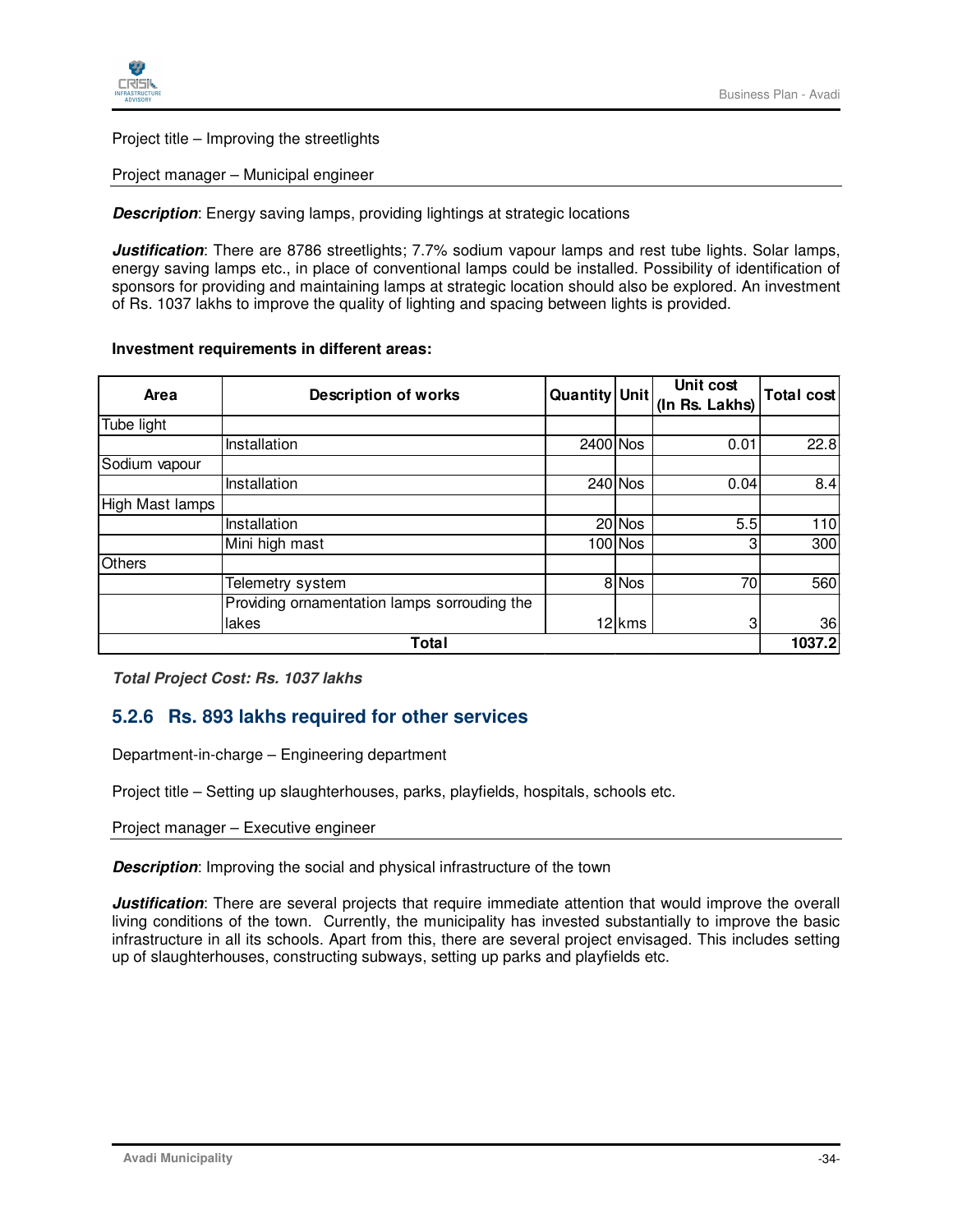

| Area                   | <b>Description of works</b>          | Quantity Unit |            | Unit cost<br>(In Rs. Lakhs) | <b>Total cost</b> |
|------------------------|--------------------------------------|---------------|------------|-----------------------------|-------------------|
| Slaughter houses       |                                      |               |            |                             |                   |
|                        | New constructions                    |               | <b>Nos</b> | 60.0                        | 60.0              |
| Hospital/Health centre |                                      |               |            |                             |                   |
|                        | Improvement                          |               | 4 Nos      | 3.5                         | 14.0              |
|                        | New constructions                    |               | 2 Nos      | 5.5                         | 11.0              |
| Bus stands             |                                      |               |            |                             |                   |
|                        | New constructions                    |               | <b>Nos</b> | 30.0                        | 30.0              |
| Markets - Daily/Weekly |                                      |               |            |                             |                   |
|                        | New constructions - Daily markets at |               |            |                             |                   |
|                        | Pattibiram and Thirumanvoyil         |               | 2 Nos      | 35.0                        | 70.0              |
| School buildings       |                                      |               |            |                             |                   |
|                        | Improvement                          |               | 18 Nos     | 5.0                         | 90.0              |
|                        | New constructions                    |               | 10 Nos     | 15.0                        | 150.0             |
| Parks and Playfield    |                                      |               |            |                             |                   |
|                        | Playfields - New constructions       |               | 5 Nos      | 2.0                         | 10.0              |
|                        | Parks - New constructions            |               | 20 Nos     | 7.0                         | 140.0             |
|                        | Kalyana Mandapam improvement         |               | <b>Nos</b> | 18.0                        | 18.0              |
|                        | Gasifier                             |               | 2 Nos      | 25.0                        | 50.0              |
|                        | <b>Buildings</b>                     |               | Nos        | 250.0                       | 250.0             |
|                        | <b>Total</b>                         |               |            |                             | 893.0             |

### **Investment requirements in different areas:**

**Total Project Cost: Rs. 893 lakhs** 

**Overall investment required for Avadi: Rs. 35413 lakhs** 

Phasing of Investment sector wise is provided in table below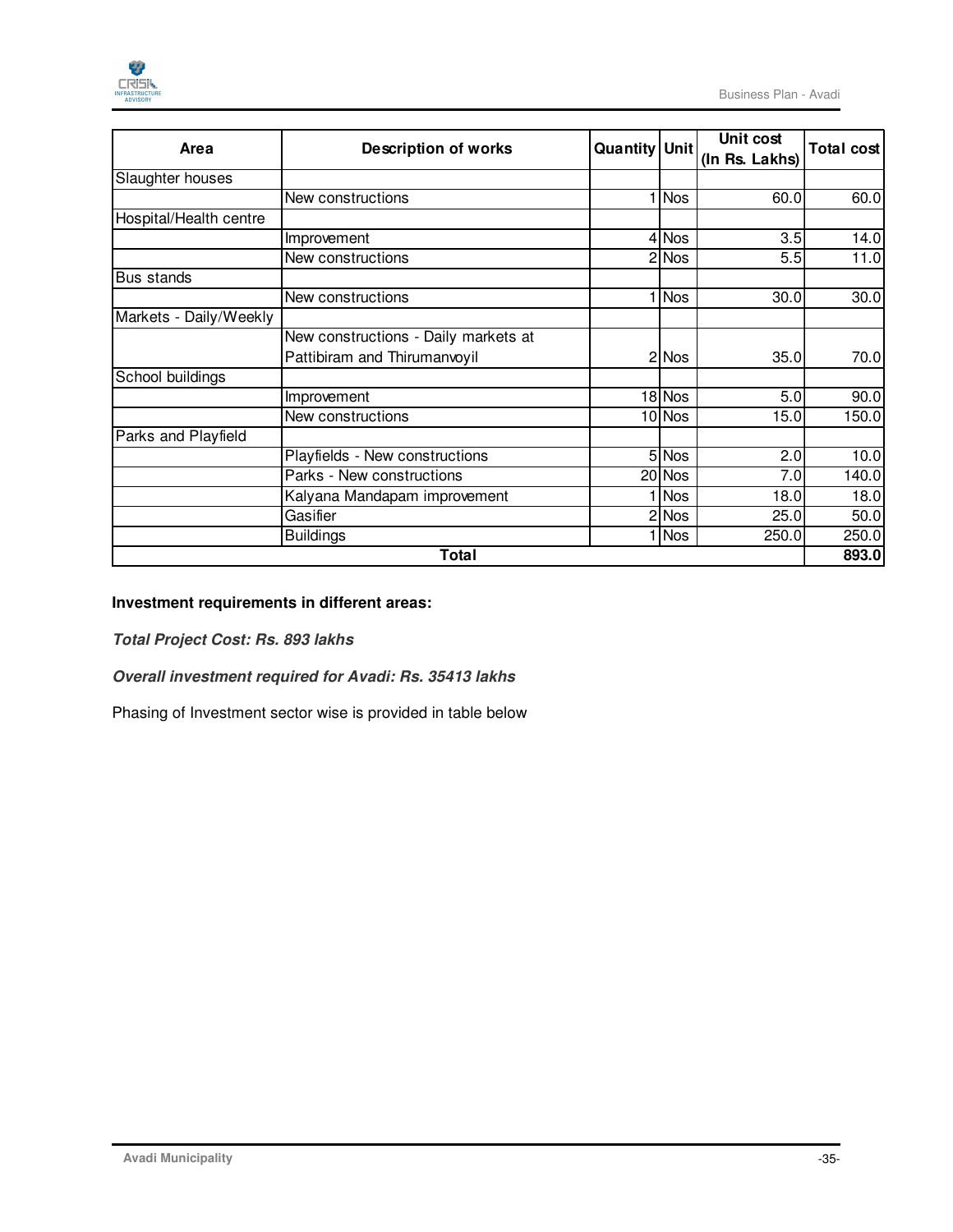

### **Table 7: Phasing of sector wise investment for all sub-sectors**

|                         |                                    | Investment till 2011-12 | 2008-09        | 2009-10     | 2010-11  | $2011 - 12$    |
|-------------------------|------------------------------------|-------------------------|----------------|-------------|----------|----------------|
|                         | Sector/ Component                  | (Rs. Lakhs)             |                | (Rs. Lakhs) |          |                |
|                         | Water Supply                       | 8,756.58                | 876            | 3,503       | 4,378    | ۰              |
| 1                       | Distribution pipeline netv         | 4,292.83                | 429.28         | 1,717.13    | 2,146.42 | ٠              |
| $\overline{2}$          | Feeder mail 16.1 kms               | 1,475.79                | 147.58         | 590.32      | 737.90   | $\blacksquare$ |
| $\overline{3}$          | Pumping machinery                  | 404.10                  | 40.41          | 161.64      | 202.05   |                |
| $\overline{4}$          | Shifting utilities                 | 60.00                   | 6.00           | 24.00       | 30.00    | ٠              |
| $\overline{5}$          | Repair of exixting tanks           | 45.50                   | 4.55           | 18.20       | 22.75    | $\blacksquare$ |
| 76                      | Under ground level reser           | 749.60                  | 74.96          | 299.84      | 374.80   | $\blacksquare$ |
| 7                       | Others                             | 1,728.76                | 172.88         | 691.50      | 864.38   | ٠              |
|                         |                                    |                         |                |             |          |                |
|                         | <b>Sewerage &amp; Sanitation</b>   | 17,709.21               | 1,770.92       | 7,083.68    | 8,854.61 | $\blacksquare$ |
|                         | Pumping station                    | 1,184.80                | 118.48         | 473.92      | 592.40   | $\blacksquare$ |
| $\frac{2}{3}$           | Pumping main                       | 1,538.51                | 153.85         | 615.40      | 769.26   | $\blacksquare$ |
|                         | STP 1 and STP 2                    | 4,819.00                | 481.90         | 1,927.60    | 2,409.50 | $\blacksquare$ |
| $\overline{4}$          | Collection system                  | 6,248.10                | 624.81         | 2,499.24    | 3,124.05 |                |
| $\overline{5}$          | Towards TNEB connectio             | 16.80                   | 1.68           | 6.72        | 8.40     | $\blacksquare$ |
| 3                       | Road restoration toward            | 690.00                  | 69.00          | 276.00      | 345.00   |                |
| 7                       | Railway crossing charge            | 180.00                  | 18.00          | 72.00       | 90.00    |                |
| $\overline{\mathbf{8}}$ | Third party                        | 16.00                   | 1.60           | 6.40        | 8.00     |                |
| ब्र                     | Unforseen                          | 286.00                  | 28.60          | 114.40      | 143.00   |                |
| $\overline{10}$         | Centage charges                    | 2,730.00                | 273.00         | 1,092.00    | 1,365.00 | $\blacksquare$ |
|                         |                                    |                         |                |             |          |                |
|                         | Roads & Urban Transport            | 3,629.75                | 160.50         | 844.48      | 1,612.40 | 1,012.38       |
|                         | <b>Black Top Roads</b>             |                         |                |             |          |                |
| $\mathbf{1}$            | Formation                          | 1,235.85                |                | 123.59      | 494.34   | 617.93         |
| $\overline{2}$          | Restoration                        | 80.00                   | $\blacksquare$ | 8.00        | 32.00    | 40.00          |
| $\overline{3}$          | Upgradation to Cement              | 6.00                    | $\blacksquare$ | 0.60        | 2.40     | 3.00           |
| 4                       | Widening                           | 24.00                   |                | 2.40        | 9.60     | 12.00          |
|                         | <b>WBM Roads</b>                   |                         |                |             |          |                |
| $\overline{5}$          | Formation                          | 102.00                  | $\blacksquare$ | 10.20       | 40.80    | 51.00          |
| 7                       | Restoration                        | 18.00                   | $\blacksquare$ | 1.80        | 7.20     | 9.00           |
| 7                       | Upgradation to Black to            | 380.00                  | ٠              | 38.00       | 152.00   | 190.00         |
| ਭ                       | Upgradation to Cement              | 24.00                   |                | 2.40        | 9.60     | 12.00          |
|                         | <b>Cement concrete</b>             |                         |                |             |          |                |
| ब्र                     | Formation                          | 24.50                   | $\blacksquare$ | 2.45        | 9.80     | 12.25          |
| $\overline{10}$         | Restoration                        | 15.40                   |                | 1.54        | 6.16     | 7.70           |
|                         | Restoration of flood affected road |                         |                |             |          |                |
| $\overline{11}$         | <b>BT</b>                          | 90.00                   | ٠              | 9.00        | 36.00    | 45.00          |
|                         | <b>Traffic Management</b>          |                         |                |             |          | ۰              |
| $12 \overline{ }$       | Upgradation of existing:           | 50.00                   | 5.00           | 20.00       | 25.00    |                |
|                         | Others                             |                         |                |             |          |                |
| 13                      | Foot over bridge                   | 35.00                   | 3.50           | 14.00       | 17.50    |                |
| $\overline{14}$         | CC pavement                        | 25.00                   |                | 2.50        | 10.00    | 12.50          |
| $\overline{15}$         | Grade separators                   | 20.00                   | 2.00           | 8.00        | 10.00    |                |
| 16                      | Road over Bridge                   | 1,500.00                | 150.00         | 600.00      | 750.00   |                |
|                         |                                    |                         |                |             |          |                |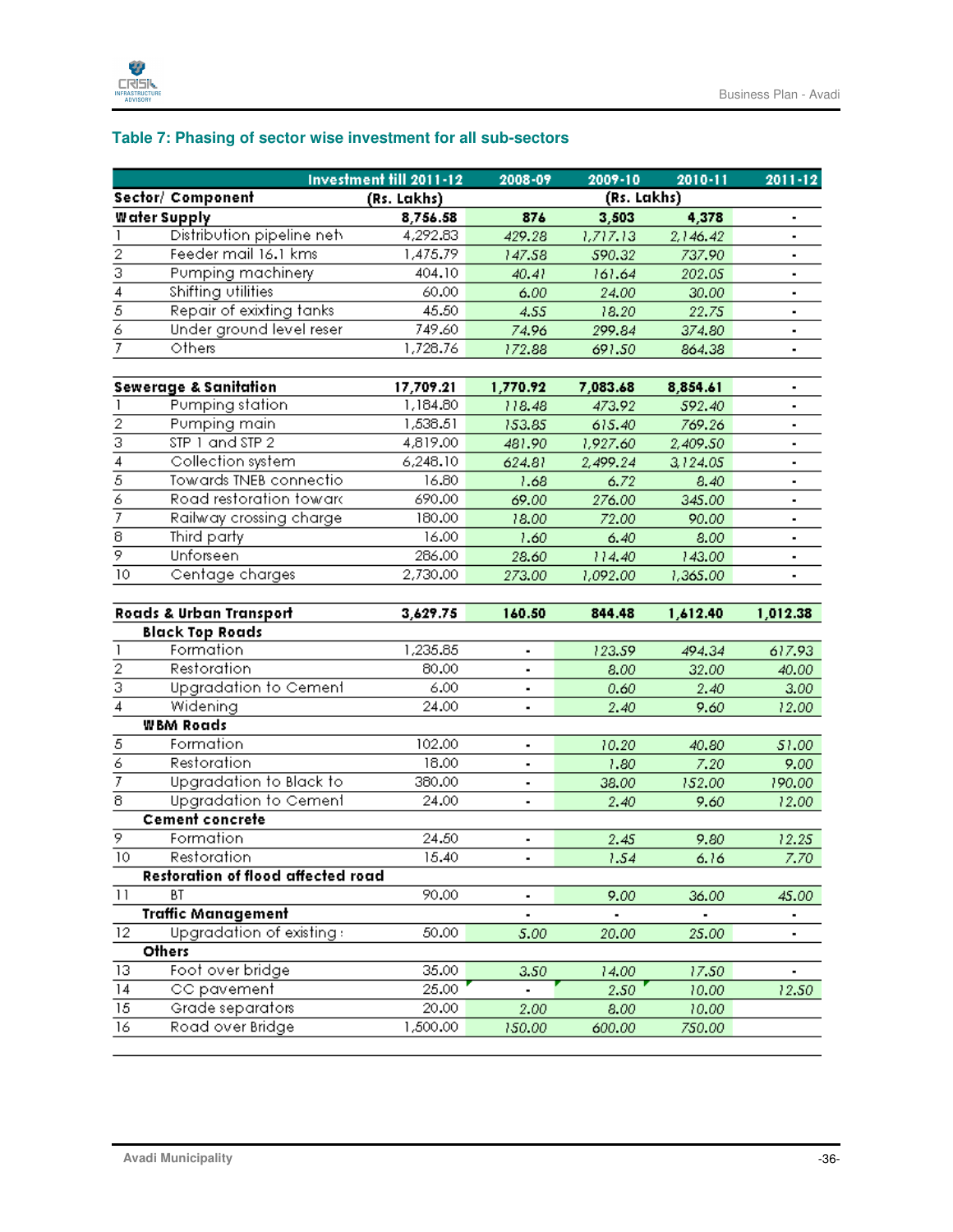

|                 |                                 | Investment till 2011-12 | 2008-09 | 2009-10     | 2010-11  | $2011 - 12$    |
|-----------------|---------------------------------|-------------------------|---------|-------------|----------|----------------|
|                 | Sector/ Component               | (Rs. Lakhs)             |         | (Rs. Lakhs) |          |                |
| <b>Drains</b>   |                                 | 3,019.80                |         | 301.98      | 1,207.92 | 1,509.90       |
|                 | Kutcha drains                   |                         |         |             |          |                |
| $\mathbf{1}$    | New construction                | 9.28                    |         | 0.93        | 3.71     | 4.64           |
|                 | Pucca                           |                         |         |             |          |                |
| $\overline{2}$  | New construction                | 2,774.28                | ٠       | 277.43      | 1,109.71 | 1,387.14       |
| $\overline{3}$  | Upgradation                     | 106.24                  |         | 10.62       | 42.50    | 53.12          |
|                 | Others                          |                         |         |             |          |                |
| 4               | Cover slabs for pucca d         | 130.00                  |         | 13.00       | 52.00    | 65.00          |
|                 |                                 |                         |         |             |          |                |
|                 | <b>Street Lights</b>            | 1,037.20                | 103.72  | 259.30      | 311.16   | 363.02         |
|                 | <b>Tube light</b>               |                         |         |             |          |                |
| $\mathbf{1}$    | Installation                    | 22.80                   | 2.28    | 5.70        | 6.84     | 7.98           |
|                 | Sodium vapour                   |                         |         |             |          |                |
| $\overline{2}$  | Installation                    | 8.40                    | 0.84    | 2.10        | 2.52     | 2.94           |
|                 | <b>High Mast lamps</b>          |                         |         |             |          |                |
| $\overline{3}$  | <b>Installation</b>             | 110.00                  | 11.00   | 27.50       | 33.00    | 38.50          |
| $\overline{4}$  | Mini high mast                  | 300.00                  | 30.00   | 75.00       | 90.00    | 105.00         |
|                 | <b>Others</b>                   |                         |         |             |          |                |
| $\overline{5}$  | Telemetry system                | 560.00                  | 56.00   | 140.00      | 168.00   | 196.00         |
| 76              | Providing ornamentatio          | 36.00                   | 3.60    | 9.00        | 10.80    | 12.60          |
|                 |                                 |                         |         |             |          |                |
|                 | Solid Waste Management          | 367.67                  | 36.77   | 147.07      | 183.84   |                |
|                 | <b>Primary collection</b>       |                         |         |             |          |                |
| $\mathbf{I}$    | Tricycles                       | 15.00                   | 1.50    | 6.00        | 7.50     | $\blacksquare$ |
| $\frac{2}{3}$   | Source segregation facil        | 12.20                   | 1.22    | 4.88        | 6.10     | ۰              |
|                 | Storage bins                    | 3.07                    | 0.31    | 1.23        | 1.54     |                |
|                 | <b>Secondary collection</b>     |                         |         |             |          |                |
| $\overline{4}$  | Dumping stations/Bins 1         | 2.00                    | 0.20    | 0.80        | 1.00     | ٠              |
|                 | <b>Secondary transportation</b> |                         |         |             |          |                |
| $\overline{5}$  | Dumper Placer                   | 14.00                   | 1.40    | 5.60        | 7.00     |                |
| 76              | Dumper Placer Bin 1.5 M         | 30.00                   | 3.00    | 12.00       | 15.00    |                |
|                 | <b>Disposal site</b>            |                         |         |             |          |                |
| 7<br>ਨ          | Facilities at disposal site     | 152.40                  | 15.24   | 60.96       | 76.20    |                |
|                 | Scientific landfill             | 15.00                   | 1.50    | 6.00        | 7.50     |                |
| ब्र             | Compost yard                    | 54.00                   | 5.40    | 21.60       | 27.00    | ٠              |
| $\overline{10}$ | Black topping of inner rc       | 30.00                   | 3.00    | 12.00       | 15.00    |                |
| $\overline{11}$ | Retaining wall and drair        | 15.00                   | 1.50    | 6.00        | 7.50     | ٠              |
| $\overline{12}$ | Mini PHC for the workers.       | 5.00                    | 0.50    | 2.00        | 2.50     | $\blacksquare$ |
|                 | Others                          |                         |         |             |          |                |
| 13              | Employees health care           | 1.00                    | 0.10    | 0.40        | 0.50     | ٠              |
| 14              | Building for using the rec-     | 7.00                    | 0.70    | 2.80        | 3.50     | ٠              |
| 15              | Setting up a plastic recy       | 10.00                   | 1.00    | 4.00        | 5.00     |                |
| 16              | <b>IEC</b> campaign             | 2.00                    | 0.20    | 0.80        | 1.00     | ۰              |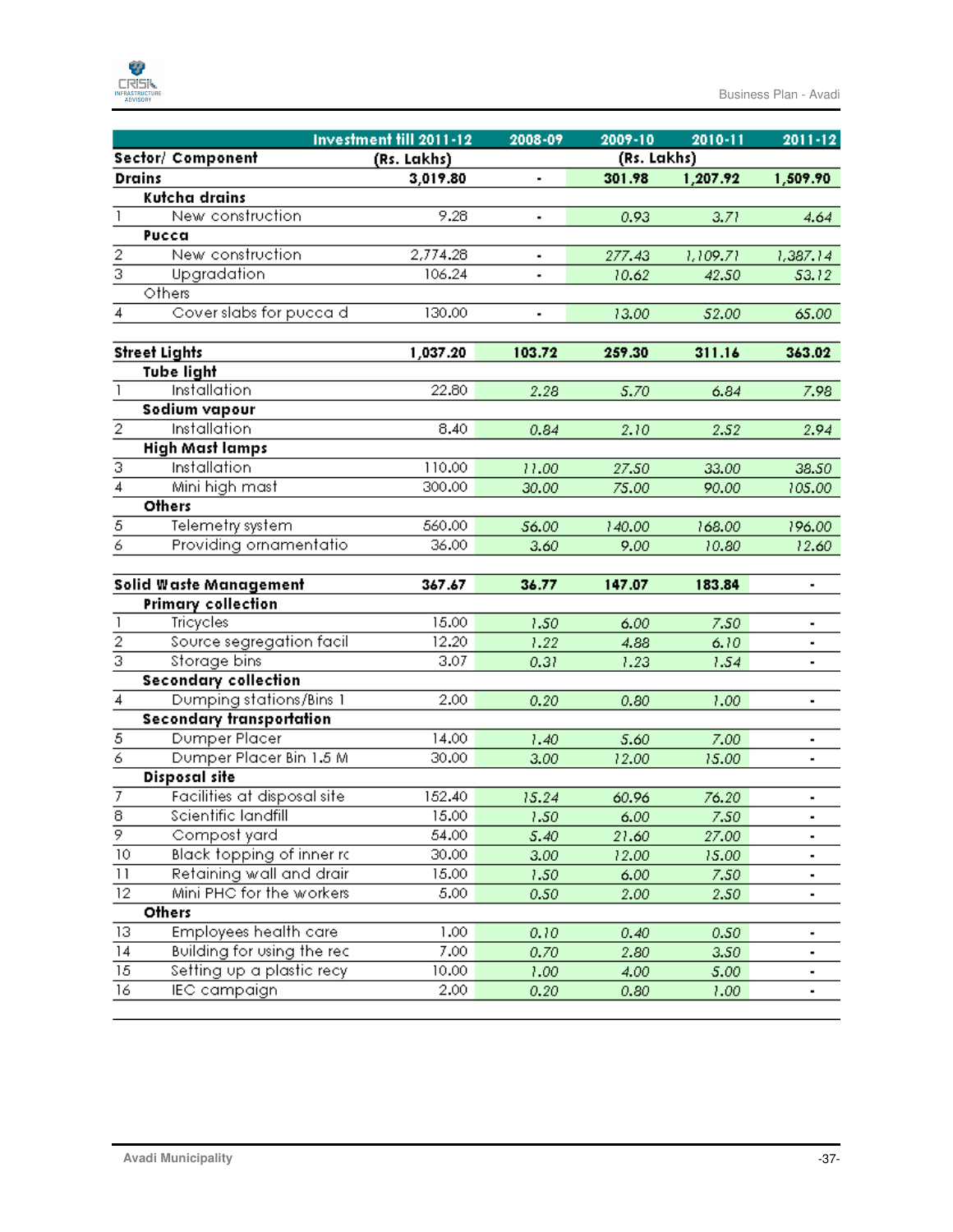

|               |                                  | Investment till 2011-12 | 2008-09  | 2009-10     | 2010-11   | $2011 - 12$ |
|---------------|----------------------------------|-------------------------|----------|-------------|-----------|-------------|
|               | Sector/ Component                | (Rs. Lakhs)             |          | (Rs. Lakhs) |           |             |
| <b>Others</b> |                                  | 893.00                  | 95.50    | 287.50      | 265.00    | 245.00      |
|               | Slaughter houses                 | 60                      |          |             | 60.00     |             |
| 2             | Hospital/Health centre           | 25                      |          | 25.00       |           |             |
| 3             | Bus stands                       | 30                      | 7.50     | 22.50       |           |             |
| 4             | Shopping complex                 | 70.                     | 35.00    | 35.00       |           |             |
| 5             | School buildings                 | 240                     |          |             | 120.00    | 120.00      |
| 6             | Playfields - New construc        | 10                      |          |             | 10.00     |             |
| 7             | Parks - New constructior         | 140                     | 35.00    | 105.00      |           |             |
| 8             | Kalyana Mandapam im <sub>l</sub> | 18                      | 18.00    |             |           |             |
| 9.            | Gasifier                         | 50                      |          | 50.00       |           |             |
| 10            | Offfice Buildings                | 250                     |          | 50.00       | 75.00     | 125.00      |
| Total         |                                  | 35,413.21               | 3.043.07 | 12,426.64   | 16,813.21 | 3,130.30    |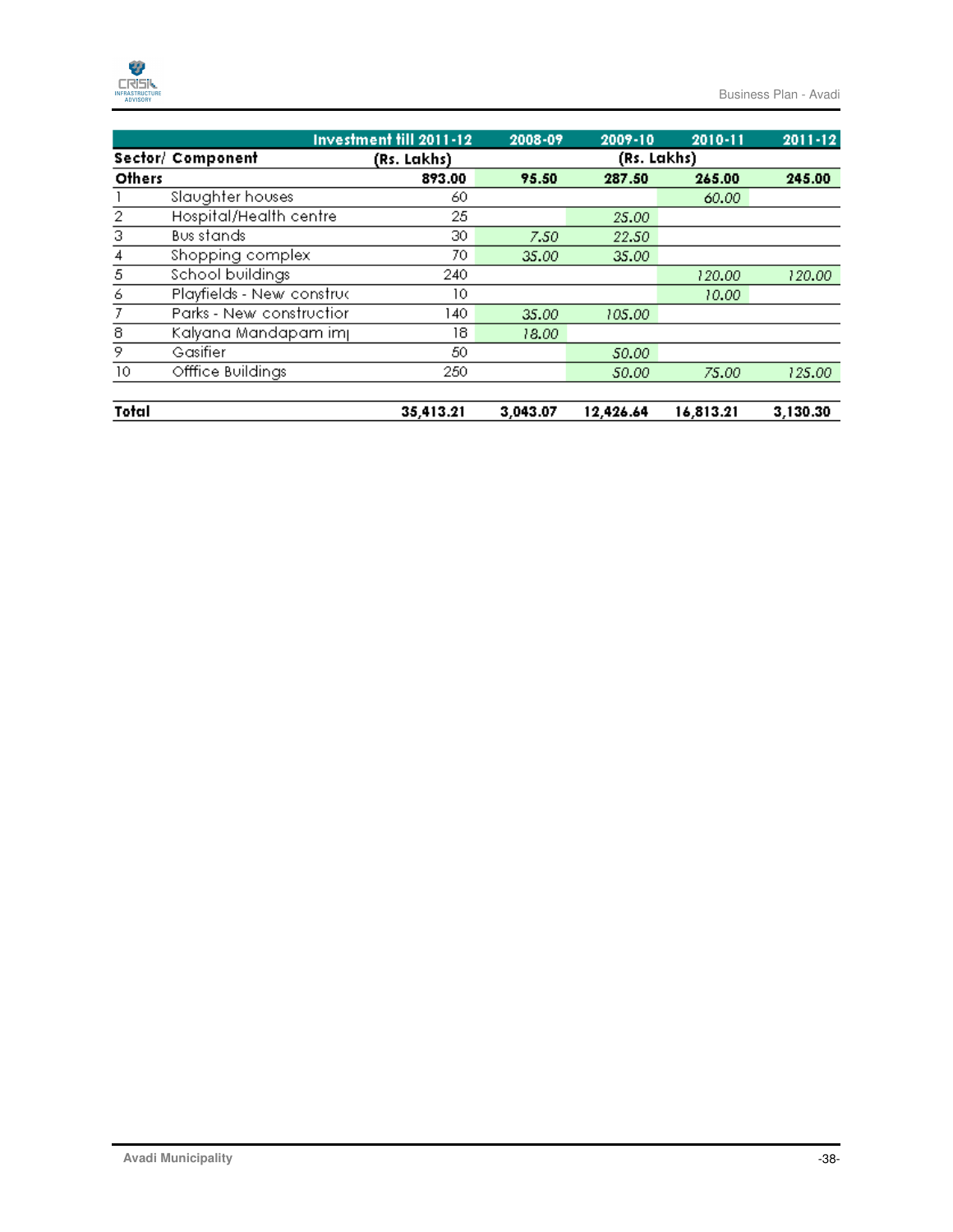# **6 FINANCIAL OPERATING PLAN**

The Financial Operating Plan (FOP) assesses the financial strength of the town to implement the identified investments. The assessment is done under two scenarios of 'Base Case' and 'Improved Case'. In the 'Business As Usual' scenario it is assumed that the town will not have any access to grants and would not undertake any reforms, while in the latter case, several improvement measures across the revenue items is assumed and the city would access to grants under JnNURM. If the town continues in the 'Business As Usual' scenario, then, it would be able to invest only 30% of the identified investment whereas under the improved scenario the investment goes to 75%.

The Financial Operating Plan (FOP) forecasts the municipal finances on the basis of certain assumptions on income and expenditure. The primary objective of the FOP is to ascertain the investment sustenance capacity of the municipality under different scenarios of revenue enhancement and expenditure control. This would assist the decision-makers in structuring and implementing appropriate policy with the required management and operational interventions to maximise investment sustenance and achieve the goals set for provision and maintenance of basic services.

The investment identified is based on iterative process taking into account the loan, grant and ULB contribution. This further highlights the priority needs for future development and other immediate requirement contemplated by the municipality.

## **6.1 Need for a FOP**

Under a 'Business As Usual' scenario, the municipality's existing revenue surplus is not being utilized effectively due to the various reasons viz. lack of an integrated approach to town development, inability to identify the priority sector for investment, inability to raise the required finances for funding and inability to tap into other sources of funds due to lack of a comprehensive FOP. Moreover, in the absence of a FOP, new projects would not be undertaken that would adversely impact the position of the town. In the event of the town not undertaking the project, the key problems would be poor infrastructure resulting in poor service delivery and loss of potential revenue from new revenue streams like UGD.

To counter these issues, the framework for FOP is developed that aids in harnessing the existing strengths of the town and also reducing the inefficiencies in the system, such that the town develops significant financial strength to undertake projects. In order to develop a FOP, there are several activities to be undertaken by the various stakeholders.

## **6.2 Assumptions for FOP**

The FOP estimates the surplus that would be available for undertaking additional investments based on the current financial position. The investments are derived from the amount of surplus that is generated in the future. Not all the surplus can be used for capital works, as the municipality would also have to provide for additional O&M expenses for the upkeep of the assets.

The year-on-year surplus is translated into investment capacity i.e. project size (loan, grant and ULB component) based on certain preliminary assumptions regarding interest rate, repayment method and loan-grant mix. Additional O&M expenses have been estimated based on percentage of capital cost. A financial model has been created to depict the financial position of the Municipality. The model can be used to calculate future surpluses under various scenarios involving combinations of internal revenue improvement, state support, financing terms, etc.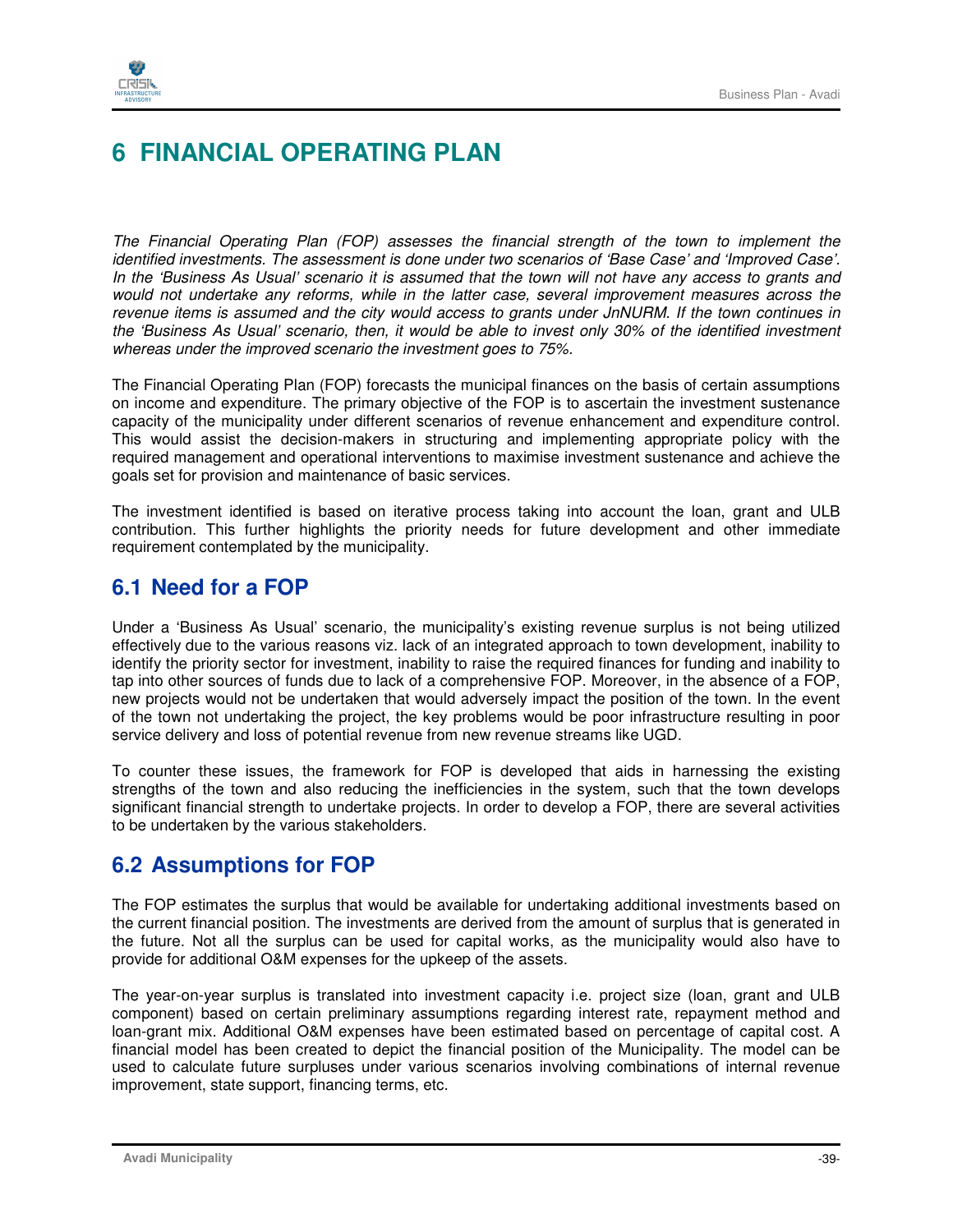

### **6.2.1 Revenue Receipts Items**

#### **Taxes - Property and Utility-based taxes and Charges**

The assumption adopted in forecasting property tax, water tax/charges, other tax items are essentially based on:

- Growth in assessments
- Tax demand
- Periodic revisions
- Collection performance

#### **Other Taxes**

Other tax items including fees, etc. are assumed to grow at the past growth trends, subject to a minimum of 7% and maximum of 10% per annum.

#### **Own Income Sources**

Non tax income from the municipality's operations and assets, like income from commercial activity, fees for permissions/ registrations, etc, rental income from properties, income from educational and health facilities, new connection charges, etc. are assumed to grow at the past trends, subject to a minimum of 7% and maximum of 12% per annum.

#### **Revenue Grant**

The recurring revenue grants like SFC grant are predetermined amounts based on the criteria specified by SSFC. Thus, these grants are assumed to grow at the current level of CAGR. The deduction from the SSFC grant would continue at the same level. The gross SFC grant (amount released by the state government) has been considered for projection in the FOP. The other revenue grants announced from time-to-time are assumed to grow at past trends, subject to a minimum of 7 per cent and maximum of 12 per cent per annum. These grants mainly include SFC developmental grant, Tenth Finance Commission/ Eleventh Finance Commission grant. The following table highlights the assumptions and scenarios for generating the municipal surplus

### **6.2.2 Revenue expenditure**

The items of revenue expenditure under current heads of expenses and for current service levels are projected based on past trends subject to a minimum of 6% p.a. and maximum of 8% p.a. The additional O&M expenditure and debt servicing commitment of the municipality that would accrue due to new investments is also considered as incremental O&M expenditure.

## **6.2.3 Capital grant under JnNURM**

Avadi town being an urban agglomeration of Chennai Corporation gets covered under the Jawaharlal Nehru National Urban Renewal Mission (JnNURM). The funding pattern under this program is 35% grant from Government of India, 15% from State Government. This grant is assumed only for improved case scenario.

## **6.3 Property tax improvements have the maximum impact**

The main areas of intervention, where improvement potential exists are enlisted below. The objective is to enhance the revenue generating potential that would aid in meeting the investment obligations of the town. These include

• Property taxes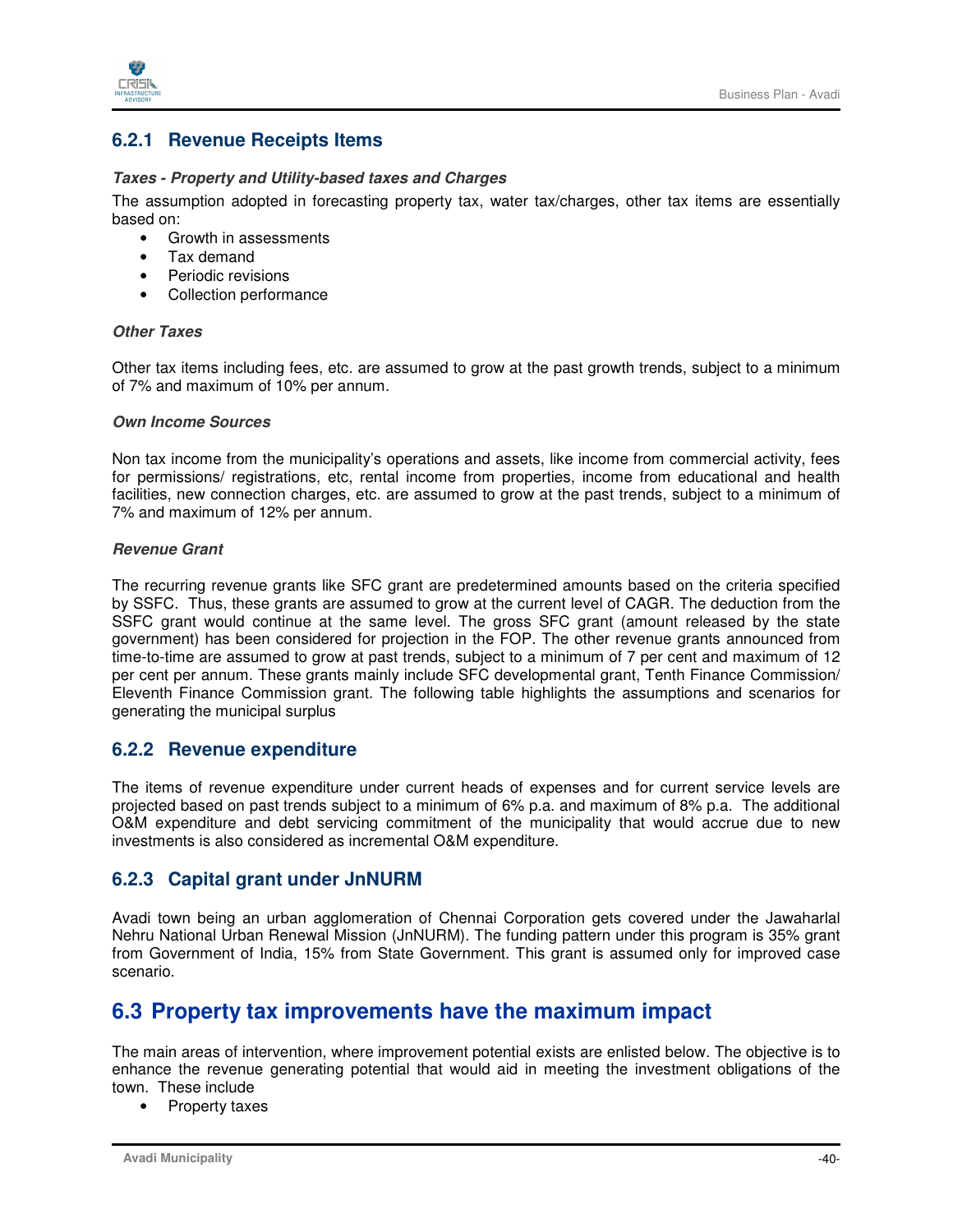

- Water charges
- Shop market rents
- Others
	- **-** Development / Betterment Charges
	- Building license fee
	- Trade licenses
- Expenditure control

## **Assumptions for FOP**

| <b>Item</b>             |                                      | <b>Assumption Adopted for</b>                                                                                                                               | <b>Base Case</b>                                              | <b>Improved case</b>                                                                                                                             |
|-------------------------|--------------------------------------|-------------------------------------------------------------------------------------------------------------------------------------------------------------|---------------------------------------------------------------|--------------------------------------------------------------------------------------------------------------------------------------------------|
|                         |                                      | <b>Forecast</b>                                                                                                                                             |                                                               |                                                                                                                                                  |
| A                       | <b>General Purpose/ property tax</b> |                                                                                                                                                             |                                                               |                                                                                                                                                  |
| $\mathbf 1$             | Forecast based on.                   | $\Rightarrow$ Growth in assessments<br>Tax demand<br>$\Rightarrow$ Periodic revisions and<br>$\Rightarrow$ Collection performance                           |                                                               |                                                                                                                                                  |
| $\overline{2}$          | Growth in assessments                | Current CAGR of 3.44%                                                                                                                                       | Minimum<br>of<br>CAGR<br>population/Household<br>size $(4.8)$ | current Maximum<br>of<br>current<br>orCAGR<br><b>or</b><br>population/Household<br>size $(4.8)$                                                  |
| $\overline{4}$          | Property<br>Average<br>demand        | demand<br>Average<br>$tax assessment$ for 2007-08 is Rs. continue<br>705.                                                                                   | per The current level would Increase by 30 per cent           | in 2011-12 and every 5-<br>years thereon                                                                                                         |
| 5                       | <b>Collection Performance</b>        | Collection performance in 2007-The current level would 85% (Both over a 5 year<br>08 is:<br>Arrears- 61% and<br>Current-55%                                 | continue                                                      | period)                                                                                                                                          |
| B                       | <b>Shops and Market rent</b>         |                                                                                                                                                             |                                                               |                                                                                                                                                  |
|                         | Forecast based on:                   | $\Rightarrow$ Growth in shops,<br>$\implies$ Minimum monthly charge,<br>$\Rightarrow$ Periodic tariff revisions and<br>$\Rightarrow$ Collection performance |                                                               |                                                                                                                                                  |
| 1                       | Growth in number of shops            | Current level - 33 (2 vacant)<br>No growth over the last 5 years                                                                                            | shops                                                         | Current level of growth Increase with respect to<br>No growth in number of growth in non-residential<br>CAGR-<br>properties<br>$\equiv$<br>6.93% |
| $\overline{2}$          | per shop                             | Minimum monthly charge Average demand in 2007-08 is Increase by 15% every 3 Increase by 30% every 3<br>Rs. 15,699/shop/ month.                              | years                                                         | years                                                                                                                                            |
| 3                       | <b>Collection Performance</b>        | Collection performance in 2007-The current level would Arrears-Reach 75%<br>08 is:<br>Arrears-2%<br>Current-89%                                             | continue                                                      | (Over a 5 year period)<br>Current- Target 95%<br>collection efficiency                                                                           |
| $\overline{\mathsf{c}}$ | <b>Trade Licences</b>                |                                                                                                                                                             |                                                               |                                                                                                                                                  |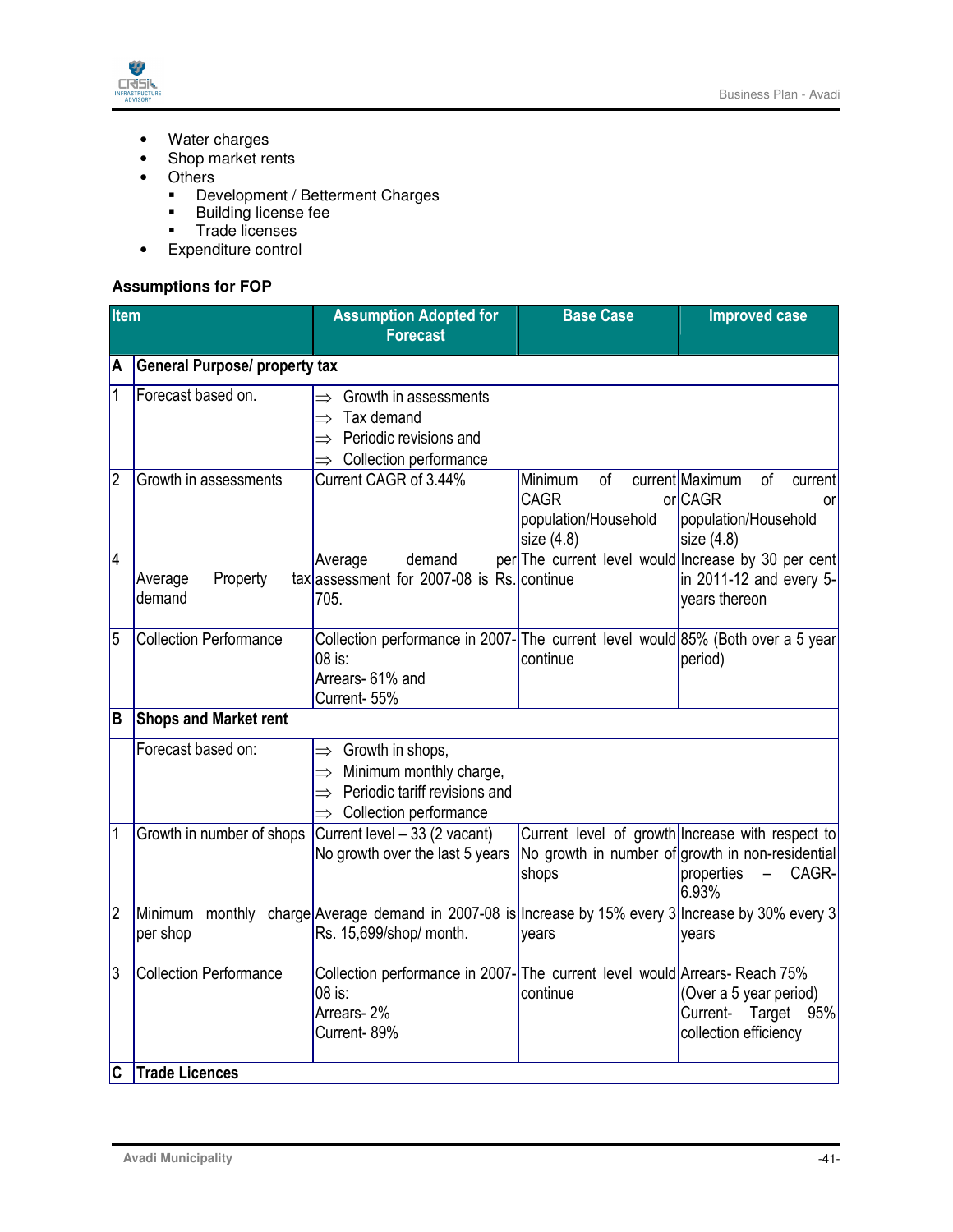

| <b>Item</b>             |                                                                                   | <b>Assumption Adopted for</b><br><b>Forecast</b>                                                                                                                                                                                                                 | <b>Base Case</b> | <b>Improved case</b>                                |
|-------------------------|-----------------------------------------------------------------------------------|------------------------------------------------------------------------------------------------------------------------------------------------------------------------------------------------------------------------------------------------------------------|------------------|-----------------------------------------------------|
|                         | Forecast based on:                                                                | $\Rightarrow$ Growth in trade licenses,<br>Minimum monthly charge,<br>$\Rightarrow$<br>Periodic tariff revisions and<br>$\Rightarrow$<br>Collection performance                                                                                                  |                  |                                                     |
| 2                       | Growth<br>number<br>in<br>building licenses                                       | of Current level - 1155                                                                                                                                                                                                                                          |                  | Growth with respect to increase in no of properties |
| $\overline{3}$          | per shop                                                                          | Minimum monthly charge Average demand in 2007-08 is The current level would Increase by 30% every 3<br>Rs. 12/license/ month.                                                                                                                                    | continue         | years                                               |
| $\overline{\mathsf{4}}$ | <b>Collection Performance</b>                                                     | Collection performance in 2004- The current level would Arrears - Reach 75%<br>05 is:<br>Arrears-0%<br>Current-86%                                                                                                                                               | continue         | Current - Reach 90%<br>(Over a 5 year period)       |
| D                       | <b>Building Related Taxes (Building License)</b>                                  |                                                                                                                                                                                                                                                                  |                  |                                                     |
| 1                       | Forecast based on:                                                                | $\Rightarrow$ Growth in building licenses,<br>Minimum monthly charge, and<br>$\Rightarrow$<br>Periodic tariff revisions<br>$\Rightarrow$                                                                                                                         |                  |                                                     |
| $\overline{2}$          | Growth<br>in<br>number<br>building licenses                                       | of Current level - 1591                                                                                                                                                                                                                                          | properties.      | New properties based on growth in no of             |
| $\overline{3}$          | per shop                                                                          | Minimum monthly charge Current average demand: Rs. The current level would Increase by 12% every 5<br>104/license/ month.                                                                                                                                        | continue         | years                                               |
| ΙF                      | <b>Other Tax</b>                                                                  |                                                                                                                                                                                                                                                                  |                  |                                                     |
| $\mathbf{1}$            | of<br><b>Basis</b><br>assumption                                                  | Growth $\Rightarrow$ Base Case: Forecast adopting current average growth rate, subject to<br>minimum of 7% and maximum of 10%.<br>Improved Case: Forecast adopting current average growth rate, subject to<br>$\Rightarrow$<br>minimum of 8% and maximum of 12%. |                  |                                                     |
| G                       | Non-tax income                                                                    |                                                                                                                                                                                                                                                                  |                  |                                                     |
| 1                       | Income<br>from<br>comm. $\Rightarrow$<br>activity,<br>lnst., fees and<br>& Others | Base Case: Forecast adopting current average growth rate, subject to minimum<br>of 7% and maximum of 10%<br>contribution, user charges   > Improved Case: Forecast adopting current average growth rate, subject to                                              |                  |                                                     |
| ΙH                      | <b>Revenue grants</b>                                                             | minimum of 8% and maximum of 12%.                                                                                                                                                                                                                                |                  |                                                     |
|                         | <b>SFC</b> grant                                                                  | Base Case: Forecast adopting current average growth rate, subject to minimum                                                                                                                                                                                     |                  |                                                     |
|                         |                                                                                   | of 7% and maximum of 10%                                                                                                                                                                                                                                         |                  |                                                     |
|                         |                                                                                   | Improved Case: Forecast adopting current average growth rate, subject to<br>$\Rightarrow$<br>minimum of 8% and maximum of 12%.                                                                                                                                   |                  |                                                     |
|                         |                                                                                   | Net grant after deduction is considered for projection<br>$\Rightarrow$                                                                                                                                                                                          |                  |                                                     |
| 2                       | Other<br>grants<br>and $\Rightarrow$<br>contributions                             | Base Case: Forecast adopting current average growth rate, subject to minimum<br>of 7% and maximum of 10%                                                                                                                                                         |                  |                                                     |
|                         |                                                                                   | Improved Case: Forecast adopting current average growth rate, subject to<br>$\Rightarrow$<br>minimum of 8% and maximum of 12%.                                                                                                                                   |                  |                                                     |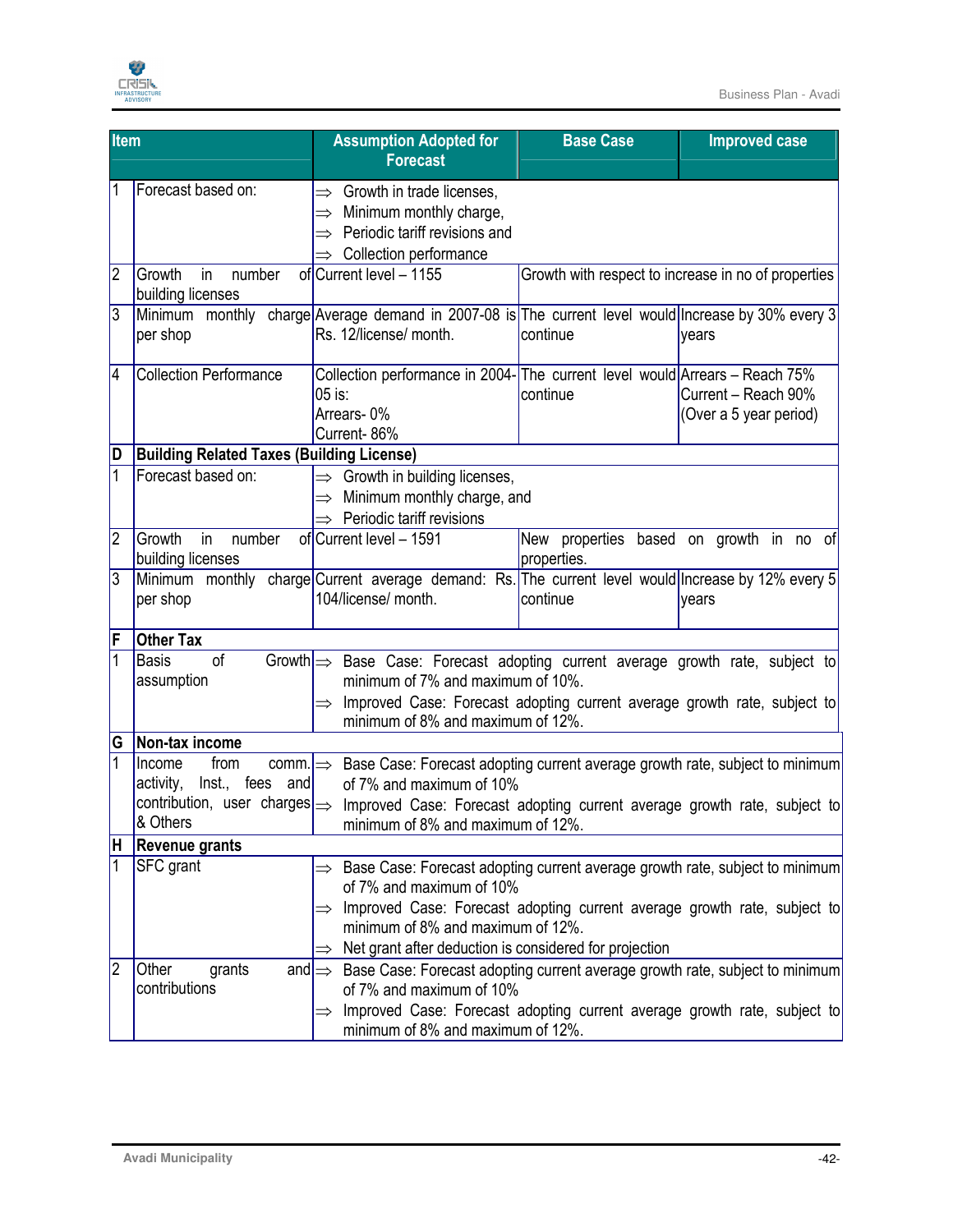

|                                            |                                                          | <b>Project terms</b>                                                      |  |
|--------------------------------------------|----------------------------------------------------------|---------------------------------------------------------------------------|--|
| <b>JnNURM Grant</b>                        | borrowing)                                               | 35% from Gol, 15% from GoTN and balance from ULB (own sources of external |  |
| Loan terms (flexibility to vary            | Loan period:                                             | 20 years $(5+15)$                                                         |  |
| the rates)                                 | Moratorium period:                                       | 5 years on principal repayment                                            |  |
|                                            | Repayment method:                                        | Equal annual instalments                                                  |  |
|                                            | Interest rate:                                           | 9%                                                                        |  |
| οf<br>Sectoral<br>deployment<br>investment | All sectors, as per the ratio in the CCP investment      |                                                                           |  |
| Debt<br>Service<br>Coverage                | At least 1.25 in all years                               |                                                                           |  |
| Ratio <sup>13</sup>                        |                                                          |                                                                           |  |
|                                            |                                                          | O & M expenditure (arising from new assets)                               |  |
| O & M expenditure rates as                 | Public health - 5%                                       |                                                                           |  |
| % of investments                           | Others $-12%$                                            |                                                                           |  |
| O&M<br>additional<br>Year                  | 2008-09                                                  |                                                                           |  |
| expenses commence                          |                                                          |                                                                           |  |
| Growth rate in expenditure                 | Based on the current CAGR with a min of 6% and max of 8% |                                                                           |  |

The estimates for improvement potential for the various revenue sources are based on the discussions with the municipal officials. The investment potential is quite high, but would require immediate and sustained effort from the municipality. The improvement potential has been classified into three groups viz. improvement in collection, increase in rates and addition of new rates. The internal improvements is possible through increase in efficiency levels, while the external improvements will include changes like higher rates/taxes, additional charges etc. Increase in rates and introduction in new charges would both have an impact on the taxpayer/consumer and would therefore face resistance. The support of the council and the state government would be required for successful implementation of the changes.

## **6.4 Property tax / general tax**

## **6.4.1 Rs. 733 collected per property per annum in 2007-08**

Out of the 54,244 residential and 3840 commercial properties in the property register, 78% of properties have paid tax during the last five years. This highlights reasonable coverage of taxpayers, but with a significant potential to increase further.

The property tax (general tax) collection for the year 2007-08 was Rs. 426 lakhs, with an average collection per property of Rs. 733 per annum. Taxes are also collected form the vacant land, central/ state government and PSU entities. The details of properties for the last five years are presented in table below.

| No of Properties in the register  |        | 2003-04 2004-05 2005-06 |        | 2006-07 | 2007-08 |
|-----------------------------------|--------|-------------------------|--------|---------|---------|
| <b>Residential Properties</b>     | 41.036 | 42.233                  | 45.264 | 50.890  | 54,244  |
| <b>Non-Residential Properties</b> | 2.633  | 2.874                   | 2915   | 3015    | 3840    |
| <b>Total</b>                      | 43,669 | 45,107                  | 48,179 | 53,905  | 58,084  |
|                                   |        |                         |        |         |         |

#### **Table 8: Property tax details – Assessment and taxpayers: 2003-04 to 2007-08**

-

<sup>13</sup> DSCR=(current year revenue- non-debt service expenses, but including addition O&M expenses)/debt service obligation.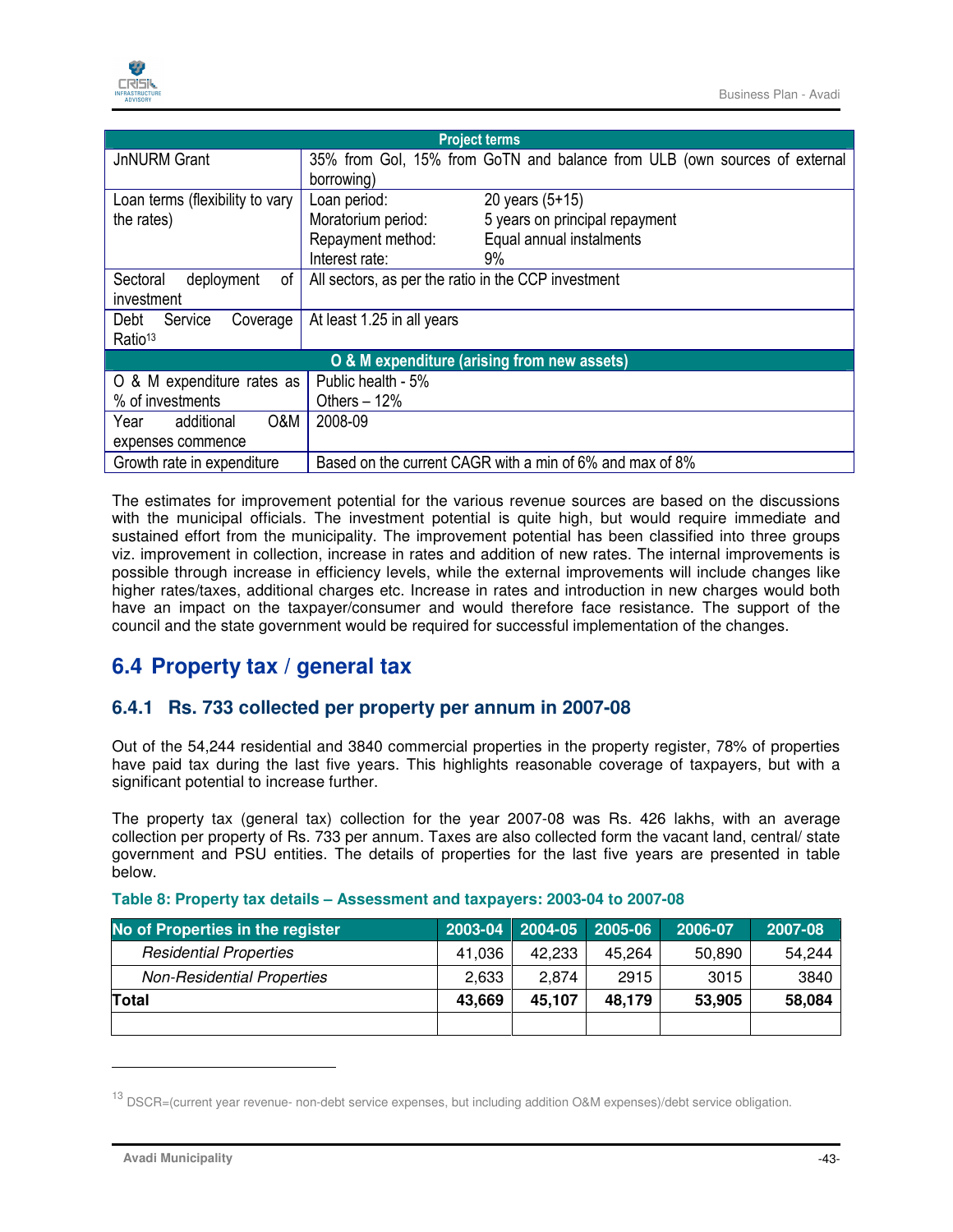

| No of Properties in the register            | $ 2003 - 04 $ | 2004-05 | 2005-06 | 2006-07 | 2007-08 |
|---------------------------------------------|---------------|---------|---------|---------|---------|
| <b>Residential Properties</b>               | 28.725        | 28,718  | 29,792  | 39,347  | 42,200  |
| <b>Non-Residential Properties</b>           | 2.340         | 2.634   | 2756    | 2845    | 2910    |
| <b>Vacant Land Sites</b>                    | 47            | 32      |         |         |         |
| <b>Total No of Tax Payees</b>               | 31,065        | 31,352  | 32,548  | 42,192  | 45,110  |
| Tax payers as a % of properties in register | 71%           | 70%     | 68%     | 78%     | 78%     |

## **6.4.2 Improvement measures can yield Rs. 865 lakhs**

**Improvement in collection efficiency:** The efficiency of property tax collection in 2007-08 was 58%, which is very low. If the collection efficiencies increases to 85 % (for Current and Arrears) from the existing level of 55% and 61% (for Current and Arrear), over a 5-year period from 2008-09 to 2012-13, it would generate additional Rs. 291 lakhs<sup>14</sup> (in current value terms).

**Inclusion of unauthorized properties:** The existing number of person per property is 4.8, which is above the benchmark of 5 indicating a very high level of coverage of properties in the register. If this level is maintained throughout the projected period till 2020-21, the probability of adding new properties into the register is low.

**Rate increases:** Property tax in Avadi municipality is assessed on the basis of Annual Rental Value of the property, which is based on the guidelines fixed by the council. The Annual Rental Value is estimated based on the basic value of the property, its age (depreciation), type of occupancy and the nature of building. The revision of the property tax was last carried out in the second half of the 1998. The property tax rate is approximately 24% of the Annual Rental Value, which is payable half-yearly

The TNULB Act provides powers for determination of Basic Property Tax, Additional Basic Property Tax, etc., by municipalities. The municipality shall determine the basic property tax, the additional basic property tax and the concession, subject to the minimum and maximum rates prescribed by the Government, with regard to the age, for every building or land. The basic property tax for every building shall relate to the carpet area of the building and its usage. If the rates were increased by 30% every 5 years, it would yield Rs. 574 lakhs in current value terms (the growth in number of properties would be as per the Base case scenario).

## **6.4.3 Summary**

If all improvement measures are undertaken as per the assumptions, the total additional revenue would to be Rs. 865 lakhs (in current value terms)

| Table 9: Rs. 865 lakh revenue potential through improvement in property tax |  |  |  |  |  |
|-----------------------------------------------------------------------------|--|--|--|--|--|
|-----------------------------------------------------------------------------|--|--|--|--|--|

| <b>Improvement Measure</b>                                          | Revenue<br>(In Rs. Lakhs) |
|---------------------------------------------------------------------|---------------------------|
| Increase the efficiency from 55% (Current) and 61% (Arrears) to 85% | 291                       |
| Rate increase by 30% every 5 year                                   | 574                       |
| All of the above measures combined                                  | 865                       |

Revenue: In current value terms

-

<sup>&</sup>lt;sup>14</sup> The efficiency gains highlighted for each improvement indicate the expected increase in revenue, if the other parameters of improvement are kept constant for a period of 15 years. Also, the overall gain would not be a sum of individual efficiency improvements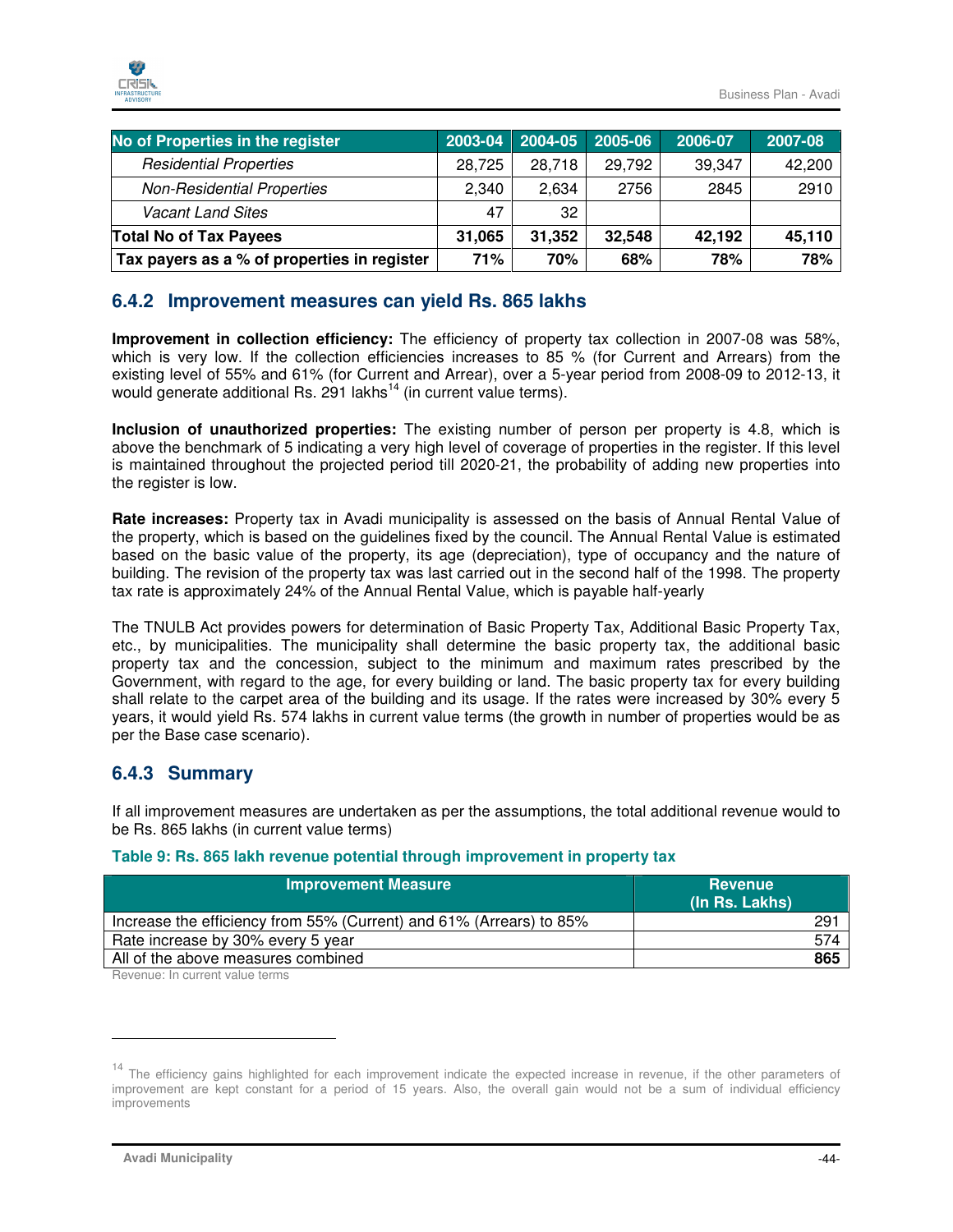

## **6.5 Shops & market rent**

### **6.5.1 Improvement measures can generate Rs. 90 lakhs**

Currently, the municipality generates approximately Rs 58 lakhs (current demand) from 31 shops that it owns. The shops are leased for a 3-year period with a contract to increase the rent by 15% after the end of the contract period.

**Collection efficiency gains:** If, over a 5-year period from 2008-09, the collection efficiency increases from 2% to 75% for Arrears and maintains the existing rate of 100% for Current, it would generate additional revenue of Rs. 64 lakhs (in current value terms).

**Rate increase:** If the rates were increased at 30% every 3 years, instead of the existing 15%, it would generate additional revenue of Rs. 26 lakhs (in current value terms).

### **6.5.2 Summary**

If both the improvement measures are undertaken as per the above assumptions, the total additional revenue would to be Rs. 90 lakhs (in current value terms)

#### **Table 10: Rs. 90 lakh revenue potential through improvement**

| <b>Improvement Measure</b>                                                                    | Revenue<br>(In Rs. Lakhs) |
|-----------------------------------------------------------------------------------------------|---------------------------|
| Increase the efficiency from 3% (Arrears) to 75% and maintain the Current<br>level at $100\%$ | 64                        |
| Rate increase by 30% every 3 year                                                             | 26                        |
| Both the above measures combined                                                              | 90                        |

Revenue: In current value terms

## **6.6 Other revenue sources can generate Rs. 512 lakhs**

The other heads of revenue include:

- Trade licenses
- Building license fees
- Others including Solid Waste Management charge

The trade license and building license fee generate approximately 1.2% of the total own revenues. Hence, the absolute gains, which can be made from these sources, are very small and would not have any tangible impact on the overall investment capacity of the town. The increase in revenue from these sources is expected to be Rs. 17 lakhs in current value terms. However, the revenue generation potential from the other components like Drainage charges, Bus stand fees, Library cess collection charges, Fees from land and buildings etc has a significant impact and has a potential to generate Rs 512 lakhs

#### **Table 11: Revenue potential of other sources**

| Category                     | Revenue<br>(In Rs. Lakhs) |
|------------------------------|---------------------------|
| <b>Trade Licenses</b>        | 4.16                      |
| <b>Building License fees</b> | 13.43                     |
| Others (SWM charge)          | 495.37                    |
| Total                        | 512                       |

Revenue: In current value terms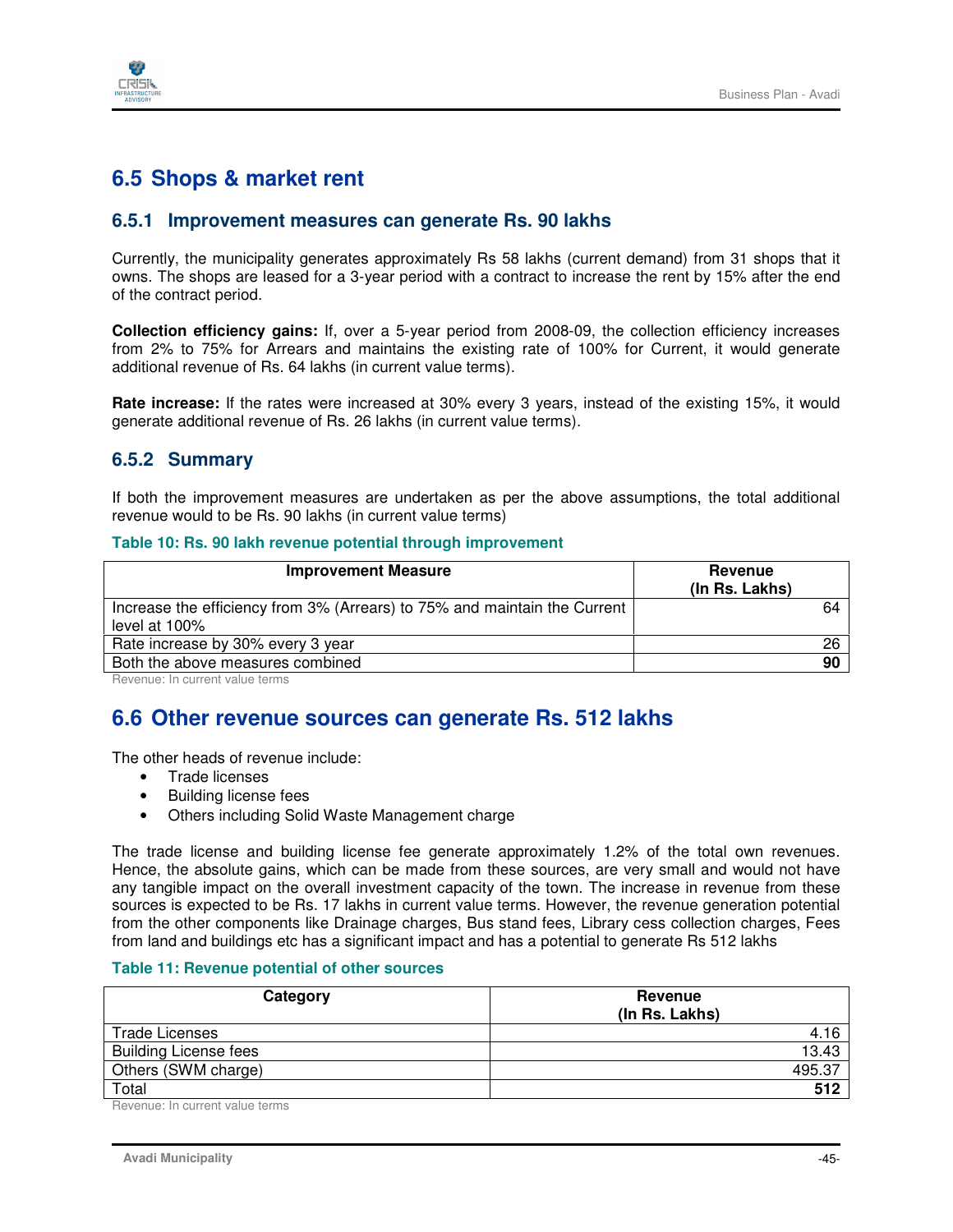

In addition to the revenue improvement measures, the town also needs to focus on the areas of expenditure reduction.

## **6.7 Areas of Expenditure reduction**

There are several areas of expenditure reduction across individual department that would aid in increasing the revenue surplus of Avadi. Most of the highlighted area would involve engineering issues to determine the actual savings, which is outside the scope of this report. The following section highlights the key areas of expenditure reduction, which, if implemented would enhance the revenue surplus position of the municipality

|  |  | Table 12: Key areas for expenditure control |
|--|--|---------------------------------------------|
|--|--|---------------------------------------------|

| <b>Department</b>           | <b>Sector</b>          | <b>Area</b>                                                                                                                                                                                                                                                                                                                                                                                                                                                                                                                                                                                                                                                                                                                                                                                                                                                                                                                                                                     |                           |
|-----------------------------|------------------------|---------------------------------------------------------------------------------------------------------------------------------------------------------------------------------------------------------------------------------------------------------------------------------------------------------------------------------------------------------------------------------------------------------------------------------------------------------------------------------------------------------------------------------------------------------------------------------------------------------------------------------------------------------------------------------------------------------------------------------------------------------------------------------------------------------------------------------------------------------------------------------------------------------------------------------------------------------------------------------|---------------------------|
|                             |                        |                                                                                                                                                                                                                                                                                                                                                                                                                                                                                                                                                                                                                                                                                                                                                                                                                                                                                                                                                                                 | reduction in              |
|                             |                        |                                                                                                                                                                                                                                                                                                                                                                                                                                                                                                                                                                                                                                                                                                                                                                                                                                                                                                                                                                                 | <b>O&amp;M</b> cost       |
|                             | Water                  | The possible activities for reducing water losses include<br>1.<br>water leakage audit, installation of leak detection<br>equipment and replacement of pipes<br>The possible activities for reducing operating costs<br>2.<br>include energy efficiency studies, employee training and<br>appointment of competent private contractors through<br>better scientific methods of bid process management                                                                                                                                                                                                                                                                                                                                                                                                                                                                                                                                                                           | 30%                       |
| Engg.<br>Department         | Roads<br>and<br>drains | Private Sector Participation (PSP) could be envisaged<br>1.<br>in project management at two levels viz. contract<br>management and contract execution<br>Contract management - This is an end to end<br>a.<br>service, wherein the private player would assist<br>the municipality in selecting the bidders and then<br>develop a project specific performance monitoring<br>system to ensure optimal execution.<br>Contract execution - This includes the selection of<br>b.<br>highly technical and experienced contractors with<br>state-of-art technology and on time execution<br>capability.<br>Municipal officials should be trained on the latest<br>2.<br>contract allocation and project monitoring techniques.<br>Computerization of records of the projects, current<br>3.<br>infrastructure, material details, contractor details,<br>project evaluation systems, etc should be done. This<br>would facilitate the process of project allocation and<br>monitoring | Roads: 25%<br>SWD:<br>20% |
|                             | Sanitation             | Savings in usage of materials for sanitation works<br>1.                                                                                                                                                                                                                                                                                                                                                                                                                                                                                                                                                                                                                                                                                                                                                                                                                                                                                                                        | 30%                       |
|                             | Street lighting        | $\overline{2}$ .<br>Introducing telemetry system                                                                                                                                                                                                                                                                                                                                                                                                                                                                                                                                                                                                                                                                                                                                                                                                                                                                                                                                | 30%                       |
| <b>Health</b><br>department |                        | Energy conservation measures through higher usage of<br>1.<br>solar/wind energy, public awareness program on fuel<br>efficiency, purchase of latest infrastructure<br>Study tour of several similar municipalities to identify<br>2.<br>potential reforms by adopting the specific best practices<br>Training sweepers on hygiene standards; medical<br>3.<br>professionals and other specialists in the department on<br>the latest technology and equipment<br>Public awareness program on town cleanliness and<br>4.<br>citizens' responsibilities                                                                                                                                                                                                                                                                                                                                                                                                                           | 15%                       |
| Revenue<br>department       |                        | Centralisation of the tax collection system to avoid over-<br>1.<br>lapping and duplication. For example, for one<br>commercial property, the property tax collection<br>responsibility lies with the revenue department, while<br>water charges, the responsibility lies with the<br>engineering department; again, trade license is with the                                                                                                                                                                                                                                                                                                                                                                                                                                                                                                                                                                                                                                  |                           |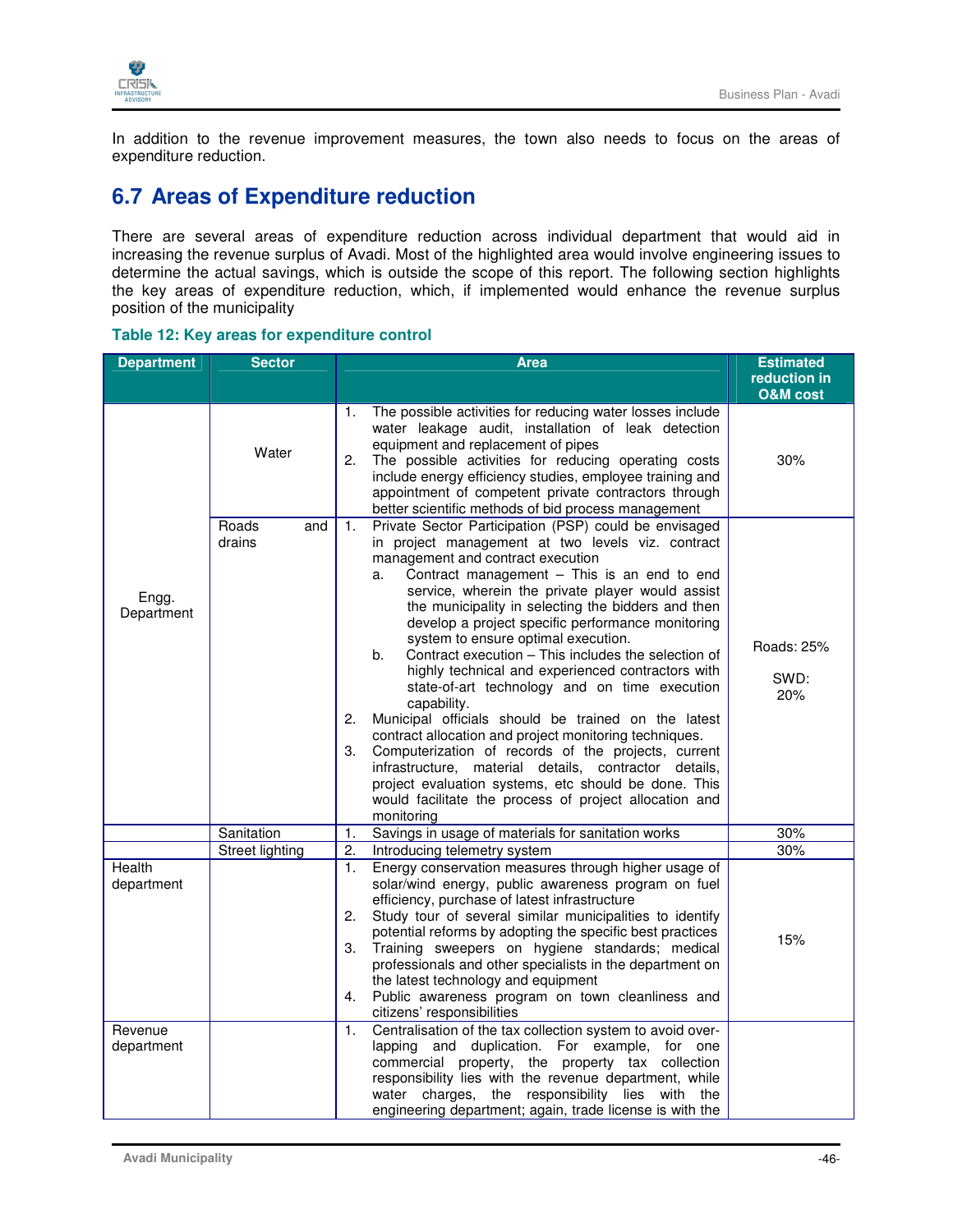

| <b>Department</b> | <b>Sector</b> | <b>Area</b>                                                                                                                                                                                                                                                                                                                                                                                                                                                                                                                                                                                                                                                                                          | <b>Estimated</b><br>reduction in<br><b>O&amp;M</b> cost |
|-------------------|---------------|------------------------------------------------------------------------------------------------------------------------------------------------------------------------------------------------------------------------------------------------------------------------------------------------------------------------------------------------------------------------------------------------------------------------------------------------------------------------------------------------------------------------------------------------------------------------------------------------------------------------------------------------------------------------------------------------------|---------------------------------------------------------|
|                   |               | department. By amalgamating<br>health<br>these<br>departments on the basis of functionality, costs could<br>be substantially reduced as well as pilferage in<br>collection could be tracked.<br>2. PSP involvement in computerization, billing, collections<br>and survey of properties.<br>3.<br>Study to assess systems such as effective<br>enforcement, out of court settlements, effective<br>auctions.<br>Study to formulate an encroachment reduction and<br>4.<br>rehabilitation plan.<br>Training of employees<br>5.<br>6.<br>Computerisation of records of encroached properties,<br>action taken, list of encroachers that would enable the<br>linking to a comprehensive MIS/GIS system. |                                                         |
| Town<br>Planning  |               | A cost benefit study should be conducted to evaluate the<br>possibility of the introduction of remote sensing/GIS.<br>Mirzapur Municipal Corporation successfully introduced the<br>GIS system by integrating property tax mapping with the<br>infrastructure and services database through the unique<br>location codes system.                                                                                                                                                                                                                                                                                                                                                                     |                                                         |

## **6.8 Alternative payment structures and incentive structure**

In order to undertake water investment, the corporation may consider alternative payment structures for services like water. It could offer one-time payment options, where the connection fee is bundled with usage fees for a number of years. The packages could be made attractive by offering suitable levels of discounts. The advantages of such a structure include reduction in collection risk and reduced cost of billing and collections. The same could be used for other services, where the collection requires the effort of the municipal staff. A substantial portion of this staff would then be used to carry out other activities, which would result in better service delivery.

To improve the collection levels, the municipality could look at providing an incentive and penalty structure fro payment of the taxes and charges. The system in Karnataka could be a good example to emulate. The citizens are provided with a rebate of 5% of the total property tax, if it is paid within 30 days of the start of the financial year and then the normal charges are applied till 90 days. Subsequently, a penalty of 2% per month (24% p.a.) of the outstanding amount is applied. If this is communicated effectively to the citizens, there is a high possibility of increasing the collection levels.

We have highlighted a list of actions in Annexure VIII that could be incorporated to increase the collection efficiencies.

## **6.9 Investment sustenance capacity of Avadi**

Avadi town being on the outskirts of Chennai Corporation gets covered under the Jawaharlal Nehru National Urban Renewal Mission (JnNURM). The funding pattern under this program is 35% grant from Government of India, 15% from State Government and balance to be contributed from municipality either from its own source or borrowing from external agencies.

Based on the Demand Gap analysis and discussions with the town, the identified investment capacity for the city is **Rs 354 crores**. The FOP, as mentioned above has been estimated under two scenarios viz. Base Case and Improved Case.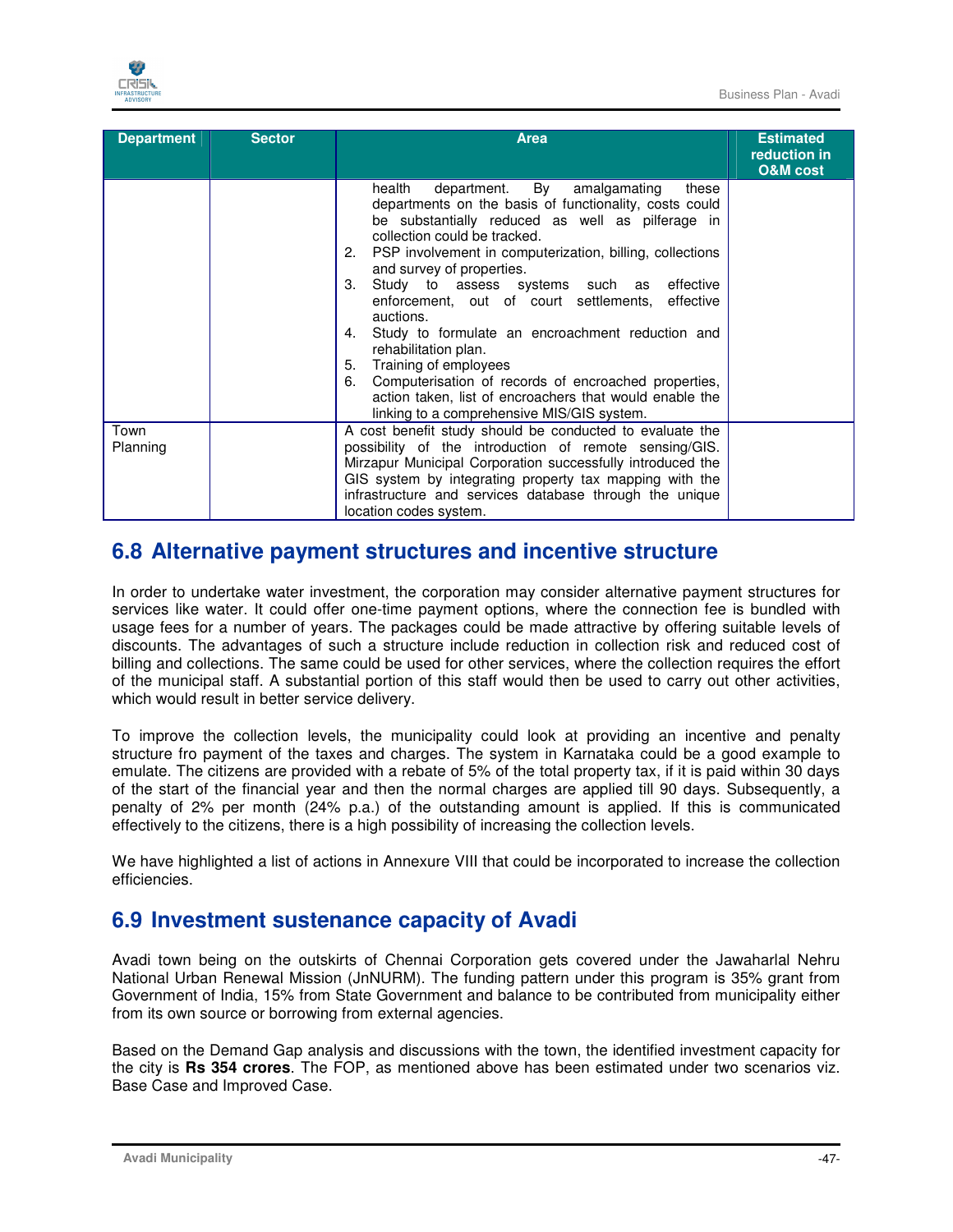

Under the base case scenario, Awadi can sustain upto **30%** of the identified investment i.e. **Rs 106 crores.** 

Under the improved case scenario, Awadi can sustain upto **75%** of the identified investment i.e. **Rs 265 crores.** 

**As mentioned above FOP is prepared for two scenarios one at base case and other at improved case. At base case or business as usual case, it is assumed that the ULB would not take up any reform and thus would not be eligible for any grant from JnNURM. The entire investment has to be borne by the ULB either through its own sources or through external borrowings.** 

**In the improved case scenario, ULB would have access to JnNURM grants and would undertake reforms as envisaged.** 

## **6.9.1 Funding pattern**

The funding pattern under the two scenarios is given below. As discussed above, under the base case scenario, the grant component is not available; ULB has to contribute on its own or through external borrowing. In the improved case 50% of grants are available to the city and balance it can take loan upto 40% considering atleast 10% should be ULBs contribution.

| S.<br><b>No</b> | <b>Mode of Funding</b>                          | <b>Share</b> | <b>Share</b>       | <b>Base Case</b> | <b>Improved</b><br>Case |
|-----------------|-------------------------------------------------|--------------|--------------------|------------------|-------------------------|
|                 |                                                 | (Base case)  | (Improved<br>case) |                  | <b>Rs. Crores</b>       |
|                 | Identified Investment till 2011-12              |              |                    | 354              |                         |
|                 | <b>Sustainable Investment</b>                   |              |                    | 30%              | 75%                     |
|                 | <b>JnNURM Grant</b>                             |              | 35%                |                  | 92.96                   |
| 2               | Grant from TN                                   |              | 15%                |                  | 39.84                   |
| 3               | ULB<br>sources/<br>(own<br>external borrowings) | 100%         | 50%                | 106.24           | 132.80                  |
|                 | Total                                           |              |                    | 106.24           | 256.60                  |

## **6.9.2 Summary – Improvement measures with implementation of UGD scheme**

Avadi can sustain only 30% of the identified investment in the base case. The municipality can undertake up to 75% of the investments, if improvement measures are undertaken by way of collection efficiencies, better coverage, new tariffs and upwards revision of tariff and implementing the UGD project. Moreover additional investment would facilitate wider coverage of the system and hence increase in the tax-base and further enhance investment sustainability. In addition under the JnNURM scenario the town's sustainability does not change. In addition to this, the municipality is required to undertake steps towards improving its affordability by several means such as enhancing revenue collection; revising property, water taxes, shop rent, building license rates; introducing new taxes such as underground charge, SWM cess; collection of advertising fee, cable charges; innovation in the revenue generation.

Improved management information system, enforcement and appropriate communications are important to introduce the management innovations. The most important in the entire revenue generation process is the commitment and support from the elected representatives and administrators.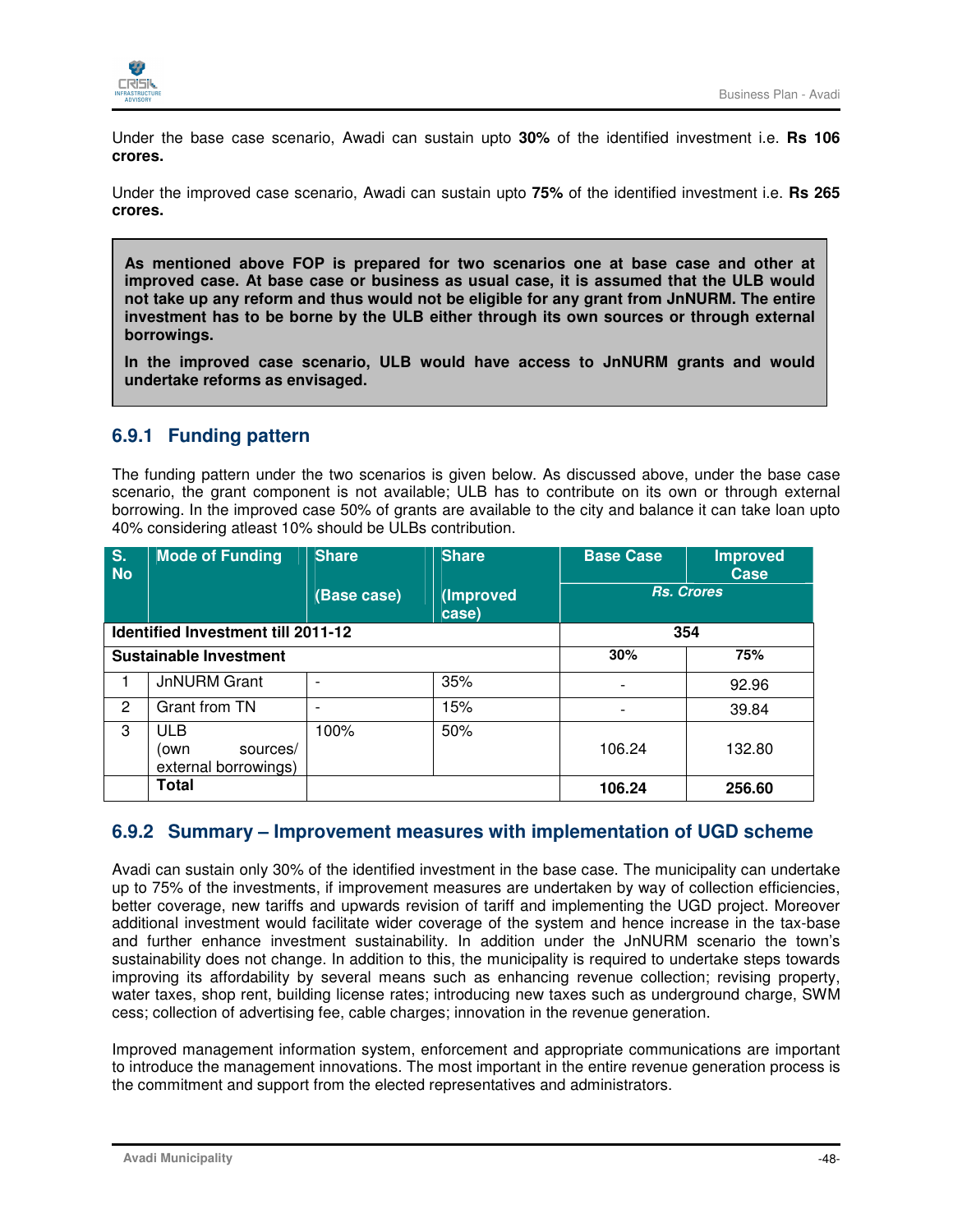

# **7 ASSET MANAGEMENT PLAN**

Avadi has several assets that require regular maintenance for sustenance of reasonable service delivery levels. Given the high impact the O&M expenses have on the finances of the municipality, it is prudent to undertake a proper review of the assets under its control. This would aid in identifying the revenue generating assets as well as the ones that are causing a drain on municipal revenues. A comprehensive asset management plan aids in achieving the same. The municipality has several assets, which, if maintained properly would generate higher revenues.

Management of municipal assets is an essential part of urban management activity. Most municipal entities do not have a proper database; hence creating and listing assets is one of the first activities the municipality should carry out. An asset management plan typically involves the development and maintenance of infrastructure asset portfolios. This also ensures:

- Asset requirement and management driven by defined service levels and performance standards
- Scarce financial resources allocated properly and optimally investment
- Long-term approach in determining asset operations, maintenance and renewal

## **7.1 Classification of municipal assets**

Municipal assets are normally classified into movable and immovable assets. All the assets developed, operated and maintained by the Municipality are termed as municipal assets and comprise roads, bridges, culvert, water supply system (distribution network, transmission main, pump sets, WTPs, etc), UGD distribution network, STPs, drains, and street lights. Social infrastructure assets such as schools, hospitals, parks and playgrounds, community halls, shopping complexes, stadium, and vacant land also belong to the municipality.

### **7.1.1 Activities of Asset Management Plan (AMP)**

#### **Asset identification and facilities audit**

All movable and immovable equipment, immovable municipal properties, assets of municipality that have been developed, handed over or acquired over time from various sources and departments have to be identified and traced. This would include the detection of unrecorded infrastructure facilities, and properties; scrutiny of revenue records, land registers and land surveys, etc.

#### **Updating and reconciliation of records**

The municipality should record all movable and immovable municipal properties and assets and infrastructure facilities. Maps and master plans should be crosschecked and an infrastructure facilities audit should be prepared or updated (if already existing). A municipal facilities asset register should be compiled with approximate replacement asset values assigned. Additionally, present-day asset values should be assigned based on a 'condition-survey' of the infrastructure facilities. Land and property records should be crosschecked and municipal registers updated to include previously undetected land, properties and development. A comprehensive list of municipal land, properties and development should be compiled with approximate valuations assigned.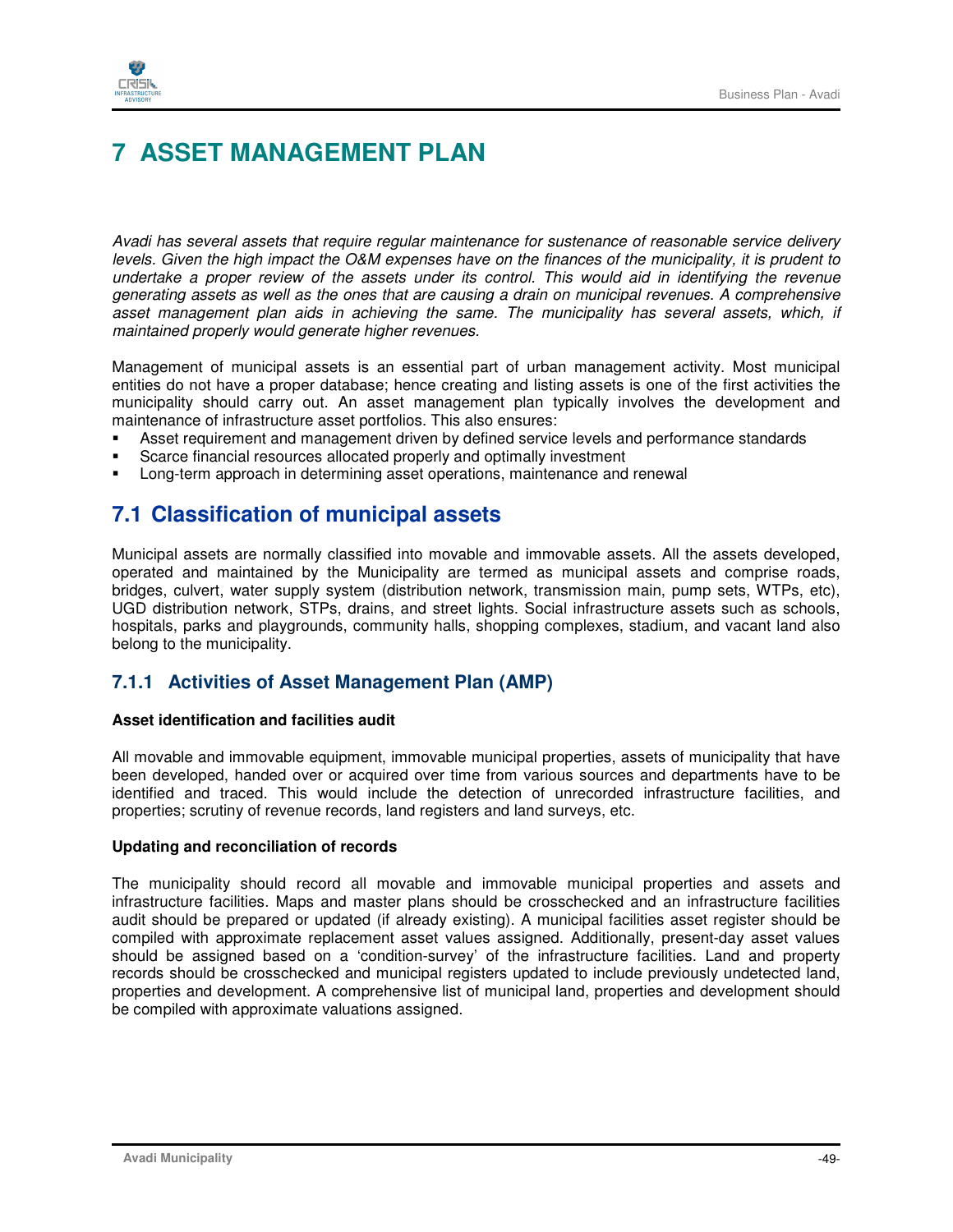

#### **Assessment of revenue earning potential**

Municipality should review the existing revenue earning potential of all its assets. New projects or initiatives should be taken to maximise the revenue-earning potential of assets including infrastructure facilities.

#### **Computerisation of asset register**

Focus should be placed on designing, testing and installing a database management system for municipal assets. All data, once complied should be classified on the basis of sector specific infrastructure facilities, land and properties. Specific software should be customized to suit local requirements and data should be translated into specified formats.

#### **Training in database management**

Training is the most important part of an asset management plan. Training should emphasize methods of simplified updation of data, and methods of monitoring and follow-up, relating to infrastructure facilities management, land use, litigation, encroachment, values, expenditure and revenue flows.

## **7.1.2 The process**

Management of assets is an evolving process that improves as the understanding of asset conditions; their performance and operational costs improve. The benefits of implementing the asset management plan would include:

- **IMPROVED UNDER** Improved understanding of service level options and costs
- **IMPROVED DECISTS** 10 making based on the benefits and costs of alternatives
- **Proper justification of investments to stakeholders**
- **Proper timing and magnitude of investments**
- **Establishment and evaluation of performance benchmarks.**

Some of the benefits associated with the development of an **AMP** of mixed urban infrastructure assets are effective management of assets, optimisation of maintenance expenses, reduction of emergency interventions and introduction of the IS0 9000 concept



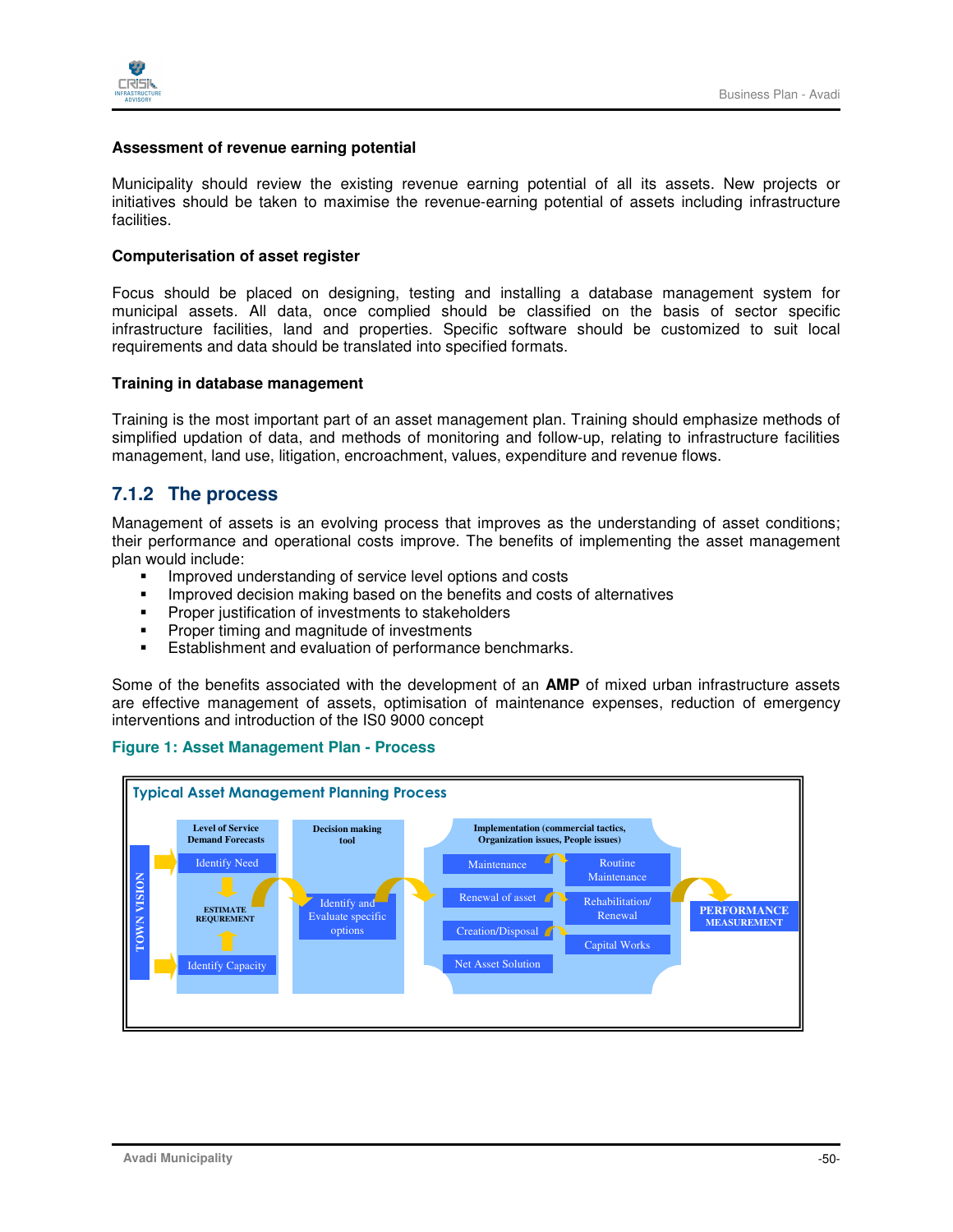

## **7.2 Planning of Avadi's municipal assets**

In order to prepare the AMP, it is imperative to know the potential of these assets. The details of assets in Avadi municipality are provided below.

### **7.2.1 Non-remunerative asset**

The non-remunerative assets are in the form of vehicles, which are used by different departments of the municipality. In addition to these vehicles, the municipality also uses vehicles for SWM activity. The most important activity is to maintain the vehicles used by the health department, since they are utilised on a regular basis and have maximum wear and tear. The details of the vehicles are enumerated below

| Table 13: Motor vehicles owned by the municipality |  |
|----------------------------------------------------|--|
|----------------------------------------------------|--|

| <b>Details of Conservancy Vehicles</b> | <b>Number</b> |
|----------------------------------------|---------------|
| Mini Tippers                           |               |
| Push carts                             | 50            |
| Compactor                              |               |
| Dumper Placer                          |               |
| Open lorry                             |               |
| Auto                                   | 6             |

#### **Plan for vehicles maintenance**

Vehicles owned by the municipality are poorly maintained. As a result, the life span of the vehicle gets reduced considerably. Hence, the municipality should draw up a plan to enter into a contractual agreement with the maintenance workshop for regular maintenance of municipal vehicles. This should also include a spot pick-up facility for vehicles in case of a break down during their operation.

A register that provides the maintenance work details of the vehicles on a daily basis should be maintained. The register would also detail the type of problems and the time taken for rectifying the same. The municipality should also specify the time frame for minor repairs and major repairs. These kinds of contracts would improve the productivity and life of the municipal vehicles. The register could be designed in the following manner.

#### **Table 14: Typical structure of the register for maintenance contract**

|   | Sr. No Vehicle<br><b>No</b> | Type <sup>1</sup><br>Vehicle | of Municipal<br>department | Problem | Cost involved Time in<br>repair<br>for<br>parts | <b>Time out</b> |
|---|-----------------------------|------------------------------|----------------------------|---------|-------------------------------------------------|-----------------|
|   |                             |                              |                            |         |                                                 |                 |
| റ |                             |                              |                            |         |                                                 |                 |
| റ |                             |                              |                            |         |                                                 |                 |
|   |                             |                              |                            |         |                                                 |                 |
| 5 |                             |                              |                            |         |                                                 |                 |

### **7.2.2 Remunerative Asset**

Most of the assets created by the municipality are under the central or state government supported schemes. Since the assets are remunerative in nature, it becomes more important for the municipality to maintain and utilise these optimally. The commercial complexes that form the most significant part of the asset base typically consist of shops, which are leased for a period of three years with a revision of 15%,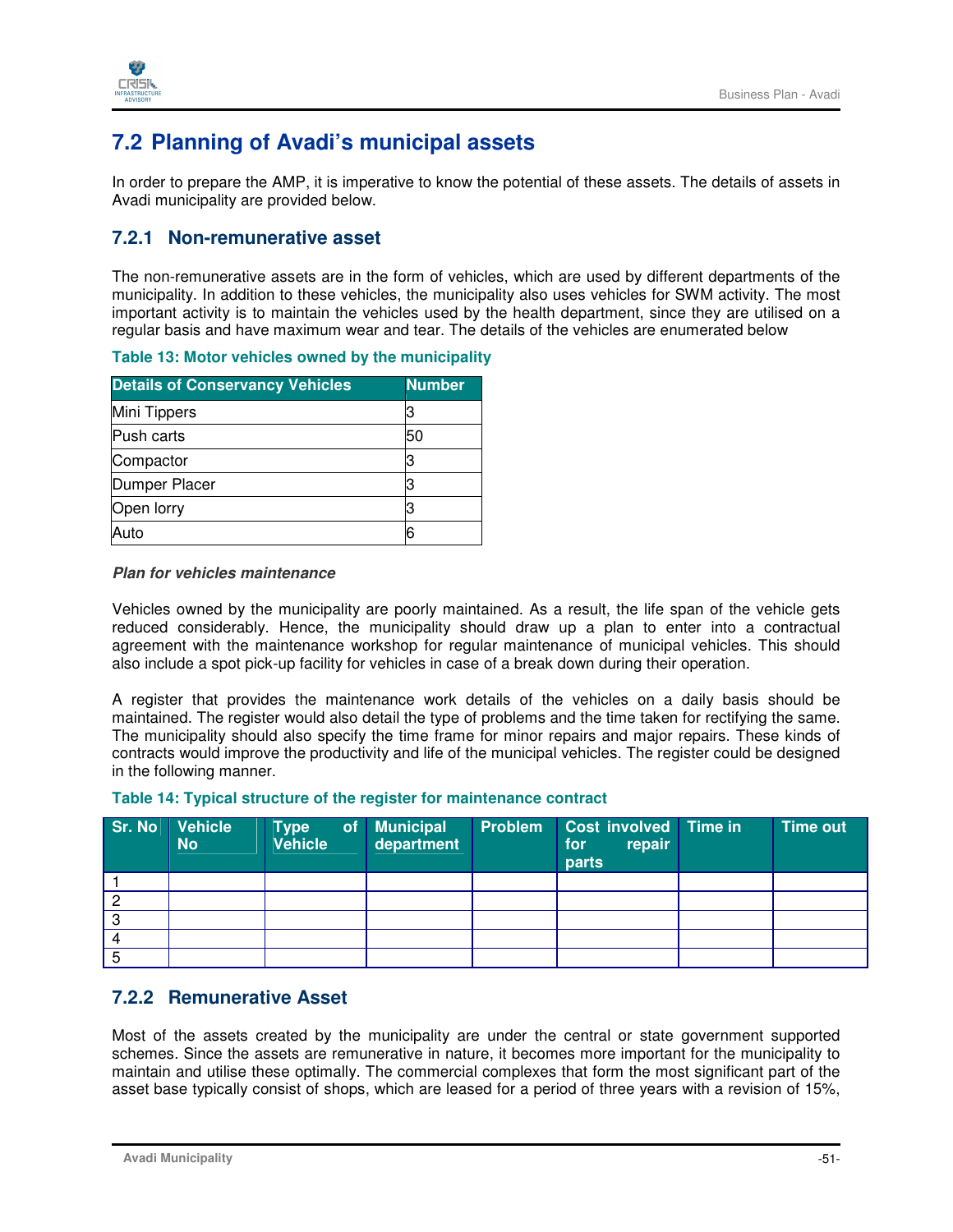

which is less than the market rate. Hence it is imperative for the municipality to auction the shops in the open market so as to get the optimum returns from the investment.

#### **Table 15: Details of remunerative assets owned by the municipality**

| <b>Description</b>          | <b>Number</b> | <b>Area</b> |
|-----------------------------|---------------|-------------|
| Kalyana Mandapam            | 3             | 450         |
| Lodges                      |               | 320         |
| <b>Commercial Complexes</b> | 2             |             |
| Pay and Use latrines        |               | 18          |
| Slaughter House             | 2             | 320         |
| Daily Markets               | 2             | 133         |

Area in sq. meter

### **7.2.3 Social and service related assets**

| <b>Social infrastructure</b>   | <b>Number</b> | <b>Area</b> |
|--------------------------------|---------------|-------------|
| School Buildings               | 108           | 10530       |
| <b>Office Buildings</b>        |               | 920         |
| <b>Service Oriented Assets</b> |               |             |
| Maternity Centres / Homes      | 3             | 840         |
| Hospitals/Dispensaries         |               | 720         |
| Noon Meal Centres              | 56            | 2352        |
| <b>TV Rooms</b>                | 2             | 11.5        |
| Parks & Play Grounds           | 12            | 1440        |
| Integrated Sanitary Complex    | 11            | 2112        |

**Table 16: Social infrastructure owned by the municipality** 

Area in sq. meter

 The FOP considers the incremental increase in revenue potential from these sources. These are some of the elements that drive the business plan and ensure the timely availability of resources to sustain the assets in an acceptable condition for better service delivery. In addition to increasing the revenue potential, it is equally important to manage the assets is terms of their maintenance and rehabilitation. This would ensure reducing costs, improving reliability, and ensuring sustainability. Hence it is imperative for the municipality to have a highly simplified approach with a long-term schedule of delivery of actions and a set of short-term measures.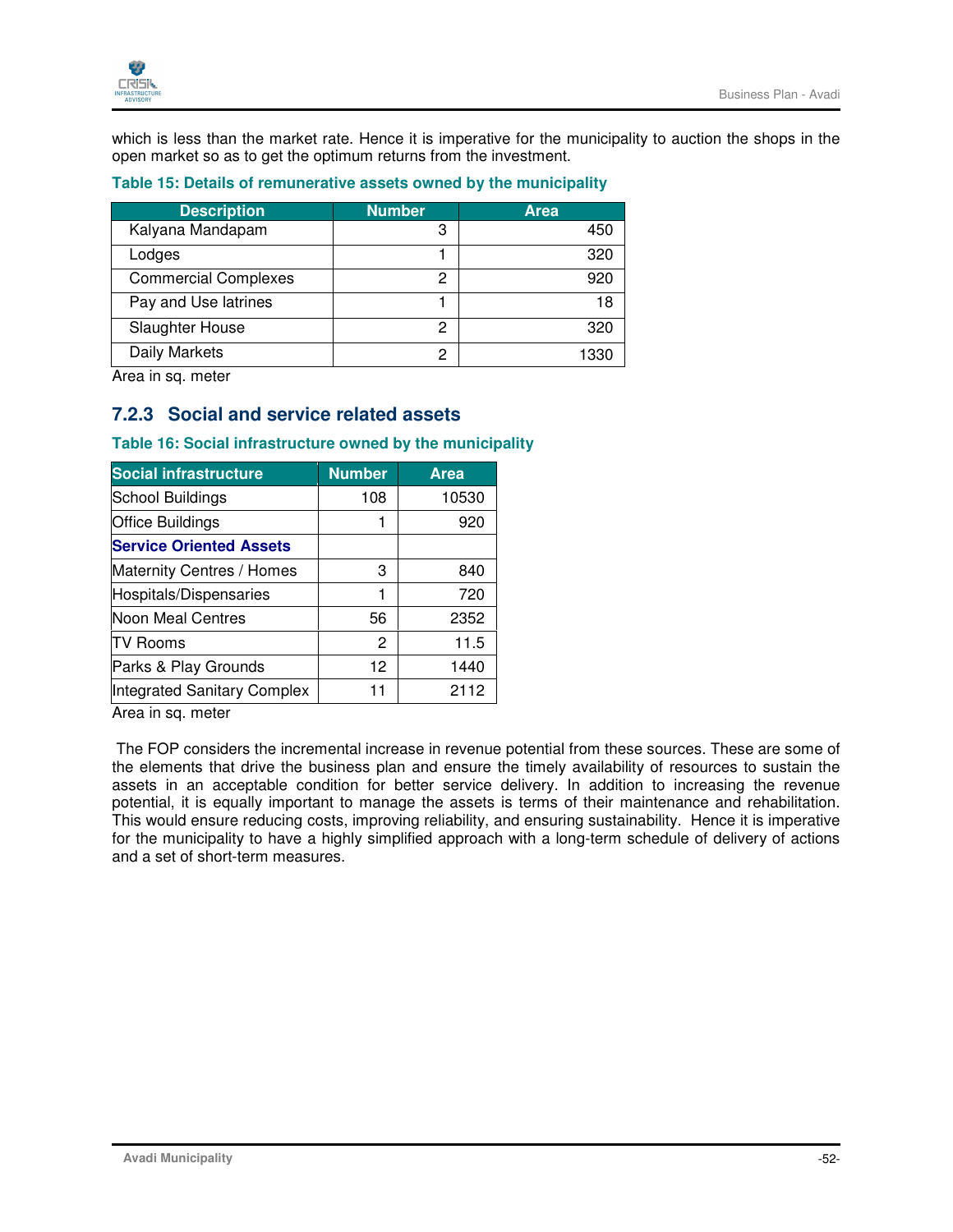

# **8 ACTION AND IMPLEMENTATION PLAN**

As in any project, the success of this business plan is also contingent on the action taken by key stakeholders of the municipality. The immediate onus lies on the council, who would need to approve the plan and pass the council resolution. Subsequently, the municipality needs to initiate action in terms of mobilising the funds from the users. Simultaneously, it should make available its sources of finance. This would provide the needed impetus to the financial institutions to initiate their course of action. Also, during the implementation phase, the town should be flexible to undertake some changes across its departments that would aid in easier and faster service delivery in the subsequent years

The implementation of the project requires the involvement of several stakeholders throughout the implementation period, the most critical being the financial disbursement from center, the state government, the ULB and lending agency. The investment required would be released over a four-year period from various agencies. Avadi town being on the outskirts of Chennai Corporation gets covered under the Jawaharlal Nehru National Urban Renewal Mission (JnNURM). The funding pattern under this program is 35% grant from Government of India, 15% from State Government and balance to be contributed from municipality either from its own source or borrowing from external agencies. Implementation schedule

| Sectors                 | <b>Total</b>        | 2008-09 | 2009-10 | 2010-11 | 2011-12 |  |
|-------------------------|---------------------|---------|---------|---------|---------|--|
|                         | <b>Rs in Crores</b> |         |         |         |         |  |
| <b>Water Supply</b>     | 87.57               | 8.76    | 35.03   | 43.78   |         |  |
| Sewerage & Sanitation   | 177.09              | 17.71   | 70.84   | 88.55   |         |  |
| Roads & Urban Transport | 36.30               | 1.61    | 8.44    | 16.12   | 10.12   |  |
| <b>Drains</b>           | 30.20               |         | 3.02    | 12.08   | 15.10   |  |
| <b>Street Lights</b>    | 10.37               | 1.04    | 2.59    | 3.11    | 3.63    |  |
| Solid Waste Management  | 3.68                | 0.37    | 1.47    | 1.84    |         |  |
| Others                  | 8.93                | 0.95    | 2.86    | 2.65    | 2.45    |  |
| <b>Total</b>            | 354.13              | 30.43   | 124.26  | 168.13  | 31.30   |  |

#### **Table 17: Project phasing**

## **8.1 Activities and Responsibility**

Apart from financial involvement, the stakeholders are also responsible for implementing the projects. In order to ensure effective implementation, the involvement of the citizens is required. It would be more effective, if the citizens form self-help groups to represent their problems and provide regular feedback to the ULB.

## **8.1.1 Involvement of elected representatives**

All these efforts would be effective only if there is a sustained co-operation from the council members, who would have to lay the path by adopting the business plan and adhering to the implementation schedule identified. Several of the revenue improvement initiatives would also need support from the councillors, while in other areas, the council would need to support the enforcement measures that are taken by the administration. Some of the key areas where active support is required are:

**Provide minimum number of public fountains -** The public fountains (427) in the town may be a limiting factor in adding water supply connections. Public fountains would need to be minimized in a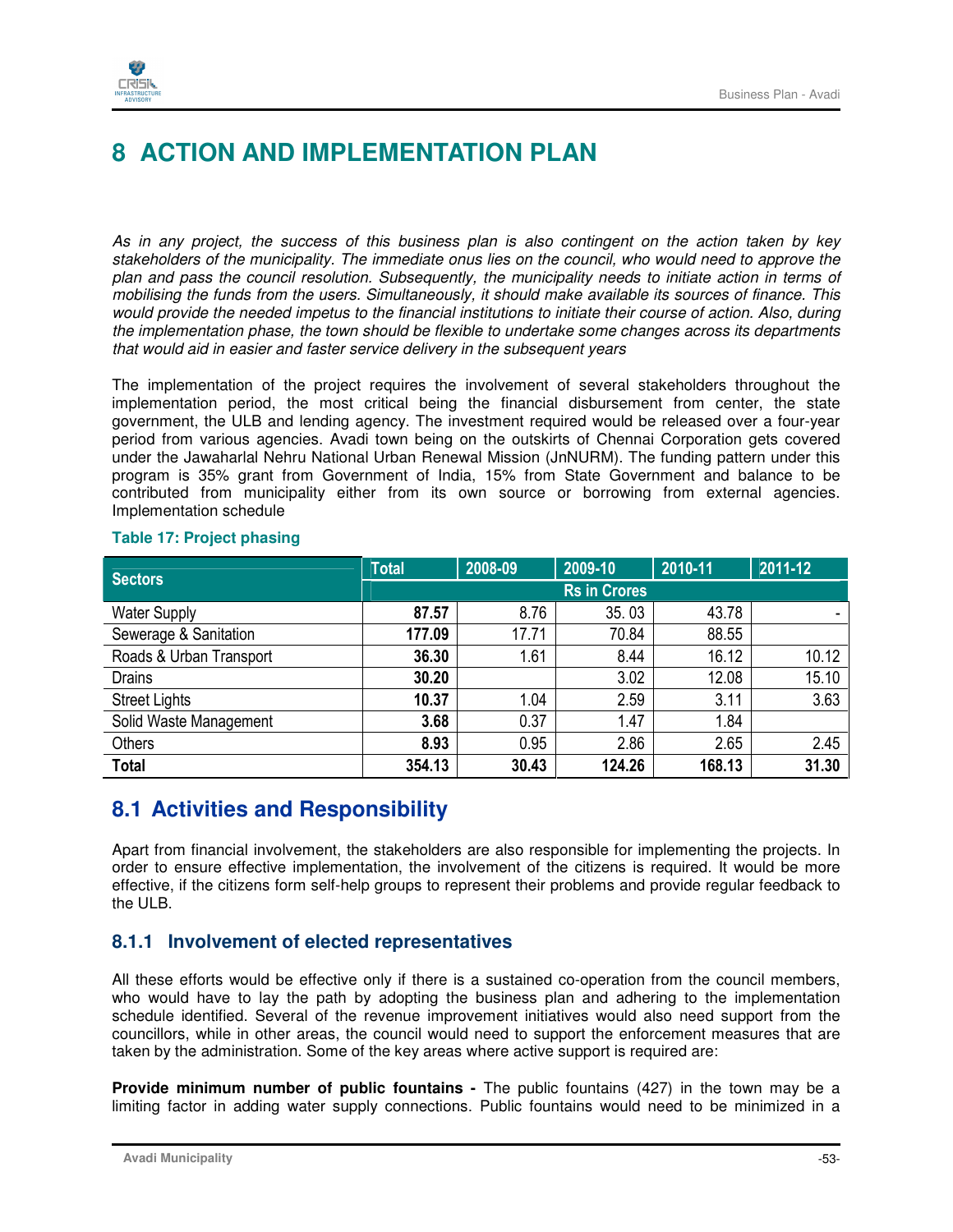

phased manner so that the households are encouraged to opt for regular connections. Alternatively households that benefit from public fountains may need to be charged at regular rates. Such a measure, due to its inherent unpopularity, would need to be approved by the council.

**Increase in water charges -** Increase in rates is inevitable to bridge the revenue deficit. The council's support in this measure is vital.

**Coverage of unregistered properties -** The revenue department has identified that some properties do not pay taxes. Council action can help in recovering revenues from these properties that are currently not registered in the property tax database. Including them in the property tax database can yield large onetime revenues in the form of penalties, building license fee and betterment charges. Also, these properties will be sources of regular property tax income.

**SWM charges -** The support of the council is required for the user charges

**Regularisation of unauthorized layouts -** The Avadi municipality is currently losing substantial revenues on this account. Around 2500 properties in unauthorized lands currently exist in the peripheral areas. The recently issued G.O. for the regularisation of unauthorized layouts needs to be incorporated by passing the council resolution. Discussions with the officials revealed that an indicative assessment of the cost involved in the development of these layouts is not possible. Hence, it was unable to determine the cost-benefit of regularising these layouts.

**Institutional arrangements for the water & UGD functions -** The institutional issues in the water and UGD functions and the available options need to be debated within the council.

**Auctioning clearance -** Auctioning of shops instead of the current allotment method based on predetermined rent could be examined.

### **8.1.2 State government support**

In addition to facilitating the above institutional measures, the state government's involvement would be necessary in the removal/reduction of exemptions, if any. The state government may also facilitate and provide the required support to enforce water rate hikes and impose SWM cess.

## **8.2 Actions require during implementation of the business plan**

#### **8.2.1 Land management, urban economy and environment**

A strong coordinating mechanism between the municipality and the Local Planning Authority (LPA) of the area is needed. For successful implementation of the business plan, the following actions would be necessary:

- 1. The municipality to constitute a core planning team consisting of representatives of town administration, representatives of LPA, representatives of industry and commerce and representatives of civil society. The responsibilities for this team would be:
	- Firming a medium term (ten years) strategy plan for the LPA, clearly bringing out the relationship between the core town and its hinterland (different from the conventional master plan)
	- Establishing the role of stakeholders in the implementation of this medium-term plan
	- Identifying investments in the public sector to trigger private sector investments, and
	- Monitoring the implementation of the plan and carrying out course corrections as needed.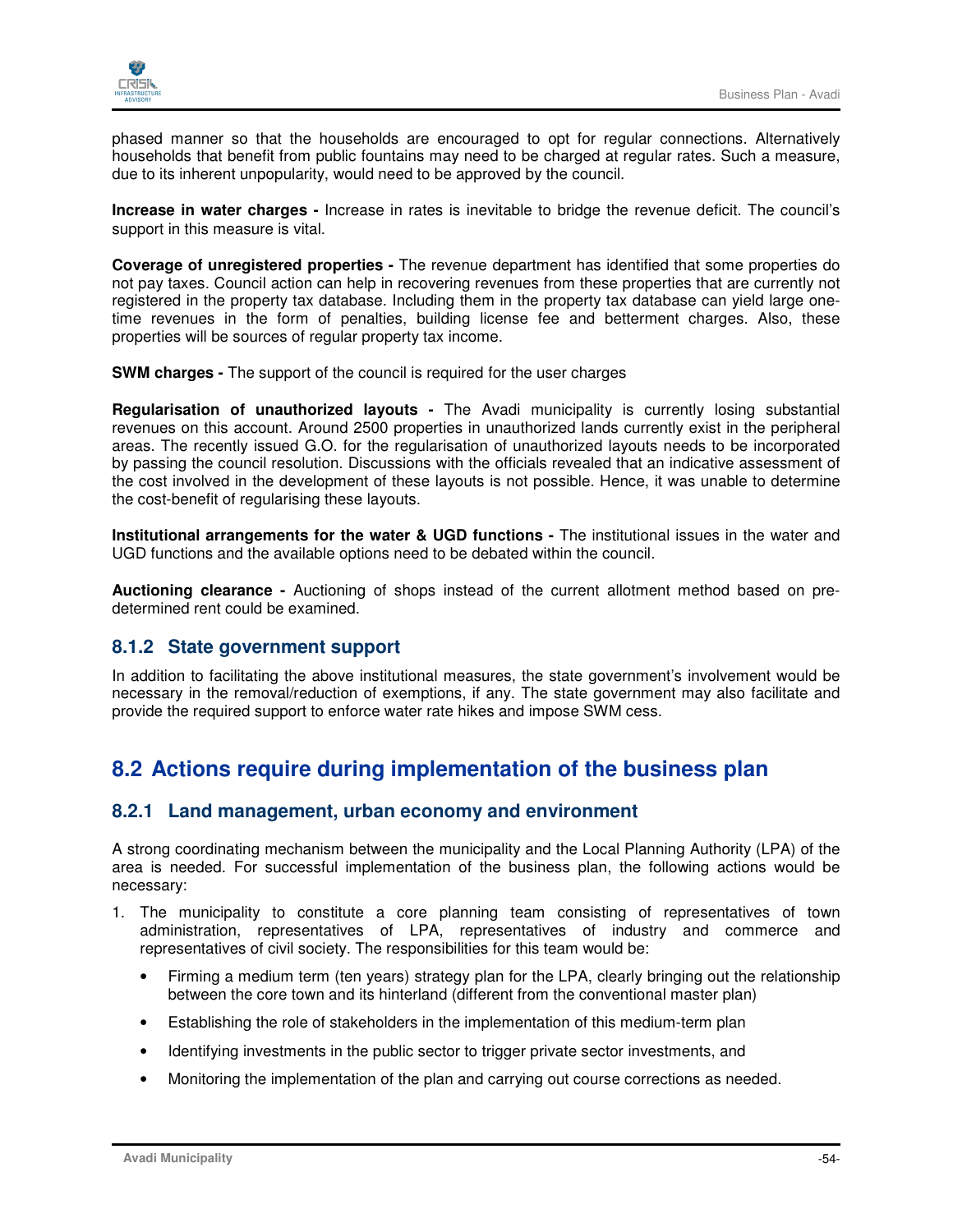

- 2. LPA to delegate the powers of issue of planning permissions to the ULB, retaining the power of supervision.
- 3. The municipality to set up a permanent interdepartmental infrastructure planning and development cell for continuing action on the business plan with dedicated staff. For this purpose the ULB should associate with a professional consulting firm or specialists to bring in new innovations and cost effective practices.
- 4. The municipality should also constitute a town-level advisory committee (drawn from local chambers of commerce, NGO and responsible citizens) to provide inputs to the planning and development cell mentioned earlier.

Table below shows actions required from various stakeholders for implementation of Business Plan.

| <b>Action</b>                                                     | <b>Council</b>                                                                                          | <b>Administration</b>                                                                            | <b>State Government</b>                                                           |
|-------------------------------------------------------------------|---------------------------------------------------------------------------------------------------------|--------------------------------------------------------------------------------------------------|-----------------------------------------------------------------------------------|
| Increase<br>coverage<br>οf<br>properties,<br>reduce<br>exemptions | Support<br>2500<br>in<br>covering<br>$\mathsf{in}$<br>unauthorized<br>properties<br>layouts in the town | 1.Include the 2500 properties<br>unauthorized<br>layouts<br>in.<br>database                      | 1. Support regularization of<br>2500<br>properties<br>in.<br>unauthorized layouts |
|                                                                   |                                                                                                         | 2. Ensure filing for vacant land                                                                 | 2. Exemptions to educational<br>institutions                                      |
|                                                                   |                                                                                                         | 3. Tax collection from State and<br>Central Govt. properties                                     |                                                                                   |
|                                                                   |                                                                                                         | 4. Ensure that exemption to self<br>occupied properties is not<br>misused                        |                                                                                   |
|                                                                   |                                                                                                         | 1. Ensure correct assessment                                                                     |                                                                                   |
| Auction shops                                                     | Approve auctioning of shops                                                                             |                                                                                                  |                                                                                   |
| Improve<br>trade<br>license<br>collection                         |                                                                                                         | 1. Ensure smooth handover of<br>responsibility from health to<br>revenue department              |                                                                                   |
|                                                                   |                                                                                                         | 2. Ensure license fee is collected<br>from properties declared as<br>commercial in ptax register |                                                                                   |
|                                                                   |                                                                                                         | 3. Improve coverage, which is<br>quite low (1013/2874)                                           |                                                                                   |
| Advertisement tax                                                 | 1. Approve auctioning/ privatizing<br>the activity                                                      | Identify illegal hoardings                                                                       | 1.Collection<br>0f<br>advertisement tax by ULB                                    |
|                                                                   | 2. Debate on whether number of<br>hoardings should be increased                                         |                                                                                                  | 2.Assist<br>in<br>auctioning/<br>privatizing the activity                         |
| time<br>generate<br>one<br>revenues                               | 1. Approve long term lease/ sale<br>shops<br>of<br>and<br>municipal<br>properties                       | 1.Assets for long term lease/<br>sale                                                            | 1.Approve<br>issue<br>οf<br>certificate to roughly 2500<br>properties             |
|                                                                   | 2. Finalize on UGD connection<br>charges and deposits                                                   | 2.Identify defaulters on building<br>licenses and completion reports<br>of buildings             | 2.Develop a retail financing<br>scheme for households                             |
|                                                                   |                                                                                                         | 3.Explore upfront disposal of<br><b>IDSMT</b> shops                                              | 3. Assist in long term lease/<br>sale of properties                               |
| Reorganise<br>revenue                                             |                                                                                                         | 1.Revenue targets based on                                                                       |                                                                                   |
| department                                                        |                                                                                                         | geographical responsibility                                                                      |                                                                                   |
|                                                                   |                                                                                                         | 2. Responsibility to supervisory<br>staff                                                        |                                                                                   |
|                                                                   |                                                                                                         | 3. Rotation<br>based<br>policy<br>on<br>objective<br>performance                                 |                                                                                   |

#### **Table 18: Action required for implementation of Business Plan**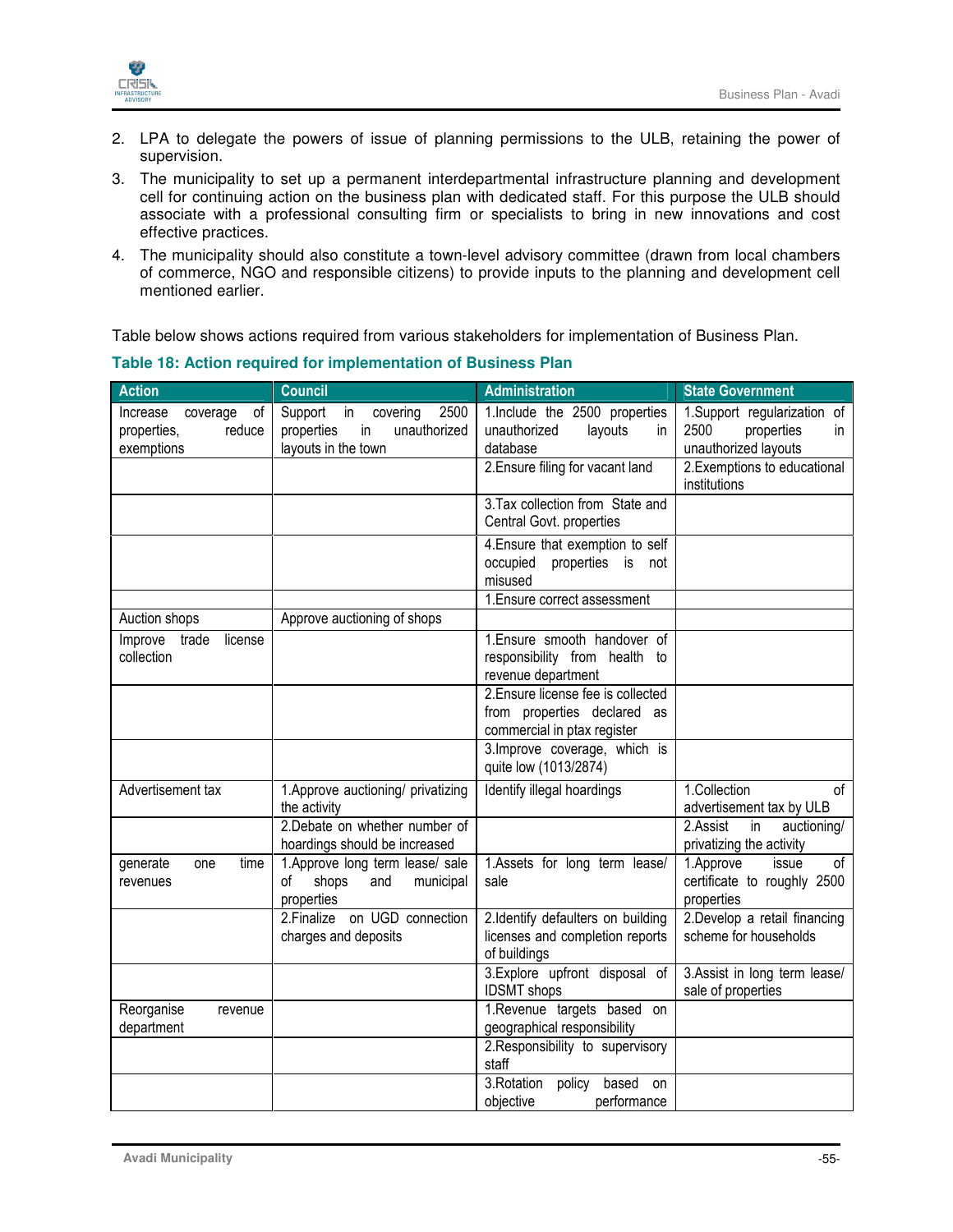

| <b>Action</b>       | <b>Council</b> | Administration                  | <b>State Government</b>    |
|---------------------|----------------|---------------------------------|----------------------------|
|                     |                | evaluation                      |                            |
|                     |                | 4. Induct managerial capacity   |                            |
|                     |                | 5. Create an integrated and     |                            |
|                     |                | independent revenue database    |                            |
| Revamp Accounts, IT |                | 1.Use accounting information    | Provide financial planning |
| and MIS functions   |                | and MIS for day to day decision | and management skills to   |
|                     |                | making                          | the local body             |
|                     |                | 2.Integrate various<br>revenue  |                            |
|                     |                | related information<br>and      |                            |
|                     |                | approval process                |                            |

## **8.2.2 Performance targets for revenue section**

A clearly defined geographical responsibility with a target for improving coverage across all revenue sources and individual revenue targets for monitoring the performance would increase the productivity per staff. Supervisory staff like Revenue Inspectors (RI) and higher-grade officials should handle the accounts of chronic defaulters and high value customers such as large commercial properties, and government buildings.

## **8.2.3 Supervisory requirement for Revenue section to handle issues**

Given the large scale and width (activities across several departments of the municipality) of the revenue improvement program, substantial focus on system related activities would also be required. Under this circumstance, the supervision needs to be at a senior administrative level within the municipality. A senior level officer at a rank below that of the Commissioner could carry out this task. The key activities would be:

On a day to day level

- Supervise revenue functions
- Interpret revenue MIS
- Initiate required corrective actions

For the medium term

- Understand the trends of revenue collections
- Initiate long-term corrections such as inclusion of previously unassessed properties.
- Enforce and collect revenues that are slipping like advertisement fees
- Manage the system and technology changes

In the short term

- Oversee implementation of the revenue generation plan
- Undertake survey of the entire town to assess the revenue generation potential
- Create and update the revenue database linking it to various departments such as water, health, etc for automatic actions and enforcements
- Identify unauthorized buildings (commercial & residential) within the municipal jurisdiction.

All the above functions can be housed within the revenue section, if the proposed integration of commercial functions occurs.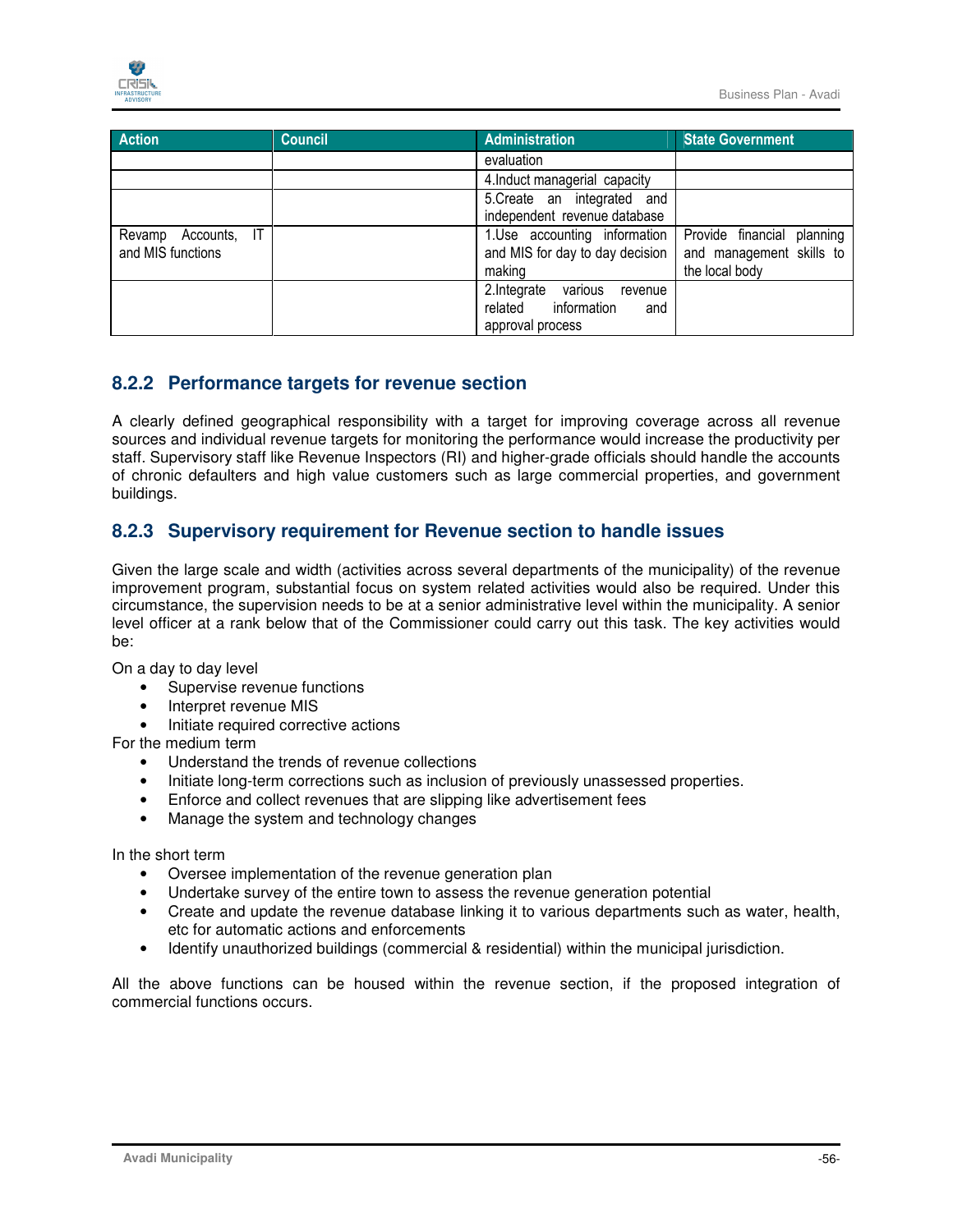

## **8.2.4 Human Resource improvement measures**

For undertaking the changes, significant training needs to be provided. Unless, the employees undertake the identified projects, their success is suspect. In order to ensure that the projects are implemented properly, proper capacity building measures are required.

The training needs to be undertaken for the elected representatives and the ULB staff at various levels in various areas of urban governance. The training programme needs to be conducted at the local, district, and state levels; and out side the state for any specialised training. The CMA has to prepare a detailed curriculum for each training module; if external consultants are preparing the curriculum and training material, it is better to involve the same group of consultants in training. The training should be given to a fixed number of personnel selected from each department; these personnel, in turn would train the other employees. Thus, in effect, it would be training for the trainers.

The key areas in which, training is required are

- Local governance and urban management for mayors, chairpersons, other elected officials and other senior ULB staff
- Financial management for managers, revenue officers and accountants and related officials
- Improvement of service delivery for Town Planning Officers (TPO)
- Office management and use of computers for ULB office management
- Social safeguards and environmental management for senior and middle level ULB staff

The key points to be covered in the training would be highlighting the best reform initiatives across the country viz. specific reform initiatives such as property tax, solid waste management, revenue improvement and accounting reforms, as well as showcasing the 200 plus reform initiatives from Indian cities that were a part of the 'CRISIL Awards for Excellence in Municipal Initiatives'.

The following table highlights some of the training components required in the ULB.

#### **Table 19: Basic Training**

| <b>Position/Designation</b>   | <b>Area</b>                                                               |
|-------------------------------|---------------------------------------------------------------------------|
| Commissioner, Manager,        | Improvements in commercial orientation and customer service               |
| Revenue department            |                                                                           |
| Commissioner,<br>Manager,     | Transfer and redeployment strategies and implementation of the same       |
| <b>Municipal Engineer</b>     |                                                                           |
| Commissioner                  | Review of performance management systems                                  |
| Respective<br>department      | Functional areas like Commercial, Regulatory, Finance & Accounts,         |
| clerks and officials          | Internal Audit, Corporate Planning, Technical Operations, and IT etc.     |
| Commissioner                  | Communication strategy to address key stakeholder and reform related      |
|                               | issues                                                                    |
| Commissioner, Manager         | Change enablement and communication mechanisms<br>create<br>to            |
|                               | awareness amongst various stakeholders' viz. employees etc.               |
| <b>Municipal Engineer</b>     | <b>Private Sector Participation</b>                                       |
| Manager                       | Property survey and mapping                                               |
| Engineer,<br>Municipal        | Systems and procedures of utilizing the property survey database to       |
| Manager                       | increase revenues from property tax which will include setting up         |
|                               | improved systems in terms of: billing, collection and receivables,        |
|                               | monitoring and follow-up, accountability and transparency, human          |
|                               | resource management and availability, and capacity building of the staff. |
| Commissioner                  | Reorganizing the Revenue Department for achieving better tax              |
|                               | administration and training of revenue staff, Advise on reorganisation of |
|                               | Revenue Department, Training and Study Tours                              |
| <b>Chief Accounts Officer</b> | Analyse the prevailing fiscal status of the ULB                           |
| Manager, Chief Accounts       | Penal provisions & dispute resolution                                     |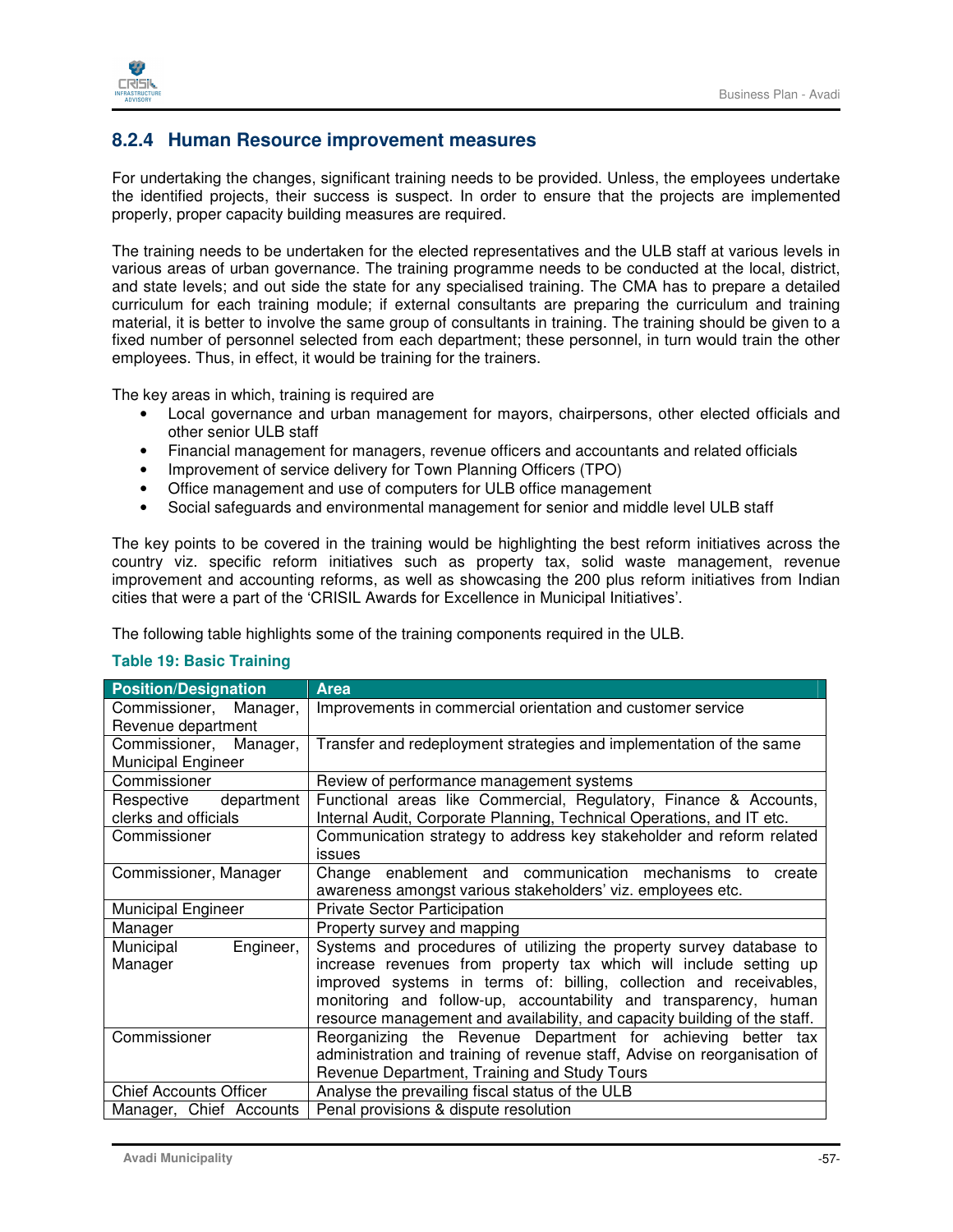

| Officer                      |                                                |
|------------------------------|------------------------------------------------|
| Chief<br>Officer<br>Accounts | Available funding options and Accessing donors |

#### **Table 20: Specialised training**

| <b>Position/Designation</b>   | <b>Area</b>                                                           |  |  |  |  |  |  |  |
|-------------------------------|-----------------------------------------------------------------------|--|--|--|--|--|--|--|
| Commissioner                  | Organisation structure - Its roles and responsibilities, Developing a |  |  |  |  |  |  |  |
|                               | proper residual and successor entity                                  |  |  |  |  |  |  |  |
| Commissioner                  | Identify the strengths, weaknesses and constraints of private sector  |  |  |  |  |  |  |  |
|                               | participation in urban infrastructure, healthcare and education       |  |  |  |  |  |  |  |
| Commissioner,<br>Chief        | Credit enhancement options for the ULB, which would enable them to    |  |  |  |  |  |  |  |
| <b>Accounts Officer</b>       | raise debt in the capital markets                                     |  |  |  |  |  |  |  |
| <b>Chief Accounts Officer</b> | Asset inventory and valuation                                         |  |  |  |  |  |  |  |
| <b>Programming Officer</b>    | Software development and training                                     |  |  |  |  |  |  |  |
| Commissioner                  | Prepare a vision document.                                            |  |  |  |  |  |  |  |
| Municipal Engineer, Town      | Project Preparation, Procurement Process, Sectoral and tariff issues, |  |  |  |  |  |  |  |
| <b>Planning Officer</b>       | Contracts & risk issues, Managing consultants,                        |  |  |  |  |  |  |  |
| Commissioner, Manager         | Formulation and implementation of communication strategy              |  |  |  |  |  |  |  |
| Commissioner, Manager         | Development of Role definition at each hierarchy                      |  |  |  |  |  |  |  |

## **8.2.5 An integrated commercial approach**

Currently, the facility centre of the municipality carries out the billing functions for various departments. Additionally, the follow up action and enforcement measures are carried out independently without actual coordination between the departments. This leads to duplication and also weakens the enforcement efforts. Additionally, it is difficult to generate effective MIS, as it is difficult to integrate the data from the respective sections.<sup>15</sup>

It may therefore be useful to integrate the commercial functions of the various sections. This would both rationalise the requirement for staff as well as lead to greater co-ordination between the commercial activities of the various sections. It would greatly assist in the identification of unauthorised properties, disconnection of water to such properties and those properties not paying municipal taxes. The revenue section could take up this responsibility, as the revenue section would have a larger database of properties than the engineering or health sections; the daily operating load of the section has come down due to the computerised bill generation process that has relieved resources, which may be deployed for integrated commercial activity. The integrated activities, which could be handled by the revenue section, could include the following:

#### **Table 21: Integrated activities of the revenue section**

|                           | Water supply related                                                                    | <b>Revenue section related</b>                                                           | <b>Health</b><br>section<br>related                                      |
|---------------------------|-----------------------------------------------------------------------------------------|------------------------------------------------------------------------------------------|--------------------------------------------------------------------------|
| <b>Billing activities</b> | Generation of water bills, delivery<br>water bills, collection, MIS<br>οf<br>generation | MIS of I<br>Shop<br>bills,<br>rent<br><b>Building</b><br>tax,<br>property<br>permissions | Trade<br>License.<br>SWM charge                                          |
| Field activities          | unauthorized<br>Detection<br>οf<br>disconnection<br>connections,<br>of<br>water supply  | Identification of unauthorised<br>development                                            | Detection of new<br>trades,<br>proceedings<br>against<br>trade<br>owners |

 $15$  To some extent property tax and water connection data can be integrated. But the utilisation is presently very limited.

-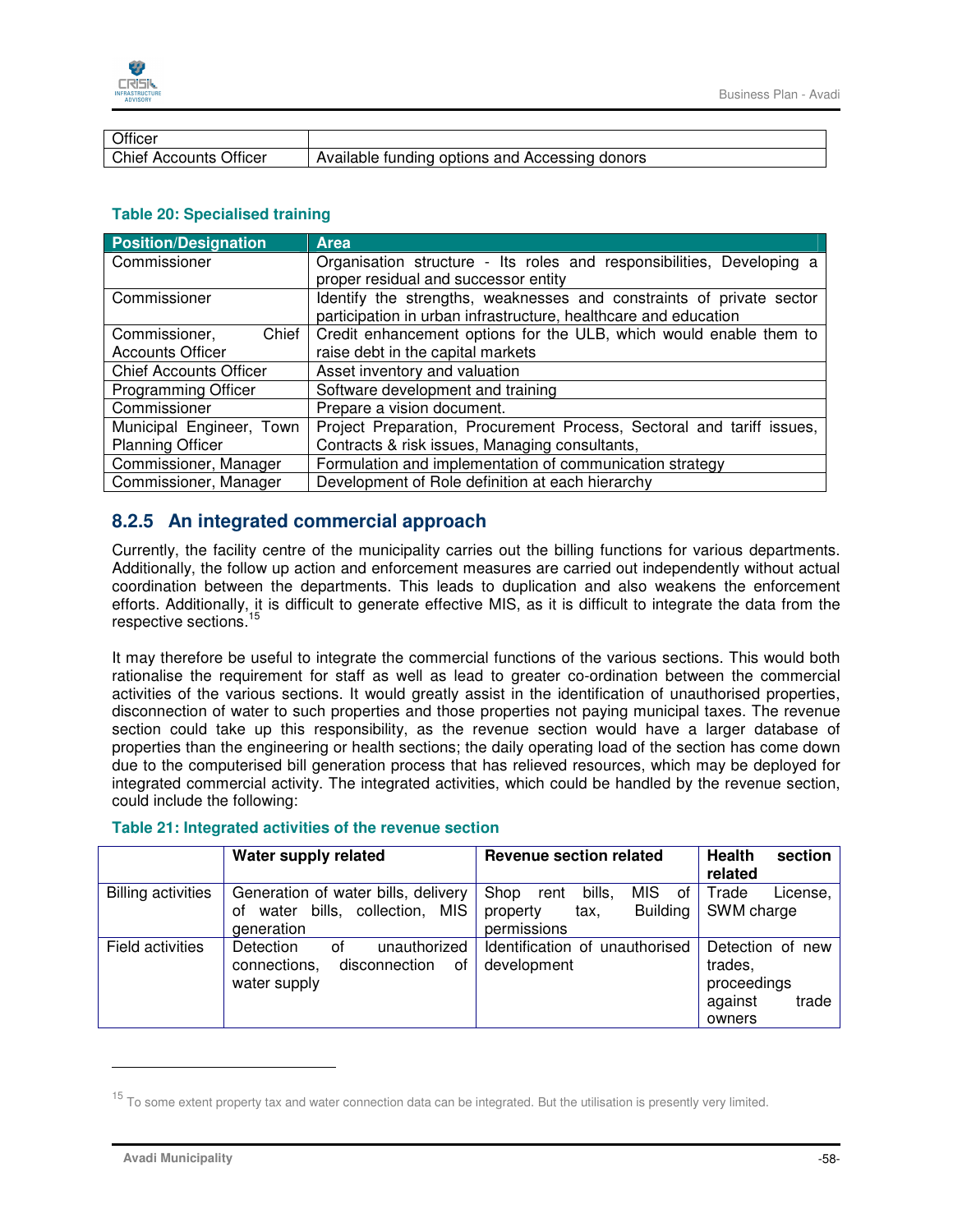

| Co-ordination | Co-ordination within the municipal department for regular updation of the database (in |  |  |  |  |
|---------------|----------------------------------------------------------------------------------------|--|--|--|--|
|               | co-ordination with building permissions issue) and for enforcement functions           |  |  |  |  |
|               | disconnection of water supply, proceedings against property etc)                       |  |  |  |  |

The integration would yield several benefits. On the operational front, this would ensure an integrated database for all revenue-related functions and provide an impetus for the financial management function, as it would allow development of long-term financial plans. This would also provide an integrated approach to fund mobilisation for the municipality through a better portfolio of rate increases. On the management front, it would provide the ability to integrate the commercial data with the accounts information and thereby provide relevant MIS

On the service delivery front, it would provide integrated billing to customers and a single point customer grievance handling; it would also be easier to out source certain functions like bill delivery and collections in the integrated structure. On the human resources front, it would develop a common enforcement strategy and the staff required for billing and collections would also be rationalised. The revenue section could also draw on the existing staff of the engineering and health sections that would be freed up due to the transfer of commercial functions.

Given the nature of operations of the section, it is necessary that someone who is also fulfilling the financial management function head it. The current skills heading the revenue section may not be sufficient for the function. If an officer with the necessary skills cannot be dedicated from within the municipality, external recruitment may be required for the same, failing which the role may have to be carried out by the commissioner.

## **8.3 Some key measures that could aid in implementation of the business plan**

There are some innovative and interesting methods adopted by various ULBs across the country that have aided in improving the operational and financial efficiency of the respective ULBs. Avadi municipality can undertake a few of the highlighted initiatives that could aid in improving the efficiency levels. A detailed listing of other initiatives are highlighted in Annex

## **8.3.1 Professionalization of workforce – AMC**

Ahmedabad Municipal Corporation took an important step towards the professionalization of its workforce by recruiting certified Chartered Accountants and graduates with Masters' degree in Business Administration.

## **8.3.2 Slum sanitation with community Participation - PMC**

Municipal corporations have 'conservancy' departments whose duty is to clean and maintain toilet blocks, drains, streets and the like. However, it has been widely recognised that this staff is usually remiss in their duties and hence the toilets soon fall into disrepair and disuse. Since the local community does not have any control over the sanitation staff, the latter do not respond to their concerns. Often, communities have to pay additional money to the same workers to persuade them to clean the toilets.

The city of Pune carried out a major experiment of building toilets in slums through community participation by giving contracts to non-governmental organisations. Advertisements were issued in the newspapers inviting NGOs to come forward and make bids for building toilets. They were expected to quote a lesser cost. A guarantee was also to be given that the NGO and the community would maintain the toilet block for thirty years by collecting contributions from the community.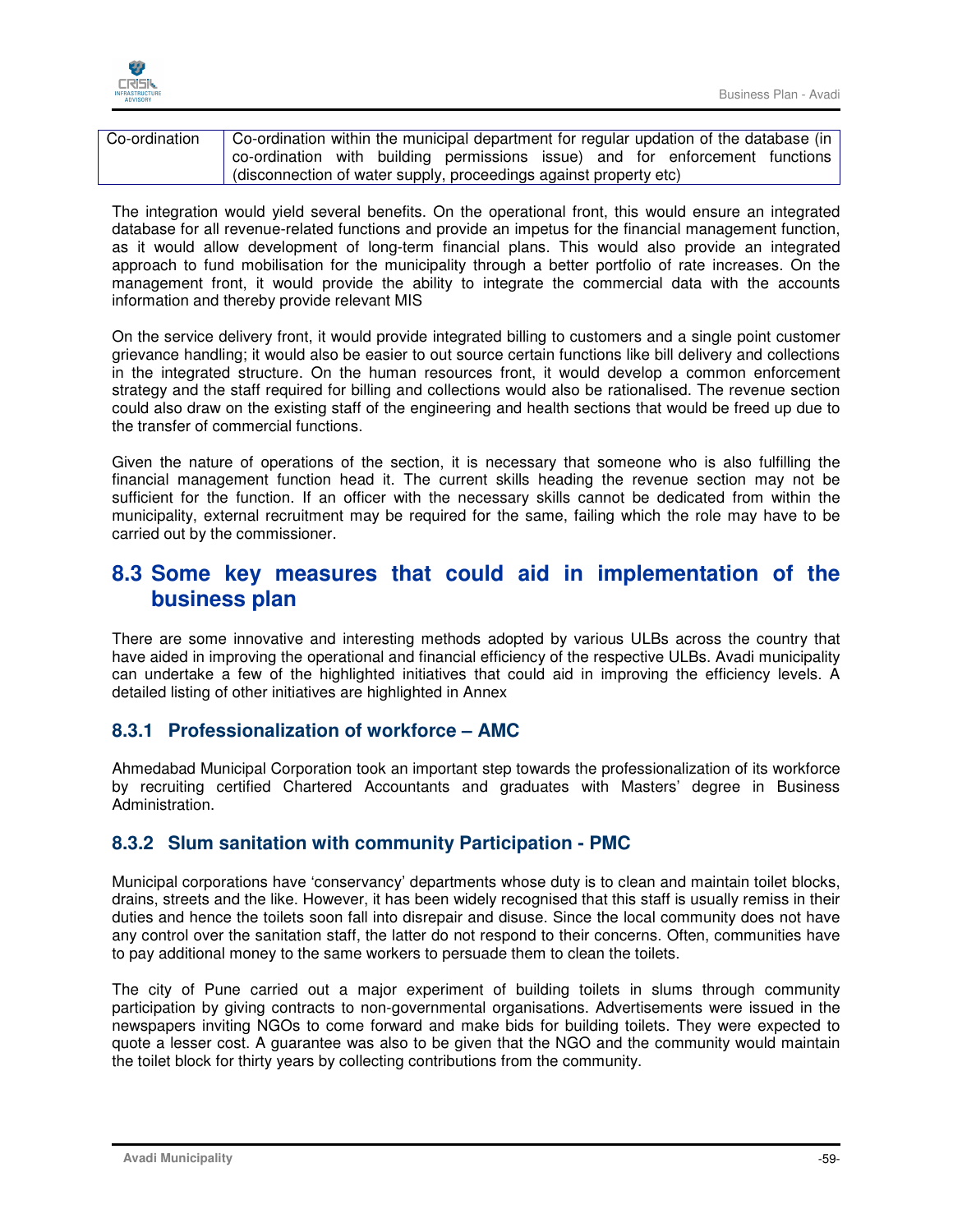

Eight NGOs were selected to carry out the work. Weekly meetings, which were attended by the municipal commissioner, relevant staff, NGOs and community representatives, were held to monitor the progress of the work and deal with impediments. Slum dwellers, especially women, were actively involved by the NGOs in this project. Community members were trained in various aspects of maintenance like electrical issues, carpentry and so on.

Several innovative features were incorporated in the toilet design. For example, a caretaker's room was provided over the toilet to house a family. This room was an incentive for the family that would take charge of maintenance. In some cases, where space permitted, a community hall was built that could be used for social and ceremonial purposes in the slum.

More than 400 toilet blocks with over 10,000 seats were built at a cost of about Rs. 40 crores. Assuming that 50 persons use a toilet seat a day, more than five lakh people in the slums have benefited from the programme.

### **8.3.3 Park management committees - MCL**

In Ludhiana, neighbourhood 'park management committees' undertakes the maintenance of around 70% of the parks. They hire gardeners and are reimbursed by MCL @ Re. 1 per sq. metre per month. This system has resulted in saving of around 80% for MCL and also avoids the hassles of absenteeism, unionism and continuous supervision.

|                                                     | .Outsourcing and Key recruitments                                                        |  |  |  |  |  |  |  |  |
|-----------------------------------------------------|------------------------------------------------------------------------------------------|--|--|--|--|--|--|--|--|
| Administrative Reorganization                       | •Reorganization of revenue department                                                    |  |  |  |  |  |  |  |  |
|                                                     | •Assessment of staff training needs                                                      |  |  |  |  |  |  |  |  |
|                                                     | •Staff training                                                                          |  |  |  |  |  |  |  |  |
|                                                     | •Control systems                                                                         |  |  |  |  |  |  |  |  |
| Modernizing financial systems                       | •Improving quality of information provided in budget                                     |  |  |  |  |  |  |  |  |
|                                                     | .Workshops on budgeting techniques                                                       |  |  |  |  |  |  |  |  |
|                                                     | •Contracting with ESCOs (Energy Saving Companies)                                        |  |  |  |  |  |  |  |  |
| Identifying<br>opportunities<br>for<br>cost-savings | •Identifying wrong and over-billing in street lighting and water supply<br>installations |  |  |  |  |  |  |  |  |
|                                                     | •Assistance in introducing systems for electricity management                            |  |  |  |  |  |  |  |  |
|                                                     | •Developing revenue MIS                                                                  |  |  |  |  |  |  |  |  |
| MIS, reports and performance<br>evaluation          | •Formats for department reports                                                          |  |  |  |  |  |  |  |  |
|                                                     | •Annual administrative report                                                            |  |  |  |  |  |  |  |  |
|                                                     | •Building administrative capacity                                                        |  |  |  |  |  |  |  |  |
| Improving the efficiency of tax                     | •Performance measurement                                                                 |  |  |  |  |  |  |  |  |
| administration                                      | .Reviewing billing, collection, enforcement and database<br>mgmt<br>procedures           |  |  |  |  |  |  |  |  |

#### **Table 22: Action required by the state government**

## **8.4 Way forward**

Several parallel initiatives need to be implemented by all the stakeholders (municipality, elected representatives and the state government) to fully realize the revenue improvement potential. It is proposed to discuss this report in a citywide discussion with the stakeholders and councillors to reach a consensus on the improvement measures that would be pursued. The supporting plan for these measures, including those identified in this report along with a time-bound plan with identified implementation responsibilities has been highlighted in the Memorandum of Association (MoA) for the town's discussion and approval.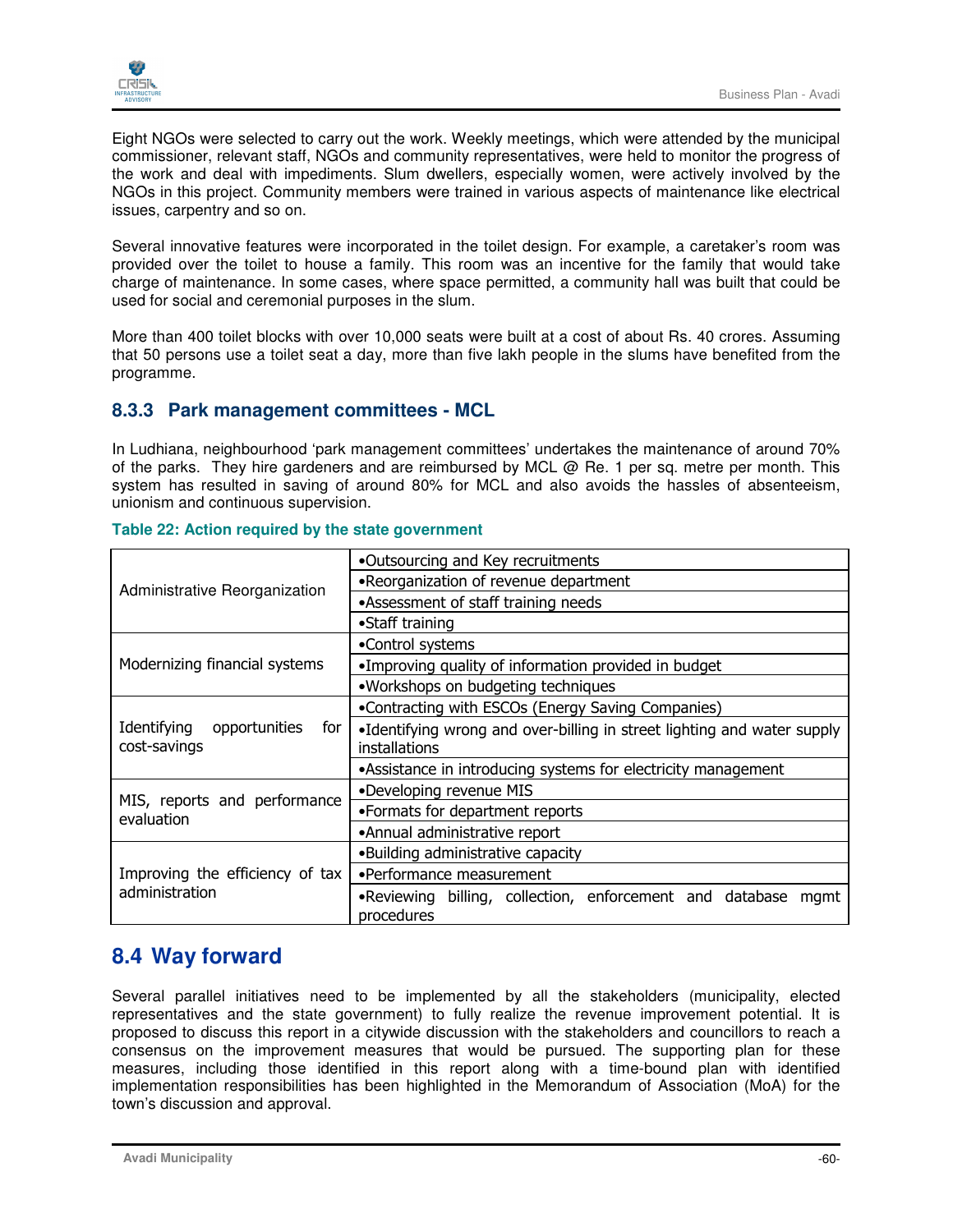

# **9 DRAFT MOA BETWEEN AVADI MUNICIPALITY & TNUIFSL**

The council has evaluated the proposed implementation of business plan for possible funding by World Bank. The council has held discussions with all local elected representatives & officials in the stakeholder consultation workshop and noted that all were in agreement with the proposal for implementing the Business Plan.

The council took note of the following facts placed before it during the discussions:

- The Government of Tamilnadu (GoTN) had nominated TNUIFSL, Chennai as the nodal agency for the proposed funding from the World Bank
- After taking into account its present/potential financial status and capacity for O&M/repayment of loan, the following priority infrastructure works have been identified/proposed under the project for this town with the loan-grant-own contribution mix as indicated in the table below:

| S. No | Item of Works             | Total | Loan | Grant | <b>ULB Contribution</b> |
|-------|---------------------------|-------|------|-------|-------------------------|
|       | <b>Water Supply</b>       |       |      |       |                         |
| 2.    | Sewerage & Sanitation     |       |      |       |                         |
| 3.    | Roads                     |       |      |       |                         |
| 4.    | <b>Storm Water Drains</b> |       |      |       |                         |
| 5.    | <b>Street Lighting</b>    |       |      |       |                         |
| 6.    | Solid Waste Management    |       |      |       |                         |
| 7.    | Social Infrastructure     |       |      |       |                         |
|       | Total                     |       |      |       |                         |

#### Item-wise Base Costs for Identified Components

(In Rs. Crores)

- All cost and time overrun burden is to be borne by this ULB and that the GoTN or TNUIFSL will not be responsible for the same
- Carrying out reforms and complying with pre project conditions/actions as suggested by the GoTN/TNUIFSL as mentioned in the **Service Level Agreement** that shall be the qualifying criteria for disbursal of the funds
- The terms of the loan will be
	- a. Interest rate 9%
	- b. Term  $-20$  years
	- c. Moratorium 5 years

The council agrees to the following points:

- Issues presented in the project report and to agree to follow all directions of GoTN/TNUIFSL towards execution of the project
- Assure and ensure utilization of assets created under the project
- Draw the loan part for the execution of the works and repay the loan with applicable interest as per schedule
- Open a joint account with Deputy Commissioner for the project and to agree to deposit the ULB's share every quarter (10 % of the cost of the tendered works) failing which to abide by action taken by GoTN/TNUIFSL
- Conform to the subsequent change, if any, in the loan-grant composition made by GoTN
- Undertake the following minimum reforms during the FY 2006-07 and to improve during the loan period to achieve the target set for every year:
	- a. Listing of assets of the ULB and maximizing efficient use of the same, revenue generation from municipal properties through collection of land rent/lease covering at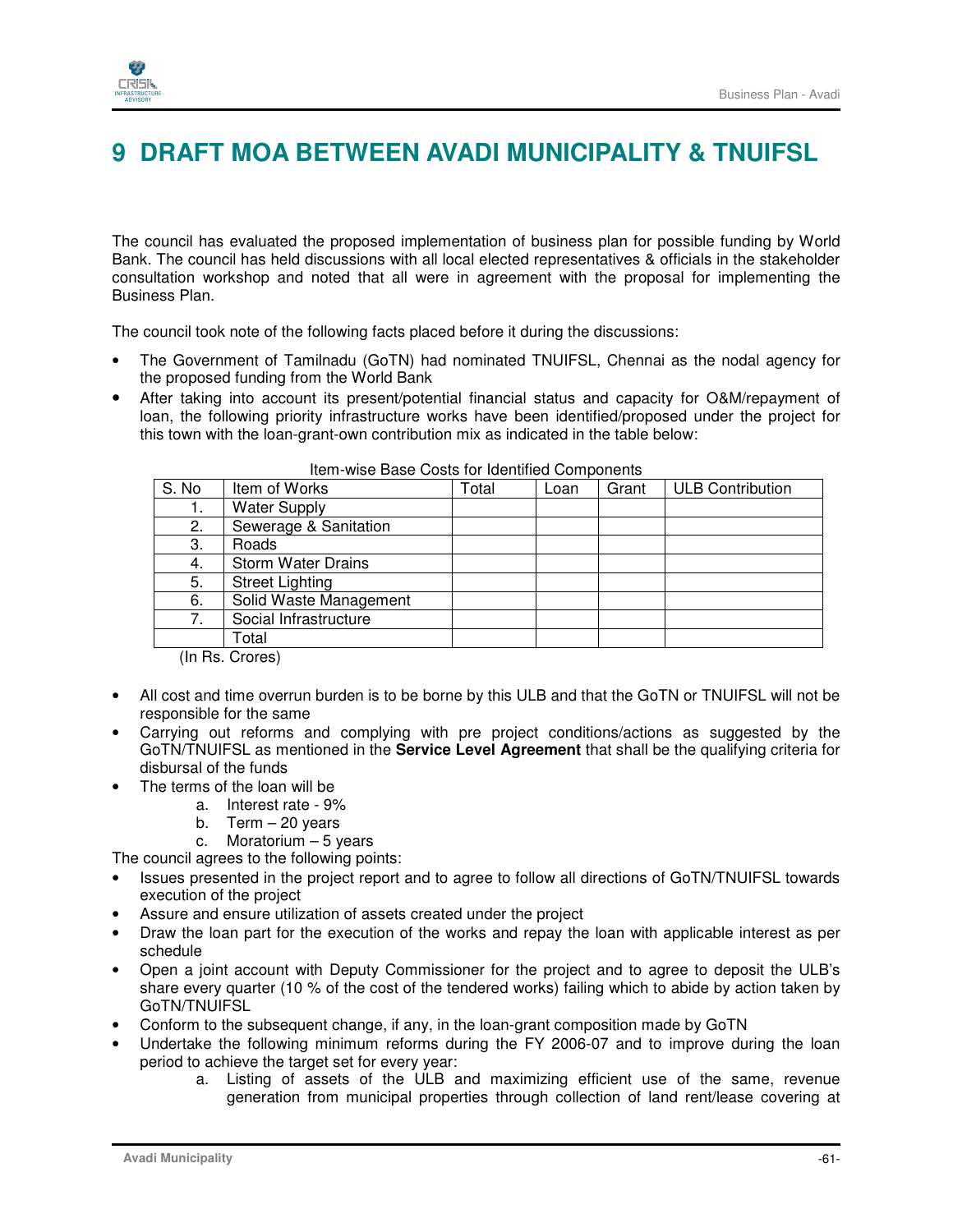

least percent municipal properties, improved collection of land rent to at least percent demand

- b. Listing of all trade activities and improving collection of trade license fee to at least \_\_percent of demand.
- c. Revising water tariff as per GO, identification/regularization of unauthorized water connections, improved collection of at least \_\_ percent of water tariff.
- d. Collection of at least percent of water and sewerage connection charges within a year and then invite the tenders for water supply and sewerage schemes.
- e. Imposing solid waste management cess/fees.
- f. Increasing coverage with respect to property tax collection bringing at least percent properties into the tax net, increasing collection efficiency and ensuring arrears collection of at least zero percent and collection of at least zero percent of current demand for property tax.
- g. Computerizing municipal systems and procedures.
- Undertake public awareness through ward-level consultation workshops, with NGO involvement, improving the image of the ULB and generating confidence among citizens regarding the ability of the ULB to deliver quality services
- Acquire land, free from all encumbrances / encroachments, required for all identified projects before project loan effectiveness
- Solve all problems (like agitation) during construction activity and to ensure timely completion of the work as per schedule
- Offer necessary co-operation/coordination with consultants, PMU/Divisional Offices/NGOs and various other agencies involved in implementation of the project
- Undertake full responsibility, in respect of civil works, for quality assurance and joint measurement of completed works and to assure full co-operation and co-ordination and to agree to all pre-qualification requirements and bidding procedures of World Bank and to impose penalty, if any, from the first bill itself;
- Undertake that no variation order without citing reasons for variation as well as working out the time and financial implications, will be issued subsequent to tendering without prior approval of TNUIFSL
- Carryout the all the directions of GoTN/TNUIFSL.

Finally, the Council agrees to bind itself to these terms, which would form part of future agreement with GoTN/TNUIFSL, and further resolve to authorize the Commissioner/Chief Officer to take necessary action to get the above mentioned infrastructure facilities to this town. The Council further agrees to authorize the Commissioner and Chairman to sign the sub-loan agreement with TNUIFSL.

Sd/ Chairman of the council Commissioner Date **Date** Avadi municipality and the Avadi municipality of the Avadi municipality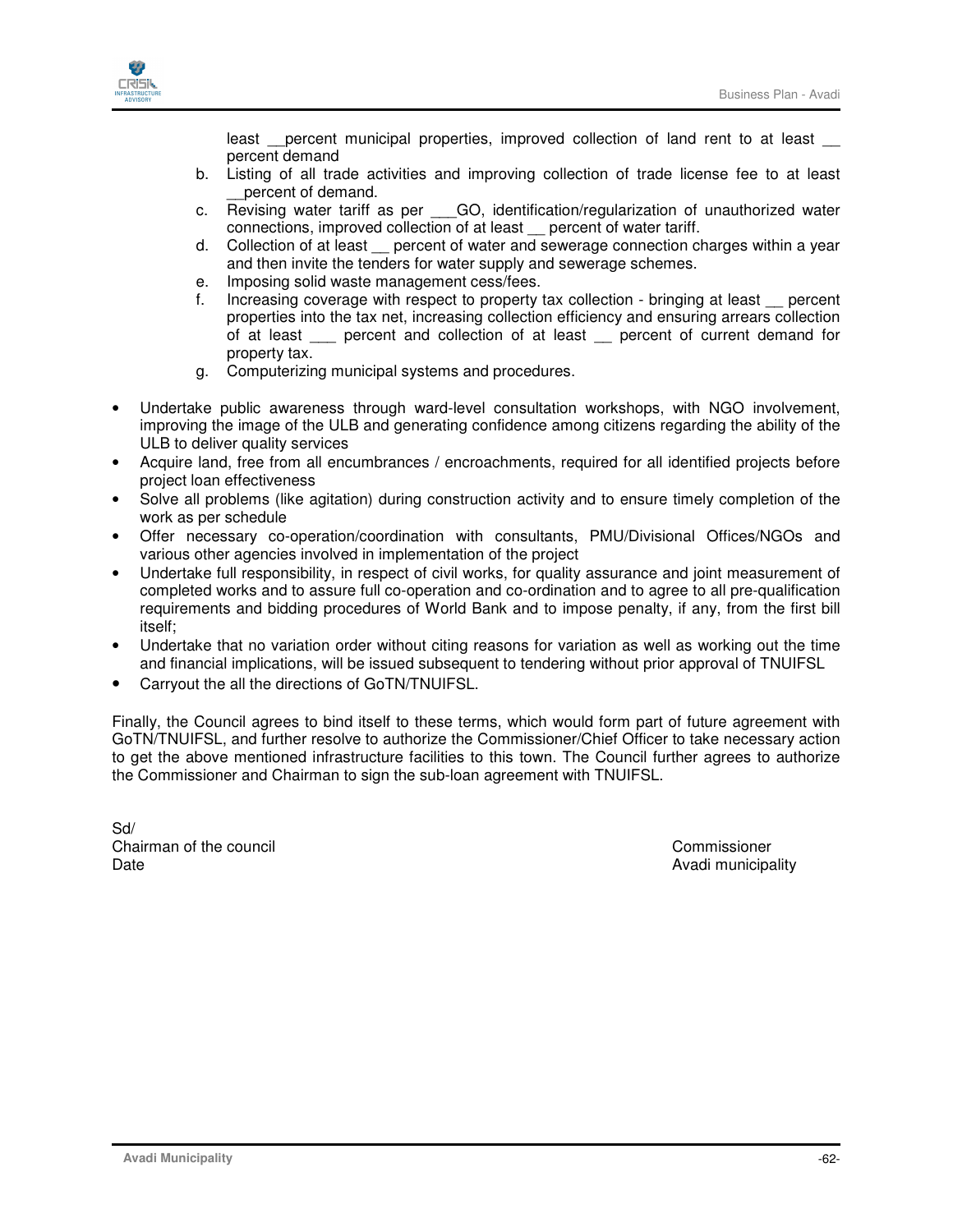

## **Table 23: Service Level Agreement**

| Category                     |                                                       |           | <b>Target</b>     |        |          |        |        |                   | Reforms and<br><b>Action</b> |    |
|------------------------------|-------------------------------------------------------|-----------|-------------------|--------|----------|--------|--------|-------------------|------------------------------|----|
|                              | <b>Description</b>                                    | Unit      | Year <sub>5</sub> | Year 1 | Year $2$ | Year 3 | Year 4 | Year <sub>5</sub> | Required<br>the ULBs         | by |
| Demography                   |                                                       |           |                   |        |          |        |        |                   |                              |    |
|                              | Population                                            | Number    |                   |        |          |        |        |                   |                              |    |
|                              | <b>Annual Growth</b>                                  | $\%$      |                   |        |          |        |        |                   |                              |    |
|                              | Below poverty line families                           | Number    |                   |        |          |        |        |                   |                              |    |
|                              | Developed Land Area                                   | Sq. Km.   |                   |        |          |        |        |                   |                              |    |
|                              | Undeveloped Land Area                                 | Sq. Km.   |                   |        |          |        |        |                   |                              |    |
|                              | Residential Land Area                                 | Sq. Km.   |                   |        |          |        |        |                   |                              |    |
|                              | <b>Transportation Land Area</b>                       | Sq. Km.   |                   |        |          |        |        |                   |                              |    |
| Service levels               |                                                       |           |                   |        |          |        |        |                   |                              |    |
| <b>Water Supply</b>          |                                                       |           |                   |        |          |        |        |                   |                              |    |
|                              | Gross Per Capita supply                               | Litres    |                   |        |          |        |        |                   |                              |    |
|                              | Net Per Capita supply                                 | Litres    |                   |        |          |        |        |                   |                              |    |
|                              | Elevated<br>Storage Capacity/Total<br>Supply          | $\%$      |                   |        |          |        |        |                   |                              |    |
|                              | Storage<br>Capacity/Total<br>Ground                   |           |                   |        |          |        |        |                   |                              |    |
|                              | Supply                                                | $\%$      |                   |        |          |        |        |                   |                              |    |
|                              | <b>Treatment Capacity/Total Supply</b>                | $\%$      |                   |        |          |        |        |                   |                              |    |
|                              | Length of Distribution Network                        | % of rods |                   |        |          |        |        |                   |                              |    |
|                              | Transmission & Distribution losses                    | $\%$      |                   |        |          |        |        |                   |                              |    |
|                              | Public Stand posts                                    | Number    |                   |        |          |        |        |                   |                              |    |
|                              | Public Bore well                                      | Number    |                   |        |          |        |        |                   |                              |    |
|                              | Population having access to water<br>sources          | $\%$      |                   |        |          |        |        |                   |                              |    |
|                              | Supply                                                | Hours/day |                   |        |          |        |        |                   |                              |    |
| &<br>Sewerage<br>Sanitation  |                                                       |           |                   |        |          |        |        |                   |                              |    |
|                              | Municipal<br>covered<br>by<br>area<br>sewerage system | $\%$      |                   |        |          |        |        |                   |                              |    |
|                              | Municipal area covered by Public                      |           |                   |        |          |        |        |                   |                              |    |
|                              | convenience system                                    | $\%$      |                   |        |          |        |        |                   |                              |    |
|                              | Municipal area covered by Septic<br><b>Tanks</b>      | $\%$      |                   |        |          |        |        |                   |                              |    |
|                              | <b>Treatment Capacity/Total Supply</b>                | $\%$      |                   |        |          |        |        |                   |                              |    |
|                              | Roads<br>Covered by sewerage                          |           |                   |        |          |        |        |                   |                              |    |
|                              | system                                                | $\%$      |                   |        |          |        |        |                   |                              |    |
|                              | Population covered by sewerage<br>system              | $\%$      |                   |        |          |        |        |                   |                              |    |
| Waste<br>Solid<br>Management |                                                       |           |                   |        |          |        |        |                   |                              |    |
|                              | Daily per capita waste generated                      |           |                   |        |          |        |        |                   |                              |    |
|                              | <b>Primary Collection Capacity</b>                    | <b>MT</b> |                   |        |          |        |        |                   |                              |    |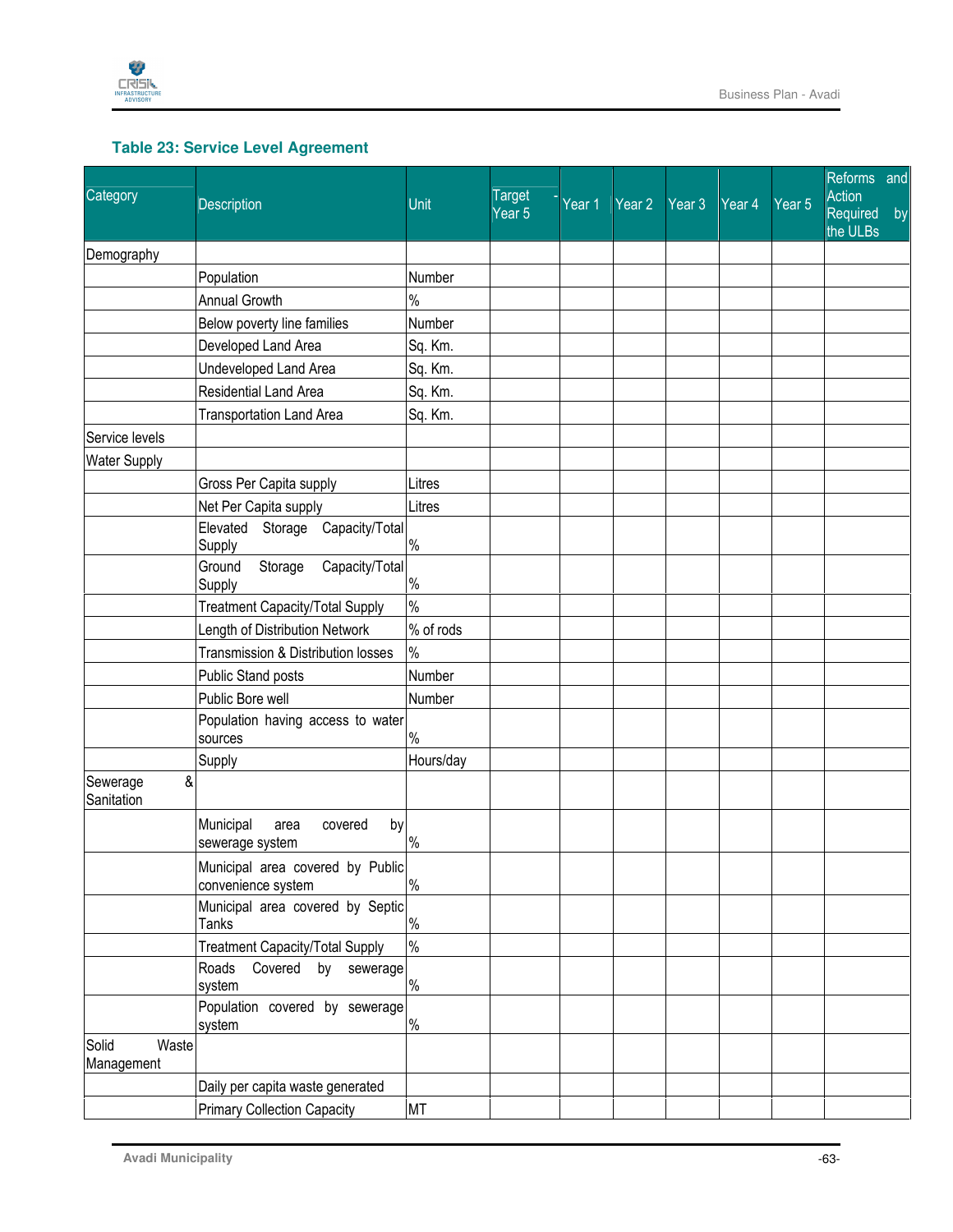

|                             |                                                                                 |               |                                    |        |        |                   |          |                   | Reforms and                    |    |  |
|-----------------------------|---------------------------------------------------------------------------------|---------------|------------------------------------|--------|--------|-------------------|----------|-------------------|--------------------------------|----|--|
| Category                    | Description                                                                     | Unit          | <b>Target</b><br>Year <sub>5</sub> | Year 1 | Year 2 | Year <sub>3</sub> | Year $4$ | Year <sub>5</sub> | Action<br>Required<br>the ULBs | by |  |
|                             | Secondary Collection Capacity                                                   | <b>MT</b>     |                                    |        |        |                   |          |                   |                                |    |  |
|                             | Door to Door collection coverage                                                | $\%$          |                                    |        |        |                   |          |                   |                                |    |  |
|                             | of<br>Total<br>Rated<br>capacity<br>vehicles/Total waste generated              | $\%$          |                                    |        |        |                   |          |                   |                                |    |  |
|                             | Average Spacing between Dustbins                                                | Meters        |                                    |        |        |                   |          |                   |                                |    |  |
| Storm Water Drain           |                                                                                 |               |                                    |        |        |                   |          |                   |                                |    |  |
|                             | Municipal Area covered with SWD                                                 | $\%$          |                                    |        |        |                   |          |                   |                                |    |  |
|                             | Population covered by SWD                                                       | $\%$          |                                    |        |        |                   |          |                   |                                |    |  |
| Roads                       |                                                                                 |               |                                    |        |        |                   |          |                   |                                |    |  |
|                             | Municipal Area covered with SWD                                                 | $\frac{0}{0}$ |                                    |        |        |                   |          |                   |                                |    |  |
|                             | Population covered by SWD                                                       | $\frac{0}{0}$ |                                    |        |        |                   |          |                   |                                |    |  |
|                             | Per Capita Road length                                                          | Meters        |                                    |        |        |                   |          |                   |                                |    |  |
|                             | Road Density                                                                    | Km/Sq. Km.    |                                    |        |        |                   |          |                   |                                |    |  |
| <b>Street Lighting</b>      |                                                                                 |               |                                    |        |        |                   |          |                   |                                |    |  |
|                             | Spacing between Streetlights                                                    | Meters        |                                    |        |        |                   |          |                   |                                |    |  |
|                             |                                                                                 |               |                                    |        |        |                   |          |                   |                                |    |  |
| <b>Efficiency Levels</b>    |                                                                                 |               |                                    |        |        |                   |          |                   |                                |    |  |
| <b>Property Tax</b>         |                                                                                 |               |                                    |        |        |                   |          |                   |                                |    |  |
|                             | <b>Residential Properties</b>                                                   | Number        |                                    |        |        |                   |          |                   |                                |    |  |
|                             | <b>Commercial Properties</b>                                                    | Number        |                                    |        |        |                   |          |                   |                                |    |  |
|                             | Industrial Properties (If any)                                                  | Number        |                                    |        |        |                   |          |                   |                                |    |  |
|                             | Vacant Land                                                                     | Number        |                                    |        |        |                   |          |                   |                                |    |  |
|                             | Collection efficiency                                                           | $\%$          |                                    |        |        |                   |          |                   |                                |    |  |
|                             | Arrears as a % of the total                                                     | $\frac{0}{0}$ |                                    |        |        |                   |          |                   |                                |    |  |
| Water                       |                                                                                 |               |                                    |        |        |                   |          |                   |                                |    |  |
|                             | Metered<br>Residential<br>Connections/Total<br>Residential<br>properties        | $\%$          |                                    |        |        |                   |          |                   |                                |    |  |
|                             | Commercial<br>Metered<br>Connections/Total<br>Commercial<br>properties          | $\%$          |                                    |        |        |                   |          |                   |                                |    |  |
|                             | Metered<br>Industrial<br>Connections/Total<br>Industrial<br>properties (If any) | $\%$          |                                    |        |        |                   |          |                   |                                |    |  |
|                             | Collection efficiency                                                           | $\%$          |                                    |        |        |                   |          |                   |                                |    |  |
|                             | Arrears as a % of the total                                                     | $\%$          |                                    |        |        |                   |          |                   |                                |    |  |
|                             | Unauthorized<br>connections/<br>Total<br>Connections                            | $\%$          |                                    |        |        |                   |          |                   |                                |    |  |
| &<br>Sewerage<br>Sanitation |                                                                                 |               |                                    |        |        |                   |          |                   |                                |    |  |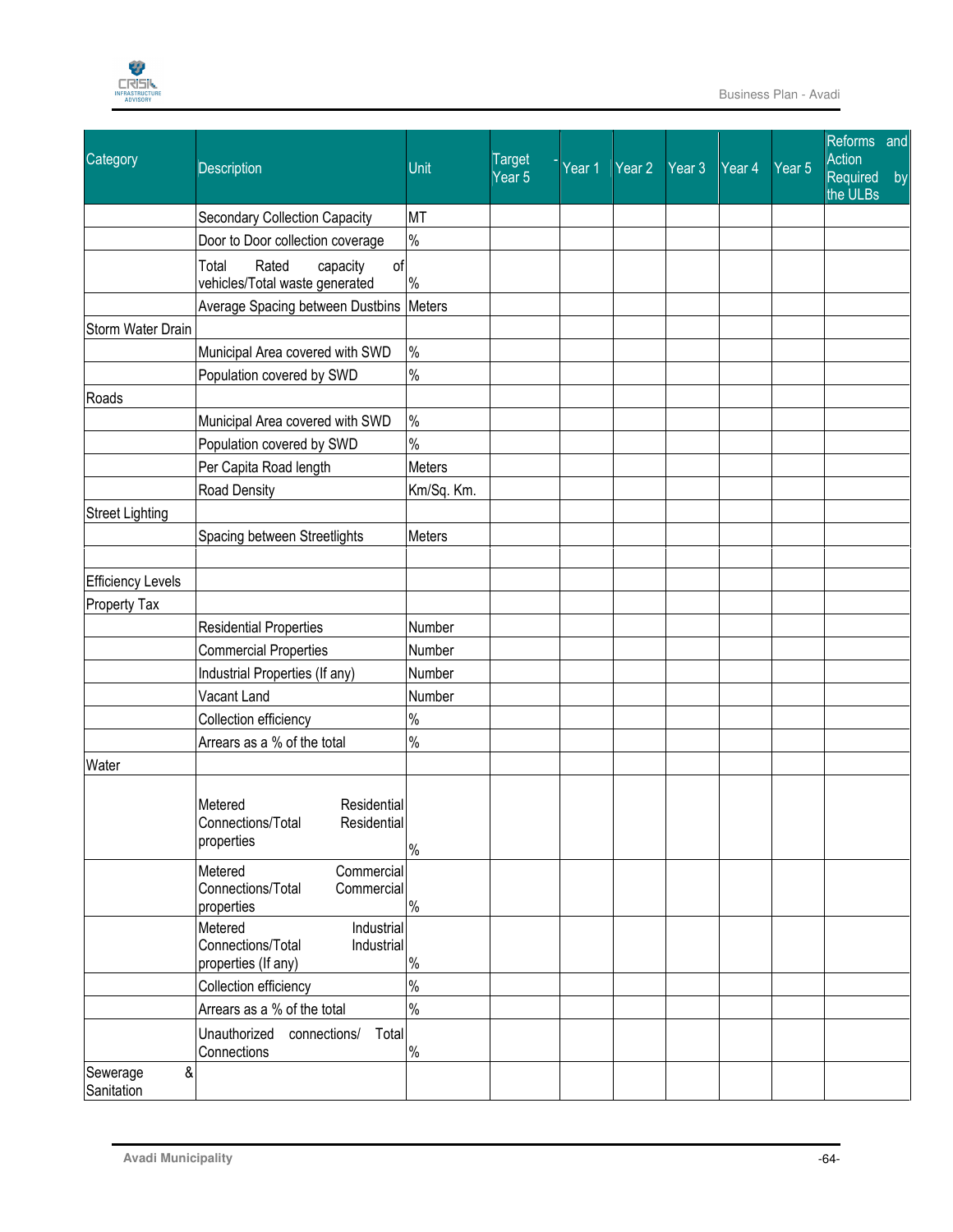

| Category                     | <b>Description</b>                                         | Unit          | <b>Target</b><br>Year <sub>5</sub> | Year 1 | Year $2$ | Year 3 | Year 4 | Year <sub>5</sub> | Reforms and<br>Action<br>Required<br>by<br>the ULBs |
|------------------------------|------------------------------------------------------------|---------------|------------------------------------|--------|----------|--------|--------|-------------------|-----------------------------------------------------|
|                              | Sewerage<br>connections/Total<br>number of properties      | $\%$          |                                    |        |          |        |        |                   |                                                     |
|                              | Septic Tanks/Total number<br>οf<br>properties              | $\%$          |                                    |        |          |        |        |                   |                                                     |
|                              | Low Cost Sanitation/Total number<br>of properties          | $\%$          |                                    |        |          |        |        |                   |                                                     |
|                              | Number of Slum residents per seat<br>of Public convenience | Number        |                                    |        |          |        |        |                   |                                                     |
| Solid<br>Waste<br>Management |                                                            |               |                                    |        |          |        |        |                   |                                                     |
|                              | Collection efficiency                                      | $\%$          |                                    |        |          |        |        |                   |                                                     |
|                              | Road length per staff                                      | Meters        |                                    |        |          |        |        |                   |                                                     |
|                              | Disposal site capacity/Total Waste<br>Generated            | $\%$          |                                    |        |          |        |        |                   |                                                     |
|                              | Area covered per conservancy staff Sq. Meters              |               |                                    |        |          |        |        |                   |                                                     |
| Storm Water Drain            |                                                            |               |                                    |        |          |        |        |                   |                                                     |
|                              | Road covered with Pucca Open<br>Drain                      | $\%$          |                                    |        |          |        |        |                   |                                                     |
|                              | Road covered with Pucca Closed<br>Drain                    | $\%$          |                                    |        |          |        |        |                   |                                                     |
|                              | Road uncovered with SWD                                    | $\%$          |                                    |        |          |        |        |                   |                                                     |
|                              | Pucca Drain/Total SWD                                      | $\%$          |                                    |        |          |        |        |                   |                                                     |
| Roads                        |                                                            |               |                                    |        |          |        |        |                   |                                                     |
|                              | Roads Surfaced<br>(any kind<br>of<br>surfacing)            | $\%$          |                                    |        |          |        |        |                   |                                                     |
|                              | Concrete Road/Total Road                                   | $\frac{1}{2}$ |                                    |        |          |        |        |                   |                                                     |
|                              | <b>Black Top Road/Total Road</b>                           | $\frac{9}{6}$ |                                    |        |          |        |        |                   |                                                     |
|                              | Earthen & Other Road/Total Road                            | $\frac{9}{6}$ |                                    |        |          |        |        |                   |                                                     |
| <b>Street Lighting</b>       |                                                            |               |                                    |        |          |        |        |                   |                                                     |
|                              | Tube lights/Total Lights                                   | $\%$          |                                    |        |          |        |        |                   |                                                     |
|                              | High power lights/Total Lights                             | $\%$          |                                    |        |          |        |        |                   |                                                     |
|                              | Other Lights/Total Lights                                  | $\%$          |                                    |        |          |        |        |                   |                                                     |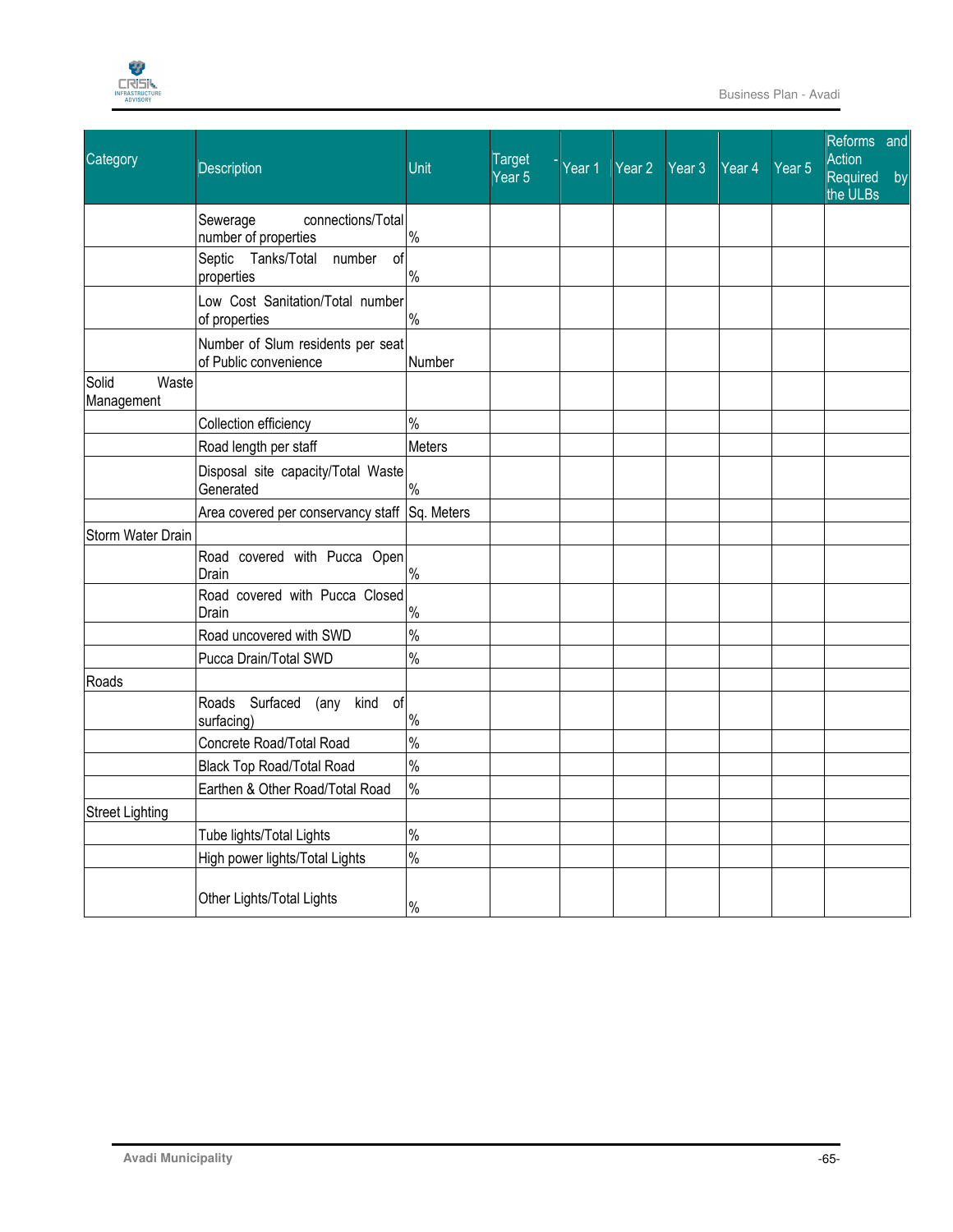

# **ANNEXURES**

### **1. CURRENT FINANCIALS**

| All figures in Rs. Lakhs            | 2001-02 | 2002-03        | 2003-04                  | 2004-05        | 2005-06                  | 2006-07  | 2007-08  |
|-------------------------------------|---------|----------------|--------------------------|----------------|--------------------------|----------|----------|
| <b>RECEIPTS</b>                     |         |                |                          |                |                          |          |          |
| <b>Own Sources</b>                  |         |                |                          |                |                          |          |          |
| <b>Revenue Fund</b>                 | 478     | 457            | 631                      | 597            | 594                      | 1,282    | 965      |
| Property tax                        | 153.68  | 119.51         | 171.88                   | 288.84         | 289.07                   | 466.04   | 425.90   |
| Professional tax                    | 122.17  | 110.89         | 70.25                    | 97.35          | 56.17                    | 67.87    | 75.46    |
| Trade licenses                      | 1.55    | 1.59           | 1.76                     | 1.78           | 1.89                     | 1.86     | 2.32     |
| <b>Building license fee</b>         | 9.88    | 10.32          | 19.60                    | 19.91          | 18.78                    | 46.29    | 69.87    |
| Shops & market rents                | 14.00   | 32.22          | 27.35                    | 15.65          | 24.73                    | 33.51    | 52.65    |
| Others                              | 176.89  | 182.95         | 340.28                   | 173.93         | 202.93                   | 666.51   | 338.62   |
| Water Supply and Drainage Fund      | 90.90   | 78.85          | 69.18                    | 75.66          | 77.88                    | 118.90   | 94.10    |
| Water charges                       | 90.90   | 78.85          | 69.18                    | 75.66          | 77.88                    | 118.90   | 94.10    |
| <b>Elementry Education Fund</b>     | 62.78   | 56.32          | 71.62                    | 81.11          | 75.21                    | 80.70    | 18.40    |
| Revenue from education              | 62.78   | 56.32          | 71.62                    | 81.11          | 75.21                    | 80.70    | 18.40    |
| Others                              |         | $\overline{a}$ | $\overline{\phantom{a}}$ | $\overline{a}$ | $\overline{\phantom{a}}$ |          |          |
| <b>Sub-Total</b>                    | 631.83  | 592.66         | 771.92                   | 754.23         | 746.66                   | 1,481.68 | 1,077.33 |
| <b>Permanent Revenue Grants</b>     |         |                |                          |                |                          |          |          |
| Devolution of funds (SFC)           | 149.72  | 386.56         | 543.85                   | 387.55         | 481.58                   | 376.29   | 243.07   |
| Entertainment tax                   | 11.75   | 16.84          | 10.47                    | 3.92           | 0.68                     | 0.72     | 1.77     |
| Surcharge on Sales tax              | 87.34   | 397.43         | 310.70                   | 384.72         | 282.00                   | 343.71   | 330.28   |
| Other grants                        |         |                |                          |                | 16.35                    | 5.80     | 94.89    |
| <b>Sub-Total</b>                    | 248.82  | 800.83         | 865.02                   | 776.19         | 780.61                   | 726.53   | 670.02   |
| <b>TOTAL MUNICIPAL RECEIPTS</b>     | 880.65  | 1,393.48       | 1,636.93                 | 1,530.43       | 1,527.28                 | 2,208.21 | 1,747.35 |
|                                     |         |                |                          |                |                          |          |          |
| <b>PAYMENTS</b>                     |         |                |                          |                |                          |          |          |
| Salaries                            |         |                |                          |                |                          |          |          |
| General Administration              | 300.11  | 299.35         | 317.20                   | 315.64         | 314.24                   | 18.45    | 253.90   |
| Water Supply                        | 3.23    | 4.44           | 3.60                     | 5.32           | 5.92                     | 0.03     | 7.62     |
| <b>Sub-Total</b>                    | 303.34  | 303.79         | 320.80                   | 320.97         | 320.15                   | 18.48    | 261.52   |
| <b>Operation and Maintenance</b>    |         |                |                          |                |                          |          |          |
| General Administration              | 110.12  | 533.74         | 634.50                   | 104.53         | 166.29                   | 219.36   | 291.85   |
| Water Supply                        | 67.28   | 89.62          | 120.97                   | 118.37         | 141.18                   | 117.05   | 133.47   |
| Conservancy                         | 1.72    | 3.05           | 1.77                     | 17.26          | 2.36                     | 3.26     | 1.07     |
| <b>Street Lighting</b>              | 37.68   | 61.89          | 69.34                    | 101.42         | 35.48                    | 76.67    | 69.86    |
| Miscellaneous Items                 | 12.49   | 14.97          | 29.96                    | 49.60          | 33.34                    | 191.10   | 121.59   |
| <b>Sub-Total</b>                    | 229.29  | 703.27         | 856.54                   | 391.18         | 378.66                   | 607.45   | 617.84   |
| Loan & Interest Payments            |         |                |                          |                |                          |          |          |
| Loan repayment old                  | 14.74   | 25.66          | 30.66                    | 27.50          | 62.00                    | 36.46    | 39.15    |
| Revolving fund                      |         |                |                          |                |                          |          |          |
| <b>Loan &amp; Interest Payments</b> | 14.74   | 25.66          | 30.66                    | 27.50          | 62.00                    | 36.46    | 39.15    |
|                                     |         |                |                          |                |                          |          |          |
| <b>TOTAL MUNICIPAL PAYMENTS</b>     | 547.36  | 1,032.73       | 1,208.00                 | 739.64         | 760.82                   | 662.38   | 918.52   |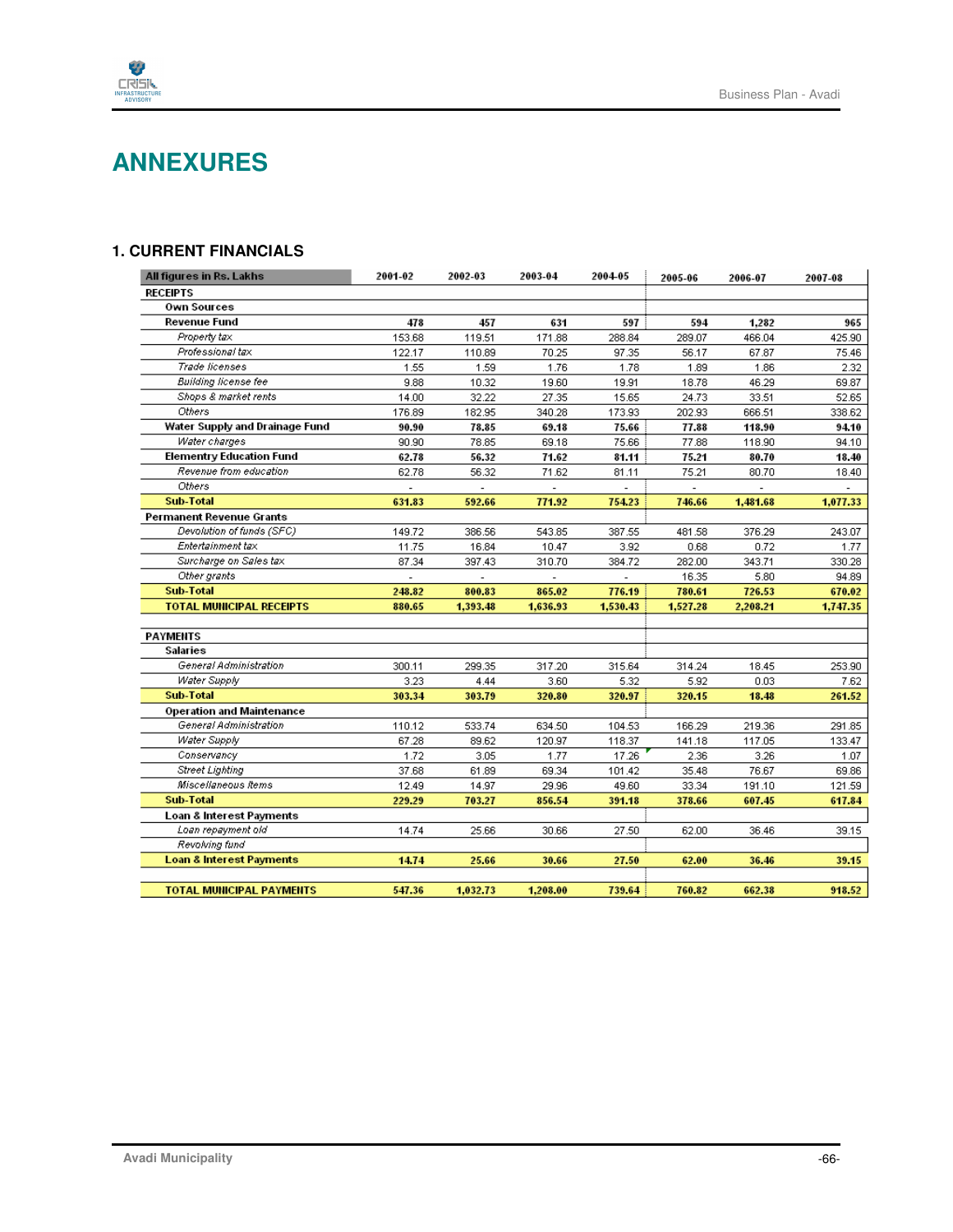

## **2 – Financial Projections**

### **2a. Base Case Projections**

| <b>BASE CASE PROJECTION</b>               |                          |                          |                          |                |          | 3        |                          |                          | в                        |                          | 8        | 9                        | 10       |
|-------------------------------------------|--------------------------|--------------------------|--------------------------|----------------|----------|----------|--------------------------|--------------------------|--------------------------|--------------------------|----------|--------------------------|----------|
| All figures in Rs. Lakhs                  | 2005-06                  | 2006-07                  | 2007-08                  | 2008-09        | 2009-10  | 2010-11  | 2011-12                  | 2012-13                  | 2013-14                  | 2014-15                  | 2015-16  | 2016-17                  | 2017-18  |
| <b>Recast Summary</b>                     |                          |                          |                          |                |          |          |                          |                          |                          |                          |          |                          |          |
| Opening balance                           | 2,184                    | 2,950                    | 4,496                    | 5,325          | 6,115    | 6,326    | 6,164                    | 7,292                    | 9,049                    | 10,372                   | 11,578   | 13,005                   | 14,657   |
| <b>Revenue receipts</b>                   | 1,527                    | 2,208                    | 1,747                    | 2,061          | 2,601    | 3,407    | 3,946                    | 4,355                    | 4,025                    | 4,363                    | 4,667    | 4,981                    | 5,794    |
| Revenue expenditure<br>iii                | 761                      | 662                      | 919                      | 991            | 1,041    | 1,089    | 1,152                    | 1,215                    | 1,282                    | 1,354                    | 1,431    | 1,512                    | 1,578    |
| New debt servicing                        |                          |                          |                          | 81             | 433      | 956      | 1,076                    | 1,076                    | 1,106                    | 1,483                    | 1,483    | 1,483                    | 1,483    |
| <b>Additional O&amp;M</b>                 |                          |                          |                          |                | 45       | 235      | 293                      | 308                      | 314                      | 320                      | 327      | 333                      | 340      |
| ntribution towards proposed projects      |                          |                          |                          | 100            | 436      | 645      | 148                      | $\sim$                   | $\sim$                   |                          | $\sim$   | $\sim$                   |          |
| Revenue Surplus deficit (incl. OB)<br>iv. | 2,950                    | 4,496                    | 5,325                    | 6,215          | 6,762    | 6,808    | 7,440                    | 9,049                    | 10,372                   | 11,578                   | 13,005   | 14,657                   | 17,051   |
| Revenue Surplus/deficit for current year  | 766                      | 1,546                    | 829                      | 890            | 646      | 482      | 1,276                    | 1,757                    | 1,323                    | 1,206                    | 1,427    | 1,653                    | 2,394    |
| <b>Capital Income</b>                     |                          |                          |                          | 897            | 3,920    | 5,803    | 1,331                    | $\sim$                   | $\sim$                   |                          |          |                          |          |
| TNUDF Grants for new projects             |                          |                          |                          |                |          |          | ÷                        | $\sim$                   | $\overline{a}$           |                          |          | $\sim$                   | $\sim$   |
| External borrowing                        |                          |                          |                          | 897            | 3,920    | 5,803    | 1,331                    | $\sim$                   | $\overline{\phantom{a}}$ |                          | $\sim$   | $\overline{\phantom{a}}$ | $\sim$   |
| <b>Capital Expenditure</b>                |                          |                          |                          | 997            | 4,355    | 6,448    | 1,479                    | $\sim$                   | $\blacksquare$           |                          | $\sim$   |                          | $\sim$   |
| <b>Final closing balance</b><br>-vi       | 2,950                    | 4,496                    | 5,325                    | 6,115          | 6,326    | 6,164    | 7,292                    | 9,049                    | 10,372                   | 11,578                   | 13,005   | 14,657                   | 17,051   |
| <b>DSCR</b>                               |                          |                          |                          | 12.03          | 2.49     | 1.50     | 2.19                     | 2.63                     | 2.20                     | 1.81                     | 1.96     | 2.11                     | 2.61     |
| Operating ratio                           | 0.50                     | 0.30                     | 0.53                     | 0.48           | 0.40     | 0.32     | 0.29                     | 0.28                     | 0.32                     | 0.31                     | 0.31     | 0.30                     | 0.27     |
| <b>RECEIPTS</b>                           |                          |                          |                          |                |          |          |                          |                          |                          |                          |          |                          |          |
| <b>Own Sources</b>                        |                          |                          |                          |                |          |          |                          |                          |                          |                          |          |                          |          |
| Revenue Fund                              | 594                      | 1,282                    | 965                      | 964            | 1,013    | 1,070    | 1,133                    | 1,200                    | 1,273                    | 1,350                    | 1,433    | 1,520                    | 1,614    |
| Property tax                              | 289.07                   | 466.04                   | 425.90                   | 423.19         | 436.71   | 457.45   | 481.91                   | 508.74                   | 537.48                   | 568.01                   | 600.34   | 634.54                   | 670.69   |
| Professional tax                          | 56.17                    | 67.87                    | 75.46                    | 71.16          | 76.14    | 81.47    | 87.17                    | 93.27                    | 99.80                    | 106.78                   | 114.26   | 122.26                   | 130.82   |
| Trade licenses                            | 1.89                     | 1.86                     | 2.32                     | 1.58           | 1.58     | 1.58     | 1.58                     | 1.58                     | 1.58                     | 1.58                     | 1.58     | 1.58                     | 1.58     |
| <b>Building license fee</b>               | 18.78                    | 46.29                    | 69.87                    | 52.59          | 58.21    | 61.52    | 65.03                    | 68.74                    | 72.65                    | 76.79                    | 81.17    | 85.79                    | 90.68    |
| Shops & market rents                      | 24.73                    | 33.51                    | 52.65                    | 52.76          | 52.87    | 52.97    | 53.08                    | 53.18                    | 53.28                    | 53.38                    | 53.48    | 53.57                    | 53.66    |
| Others                                    | 202.93                   | 666.51                   | 338.62                   | 362.32         | 387.69   | 414.82   | 443.86                   | 474.93                   | 508.18                   | 543.75                   | 581.81   | 622.54                   | 666.12   |
| Water Supply and Drainage Fund            | 77.88                    | 118.90                   | 94.10                    | 391.22         | 831.39   | 1,527.15 | 1,945.54                 | 2,225.44                 | 1,756.81                 | 1,946.59                 | 2,092.55 | 2,237.78                 | 2,870.49 |
| Water charges                             | 77.88                    | 118.90                   | 94.10                    | 170.76         | 336.14   | 491.17   | 564.87                   | 766.80                   | 862.08                   | 951.43                   | 1,037.03 | 1,120.60                 | 1,433.51 |
| New connection charges                    | $\overline{\phantom{a}}$ | $\overline{\phantom{a}}$ | $\overline{\phantom{a}}$ | 220.45         | 245.58   | 190.75   | 37.43                    | 49.46                    | 52.26                    | 55.25                    | 58.40    | 61.73                    | 81.54    |
| New Charge-UGD                            |                          | $\blacksquare$           | $\overline{\phantom{a}}$ | $\overline{a}$ | 36.91    | 158.52   | 341.28                   | 630.94                   | 689.75                   | 738.19                   | 783.91   | 830.04                   | 1,117.15 |
| Fee from new UGD connections              |                          |                          |                          |                | 212.76   | 686.70   | 1,001.96                 | 778.24                   | 152.72                   | 201.72                   | 213.23   | 225.41                   | 238.29   |
|                                           |                          |                          |                          |                |          |          |                          |                          |                          |                          |          |                          |          |
| <b>Elementry Education Fund</b>           | 75.21                    | 80.70                    | 18.40                    | 19.69          | 21.07    | 22.54    | 24.12                    | 25.81                    | 27.62                    | 29.55                    | 31.62    | 33.83                    | 36.20    |
| Revenue from education                    | 75.21                    | 80.70                    | 18.40                    | 19.69          | 21.07    | 22.54    | 24.12                    | 25.81                    | 27.62                    | 29.55                    | 31.62    | 33.83                    | 36.20    |
| Others                                    | $\overline{a}$           | $\overline{a}$           | $\sim$                   | $\sim$         | ÷        | $\sim$   | $\overline{\phantom{a}}$ | $\overline{\phantom{a}}$ | ÷                        | $\overline{\phantom{a}}$ | $\sim$   | $\sim$                   | $\sim$   |
| <b>Sub-Total</b>                          | 746.66                   | 1,481.68                 | 1,077.33                 | 1,374.50       | 1,865.64 | 2,619.51 | 3,102.28                 | 3,451.67                 | 3,057.39                 | 3,326.43                 | 3,556.81 | 3,791.88                 | 4,520.24 |
| <b>Permanent Revenue Grants</b>           |                          |                          |                          |                |          |          |                          |                          |                          |                          |          |                          |          |
| Devolution of funds (SFC)                 | 481.58                   | 376.29                   | 243.07                   | 331.36         | 354.56   | 379.37   | 405.93                   | 434.35                   | 464.75                   | 497.28                   | 532.09   | 569.34                   | 609.19   |
| Entertainment tax                         | 0.68                     | 0.72                     | 1.77                     | 1.90           | 2.03     | 2.17     | 2.32                     | 2.49                     | 2.66                     | 2.85                     | 3.05     | 3.26                     | 3.49     |
| Surcharge on Sales tax                    | 282.00                   | 343.71                   | 330.28                   | 340.97         | 364.84   | 390.38   | 417.71                   | 446.95                   | 478.23                   | 511.71                   | 547.53   | 585.86                   | 626.87   |
| Other grants                              | 16.35                    | 5.80                     | 94.89                    | 12.40          | 13.89    | 15.56    | 17.43                    | 19.52                    | 21.86                    | 24.48                    | 27.42    | 30.71                    | 34.40    |
| <b>Sub-Total</b>                          | 780.61                   | 726.53                   | 670.02                   | 686.64         | 735.32   | 787.49   | 843.39                   | 903.30                   | 967.50                   | 1.036.32                 | 1,110.09 | 1,189.17                 | 1,273.94 |
| <b>TOTAL MUNICIPAL RECEIPTS</b>           | 1,527.28                 | 2,208.21                 | 1,747.35                 | 2,061.14       | 2,600.96 | 3,406.99 | 3,945.67                 | 4,354.97                 | 4,024.89                 | 4,362.75                 | 4,666.90 | 4,981.05                 | 5,794.18 |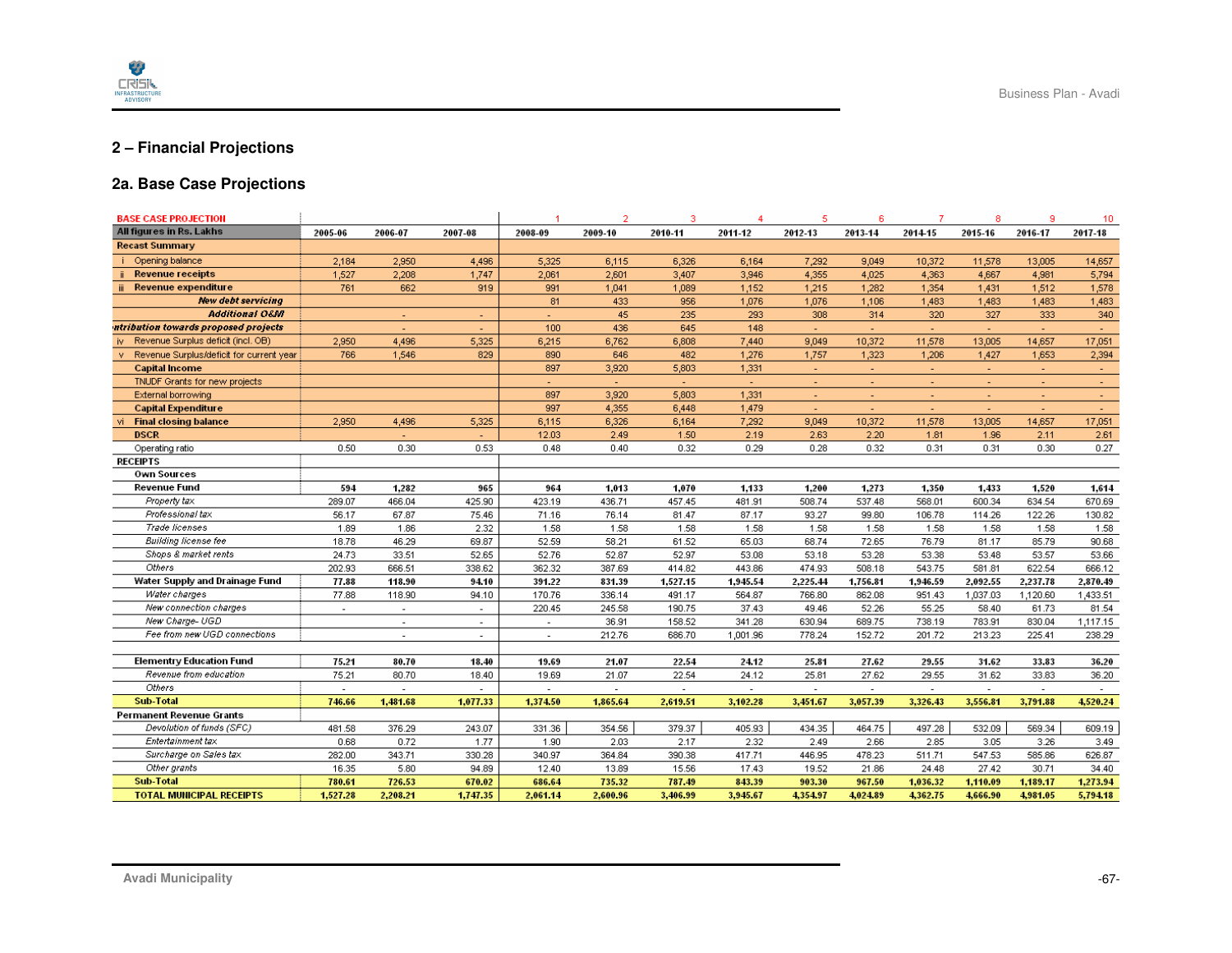| <b>BASE CASE PROJECTION</b>         |         |         |         |         |                          | з                        |                          |                          | я                        |                          | 8        | -9       | 10       |
|-------------------------------------|---------|---------|---------|---------|--------------------------|--------------------------|--------------------------|--------------------------|--------------------------|--------------------------|----------|----------|----------|
| All figures in Rs. Lakhs            | 2005-06 | 2006-07 | 2007-08 | 2008-09 | 2009-10                  | 2010-11                  | 2011-12                  | 2012-13                  | 2013-14                  | 2014-15                  | 2015-16  | 2016-17  | 2017-18  |
| PAYMENTS                            |         |         |         |         |                          |                          |                          |                          |                          |                          |          |          |          |
| Salaries                            |         |         |         |         |                          |                          |                          |                          |                          |                          |          |          |          |
| General Administration              | 314.24  | 18.45   | 253.90  | 269.14  | 285.29                   | 302.40                   | 320.55                   | 339.78                   | 360.17                   | 381.78                   | 404.69   | 428.97   | 454.70   |
| Water Supply                        | 5.92    | 0.03    | 7.62    | 8.08    | 8.56                     | 9.08                     | 9.62                     | 10.20                    | 10.81                    | 11.46                    | 12.15    | 12.87    | 13.65    |
| <b>Sub-Total</b>                    | 320.15  | 18.48   | 261.52  | 277.22  | 293.85                   | 311.48                   | 330.17                   | 349.98                   | 370.98                   | 393.24                   | 416.83   | 441.84   | 468.35   |
| <b>Operation and Maintenance</b>    |         |         |         |         |                          |                          |                          |                          |                          |                          |          |          |          |
| General Administration              | 166.29  | 219.36  | 291.85  | 309.36  | 327.92                   | 347.60                   | 368.45                   | 390.56                   | 413.99                   | 438.83                   | 465.16   | 493.07   | 522.66   |
| Water Supply                        | 141.18  | 117.05  | 133.47  | 141.48  | 141.29                   | 141.32                   | 147.75                   | 151.54                   | 154.21                   | 157.63                   | 161.95   | 165.71   | 169.47   |
| Conservancy                         | 2.36    | 3.26    | 1.07    | 1.14    | 1.21                     | 1.28                     | 1.36                     | 1.44                     | 1.52                     | 1.61                     | 1.71     | 1.81     | 1.92     |
| <b>Street Lighting</b>              | 35.48   | 76.67   | 69.86   | 74.06   | 78.50                    | 83.21                    | 88.20                    | 93.49                    | 99.10                    | 105.05                   | 111.35   | 118.03   | 125.12   |
| Miscellaneous Items                 | 33.34   | 191.10  | 121.59  | 131.31  | 141.82                   | 153.16                   | 165.42                   | 178.65                   | 192.94                   | 208.38                   | 225.05   | 243.05   | 262.50   |
| <b>Sub-Total</b>                    | 378.66  | 607.45  | 617.84  | 657.35  | 690.74                   | 726.57                   | 771.18                   | 815.68                   | 861.77                   | 911.50                   | 965.22   | 1.021.68 | 1.081.66 |
| Loan & Interest Payments            |         |         |         |         |                          |                          |                          |                          |                          |                          |          |          |          |
| Loan repayment old                  | 62.00   | 36.46   | 39.15   | 55.97   | 55.97                    | 51.14                    | 51.14                    | 48.96                    | 48.96                    | 48.96                    | 48.96    | 48.96    | 28.13    |
| Revolving fund                      |         |         |         | ۰       | $\overline{\phantom{a}}$ | $\overline{\phantom{a}}$ | $\overline{\phantom{a}}$ | $\overline{\phantom{a}}$ | $\overline{\phantom{a}}$ | $\overline{\phantom{a}}$ | ٠        | ٠        | $\sim$   |
| <b>Loan &amp; Interest Payments</b> | 62.00   | 36.46   | 39.15   | 55.97   | 55.97                    | 51.14                    | 51.14                    | 48.96                    | 48.96                    | 48.96                    | 48.96    | 48.96    | 28.13    |
|                                     |         |         |         |         |                          |                          |                          |                          |                          |                          |          |          |          |
| <b>TOTAL MUNICIPAL PAYMENTS</b>     | 760.82  | 662.38  | 918.52  | 990.53  | 1.040.56                 | 1,089.19                 | 1.152.49                 | 1,214.62                 | 1.281.71                 | 1.353.70                 | 1.431.01 | 1.512.48 | 1,578.14 |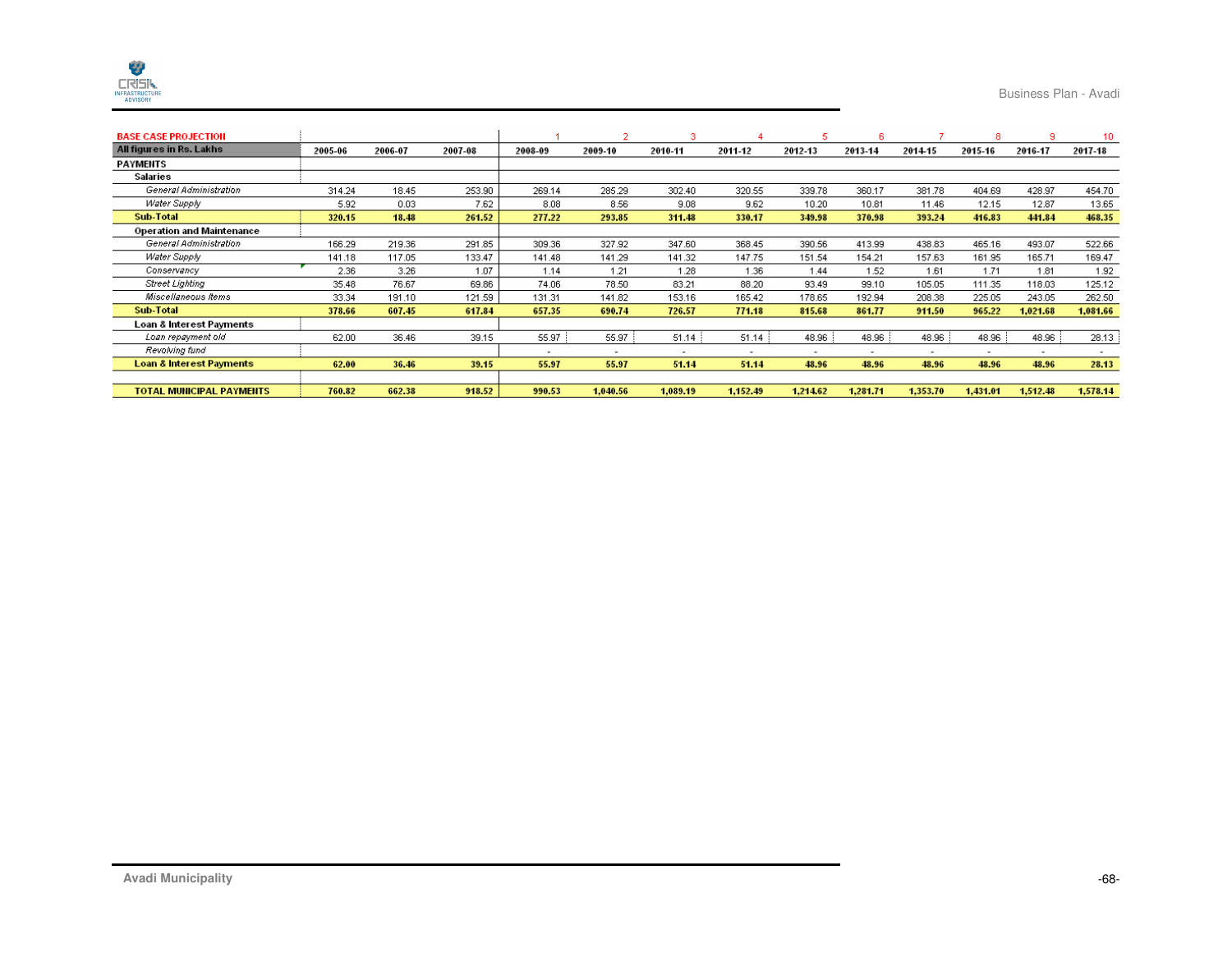

### **2b - Improved Case Projections**

| <b>IMPROVEMENT SCENARIO</b>              |                          |                          |                          |                          | 2        | з        |                | 5                        | в                        |          | 8        |                          | 10             |
|------------------------------------------|--------------------------|--------------------------|--------------------------|--------------------------|----------|----------|----------------|--------------------------|--------------------------|----------|----------|--------------------------|----------------|
| All figures in Rs. Lakhs                 | 2005-06                  | 2006-07                  | 2007-08                  | 2008-09                  | 2009-10  | 2010-11  | 2011-12        | 2012-13                  | 2013-14                  | 2014-15  | 2015-16  | 2016-17                  | 2017-18        |
| <b>Recast Summary</b>                    |                          |                          |                          |                          |          |          |                |                          |                          |          |          |                          |                |
| Opening balance                          | 2,184                    | 2,872                    | 4,418                    | 5,247                    | 6,265    | 6,529    | 6,047          | 7,146                    | 8,924                    | 10,311   | 11,504   | 12,946                   | 14,908         |
| <b>Revenue receipts</b>                  | 1,449                    | 2,208                    | 1,747                    | 2,358                    | 3,056    | 4,020    | 4,720          | 5,134                    | 4,871                    | 5,244    | 5,595    | 6,220                    | 7,273          |
| Revenue expenditure                      | 761                      | 662                      | 919                      | 991                      | 1,049    | 1,107    | 1,173          | 1,242                    | 1,317                    | 1,397    | 1,482    | 1.572                    | 1,648          |
| New debt servicing                       |                          |                          |                          | 101                      | 542      | 1,195    | 1,344          | 1,344                    | 1,383                    | 1,853    | 1,853    | 1.853                    | 1,853          |
| <b>Additional O&amp;M</b>                | $\sim$                   | $\sim$                   | $\sim$                   | ÷.                       | 112      | 588      | 733            | 770                      | 785                      | 801      | 817      | 833                      | 850            |
| contribution towards proposed projects   |                          |                          |                          | 125                      | 544      | 806      | 185            |                          |                          |          |          |                          |                |
| Revenue Surplus deficit (incl. OB)       | 2,872                    | 4,418                    | 5.247                    | 6,389                    | 7,073    | 6,853    | 7,331          | 8,924                    | 10,311                   | 11,504   | 12,946   | 14,908                   | 17,830         |
| Revenue Surplus/deficit for current year | 689                      | 1,546                    | 829                      | 1,142                    | 808      | 324      | 1,284          | 1,778                    | 1,386                    | 1,193    | 1,443    | 1,961                    | 2,922          |
| <b>Capital Income</b>                    |                          |                          |                          | 2,367                    | 10,343   | 15,314   | 3,513          | $\sim$                   | $\blacksquare$           | $\sim$   | $\sim$   | $\sim$                   | $\sim$         |
| TNUDF Grants for new projects            |                          |                          |                          | 1,246                    | 5,444    | 8,060    | 1,849          |                          | $\blacksquare$           |          |          |                          |                |
| External borrowing                       |                          |                          |                          | 1,121                    | 4,899    | 7,254    | 1,664          | $\overline{\phantom{a}}$ |                          |          |          |                          |                |
| <b>Capital Expenditure</b>               |                          |                          |                          | 2,492                    | 10,888   | 16,120   | 3,698          | $\mathbf{r}$             | ÷                        |          |          | ×.                       | <b>A</b>       |
| <b>Final closing balance</b>             | 2,872                    | 4,418                    | 5,247                    | 6,265                    | 6,529    | 6,047    | 7,146          | 8,924                    | 10,311                   | 11.504   | 12,946   | 14.908                   | 17,830         |
| <b>DSCR</b>                              |                          |                          |                          | 12.32                    | 2.49     | 1.27     | 1.95           | 2.32                     | 2.00                     | 1.64     | 1.78     | 2.06                     | 2.58           |
|                                          |                          |                          |                          |                          |          |          |                |                          |                          |          |          |                          |                |
| <b>RECEIPTS</b>                          |                          |                          |                          |                          |          |          |                |                          |                          |          |          |                          |                |
| <b>Own Sources</b>                       |                          |                          |                          |                          |          |          |                |                          |                          |          |          |                          |                |
| Revenue Fund                             | 593.57                   | 1,282.08                 | 964.83                   | 1,052.08                 | 1,150.53 | 1,234.61 | 1,356.26       | 1,445.39                 | 1,571.16                 | 1,669.45 | 1,774.58 | 2,138.85                 | 2,304.52       |
| Property tax                             | 289.07                   | 466.04                   | 425.90                   | 479.45                   | 530.31   | 553.58   | 637.24         | 681.37                   | 721.37                   | 762.66   | 806.14   | 1,071.44                 | 1,165.39       |
| Professional tax                         | 56.17                    | 67.87                    | 75.46                    | 81.50                    | 88.02    | 95.06    | 102.66         | 110.88                   | 119.75                   | 129.33   | 139.67   | 150.84                   | 162.91         |
| Trade licenses                           | 1.89                     | 1.86                     | 2.32                     | 2.48                     | 2.53     | 2.46     | 2.36           | 2.21                     | 2.39                     | 2.40     | 2.40     | 2.40                     | 2.40           |
| <b>Building license fee</b>              | 18.78                    | 46.29                    | 69.87                    | 55.21                    | 58.36    | 61.68    | 65.20          | 68.91                    | 81.75                    | 86.41    | 91.33    | 96.53                    | 102.03         |
| Shops & market rents                     | 24.73                    | 33.51                    | 52.65                    | 67.74                    | 76.35    | 95.26    | 88.11          | 84.48                    | 108.55                   | 108.32   | 108.27   | 140.73                   | 140.72         |
| Others                                   | 202.93                   | 666.51                   | 338.62                   | 365.71                   | 394.97   | 426.56   | 460.69         | 497.54                   | 537.35                   | 580.34   | 626.76   | 676.90                   | 731.06         |
| Water Supply and Drainage Fund           | $\overline{a}$           | 118.90                   | 94.10                    | 427.81                   | 954.55   | 1,755.79 | 2,248.11       | 2,480.66                 | 1,990.76                 | 2,156.00 | 2,282.88 | 2,414.53                 | 3,161.27       |
| Water charges                            | $\overline{\phantom{a}}$ | 118.90                   | 94.10                    | 207.35                   | 459.30   | 719.82   | 867.44         | 1,022.02                 | 1,096.03                 | 1,160.85 | 1,227.35 | 1,297.35                 | 1,724.29       |
| New connection charges                   | $\overline{\phantom{a}}$ | $\overline{\phantom{a}}$ | $\overline{\phantom{a}}$ | 220.45                   | 245.58   | 190.75   | 37.43          | 49.46                    | 52.26                    | 55.25    | 58.40    | 61.73                    | 81.54          |
| New Charge-UGD                           |                          | $\blacksquare$           | $\overline{\phantom{a}}$ | $\overline{\phantom{a}}$ | 36.91    | 158.52   | 341.28         | 630.94                   | 689.75                   | 738.19   | 783.91   | 830.04                   | 1,117.15       |
| Fee from new UGD connections             | $\sim$                   |                          |                          |                          | 212.76   | 686.70   | 1,001.96       | 778.24                   | 152.72                   | 201.72   | 213.23   | 225.41                   | 238.29         |
| <b>Elementry Education Fund</b>          | 75.21                    | 80.70                    | 18.40                    | 62.75                    | 67.77    | 73.19    | 79.05          | 85.37                    | 92.20                    | 99.58    | 107.54   | 116.15                   | 125.44         |
| Revenue from education                   | 75.21                    | 80.70                    | 18.40                    | 62.75                    | 67.77    | 73.19    | 79.05          | 85.37                    | 92.20                    | 99.58    | 107.54   | 116.15                   | 125.44         |
| Others                                   | $\overline{\phantom{a}}$ |                          | $\overline{\phantom{a}}$ | $\overline{\phantom{a}}$ | ٠        | $\sim$   | $\overline{a}$ | $\overline{a}$           | $\overline{\phantom{a}}$ |          | $\sim$   | $\overline{\phantom{a}}$ | $\overline{a}$ |
| <b>Sub-Total</b>                         | 668.78                   | 1,481.68                 | 1,077.33                 | 1,542.64                 | 2,172.86 | 3,063.59 | 3,683.41       | 4,011.42                 | 3,654.11                 | 3,925.03 | 4,165.00 | 4,669.53                 | 5,591.23       |
| <b>Permanent Revenue Grants</b>          |                          |                          |                          |                          |          |          |                |                          |                          |          |          |                          |                |
| Devolution of funds (SFC)                | 481.58                   | 376.29                   | 243.07                   | 262.52                   | 283.52   | 306.20   | 330.70         | 357.15                   | 385.73                   | 416.58   | 449.91   | 485.90                   | 524.78         |
| Entertainment tax                        | 0.68                     | 0.72                     | 1.77                     | 1.91                     | 2.07     | 2.23     | 2.41           | 2.60                     | 2.81                     | 3.04     | 3.28     | 3.54                     | 3.83           |
| Surcharge on Sales tax                   | 282.00                   | 343.71                   | 330.28                   | 356.71                   | 385.24   | 416.06   | 449.35         | 485.30                   | 524.12                   | 566.05   | 611.33   | 660.24                   | 713.06         |
| Other grants                             | 16.35                    | 5.80                     | 94.89                    | 106.28                   | 119.03   | 133.31   | 149.31         | 167.23                   | 187.30                   | 209.77   | 234.95   | 263.14                   | 294.72         |
| <b>Sub-Total</b>                         | 780.61                   | 726.53                   | 670.02                   | 727.42                   | 789.86   | 857.81   | 931.77         | 1,012.28                 | 1,099.96                 | 1,195.44 | 1.299.47 | 1,412.83                 | 1,536.38       |
| <b>TOTAL MUNICIPAL RECEIPTS</b>          | 1,449.40                 | 2,208.21                 | 1,747.35                 | 2,358.46                 | 3,056.16 | 4,020.18 | 4,719.58       | 5,134.05                 | 4,870.71                 | 5,243.75 | 5,594.78 | 6,220.08                 | 7,273.19       |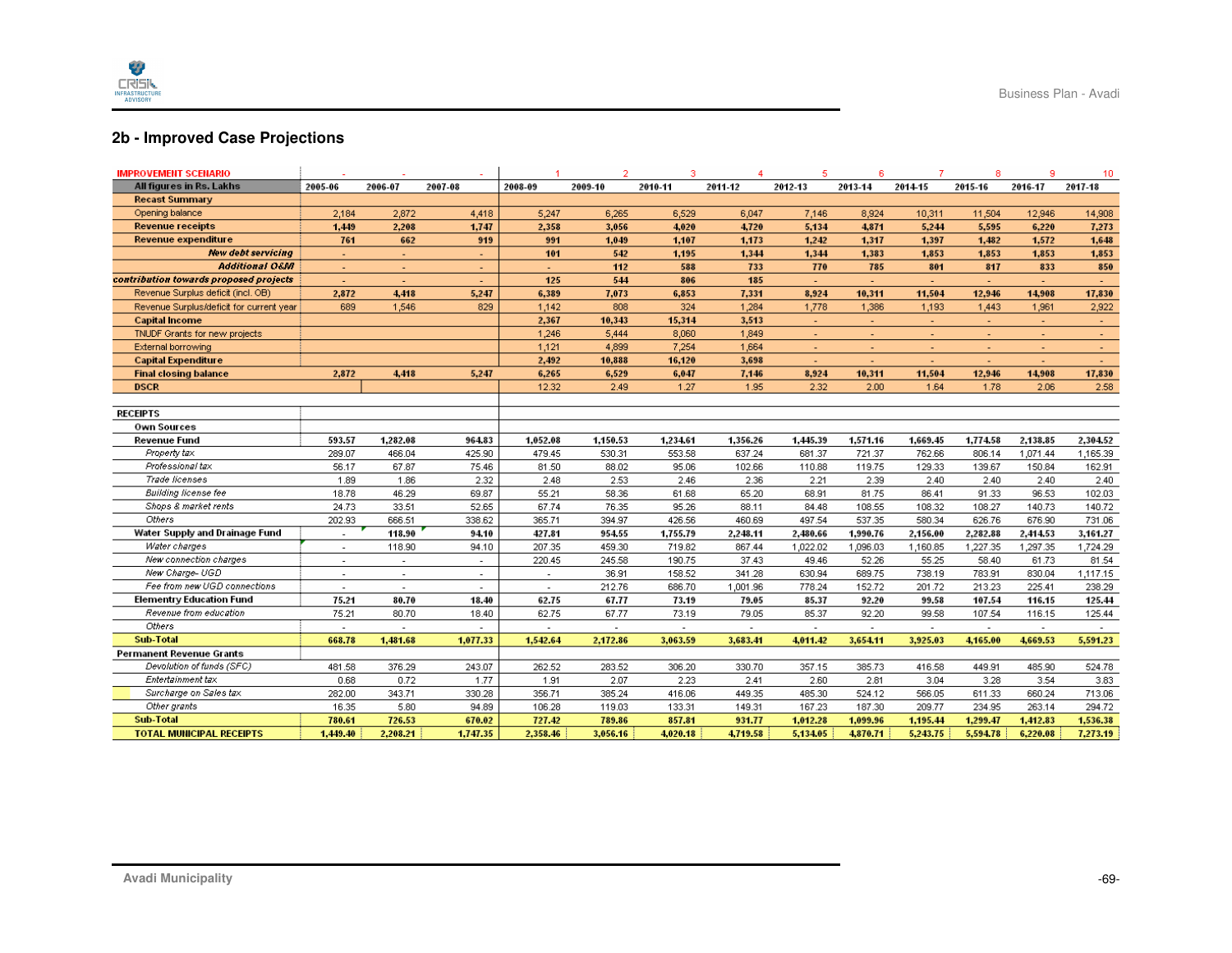| <b>IMPROVEMENT SCENARIO</b>         |                          |         | $\overline{\phantom{a}}$ |         |          |          |                          |                          | в        |          | 8        |          | 10       |
|-------------------------------------|--------------------------|---------|--------------------------|---------|----------|----------|--------------------------|--------------------------|----------|----------|----------|----------|----------|
| All figures in Rs. Lakhs            | 2005-06                  | 2006-07 | 2007-08                  | 2008-09 | 2009-10  | 2010-11  | 2011-12                  | 2012-13                  | 2013-14  | 2014-15  | 2015-16  | 2016-17  | 2017-18  |
| PAYMENTS                            |                          |         |                          |         |          |          |                          |                          |          |          |          |          |          |
| <b>Salaries</b>                     |                          |         |                          |         |          |          |                          |                          |          |          |          |          |          |
| General Administration              | 314.24                   | 18.45   | 253.90                   | 269.14  | 285.29   | 302.40   | 320.55                   | 339.78                   | 360.17   | 381.78   | 404.69   | 428.97   | 454.70   |
| Water Supply                        | 5.92                     | 0.03    | 7.62                     | 8.08    | 8.56     | 9.08     | 9.62                     | 10.20                    | 10.81    | 11.46    | 12.15    | 12.87    | 13.65    |
| <b>Sub-Total</b>                    | 320.15                   | 18.48   | 261.52                   | 277.22  | 293.85   | 311.48   | 330.17                   | 349.98                   | 370.98   | 393.24   | 416.83   | 441.84   | 468.35   |
| <b>Operation and Maintenance</b>    |                          |         |                          |         |          |          |                          |                          |          |          |          |          |          |
| General Administration              | 166.29                   | 219.36  | 291.85                   | 309.36  | 327.92   | 347.60   | 368.45                   | 390.56                   | 413.99   | 438.83   | 465.16   | 493.07   | 522.66   |
| Water Supply                        | 141.18                   | 117.05  | 133.47                   | 141.48  | 149.97   | 158.97   | 168.50                   | 178.61                   | 189.33   | 200.69   | 212.73   | 225.50   | 239.03   |
| Conservancy                         | 2.36                     | 3.26    | 1.07                     | 1.14    | 1.21     | 1.28     | 1.36                     | 1.44                     | 1.52     | 1.61     | 1.71     | 1.81     | 1.92     |
| Street Lighting                     | 35.48                    | 76.67   | 69.86                    | 74.06   | 78.50    | 83.21    | 88.20                    | 93.49                    | 99.10    | 105.05   | 111.35   | 118.03   | 125.12   |
| Miscellaneous Items                 | 33.34                    | 191.10  | 121.59                   | 131.31  | 141.82   | 153.16   | 165.42                   | 178.65                   | 192.94   | 208.38   | 225.05   | 243.05   | 262.50   |
| <b>Sub-Total</b>                    | 378.66                   | 607.45  | 617.84                   | 657.35  | 699.41   | 744.21   | 791.93                   | 842.75                   | 896.89   | 954.57   | 1.016.01 | 1.081.47 | 1,151.22 |
| Loan & Interest Payments            |                          |         |                          |         |          |          |                          |                          |          |          |          |          |          |
| Loan repayment old                  | 62.00                    | 36.46   | 39.15                    | 55.97   | 55.97    | 51.14    | 51.14                    | 48.96                    | 48.96    | 48.96    | 48.96    | 48.96    | 28.13    |
| Revolving fund                      |                          |         |                          | ۰       | ۰        | ٠        | $\overline{\phantom{a}}$ | $\overline{\phantom{a}}$ |          |          | ۰.       | ۰.       |          |
| <b>Loan &amp; Interest Payments</b> | 62.00                    | 36.46   | 39.15                    | 55.97   | 55.97    | 51.14    | 51.14                    | 48.96                    | 48.96    | 48.96    | 48.96    | 48.96    | 28.13    |
| New Charge SWM                      | $\overline{\phantom{a}}$ |         | $\overline{\phantom{a}}$ | 88.41   | 93.45    | 98.77    | 104.40                   | 110.35                   | 116.64   | 123.28   | 130.31   | 137.73   | 145.58   |
|                                     |                          |         |                          |         |          |          |                          |                          |          |          |          |          |          |
| <b>TOTAL MUNICIPAL PAYMENTS</b>     | 760.82                   | 662.38  | 918.52                   | 990.53  | 1,049.23 | 1,106.83 | 1,173.24                 | 1,241.69                 | 1,316.83 | 1,396.76 | 1,481.80 | 1,572.27 | 1,647.70 |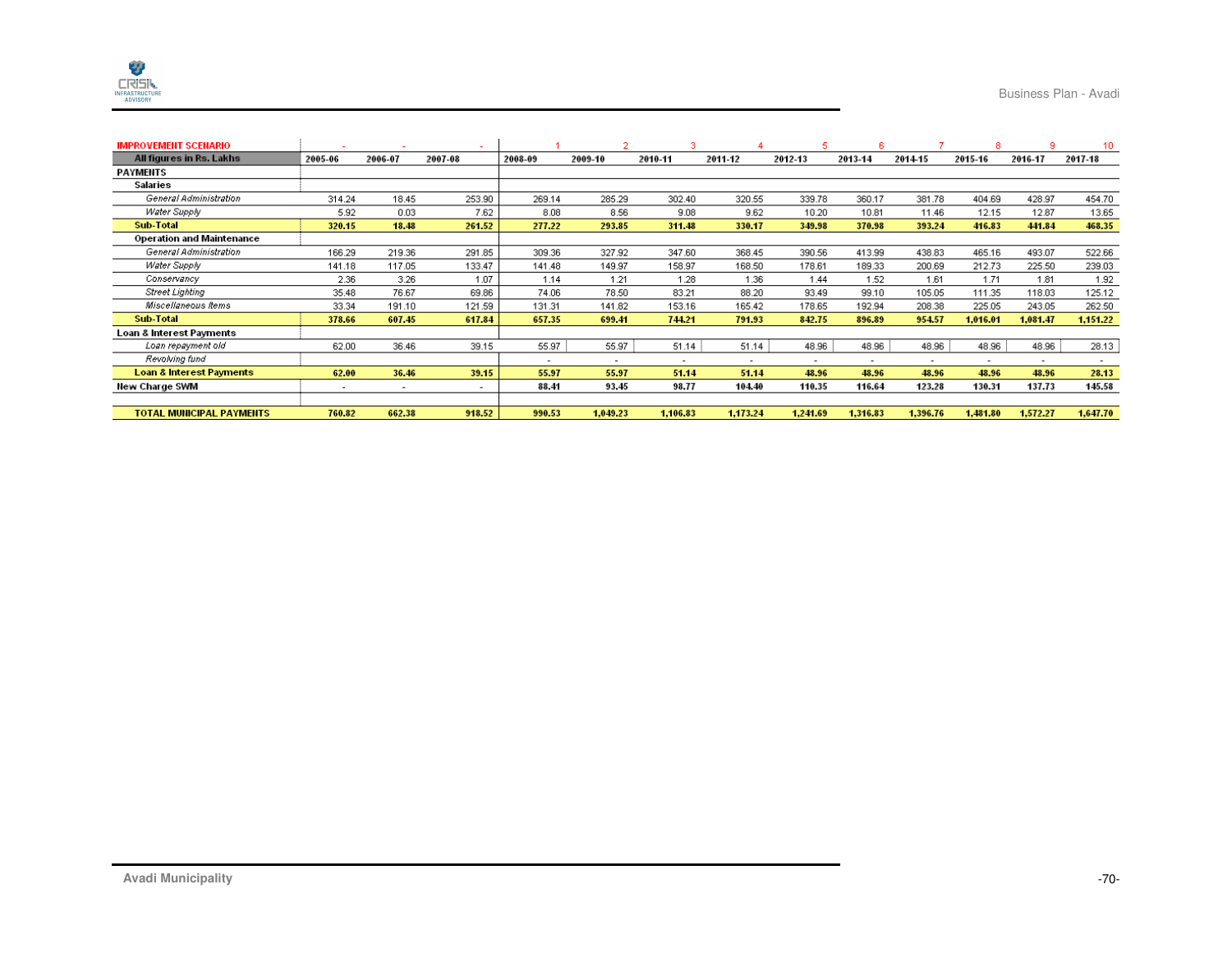

#### **3 - RECAST OF ANNUAL ACCOUNTS**

Annual accounts are the financial documents/reports prepared by ULBs. However, an annual account does not reflect the correct picture of an ULB's surplus due to incorrect classification of revenue heads. To gauge the correct financial picture of the ULB, it is critical to recast the accounts details as per the standard nomenclature. The annual accounts collected from the municipality would be recast in a common format, which would highlight the true financial picture of the ULB. Based on the recast, the financial assessment would be carried out. This would be in terms of growth over the years, dependence on state government, performance efficiency, etc.

#### **Receipts/Income/Revenue**

The objective of recasting the income side is to estimate the receipts that are under the control of the ULB and/or those which are utilised for meeting the core expenditure of the ULB. The ULB receives funds from various sources such as:

#### **Own tax and non-tax revenues**

Items under these heads include property taxes and water charges, which the ULB levies and appropriates. It has complete freedom to exploit these sources, subject only to certain restrictions by the state in the form of maximum tax rates, etc.

#### **Grants and transfers from the state**

Grants that are utilised towards meeting the core expenditure of the ULB are included under this head. Examples are TFC, EFC, SFC grants, city development grants, transfer of stamp duty, etc.

#### **Tied/specific grants**

These include items like funds under MP/MLA grant, IDSMT, SJSRY, Housing scheme, etc. These funds are received from external entities and are used for non-core activities like constructing shops and houses. In the absence of these grants, the ULB is unlikely to incur any expenditure on these activities. Hence, they are not included in core receipts and payments. A qualification is that some of these tied grants (Low Cost Sanitation Scheme) are for core functions. In such cases, a case-by-case approach is employed.

#### **Loans, deposits, advances, extraordinary items, accounting items**

Deposits and advances are amounts that have to be repaid and hence cannot be considered as ULB receipts. Notional receipts include receipts from the SFC. (This is the amount received by the ULB after deducting the dues owed by the ULB to Electricity Board, TWAD, etc). The subcomponents of property tax like Library Cess, Health Cess etc. that are transferred to the state are shown under the head of Extraordinary Items. Similarly, Loans are not considered as income for the ULB and hence their receipt should be distinguished from other receipts.

#### **Payments/Expenditure**

The objective of recasting the expenditure figures is to estimate the expenditure that is under the control of the ULB, or is incurred in meeting the cost of core functions of the ULB. The ULB's expenditure can be divided into the following broad categories

#### **General municipal expenditure, salaries and capital expenditure**

Administrative expenses (revenue collection, etc.) and cost of providing services (water supply, street lighting) are included under this head.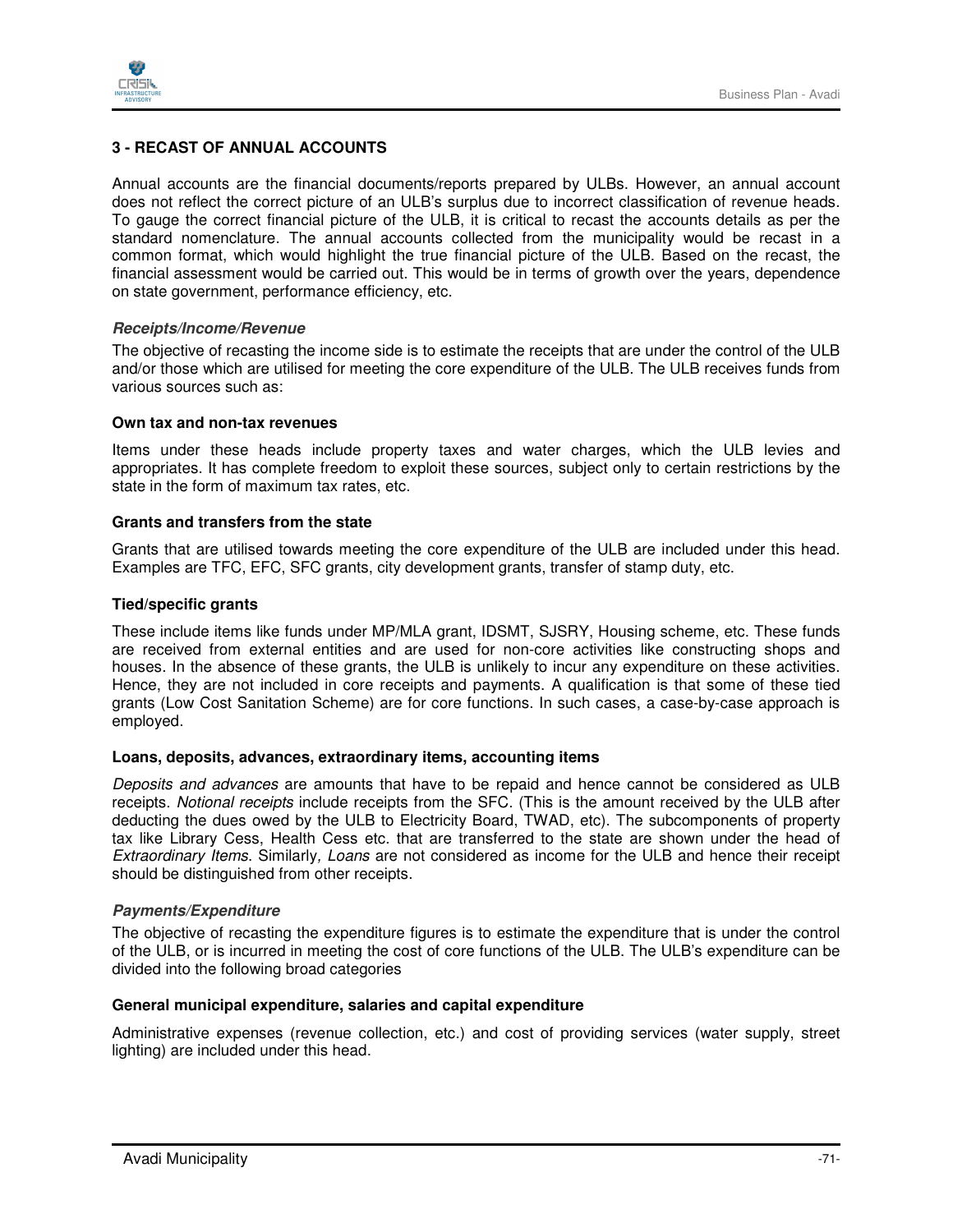

#### **Expenditure on government schemes**

Non-core expenditure items like IDSMT, SJSRY, Housing scheme etc. are included under this head.

#### **Extraordinary expenditure**

Items like repayment of loans, deposits, advances and transfer of cesses, which are collected as subcomponent of property tax are included under this head. Repayment of debt is an exception in this category, as it has to be factored into long-term projections.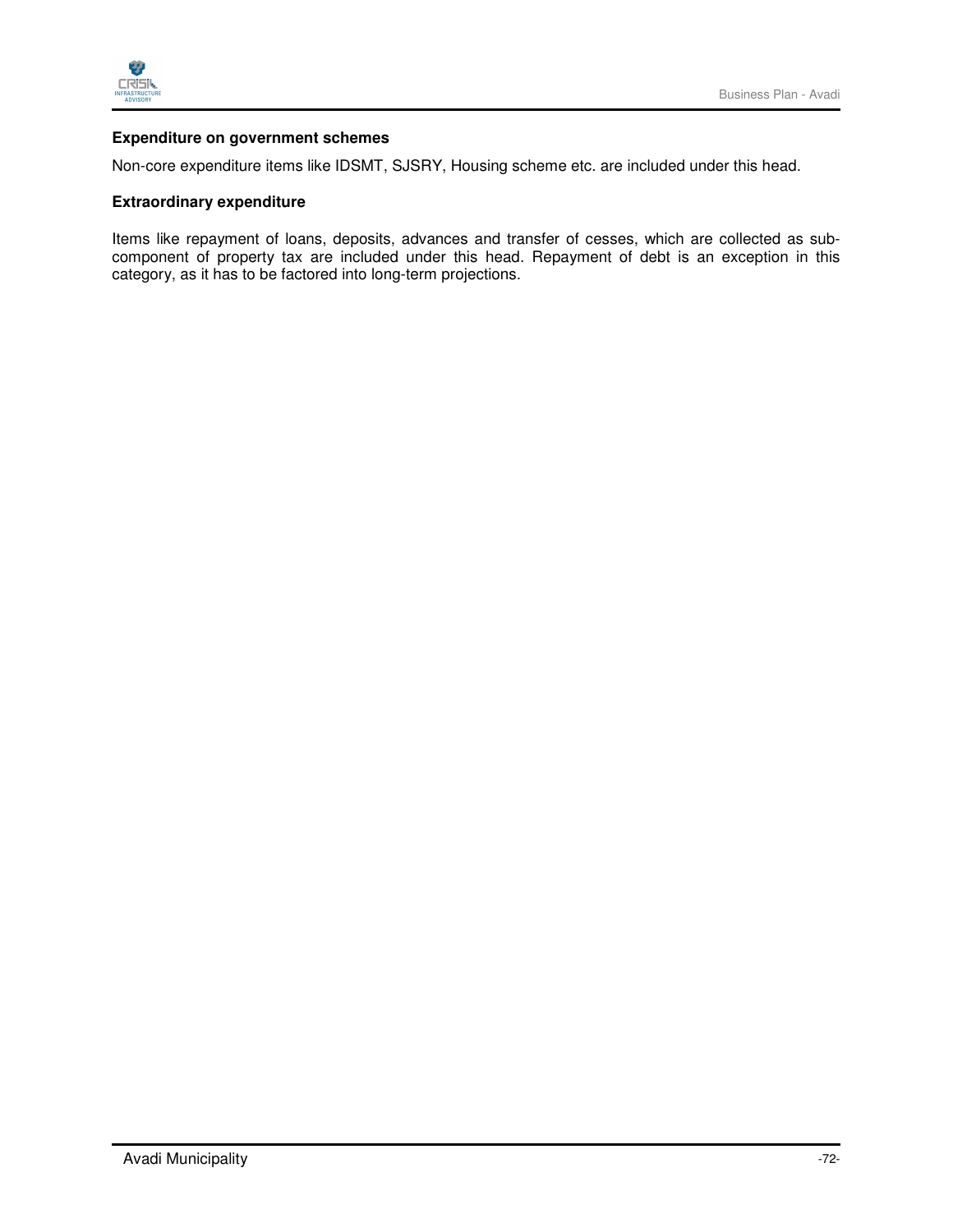

# **4 - NORMS & BENCHMARKS FOR MUNICIPAL SERVICES**

## **Solid Waste**

| <b>Parameters</b>                      | NIUA norms | <b>Remarks</b>                     |
|----------------------------------------|------------|------------------------------------|
| Per Capita Waste generated/day (grams) | 250-450    | ORG has stated a norm of 380 grams |
|                                        |            | KCL adopted a norm of 700 grams    |
| <b>Collection Performance</b>          | 100%       | KCL adopted a norm of minimum 90%  |
| Vehicle Capacity adequacy ratio        | 68%        |                                    |
| Staffing                               | $2.8*$     |                                    |

\* Sanitary workers per 1000 population

## **Public Works department**

| <b>Parameters</b>                  | <b>NIUA</b> | <b>Remarks</b>                          |
|------------------------------------|-------------|-----------------------------------------|
| Road Density (km/sq. km.)          | 17.50%      |                                         |
| Black Topped (BT)/Concrete Surface | 92.93%      |                                         |
| <b>Street Lighting</b>             | N.A.        | Norm of 25-30 mts spacing between posts |

# **Water Supply and Sewerage**

| <b>Parameters</b>                                                      | <b>Zakaria</b><br><b>Committee</b> | <b>CPHEEO</b>                                  | <b>MoUAE</b>       | <b>COPP</b>                | <b>NIUA</b>                   | <b>TCPO</b>        | <b>National</b><br><b>Master</b> | <b>Eight</b><br><b>Five</b> | <b>Remarks</b>                                                                           |
|------------------------------------------------------------------------|------------------------------------|------------------------------------------------|--------------------|----------------------------|-------------------------------|--------------------|----------------------------------|-----------------------------|------------------------------------------------------------------------------------------|
|                                                                        |                                    |                                                |                    |                            |                               |                    | Plan                             | Year<br>Plan                |                                                                                          |
| <b>Water Supply</b>                                                    |                                    |                                                |                    |                            |                               |                    |                                  |                             |                                                                                          |
| Water Supply daily<br>per capita (LPCD)                                | <b>270 LPCD</b><br>(202.5 LPCD)    | 150-200<br><b>LPCD</b><br>(125-200<br>LPCD)    | 150<br><b>LPCD</b> | 180-<br>225<br><b>LPCD</b> | $170 -$<br>210<br><b>LPCD</b> | 180<br><b>LPCD</b> | 70-250<br><b>LPCD</b>            | 125<br><b>LPCD</b>          | ORG has suggested<br>a norm of 180 LPCD                                                  |
| Population coverage                                                    | N.A.                               | N.A.                                           | N.A.               | N.A.                       | 100%                          | N.A.               | N.A.                             | N.A.                        |                                                                                          |
| Distribution<br>network<br>coverage                                    | N.A.                               | N.A.                                           | N.A.               | N.A.                       | 79%                           | N.A.               | N.A.                             | N.A.                        |                                                                                          |
| Total<br>storage<br>required                                           | N.A.                               | N.A.                                           | N.A.               | N.A.                       | 40%                           | N.A.               | N.A.                             | N.A.                        |                                                                                          |
| Storage capacity ratio                                                 | N.A.                               | N.A.                                           | N.A.               | N.A.                       | 199                           | N.A.               | N.A.                             | N.A.                        | <b>KCL</b><br>adopted<br>a<br>storage norm of 35%<br>of supply                           |
| <b>Total treatment</b>                                                 | N.A.                               | N.A.                                           | N.A.               | N.A.                       | 100%                          | N.A.               | N.A.                             | N.A.                        | KCL adopted a norm<br>of 100% of supply                                                  |
| <b>Sewerage</b>                                                        |                                    |                                                |                    |                            |                               |                    |                                  |                             |                                                                                          |
| of<br>Coverage<br>sewerage system<br>(With<br>treatment<br>facilities) | 100%                               | N.A.                                           | N.A.               | N.A.                       | 100%                          | N.A.               | 100%                             | N.A.                        | <b>ORG</b><br>also<br>has<br>suggested a<br>min<br>norm of 100%                          |
| % Water supply expected<br>to reach the sewers                         | Domestic-80%<br>Industrial-90%     | 80%                                            | N.A.               | N.A.                       | N.A.                          | N.A.               | N.A.                             | N.A.                        | WHO norm is 130 LPCD<br>water supply for effective<br>functioning of the sewer<br>system |
| Minimum Capacity of<br>underground<br>sewerage (LPCD)                  | N.A.                               | 150<br><b>LPCD</b><br>water<br>supply<br>level | N.A.               | N.A.                       | N.A.                          | N.A.               | N.A.                             | N.A.                        |                                                                                          |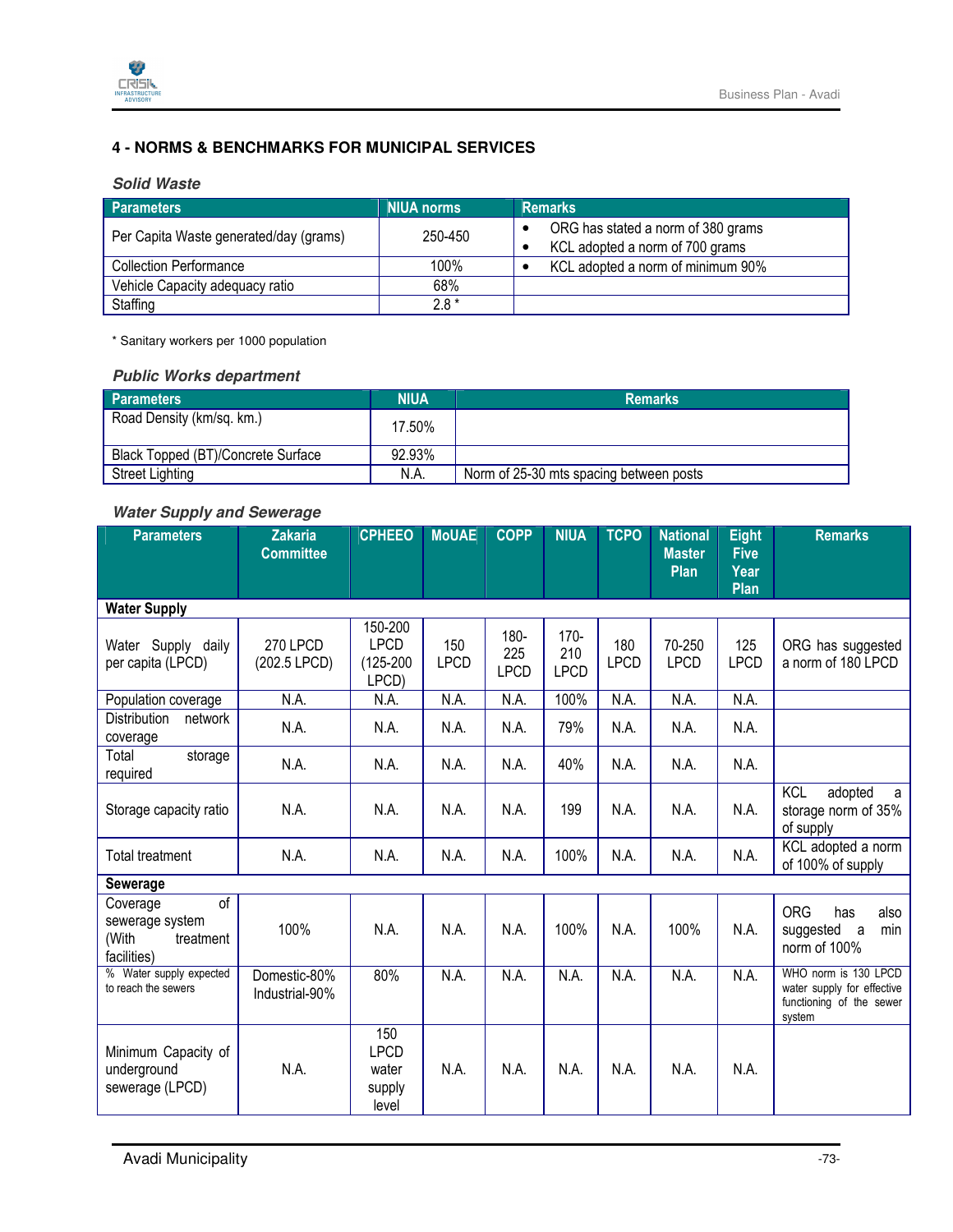

| <b>Storm Water Drains</b>                  | N.A. | N.A. | N.A. | N.A. | 130% | N.A. | N.A. | N.A. | KCL adopted a norm<br>of 130% * |
|--------------------------------------------|------|------|------|------|------|------|------|------|---------------------------------|
| <b>UGD</b><br>network<br>coverage (% area) |      |      |      |      | 78%  |      |      |      |                                 |

\* Of road length where UGD is available

#### **Expenditure (Rs/capita/annum)**

| <b>Zakaria</b><br><b>Committee*</b> | <b>NIUA</b> | <b>Remarks</b>                                        |
|-------------------------------------|-------------|-------------------------------------------------------|
| 560.55                              | Rs. 351.55  |                                                       |
| 193.70                              | N.A.        | HUDCO* has suggested a norm of Rs. 150-<br>200/Capita |
| 225.98                              | N.A.        |                                                       |
| N.A.                                | Rs. 2,500   |                                                       |
| 41.77                               | N.A.        |                                                       |
| 54.12                               | N.A.        |                                                       |
| 94.95                               | N.A.        |                                                       |
| 37.98                               | N.A.        |                                                       |
| 7.59                                | N.A.        |                                                       |
| 7.22                                | N.A.        |                                                       |
| 75.96                               | N.A.        |                                                       |
|                                     |             |                                                       |

\*Adjusted at 1994-95 prices by using consumer price Index for Urban Non-manual Workers \*\*in its study of cost analysis of urban infrastructure projects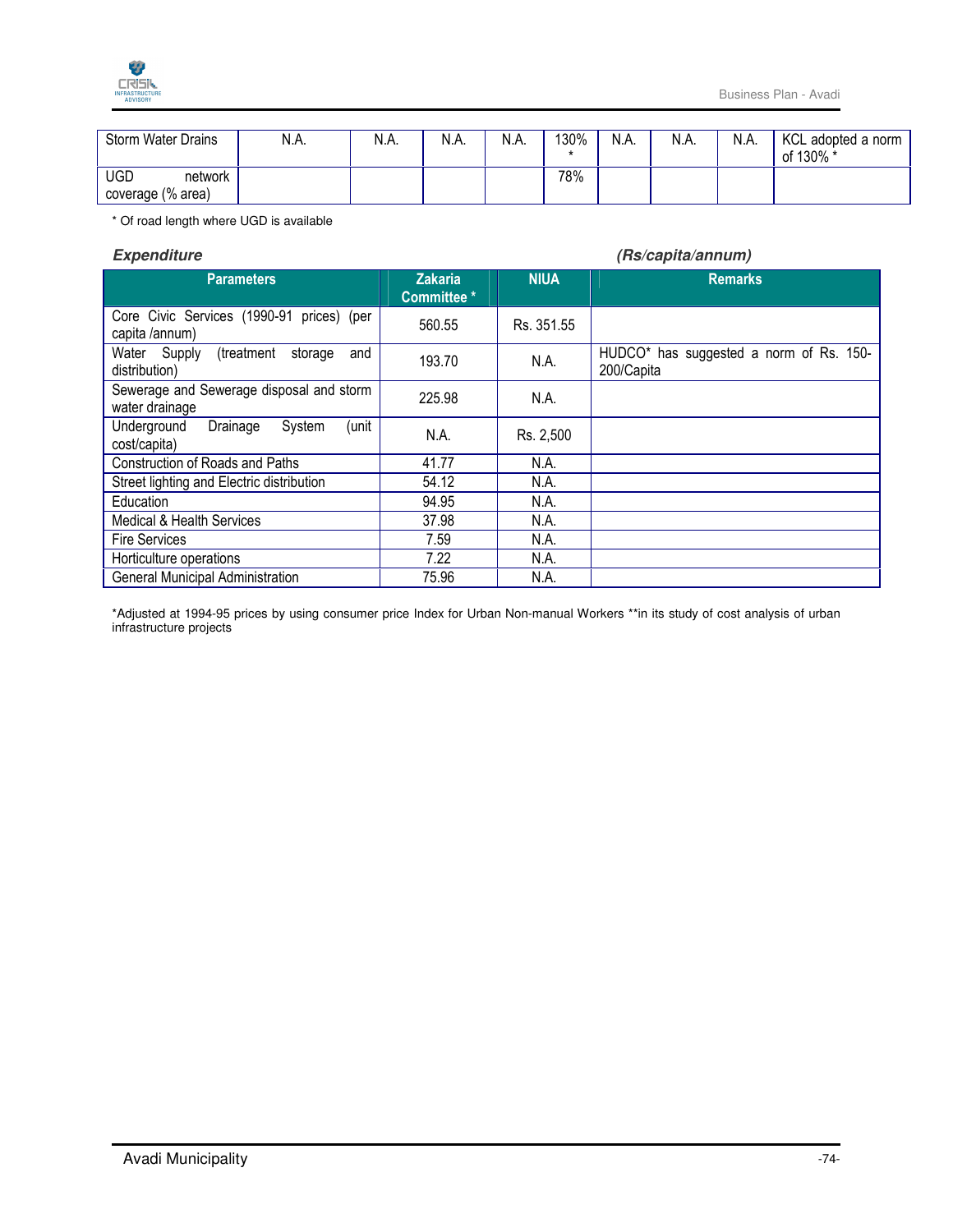

# **Primary Education and Health Care**

| <b>Agency</b>                                            | <b>Physical standard</b>                                     |
|----------------------------------------------------------|--------------------------------------------------------------|
|                                                          | <b>Primary Education and Health Care</b>                     |
| COPP                                                     | One primary school for 3500 population<br>$\Rightarrow$      |
|                                                          | Area: 3 acres<br>$\Rightarrow$                               |
|                                                          | Seats: 400-500 per school<br>$\Rightarrow$                   |
| <b>Bureau of Public Enterprises</b>                      | One primary School for 3000-4000 population<br>$\Rightarrow$ |
|                                                          | Area: 3 acres<br>$\Rightarrow$                               |
|                                                          | Seats: 300-400 per school<br>$\Rightarrow$                   |
| <b>TCPO</b>                                              | One nursery school for 1250-1500 population<br>$\Rightarrow$ |
|                                                          | Area: 0, 25 acres                                            |
|                                                          | Seats: 75-90 per school<br>$\Rightarrow$                     |
|                                                          | One primary school for 4000 population<br>$\Rightarrow$      |
|                                                          | Area: 2-2.5 acres<br>$\Rightarrow$                           |
|                                                          | Seats: 450-500 per school                                    |
| <b>Primary Education and Health Care</b>                 |                                                              |
| Minimum Needs Programme & Report of the Working Group on | One PHC for 30,000 population in plains and 20,000           |
| district Planning (1984)                                 | pop. in tribal and hill areas                                |
|                                                          | One sub-centre for 5,000 pop. in plains and 3,000 in         |
|                                                          | tribal and hilly areas                                       |
|                                                          | Distance: +5 kms.                                            |
|                                                          | One Community Health Centre for 1 lakh pop.<br>$\Rightarrow$ |
| COPP                                                     | One Health Centre for 20,000 pop.<br>$\Rightarrow$           |
|                                                          | Area: 1-1.5 acres<br>$\Rightarrow$                           |
|                                                          | 3 beds for every 1000 persons                                |
| <b>TCPO</b>                                              | One health centre for 36,000 pop.<br>$\Rightarrow$           |
|                                                          | Area: 1-1.5 acres                                            |
|                                                          | One Health clinic for 12,000 pop.                            |
|                                                          | Area: 1-1.5 acre<br>$\Rightarrow$                            |

Source: NIUA (August, 1996), Kanpur Municipal Corporation A Study of its Finances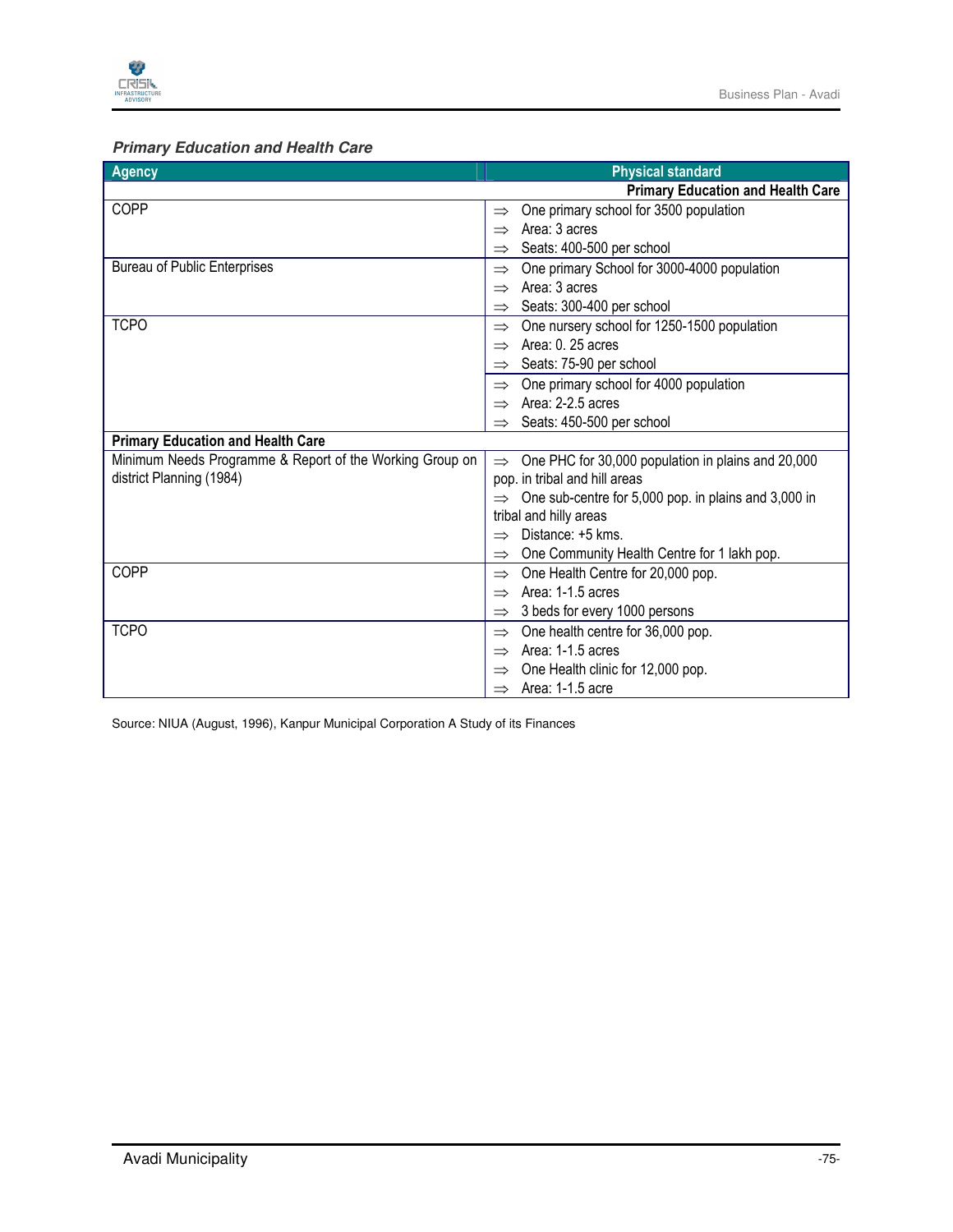

# **5 - BEST PRACTICES**

This section lists the Best Practices undertaken by various Urban Local Bodies or as proposed by various nodal agencies. The Best Practices have been classified into the following categories:

- **Planning Processes**
- **Governance**
- **Financial Management**
- **Service Delivery**
- **Support Systems**
- **Legal/Tax/Tariff reforms**

## **Planning Processes**

An Urban Local Body should ideally prepare the following plans:

a) Development/Master Plan for each major urban service provided by the Corporation

These are long-term spatial plans (for a period of ten to twenty years) and include a projected land use plan for the city. These plans are based on detailed socio-economic surveys and population projections.

## **Case Studies**

(i) Physical Development and Financial Planning - Baroda Municipal Corporation  $(BMC)^{16}$ 

BMC has taken a number of steps to create a formal long-term planning machinery. In 1991, the corporation carried out an exhaustive exercise of listing all the ongoing and proposed work to know the pending development work and the resource gap. On the basis of this information, the corporation prepared a long-term development plan for the period 1991-2001.

This plan was then broken down into annual plans. The corporation worked out the resource requirements for undertaking changes for each service. This planning exercise also developed a longterm financial plan wherein it assessed the funds available from external (loan, subsidy etc.) as well as internal (savings/surplus) financial sources; it also contained a resources augmentation plan, which included increase in tax rates and other measures to bridge the resource gap.

- In April 1994, the corporation created a formal 'Planning and Estimates Cell', headed by the executive engineer, and co-supported by the chief accountant, under the direct control and supervision of the Municipal commissioner, which was responsible for:
- Preparation of long-term development plans for all the services and their revision every year
- Preparation of estimates of each development work pertaining to basic urban services
- Scrutiny of budget, financial outlay required etc
- Creation of database on all the urban services
- Review of all the works in progress
- Preparation and submission of loan proposals to outside agencies etc

## **Governance**

-

Good governance implies inclusion of all groups in urban society and accountability, integrity and transparency of local government actions, in defining and pursuing shared goals.

<sup>16</sup> Best Practices Catalogue, CMAG/September, 1999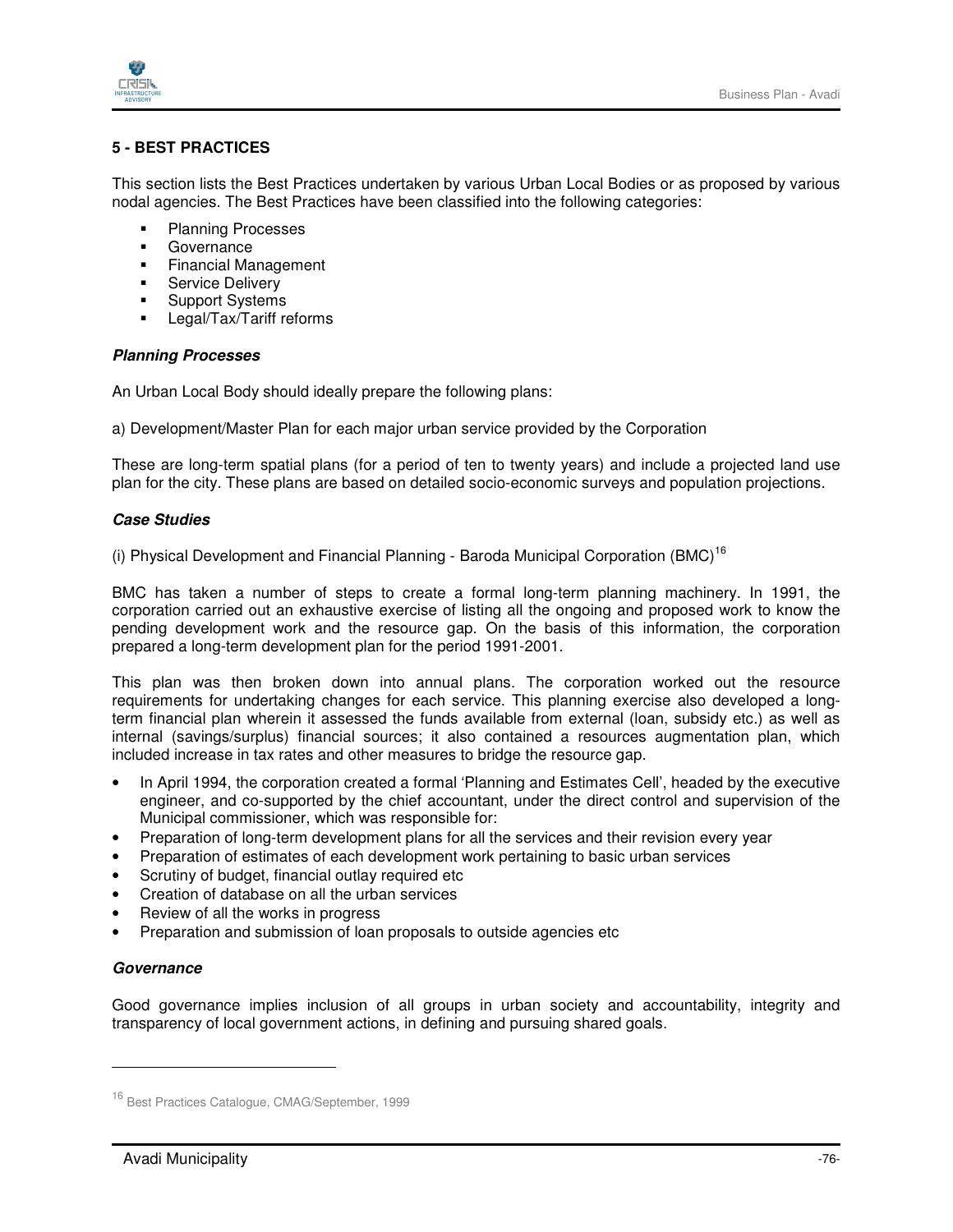

## **Case Studies**

## **(i) Report Card on Urban Services<sup>17</sup>**

Report Card on Public Services is a strategic tool developed by a Bangalore based not-for-profit institution, Public Affairs Centre (PAC), with an aim to help citizens provide direct feedback to improve public service delivery and governance.

Feedback is collected from users of each service about key issues such as availability and quality of service, problems or deficiencies encountered, effectiveness of grievance redressed mechanisms, behaviour of the staff with whom they interact etc.

This has led to increased public awareness, stakeholder responsiveness and public accountability. The Report Card system has now been introduced in Ahmedabad, Bangalore, Chennai, Delhi, Kolkotta, Mumbai and Pune.

## **(ii) Participatory budgeting in Porto Alegre, Brazil 18**

The history of the performance of public budgeting and accounting in Brazil shows severe problems related to waste of resources, political interference and corruption. For decades, due to the presence of high inflation rates municipal budget estimates proved unrealistic. The citizens were not in a position to exercise control. This trend changed in Porto Alegre due to the innovations carried out by the municipality.

The municipality created an innovative system to adopt and execute the municipal budget. The city was divided into 16 regions based on geographic, social and community organisation criteria. For each region, a popular council, consisting of representatives of community associations and other local groups, was set up. A citywide organisation of residents and the council of representatives with two representatives from each of the popular councils were formed.

The council of representatives sets the agenda for municipal spending after preparing a list of priorities for public works. This is done in close coordination with the popular council, which also compiles a list of demands for projects in their region.

Then the popular council and the council of representatives meet with the municipal officials and they assign a weight age to each project request and make the final decision on public spending. Community representatives who actively monitor the spending of the funds supervise the progress of each project.

In the 'participatory budget' system, the technicians and the leaders are responsible for making decisions about public revenues and expenditures. Also, the population decides on investment priorities, actions and public works that should be implemented by the government. This is done through a process of debates and consultations.

The participatory budget has proved that the democratic and transparent management is the best way to avoid corruption and mismanagement of public resources. Popular participation has favoured an efficient management of public expenditure resulting in important investments and action plans to the benefit of the population.

 $\overline{a}$ 

<sup>17</sup> Good Urban Government Campaign-September, 2001

<sup>18</sup> Good Urban Governance Campaign-September, 2001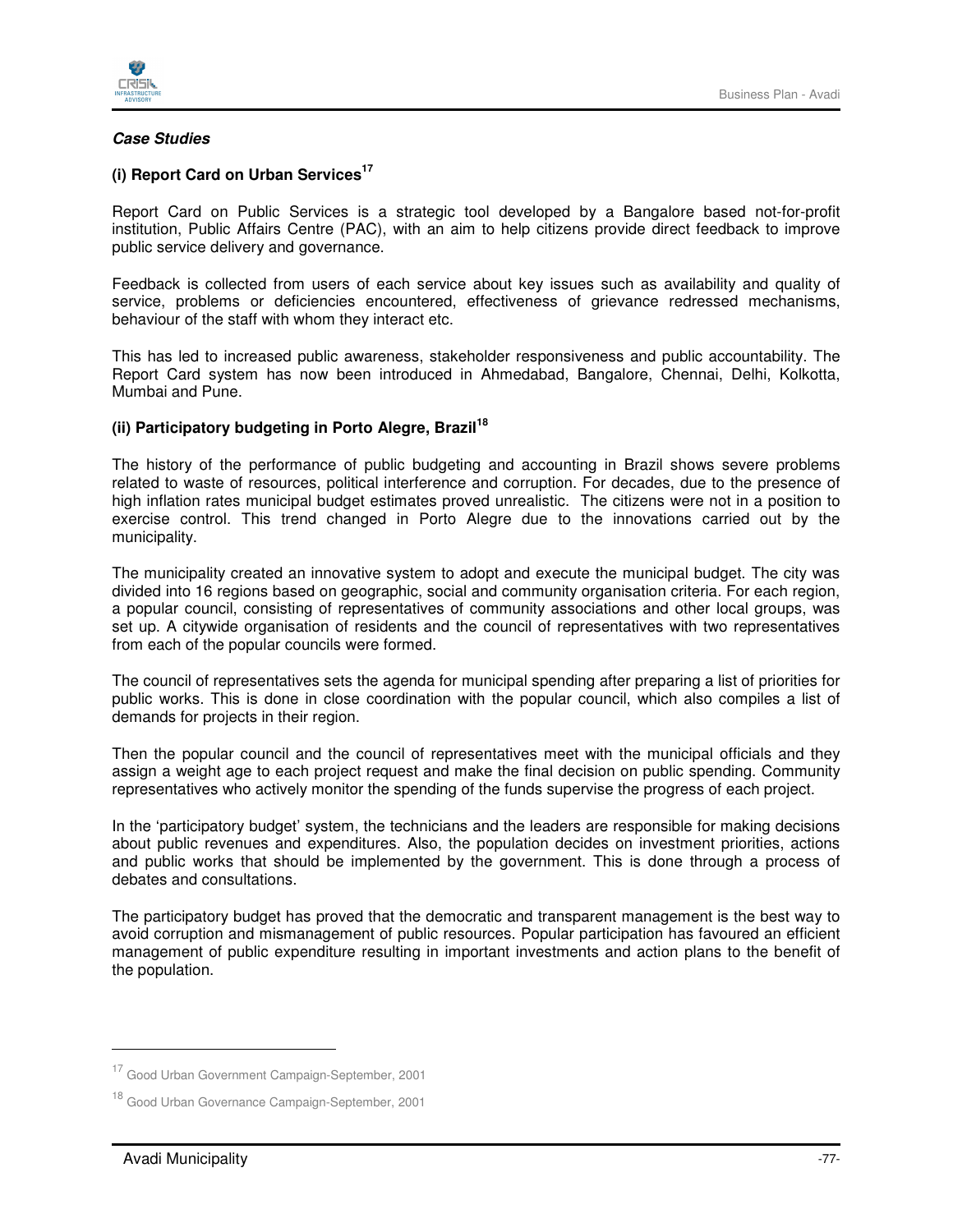

Since its implementation, projects approved by the Participatory Budget have represented investments of more than US\$ 700 million, which has been applied primarily in urban infrastructure and to the improvement of quality of life of the population.

## **Financial Management**

Most Urban Local Bodies in India do not have up-to-date accounts or records of assets owned by the ULB. Further, the budgeting exercise is based on historical rather than futuristic projections. The cash management and resource mobilisation processes also require drastic improvements. In this section, the accounting and budgeting-related best practices have been listed.

## **a) Accounting Reforms**

The traditional accounting system followed by ULBs is based on single-entry cash-based accounting, which poses the following three problems:

- a. It does not facilitate a clear understanding of the actual position of debits and credits and hence matching of accounts becomes difficult.
- b. It does not support the maintenance of ledgers and income and expenditure statements. Hence it is difficult to analyse the financial performance of a period.
- c. The traditional accounting system also does not support the assessment of assets and liabilities at any point of time.

These flaws are overcome by the fund-based accounting system adopted by certain municipal bodies in India such as Jaipur and Vadodara. The fund-based accounting system allows the municipalities to maintain funds in accordance with their specific characteristics including sources, purposes and statutory requirements and supports double-entry accounting system. This system improves the bank ability and fund-raising capabilities of the municipality.

## **Case Studies**

## **(i) Fund Based Accounting System following Double-entry accrual method of accounting-Vadodara Municipal Corporation (VMC)<sup>19</sup>**

VMC reformed its accounting system from the single entry method of accounting to a fund based accounting system following the double entry accrual method of accounting.

The fund based accounting system also yielded various operational benefits to VMC as it facilitated the division of accounting work into homogenous, manageable and identifiable units, which could be handed over to a specific person or group of persons.

A matrix structure of budget and accounting heads was also evolved such that for every account code there was at least one budget code or more. At the same time, there was no more than one accounting code for a single budget code/item. This avoided duplication of work.

This reform has facilitated a proper understanding of the financial position of the corporation.

## **b) Budgeting Reforms**

The current budgeting system of ULBs possesses a number of drawbacks:

<sup>19</sup> Municipal Accounting Reforms-Dr. Ravikant Joshi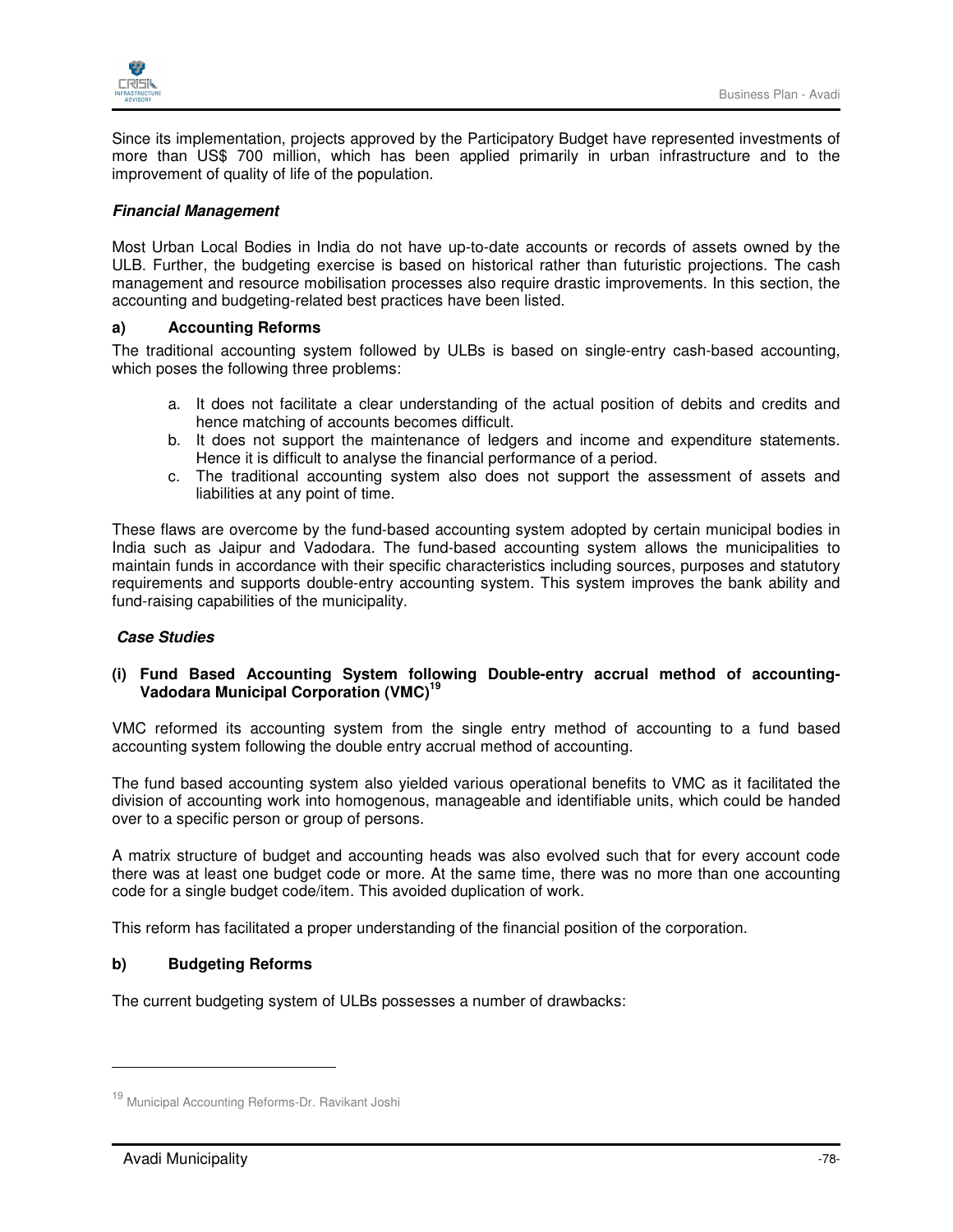

- Absence of scientific budgeting methods like performance budgeting and zero based budgeting
- Reliance on incremental method for budgeting,
- Lapse of unutilised budget allocation,
- Expenditure independent of resource realisation

#### **Case Studies**

## **(i) Budgetary cum financial reforms undertaken by Vadodara Municipal Corporation (VMC)<sup>20</sup>**

VMC undertook a number of budgetary cum financial reforms over a period from 1992-2002, which entailed the adoption of performance budgeting coupled with zero-based budgeting that brought about scientific approach to the budgeting exercise. Also, expenditure was made contingent to actual resource realisation. This implied that capital/development works was to be undertaken as per actual receipts.

- Centralised financial control was introduced which required all the payment bills to be routed through the accounts department to the audit department. Every payment was scrutinised from the point of view of budget availability, appropriateness of expenditure and financial availability. This measure ensured that actual expenditure remained within the limits of budgetary allocation. Advances were brought under centralized budgetary and financial control. Earlier, advances taken for purchase or payment of works were not booked against the respective budget items. As per the new system, each and every advance taken is debited against the respective budget item. Thus, budget availability reduces, whenever an advance is drawn. Advances are allowed only if sufficient budget allocation is available; if not, advances can be drawn only after the prior permission of the general board of the corporation.
- This reform ensured that all expenditure incurred by the corporation, whether by the regular budget mode or by the advances mode, had to be made within the budgetary allocation. The tendering procedure was improved with a switch to a system of item-rate tendering and consolidated annual works tendering. Earlier, each time any work had to be carried out, tenders were called for the same. Thus, the corporation was required to carry out the entire tender-sanctioning procedure every time.

Under the new system, tenders are called for a particular type of work, to be carried out throughout the city or in a particular area of the city during the year. Once a contract is finalised with a particular contractor, he is simply asked to carry out the works at various places in the city as and when the need arises and he is paid as per the itemised rates finalised in the original common tender. This not only reduced administrative work and time lag but also brought uniformity in prices and costs.

#### **Service Delivery**

The principal function of any ULB is provision of basic services to its citizens. Municipal services have a direct and immediate effect on the quality of the lives of the people in the city. Poor municipal service can also make it difficult to attract business or industry to an area and thus limit job opportunities for residents. Capability building, corporatization and partnerships in municipal services are some of the key reforms, recommended for improving municipal service delivery.

<sup>20</sup> Municipal Budgetary and Financial Control Reforms-Dr. Ravikant Joshi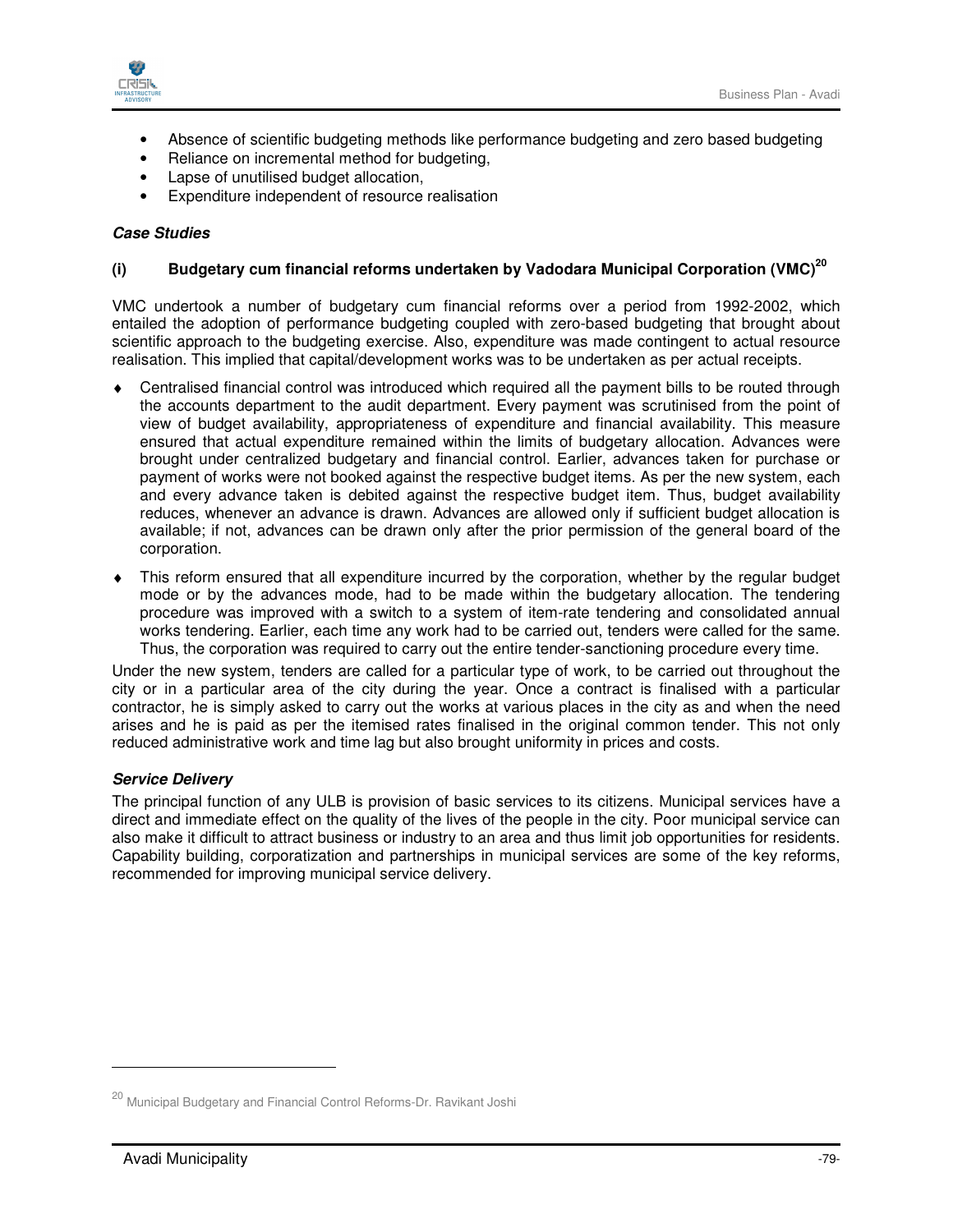

## **a) Capability building**

It is possible for a municipality to improve and expand the delivery of services by improving its own ability to do so. By improving a number of skills, municipalities may be able to deliver services effectively and more efficiently. These skills are explained below:

- 1. Better **communication** between the municipality and citizens will help the municipality determine the needs of the community and decide whether these are being met.
- 2. Improved **financial planning** will help in finding the best possible way to use available funds.
- 3. Better **technical skills** will improve delivery of municipal services.

## **Case Studies**

# **(i) Professionalization of workforce – Ahmedabad Municipal Corporation (AMC)<sup>21</sup>**

AMC took an important step towards the professionalization of its workforce by recruiting certified Chartered Accountants and graduates with Masters' degree in Business Administration.

## Corporatization of departments/utilities<sup>22</sup>

In some cases, a municipality can improve the delivery of a service through corporatization of some of its utilities, such as the water department can benefit from the creation of a municipal company that would provide the service. In this set up, the company belongs to the council and is accountable for its performance. The council usually appoints a board to oversee the work of the company management.

The company is able to function more independently than a municipal department whilst acting under the overall control and supervision of the council. As municipalities have to deliver different services, it is not always possible to focus on the best way to deliver certain specialised services. A company acting independently, would experiment with new techniques and technology and be able to provide better services at lower costs.

#### **Support Systems**

To enable municipal bodies to function effectively and efficiently, its support systems need to be improved and strengthened. The organisation structure should be streamlined for effective and efficient working. Computerisation, MIS and GIS that aid decision-making are some of the support systems that need to be developed within ULBs today.

#### **Case Studies**

## **(i) Computerisation of Property Tax records - Vishkapatnam Municipal Corporation (VMC)<sup>23</sup>**

In 2000, the VMC computerised property assessment records and transferred them to the server in the corporation office. The server is linked to the local bank branches where assesses not only pay their dues but also get full updated information of demand as well as arrears (along with the interest). The system also enables the corporation to get demand and collection ward wise.

 $\overline{a}$ 

<sup>21</sup> Urban Finance-NIUA

<sup>22</sup> www.etu.org.za

<sup>23</sup> Urban Finance-NIUA/June, 2002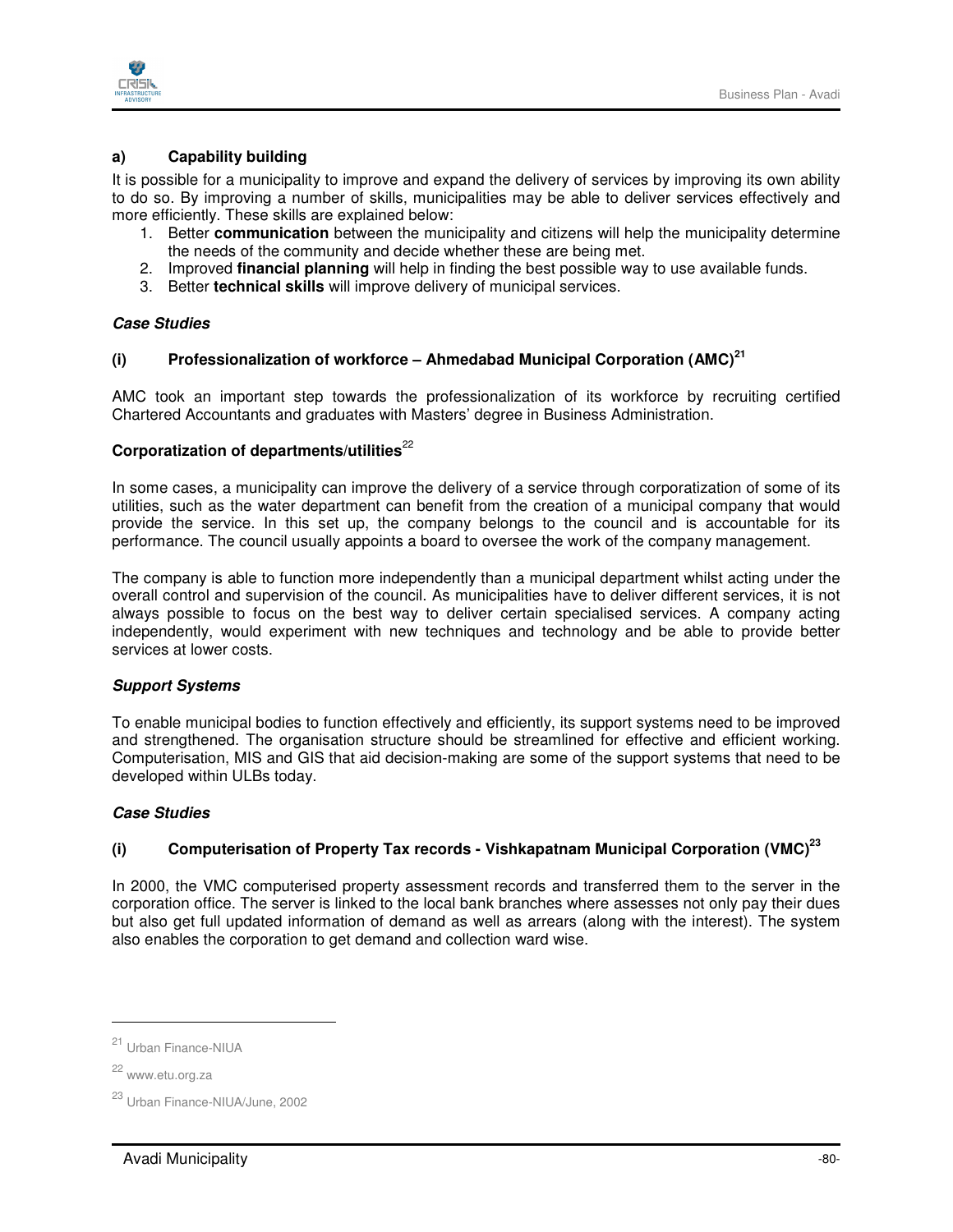

This resulted in the increase of VMC's tax collection by over 50 per cent in one year and enabled clear monitoring of pending cases.

# **(ii) Computerisation of Records – Indore Municipal Corporation (IMC)<sup>24</sup>**

Since 1999, the IMC has computerized records of property tax, water charges, trade licenses, rental properties, and municipal accounts. IMC contracted a private computer agency to computerise its records on a build-operate-transfer basis. Using information from the newly computerized programme and special collection drives, IMC increased its own revenues by nearly 45% during 2000-2002.

## **(iii) Computerisation by Mirzapur municipality<sup>25</sup>**

The Mirzapur municipality developed a new information system with the Indo-Dutch integrated community development project. It computerized all existing property assessment and demand registers, and set them up on the local area network. By the third year, tax revenue had more than doubled. The municipality created property tax maps for the first time in the city and this tool increased the number of registered properties by 44%.

#### **Legal/Tax/Tariff Reforms**

Taxes and tariffs are the main source of revenue for ULBs, apart from government grants. However, most of these taxes and tariffs are set without understanding their full implications or without any justification. Therefore, there is a need to analyse the present system and rationalise procedures, tariff rates and structures for improving revenues.

#### **Case Studies**

(i) Unit Area Method base for Property Tax Collection-Patna Municipal Corporation<sup>26</sup>

The Patna Municipal Corporation applied the Unit Area Method (UAM) to replace the Annual Rental Value (ARV) method. Under the ARV method, the concept of 'standard rent' froze the rateable value at historical value. As a result, gross variation in the tax burden was observed within the same premises for identical use and between old and new buildings on the same street. Collection costs were mostly higher than the revenue yields. Excessive use of discretionary powers by the tax officials for individual assessment was also observed under the ARV method.

The application of UAM as base for Property Tax computation brought about transparency in assessment and also increased tax compliance. Even with a reduction in tax rate from 43.75% to 9% of ARV, the tax demand went up from Rs. 4 crores to Rs. 17 crores. In appreciation of this method, MoUDPA issued detailed guidelines to all the state governments. Based on these guidelines, the governments of Madhya Pradesh and Tamilnadu have simplified the property tax following the area-based approach.

(ii) Self-Assessment System for Property Tax – Bangalore Mahanagar Palike<sup>27</sup>

For the Bangalore Mahanagar Palike (BMP), after the abolition of octroi, the property tax became the single largest revenue source. An optional Self-Assessment System (SAS) was introduced in April 2000.

<sup>24</sup> ibid

 $25$  ibid

<sup>26</sup> Good Urban Governance Campaign-September, 2001

<sup>27</sup> Urban Finance-NIUA/June, 2002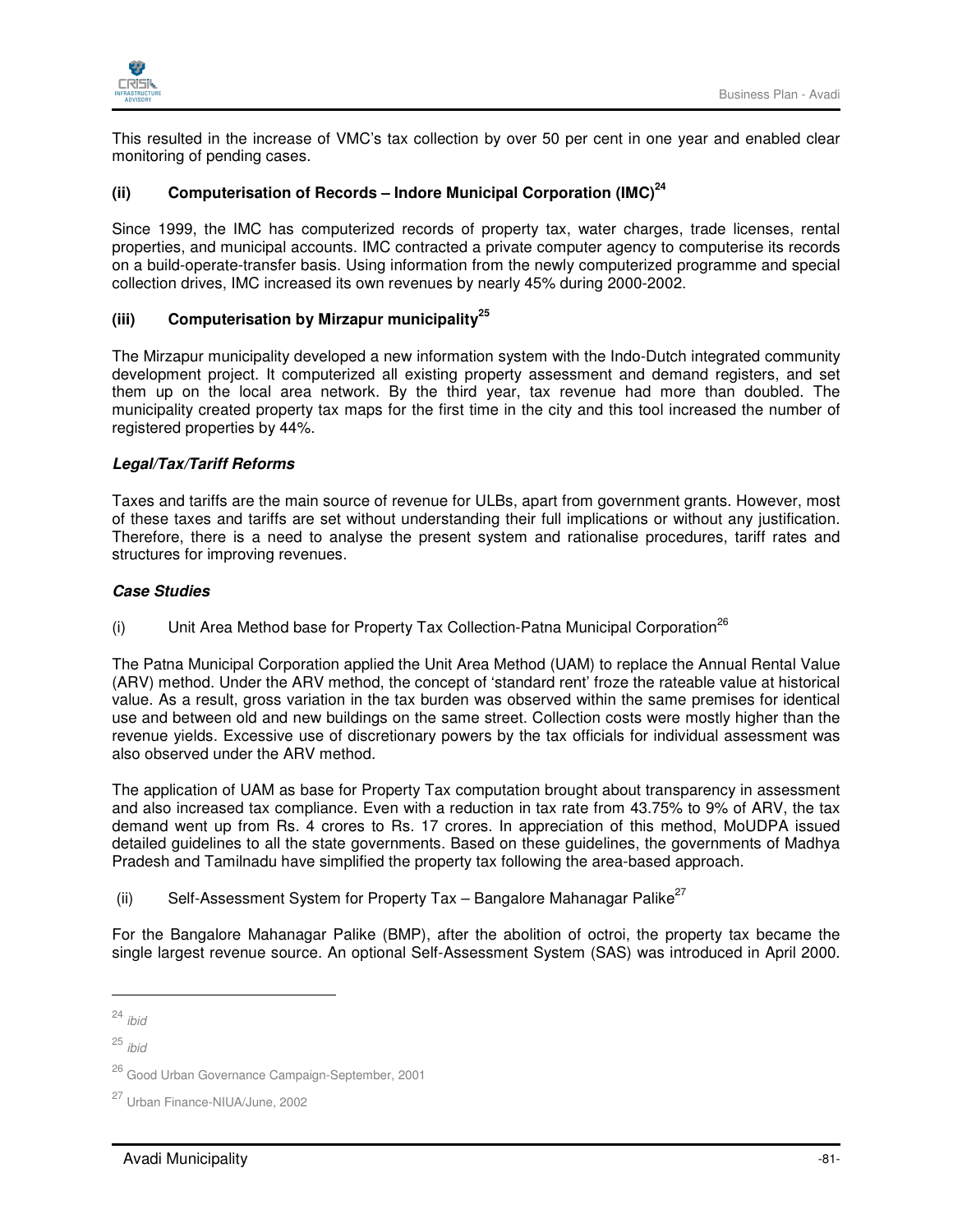

Under this scheme, the citizens were allowed to determine their property tax on the basis of explicit guidelines. The purpose of this scheme was to provide user friendly, transparent tax assessment to citizens as well as to augment corporation's revenue.

Approximately 60% of the taxpayers took this option. Coupled with rate revision, it contributed to a quantum jump in tax collection from Rs. 113 crores in 1999-2000 to Rs. 157 crores in 2000-01.

# **(iii) Self-Assessment System for Property Tax – Municipal Corporation of Hyderabad (MCH)<sup>28</sup>**

MCH introduced SAS for property tax in 1999-2000. The corporation published advertisements in newspapers about the new system and involved the public in determining the tax by consulting resident welfare associations.

Through this measure, the city increased its property tax collection from Rs. 57 lakhs in 1998-99 to Rs. 100 lakhs in 2000-01.

<sup>28</sup> ibid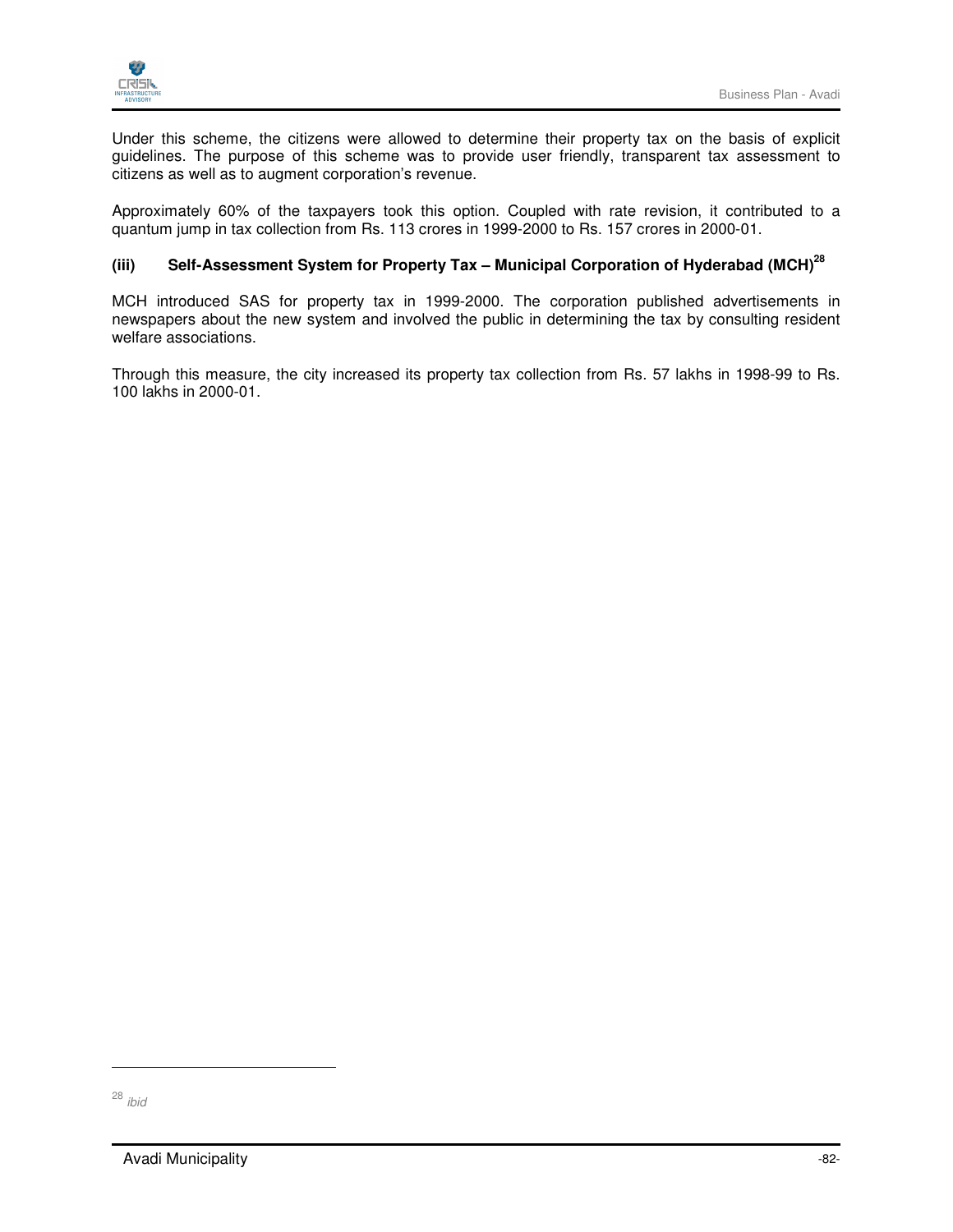

# **6 - POSSIBLE KEY ACTIONS FOR INCREASING COLLECTION LEVELS**

There are certain action points highlighted below for establishing a strong tax administration process in the municipality to cover the entire value chain of property tax right from coverage, assessment, billing and collection to enforcement and are detailed in the following sub-sections. This section provides some key points on improving the property tax collection, as it is the primary source of any ULB's own revenue source. Even a marginal improvement in this area would improve the revenues significantly. The action points provides for reorganising the revenue department as the first activity, followed by recommendations on the measures to be followed for improving all areas of tax administration.

#### **Reorganising the revenue department**

There are several inefficiencies in the existing structure of the revenue department. The thrust area identified is that the structure should be reorganised based on the functions of the department, which are:

- **Assessment**
- Billing and collection
- **Database** management and MIS
- **Dispute resolution**
- **Enforcement**

Although the activities of the revenue department extends beyond property tax collection (to include water charges, other fees and levies), it would be appropriate to suggest a reorganised structure keeping in view the large contributions of property tax to the total revenue of the municipality. The revenue department could be restructured as given below.



It can be seen from the above figure that the hierarchy remains the same while the assigned functions for the Revenue Inspectors have been modified. In addition, the role of the Revenue Inspector has been enhanced. The overall number of people and posts remain the same, while the functions of the bill collectors are delineated from the existing roles.

The important functions are grouped into the following: a) Survey and assessment, b) Billing, collection and receivables, c) Enforcement and recovery and d) Database management. Each of the Revenue Inspectors would be responsible for a particular function who would report to the Revenue Officer. The Revenue Officer would oversee all the functions and would report to the Commissioner.

A separate division for enforcement is warranted in order to tackle the arrears. While the collections division would be involved in collecting property tax for the current year, the enforcement and recovery division would concentrate on arrears. For the purpose of role clarity, it can be assumed that nonpayment for over two years (consecutive or otherwise) would be deemed as defaulters and the enforcement and recovery division would be responsible for collections from this category.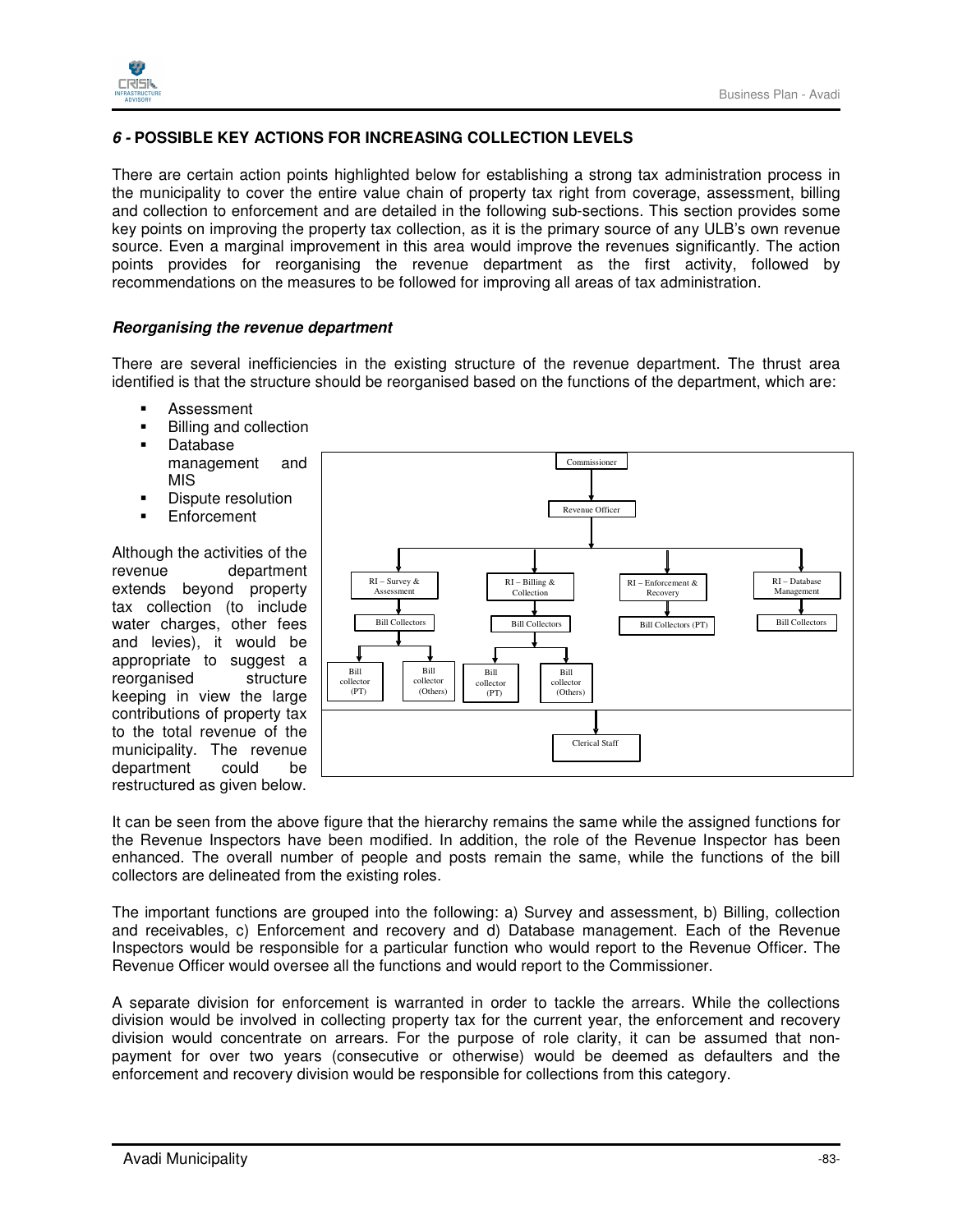

The above structure takes into account the tax calendar. Upon completion of the survey, each function would become robust as a result of increase in number of properties and since each revenue officer would handle multiple wards, the workload for each function would almost be equal throughout the year.

As the proposed structure is based on the functions of the department and there are no modifications to the hierarchy/ number of posts, government approvals for effecting the same are not envisaged. It may however be necessary to obtain a council resolution.

| Area                     | Recommendation                             | <b>Activities</b>                         |
|--------------------------|--------------------------------------------|-------------------------------------------|
| <b>Employment status</b> | Introduce incentive system of payment.     | Ascertain the<br>amount of<br>incentive   |
|                          | Incentives are to be linked directly to    | based on discussions with the revenue     |
|                          | οf<br>collections as a percentage          | department staff                          |
|                          | collections. Refer note below.             |                                           |
| Allowances               | for<br>limits<br>reimbursement<br>Increase | Prepare<br>monthly<br>budget<br>for       |
|                          | conveyance                                 | conveyance                                |
|                          |                                            | Decide limits in consultation with        |
|                          |                                            | survey engineers and bill collectors      |
| Job rotation             | Shift to systematic rotation. Undertake    | Initiate discussions with bill collectors |
|                          | job rotation on a yearly basis for bill    | Effect rotation at the start of every     |
|                          | collectors based on the proposed           | financial year                            |
|                          | department structure                       |                                           |

In addition to the above, the municipality could undertake the following measures.

Note:

The ULB could look at the option of creating an incentive fund that would be a surplus pool created from a part of the own revenues. This could be shared amongst the revenue department personnel such that it provides an incentive to all the employees to contribute to increase in revenues. However, this needs to be backed by a proper control system that measures the revenue with proper monthly and yearly targets. Incentives could be paid upon reaching the targets. A 0.25% of the own revenues (of the last financial year) could be looked at.

The **Municipal Corporation of Hyderabad** has adopted this type of incentive system for the revenue department. The monthly targets for all the bill collectors could be based on a carry-forward system, where the previous months balance gets carried forward in the event of not achieving the targets.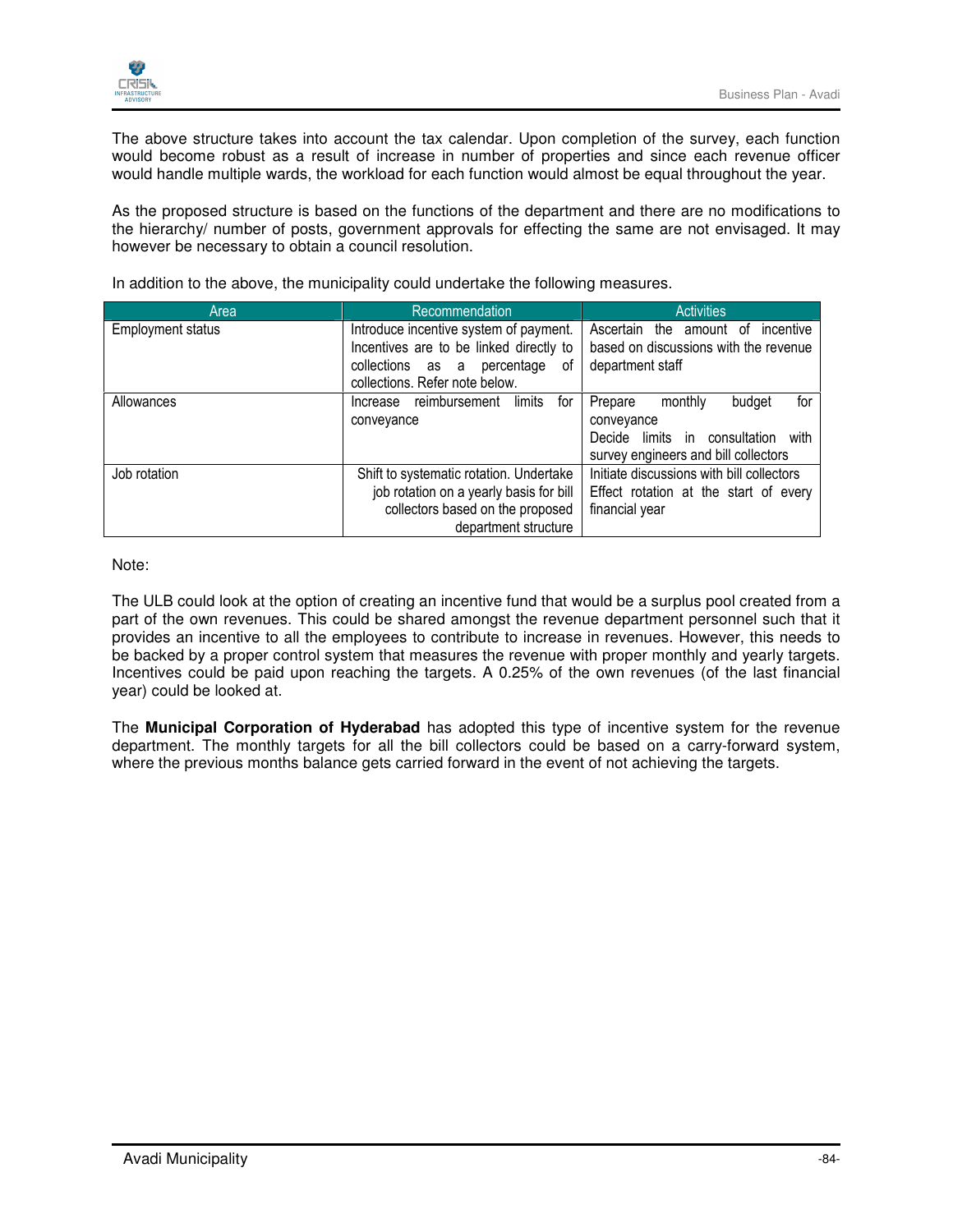



## **Assessment system**

The following measures could be looked at for improving the assessment system.

| Area                                  | <b>Actions</b>                                                                                                 | <b>Tasks</b>                                                                                                                                                                                                                                                                                                                                                                                                                                                                                                                                                                                                  |
|---------------------------------------|----------------------------------------------------------------------------------------------------------------|---------------------------------------------------------------------------------------------------------------------------------------------------------------------------------------------------------------------------------------------------------------------------------------------------------------------------------------------------------------------------------------------------------------------------------------------------------------------------------------------------------------------------------------------------------------------------------------------------------------|
| Work flow                             | Define the work flow<br>process for the<br>department                                                          | Define objectives, functions and role of this department<br>٠<br>Draw the work flow for the division<br>٠<br>Allocate tasks amongst the people<br>٠<br>Prepare job description for each cadre and circulate the same<br>amongst the revenue department staff                                                                                                                                                                                                                                                                                                                                                  |
| Vacant<br>land<br>assessment          | Trace vacant land owners<br>devising<br>by<br>a<br>communication strategy                                      | Advertise through national newspapers giving specification of area,<br>$\bullet$<br>ward number and neighbouring property details. Indicate time limit for<br>payment as 90 days, failing which owner would be treated as<br>defaulter.<br>Extend the same methodology used for enforcement<br>$\bullet$                                                                                                                                                                                                                                                                                                      |
| Widening<br>the<br>assessment<br>base | Link property database to<br>other departments<br>like<br>water supply                                         | Provide inputs while database is created such that automatic triggers<br>$\bullet$<br>are created to identify new properties                                                                                                                                                                                                                                                                                                                                                                                                                                                                                  |
|                                       | Initiate periodic survey (on<br>a half-yearly or yearly<br>basis) to check increase in<br>number of properties | Assign the role to Bill collector, one each for survey and updation of<br>$\bullet$<br>database                                                                                                                                                                                                                                                                                                                                                                                                                                                                                                               |
|                                       | Link additions to number<br>of properties to town<br>planning                                                  | Ensure town planning department in the municipality collects a<br>building plan from the property owner and provides information to the<br>revenue department<br>Until such time the computerised database is complete, a format for<br>$\bullet$<br>providing the details can be given to the town planning department<br>To motivate the town-planning department to provide all information<br>$\bullet$<br>on all newly added properties, work out an incentive structure based<br>on the number of additions every month. This can be done<br>consultatively with the town planning department official. |
|                                       | Tie up with utilities for<br>database sharing on a<br>regular basis                                            | • Prepare a format of information requirement / use utilities formats if<br>found appropriate<br>Initiate dialogue with TNEB, BSNL, Sub-registrar, Slum Clearance<br>$\bullet$<br>Board and TWAD for all properties<br>Additionally initiate dialogue with Registrar of Companies (ROC) for<br>٠<br>industrial properties<br>In case these utilities are reluctant to share information, arrange to<br>procure data on a 'subscription' basis for a monthly / yearly fee                                                                                                                                      |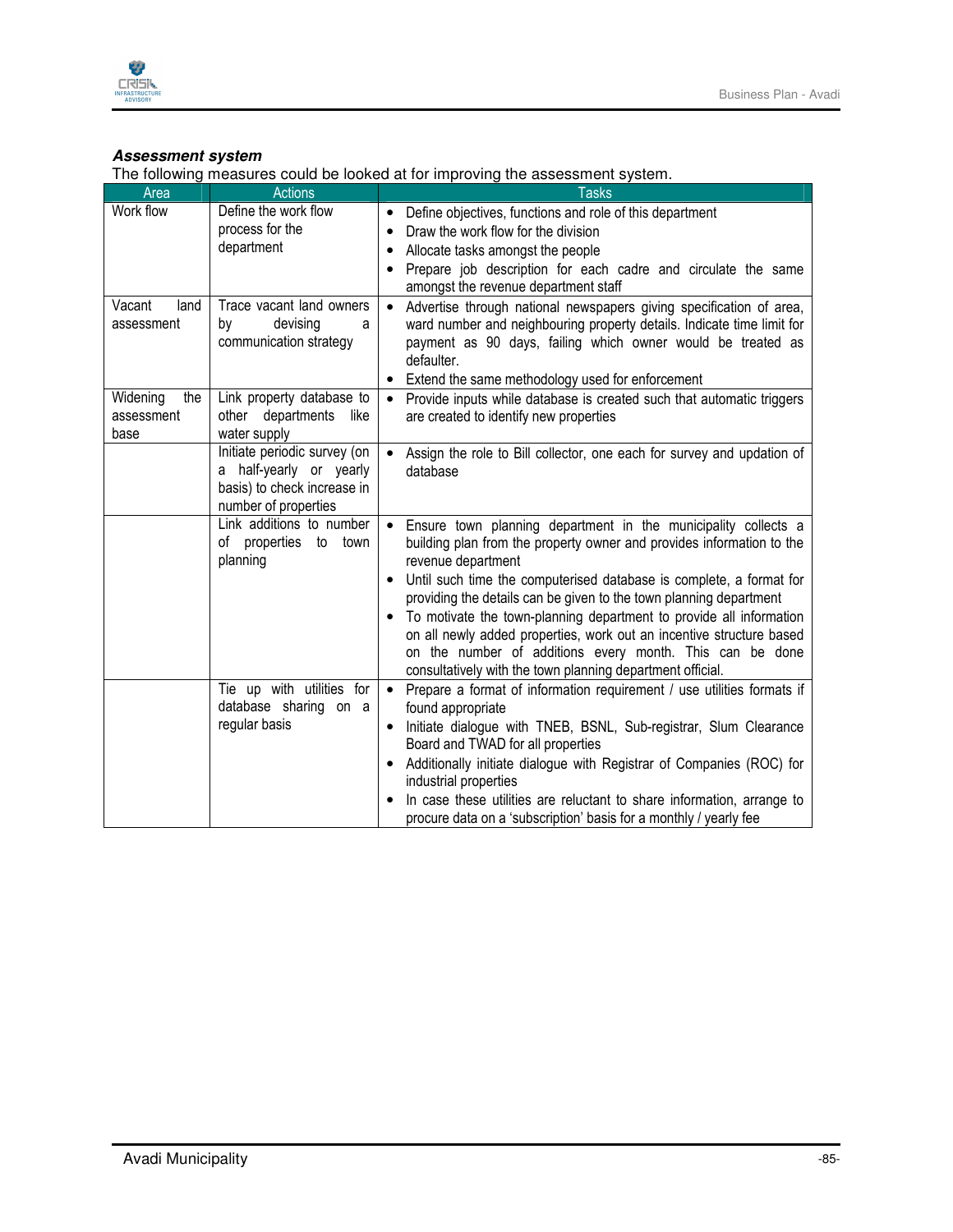

## **Billing, collection and receivables management**

The tax collection activity needs to be carried out as a commercial function. Although other tools like database and MIS are lacking in the municipality, the lack of a commercial approach is not highlighted. With the proposed revenue department structure, the Revenue Inspector in charge of billing, collection and receivables management would now be able to closely follow up collections for every tax demand. It is expected that with this background and by drawing valuable inputs from entities that have successfully implemented collection mechanisms, a commercial orientation can be initiated in the municipality. The action plan for the billing, collection and receivables function could be on line as mentioned in the following table.

| Area                     | Action                                                              | <b>Tasks</b>                                                                                                                                 |
|--------------------------|---------------------------------------------------------------------|----------------------------------------------------------------------------------------------------------------------------------------------|
| Work flow                | Define<br>the<br>work<br>flow<br>for<br>the<br>process              | Define objectives, functions and role of this department<br>$\bullet$                                                                        |
|                          | department                                                          | Draw the work flow for the division<br>$\bullet$<br>Allocate tasks amongst the people<br>٠                                                   |
|                          |                                                                     | Prepare job description for each cadre and circulate the same amongst the<br>$\bullet$                                                       |
|                          |                                                                     | revenue department staff                                                                                                                     |
| of<br>Despatch           | Outsource<br>despatch                                               | Employ a courier agency for despatching notices to the properties<br>$\bullet$                                                               |
| demand<br>notices        | activity (if already not in<br>place)                               | Direct the courier agency to note the change of address (where applicable)<br>$\bullet$<br>and inform the same to the revenue department     |
| Collection<br>efficiency | Define specific targets for<br>this division including the          | Discuss and debate allocation of targets taking the bill collectors, revenue<br>$\bullet$<br>inspector and revenue officers into confidence. |
|                          | Revenue<br>Officer<br>for<br>collection<br>increasing<br>efficiency | Communicate the agreed mechanism to all the department staff<br>$\bullet$<br>(considering the opportunities for job rotation)                |
| Collection               | Target high potential tax                                           | Prepare list of high potential clients like industries and major commercial<br>$\bullet$                                                     |
|                          | payers and ensure regular                                           | establishments.                                                                                                                              |
|                          | follow-up                                                           | Attach responsibility to the Revenue officer to personally involve in<br>٠<br>collection                                                     |
|                          | Identify additions at the                                           | Create a separate property tax counter <sup>29</sup> at the sub-registrar's office to<br>$\bullet$                                           |
|                          | time of<br>registration<br>transfer itself                          | ensure that all properties are verified for tax compliance at the time of<br>registration/transfer.                                          |
|                          |                                                                     | Hire one or two people on a contract basis for this purpose.<br>٠                                                                            |
| Payment                  | Simplify payment process                                            | Intimate the collecting bank regarding change in process<br>$\bullet$                                                                        |
| mechanism                | by ensuring that payment                                            | Put up a communication notice in banks informing citizens of the change<br>$\bullet$                                                         |
|                          | at any of the collection<br>counters is deemed as the               | Put up a communication notice in the premises of the municipality<br>$\bullet$                                                               |
|                          | final<br>payment<br>(if<br>not                                      | Reiterate the need for regular updation of information to the collecting<br>$\bullet$<br>banks                                               |
|                          | practised now)                                                      |                                                                                                                                              |
|                          | Extend reach to citizens                                            | Initiate dialogue with postal department to facilitate in collections.<br>$\bullet$                                                          |
|                          |                                                                     | Share the existing processes and formats for banks with the postal<br>$\bullet$<br>department                                                |
|                          |                                                                     | Put up notices in the postal department, banks and municipality premises<br>$\bullet$                                                        |
|                          |                                                                     | regarding additional collection centres                                                                                                      |

#### **Database management**

As computerisation of property database is underway, the MIS generated using this database would be a good starting point in effecting tax administration measures. Leveraging on this, the following action points are recommended for utilising the database in an efficient manner.

 $29$  This method has been adopted by Indore Municipal Corporation and has yielded favourable results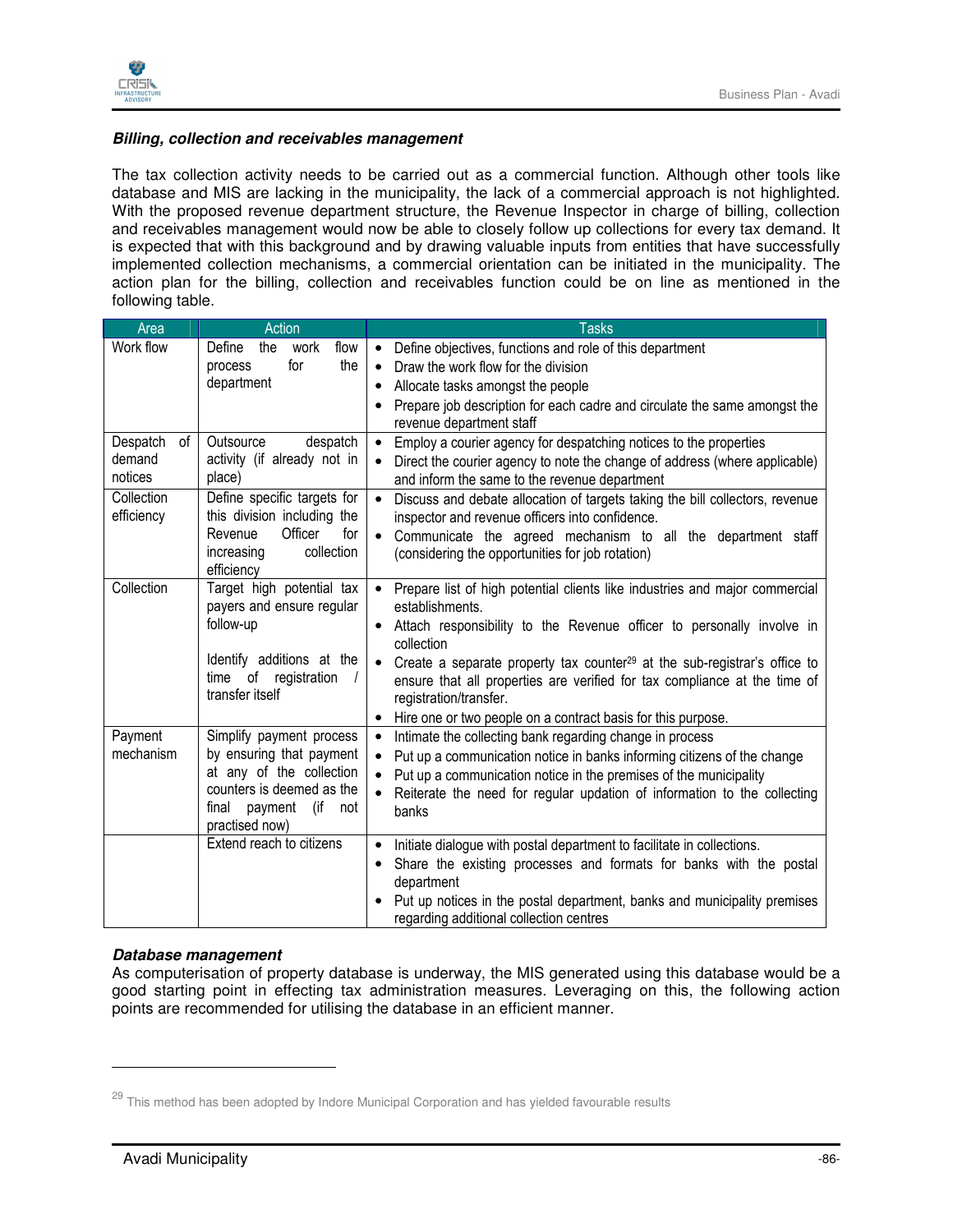

| Area                                            | Action                                                                                                         | Tasks                                                                                                                                                                                                                                                                                                                                                                                  |
|-------------------------------------------------|----------------------------------------------------------------------------------------------------------------|----------------------------------------------------------------------------------------------------------------------------------------------------------------------------------------------------------------------------------------------------------------------------------------------------------------------------------------------------------------------------------------|
| Work flow                                       | Define the work flow<br>process for the<br>department                                                          | Define objectives, functions and role of this department<br>$\bullet$<br>• Draw the work flow for the division<br>Allocate tasks amongst the people<br>Prepare job description for each cadre and circulate the same<br>amongst the revenue department staff                                                                                                                           |
| Scoping                                         | Define the contours of<br>database management<br>system                                                        | Include all the functions of the revenue department and certain key<br>$\bullet$<br>departments for establishing linkages (like engineering division,<br>accounts, town planning department)<br>Initiate dialogue with CMA to assess the modules of the computerised<br>database and MIS that is being developed<br>Identify gaps and agree on standardisation, inclusions / deletions |
| Interim measures<br>for<br>creating<br>database | Initiate a MIS as an<br>intermediary step until<br>such<br>the<br>time<br>computerised database<br>is complete | Classify and categorise properties ward wise and potential wise<br>Prepare formats for listing the top potential payers / largest defaulters<br>$\bullet$<br>that would act as a MIS tool (See note below)                                                                                                                                                                             |

Note: A sample format that could be used to maintain list of top 50 or 100 defaulters is given below.

| Ward No | l vpe of property | $PIN^{30}/Name$ of the<br>owner/property | Demand per year<br>(Rs. Lakhs) | Arrears status |
|---------|-------------------|------------------------------------------|--------------------------------|----------------|
|         |                   |                                          |                                |                |

<sup>30</sup> Property Identification Number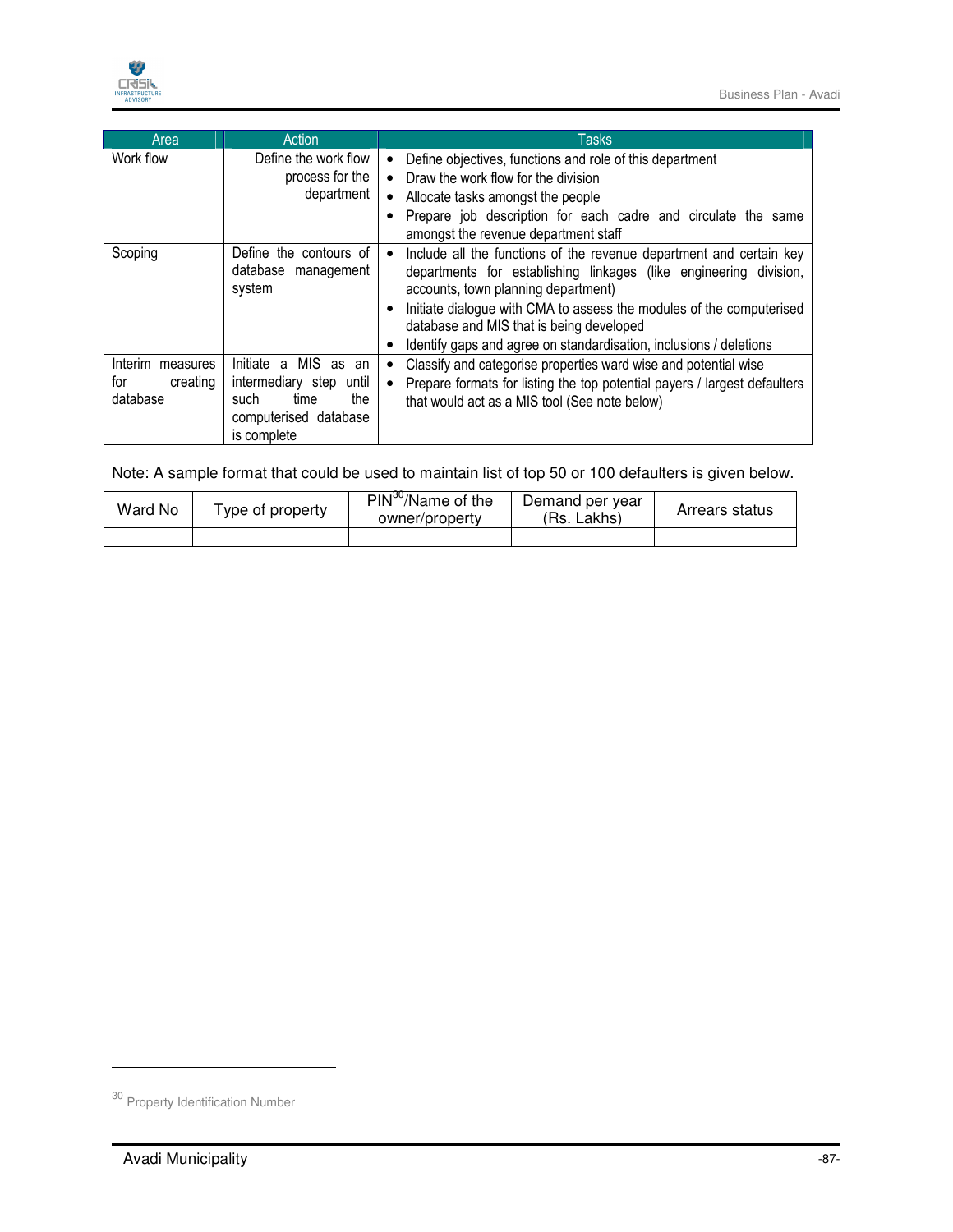

## **Enforcement and recovery**

The enforcement and recovery department as per the proposed structure would be responsible for implementing the following action plan relating to their department

| Area                            | Action plan                                                                                                                                 | <b>Tasks</b>                                                                                                                                                                                                                                                                                                                                                                                                                                                                                                             |
|---------------------------------|---------------------------------------------------------------------------------------------------------------------------------------------|--------------------------------------------------------------------------------------------------------------------------------------------------------------------------------------------------------------------------------------------------------------------------------------------------------------------------------------------------------------------------------------------------------------------------------------------------------------------------------------------------------------------------|
| Work flow                       | Define the work flow<br>for<br>the<br>process<br>department                                                                                 | Define objectives, functions and role of this department<br>$\bullet$<br>Draw the work flow for the division<br>$\bullet$<br>Allocate tasks amongst the people<br>Prepare job description for each cadre and circulate the same amongst the<br>revenue department staff                                                                                                                                                                                                                                                  |
| Delay in payment<br>and arrears | Initiate measures to<br>follow<br>the<br>methodology<br>for<br>enforcement<br>as<br>prescribed at the time<br>SAS .<br>Ωf<br>implementation | Initiate dialogue with the software vendor to include provision for creating<br>$\bullet$<br>automatic triggers in the form of notices of default and warrants for delayed<br>payment<br>Create a communication strategy for dissemination of information on the<br>$\bullet$<br>existing enforcement mechanism, its benefits and its implications<br>Advertise in newspapers, local cable network, journals<br>Put up notices in collection banks, sub registrar office, major utility<br>offices, ROC and municipality |
| Arrears recovery                | Introduce<br>categorisation, based<br>on value of property<br>tax                                                                           | Prepare list of defaulters<br>Divide database of properties (when complete) into categories<br>$\bullet$<br>A - Very high value<br>B- High value customers<br>C - Medium value customers<br>D- Low value customers<br>Allocate recovery responsibility based on the value of property tax.<br>Recovery from very high value defaulters may require the Commissioner's<br>involvement                                                                                                                                     |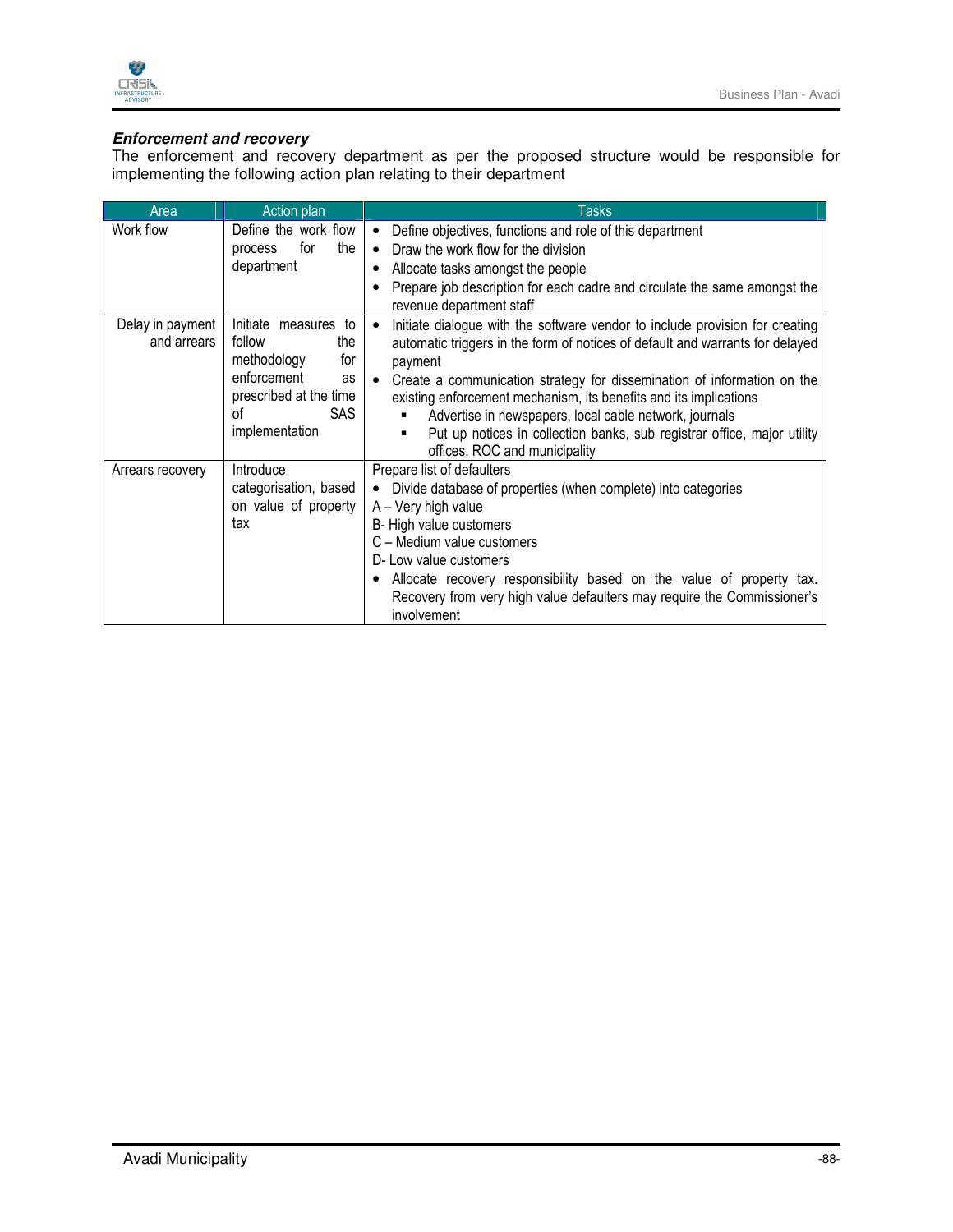

# **Others**

There are some additional action points not specifically falling into any of the categories of tax administration specifically, but could aid in improving the collection levels.

| Area                                     | Action plan                                                                                                                                                                                                                                                                                                                                                                                                                  |  |  |
|------------------------------------------|------------------------------------------------------------------------------------------------------------------------------------------------------------------------------------------------------------------------------------------------------------------------------------------------------------------------------------------------------------------------------------------------------------------------------|--|--|
| Grievance redressal                      | Establish a separate grievance redressal cell outside the scope of<br>revenue department such that the cell functions independently                                                                                                                                                                                                                                                                                          |  |  |
|                                          | without the influence of any divisions                                                                                                                                                                                                                                                                                                                                                                                       |  |  |
| Internalise communication as an activity | Communication within the revenue department personnel needs<br>to get internalised as if it is a regular activity of the department.<br>This would enable information dissemination and clarification to<br>the grievance cell to aid redressal of complaints                                                                                                                                                                |  |  |
| Capacity building                        | Impart training to the revenue department regularly such that<br>the objective is well understood and the concept of commercial<br>orientation gets ingrained as a system within the department<br>Organise workshops every time a new system of tax is<br>introduced or the state government carries out major changes<br>to the processes.<br>Conduct open house sessions to discuss best practices in tax<br>٠<br>revenue |  |  |
| Communication strategy                   | Outsource the activity of developing a communication strategy<br>$\bullet$<br>to an NGO or similar organisations.<br>Define the objective of communication strategy to include<br>٠<br>dissemination of information on property tax related matters to<br>the citizens<br>The scope should cover necessary tools for communication:<br>٠<br>Within the municipality<br>٠<br>Between the government and DCMC                  |  |  |
|                                          | Between other departments / utilities<br>With the citizens<br>Define the areas where there is a need to communicate to the<br>٠<br>citizens - like assessment, change in system, new procedures,<br>enforcement measures and recovery methodology                                                                                                                                                                            |  |  |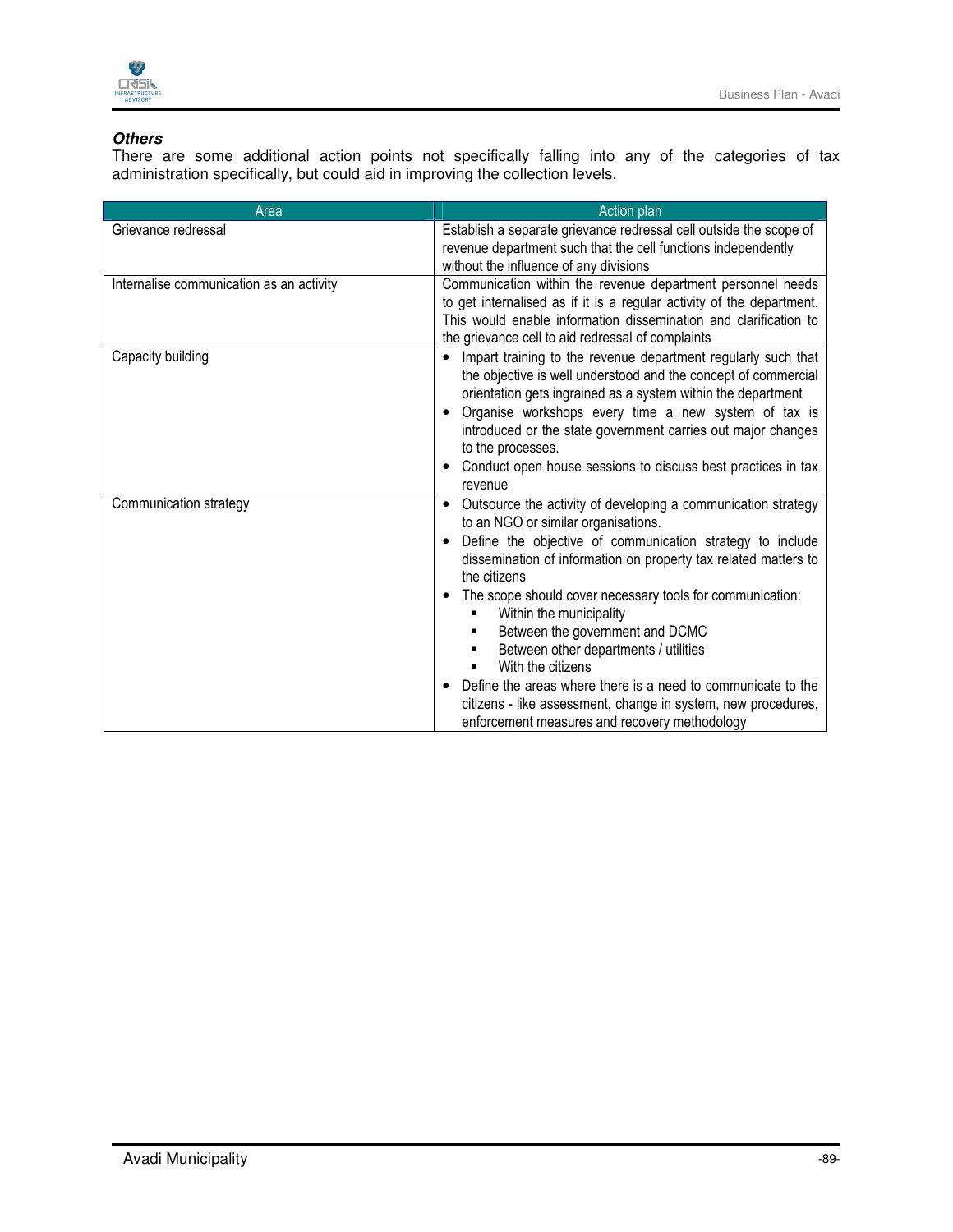

# **7 - COMPARISON OF CCP PROJECTS AND BP PROJECTS**

| Sector                    | Description                                       | Cost (Rs. Lakhs) |           |
|---------------------------|---------------------------------------------------|------------------|-----------|
|                           |                                                   | <b>CCP</b>       | <b>BP</b> |
| Water supply              |                                                   |                  |           |
|                           | Pumping machinery and electrical installation     |                  | 404.1     |
|                           | Pump house - 28.3 MLD                             |                  |           |
|                           | Storage                                           | 775.0            | 749.6     |
|                           | OHT (2, 3 and 5 ML capacity)                      |                  |           |
|                           | Repair of exixting tanks                          |                  | 45.5      |
|                           | Transmission network/Feeder main                  | 14.5             | 1475.8    |
|                           | Distribution network                              | 0.36             | 4292.8    |
|                           | DPR preparation cost                              |                  | 69.2      |
|                           | Supervision cost                                  |                  | 207.7     |
|                           | Refurbishment (Road cutting charges, contingency) |                  | 328.1     |
|                           | Shifting utilities                                |                  | 60.0      |
| Total                     |                                                   | 789.8            | 8756.6    |
| Sewerage and Sanitation   |                                                   |                  |           |
|                           | UGD/collection system                             | 12836.0          | 6248.1    |
|                           | Pumping & Treatment                               |                  | 2723.3    |
|                           | <b>STPs</b>                                       |                  | 4819.0    |
|                           | Others                                            |                  | 3918.8    |
| Total                     |                                                   | 12836.0          | 17709.2   |
| Road & Traffic management |                                                   |                  |           |
|                           | <b>BT</b> roads                                   | 2309.2           | 1435.9    |
|                           | Formation                                         | 2309.2           | 1235.9    |
|                           | Restoration                                       |                  | 80.0      |
|                           | Upgradation to CC                                 |                  | 6.0       |
|                           | Widening                                          |                  | 24.0      |
|                           | Restoration of flood affected roads               |                  | 90.0      |
|                           | <b>WBM</b> roads                                  |                  | 524.0     |
|                           | Formation                                         |                  | 102.0     |
|                           | Restoration                                       |                  | 18.0      |
|                           | Upgradation to BT                                 |                  | 380.0     |
|                           | <b>Upgradation to CC</b>                          |                  | 24.0      |
|                           | CC roads                                          | 823.1            | 39.9      |
|                           | Formation                                         | 823.1            | 24.5      |
|                           | Restoration                                       |                  | 15.4      |
|                           | Road over bridge                                  | 1428.0           | 1500.0    |
|                           | Foot over bridge                                  | 34.0             | 35.0      |
|                           | CC pavement                                       |                  | 25.0      |
|                           | Grade separators                                  |                  | 20.0      |
|                           | Traffic management systems                        | 12.0             | 50.0      |
| Total                     |                                                   | 4606.3           | 3629.8    |
| Storm Water Drains        |                                                   |                  |           |
|                           | Kutcha drains                                     |                  | 9.3       |
|                           | Construction                                      |                  | 9.3       |
|                           | Pucca                                             |                  | 3010.5    |
|                           | Construction                                      |                  | 2774.3    |
|                           | Improvement                                       |                  | 106.2     |
|                           | Cover slabs                                       |                  | 130.0     |
| Total                     |                                                   |                  | 3019.8    |
| Street lighting           |                                                   |                  |           |
|                           | Installation of new lights                        | 364.6            | 441.2     |
|                           | Tube lights                                       |                  | 22.8      |
|                           | Sodium Vapour                                     |                  | 8.4       |
|                           | High mast                                         |                  | 110.0     |
|                           | Mini Mast                                         |                  | 300.0     |
|                           |                                                   |                  |           |